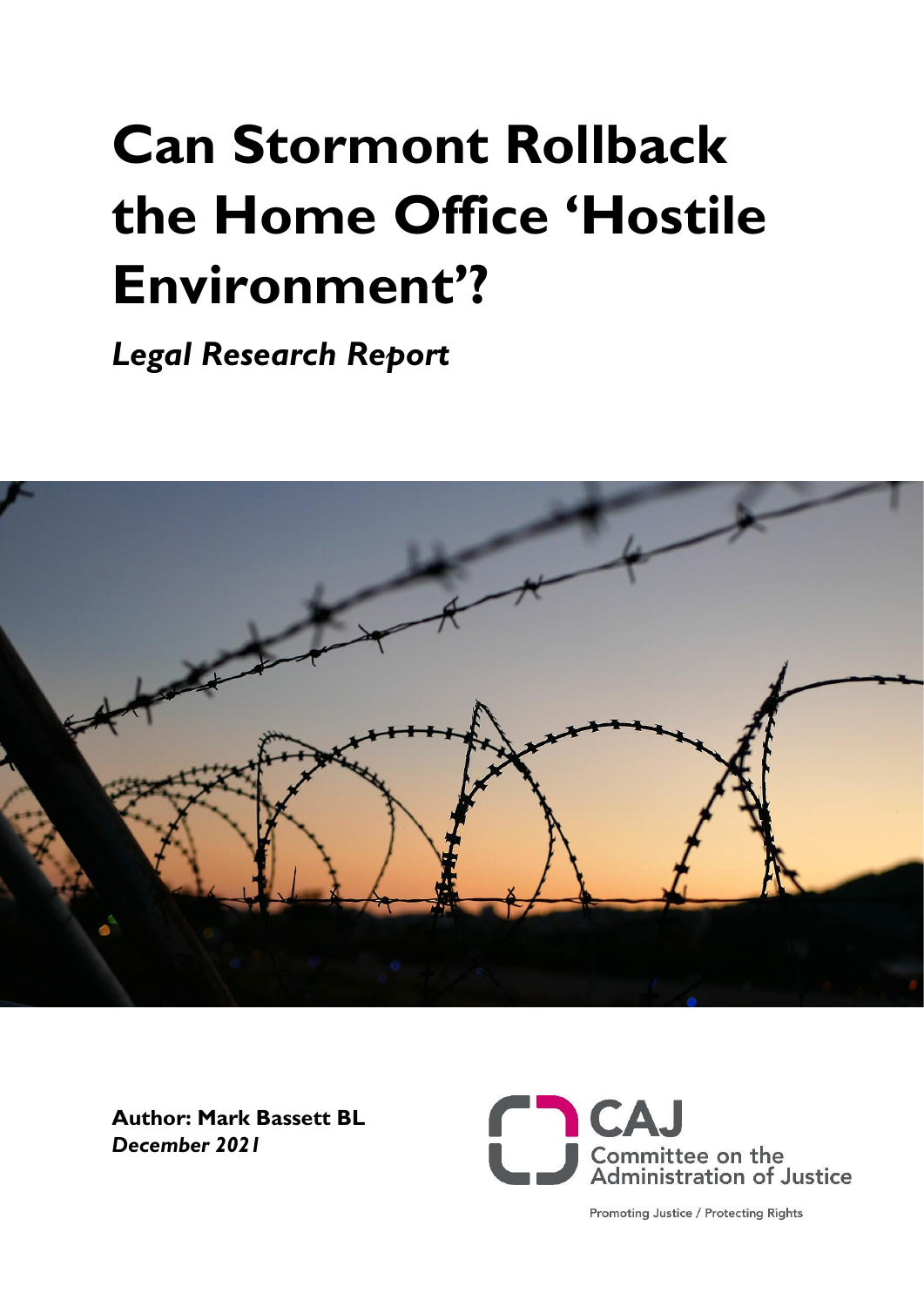## *© Committee on the Administration of Justice (CAJ) Ltd 2022*

The material may be reproduced, free of charge, in any format or medium without specific permission, provided the reproduction is not for financial or material gain. The material must be reproduced accurately and not used in a misleading context. If the material is to be republished or issued to others, acknowledgement must be given to its source, copyright status and date of publication.

The body of this material takes the form of an independent legal analysis, it addresses matters as they stand at the date of publication and does not constitute legal advice from the author or the Committee on the Administration of Justice.

Committee on the Administration of Justice (CAJ) Ltd 1st Floor, Community House, Citylink Business Park, 6A Albert Street, Belfast, BT12 4HQ Tel: 028 9031 6000 Email [info@caj.org.uk](mailto:info@caj.org.uk) Website: [www.caj.org.uk](https://caj.org.uk/) Twitter: @CAJNi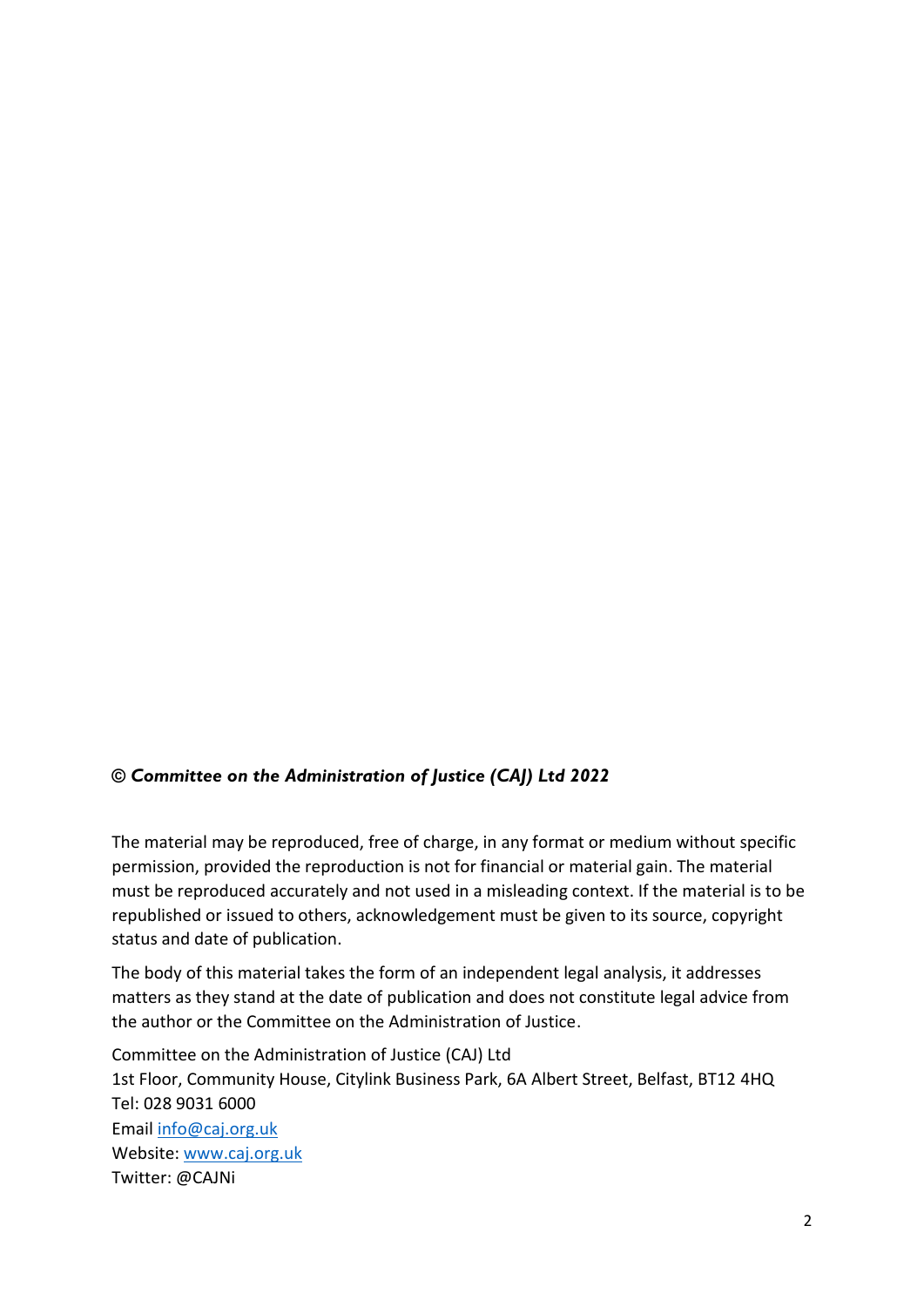

# **Foreword by Úna Boyd, Immigration Project Solicitor & Coordinator, Committee on the Administration of Justice (CAJ)**

The Committee on the Administration of Justice ('CAJ') is an independent human rights organisation with cross community membership in Northern Ireland and beyond. It was established in 1981 and lobbies and campaigns on a broad range of human rights issues.

CAJ seeks to secure the highest standards in the administration of justice in Northern Ireland by ensuring that the Government complies with its obligations in international human rights law. The present legal report was commissioned by the CAJ Strategic Immigration Project and undertaken by Mark Basset BL.

The CAJ strategic immigration project is a successor to CAJ's work through the academic led [BrexitLawNI project](https://brexitlawni.org/) that examined the constitutional, legal, human rights and equality aspects of Brexit in NI. CAJ led on the project reports covering Border Controls/Free Movement and Racism and Xenophobia. This work was undertaken in the context of the suite of hostile environment policies introduced by the Home Office, particularly through the Immigration Acts of 2014 and 2016. The hostile environment expressly aims to make the lives of persons in an irregular migration status unbearable, through a suite of measures whereby duties are placed on public services and private actors to police immigration status. The policies, only some of which have to date been applied in NI, have already led to shocking practices of racial discrimination most notoriously typified by the Windrush scandal, yet are largely intact, and following Brexit apply to an even broader range of persons.

In this context and the threat of NI becoming "one big border" in terms of immigration enforcement CAJ established the strategic immigration project, designed to promote a human rights compliant and welcoming immigration regime. The initial project was put together with support from the Community Foundation for NI, with additional support from New Philanthropy Capital's Transition Advice Fund. It initiated in March 2019 and continued into 2020 and beyond having secured support from the Paul Hamlyn Foundation. This included support for the present research, as well as a broader research exercise with frontline NGOs providing advice and representation, to better map evidence of migrant experiences in NI and in particular areas where abuses of rights are occurring. The project has a particular focus on strategic intervention to tackle the abuses faced by migrants in NI in the context of the evolving immigration system and the related NI context.

The purpose of the present report is to map out the interface between devolved and nondevolved matters in respect of immigration and associated issues and to examine where Northern Ireland Executive Departments would have the legislative competence to push back against the hostile environment and similar Home Office policies that have a detrimental impact on migrant rights. In doing this the report provides a legal mapping of the application of the Home Office's hostile environment policies in NI, scrutinises the devolved interface for such provisions and highlights areas where it would be within the competence of Stormont Departments to push back against hostile environment policies.

The context and rationale of the report are grounded in the complex and contested boundary between immigration law, an Excepted Matter to Westminster, and the areas on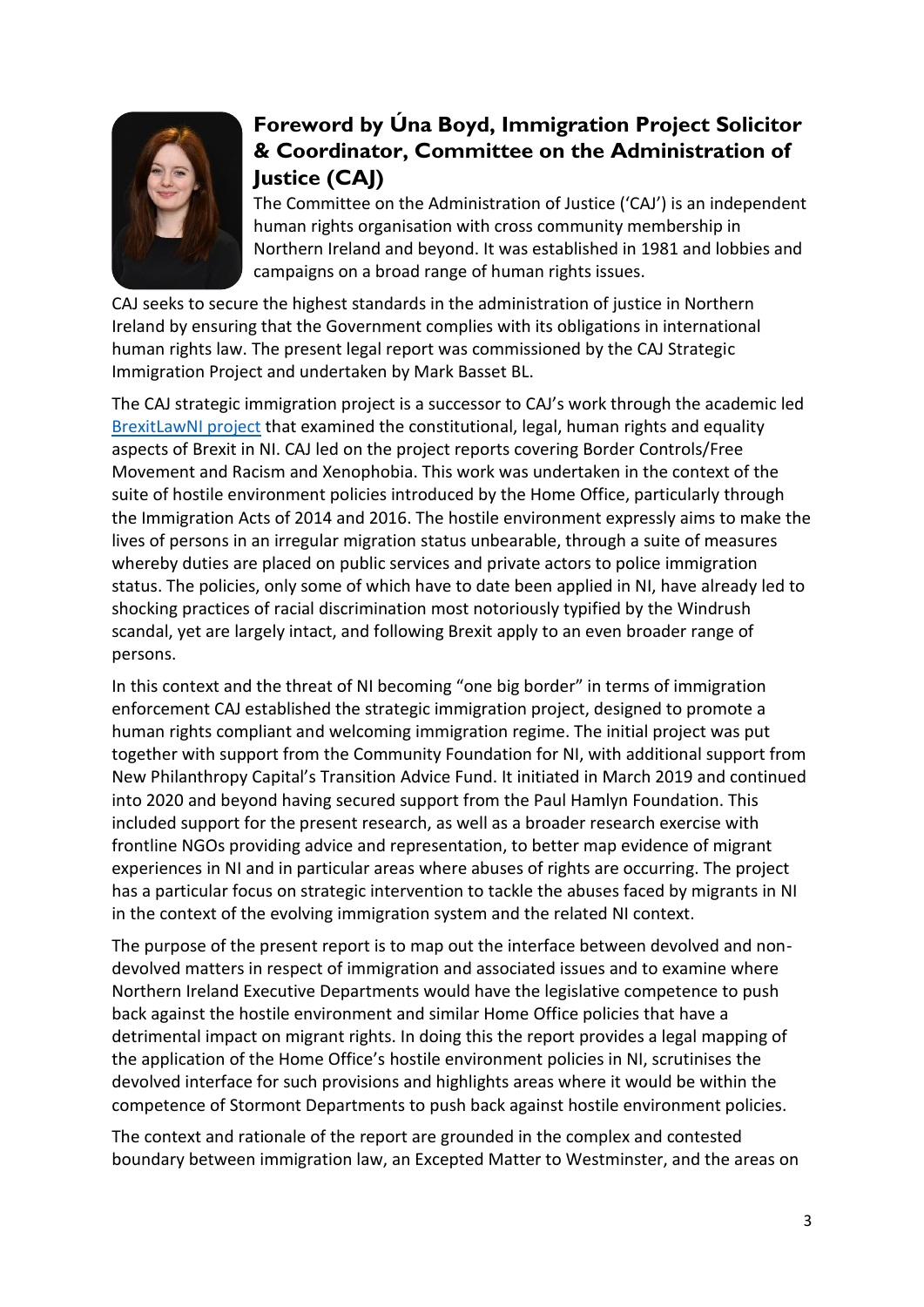which hostile environment policy can encroach, many of which would generally fall within in devolved competences in areas such as housing, employment, social security and health.

This report finds many areas where the devolved institutions can act, within their devolved competencies, to push back against the hostile environment and protect migrant rights in Northern Ireland. Where devolved competencies may be restricted, it is clear that Stormont can take a strong and proactive stance in pushing for transfer of powers or reform of legislation which impacts NI, at Westminster. Similar actions have been taken by the Scottish and Welsh legislatures on areas outside of their devolved competencies which impact their communities.

Against the backdrop of the projects interventions to counter the hostile environment, which have been met with a considerable degree of political support in NI, but also with questions as to the extent it is within the competence of the devolved institutions to act, this report seeks to break down the apparent ambiguity between the extent such provisions fall within the devolved and non-devolved sphere and assist in providing a blueprint on the way forward.



## **About the author - Mark Bassett BL**

Mark Bassett is an independent barrister at the Northern Ireland Bar since 2010. He practises in the areas of judicial review, tort and immigration law. He has also taught EU law in Queens University Belfast since 2008.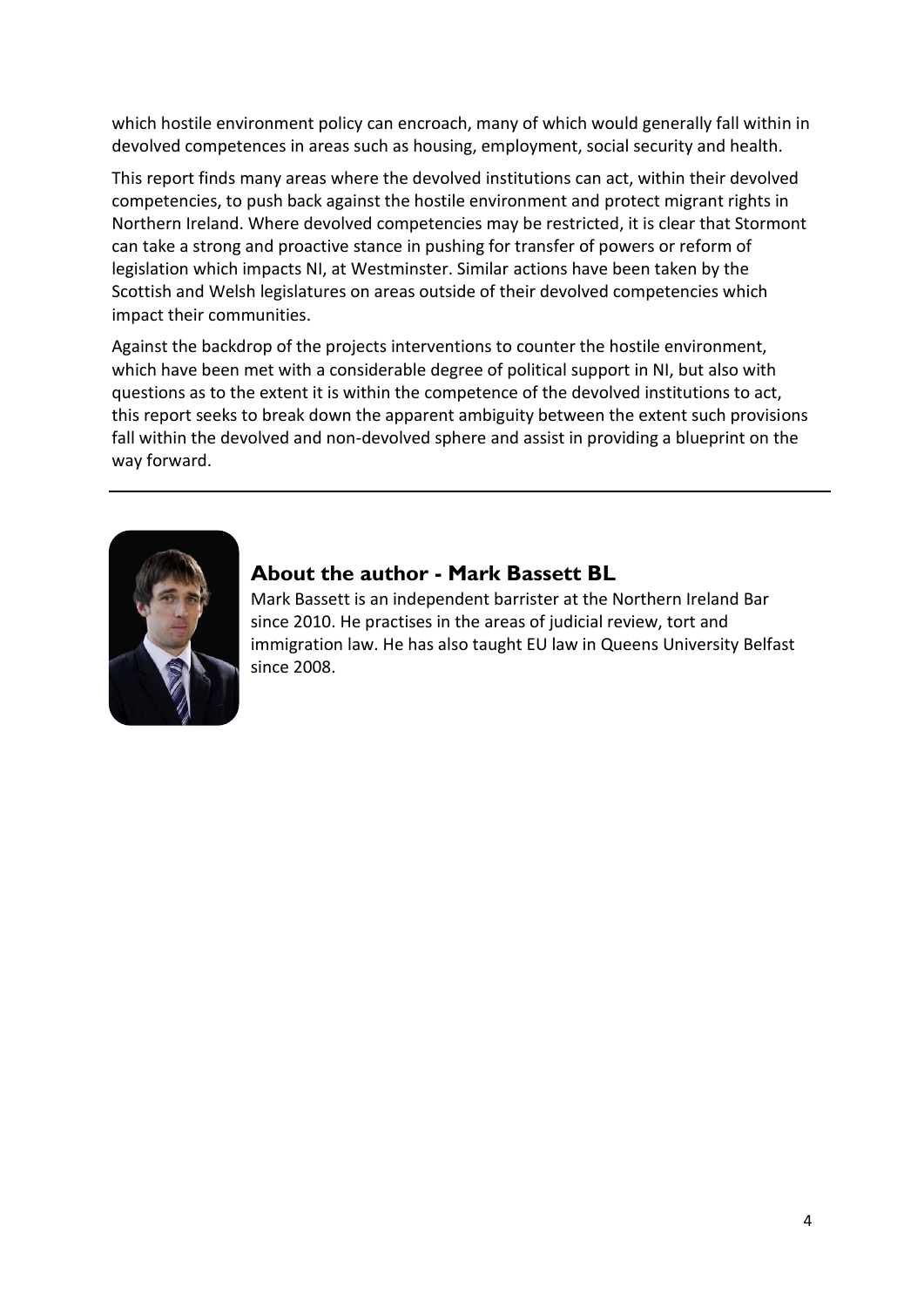## **Contents**

| <b>Introduction</b><br>А.                                      | $1 - 10$     |
|----------------------------------------------------------------|--------------|
| Legislation - Reserved, Excepted and Transferred Matters<br>В. | 11-33        |
| <b>Judicial Approach to Devolved Legislation</b><br>C.         | <u>34-50</u> |
| <b>General Principles</b><br>D.                                | $51 - 79$    |
| The Hostile Environment – An Overview<br>F.                    | 80-93        |
| F. Hostile Environment - Right to Rent                         | 94-111       |
| G. Hostile Environment - Driving                               | 112-135      |
| H. The Hostile Environment - Right to Work                     | 136-172      |
| The Hostile Environment - Marriage<br>Ι.                       | 173-191      |
| Social Security – No Recourse to Public Funds Condition<br>J.  | 192-220      |
| K. The Hostile Environment – Healthcare                        | 221-266      |
| L. The Hostile Environment - Banking                           | 267-276      |
| <b>M. Borders and Nationality Bill</b>                         | 277-290      |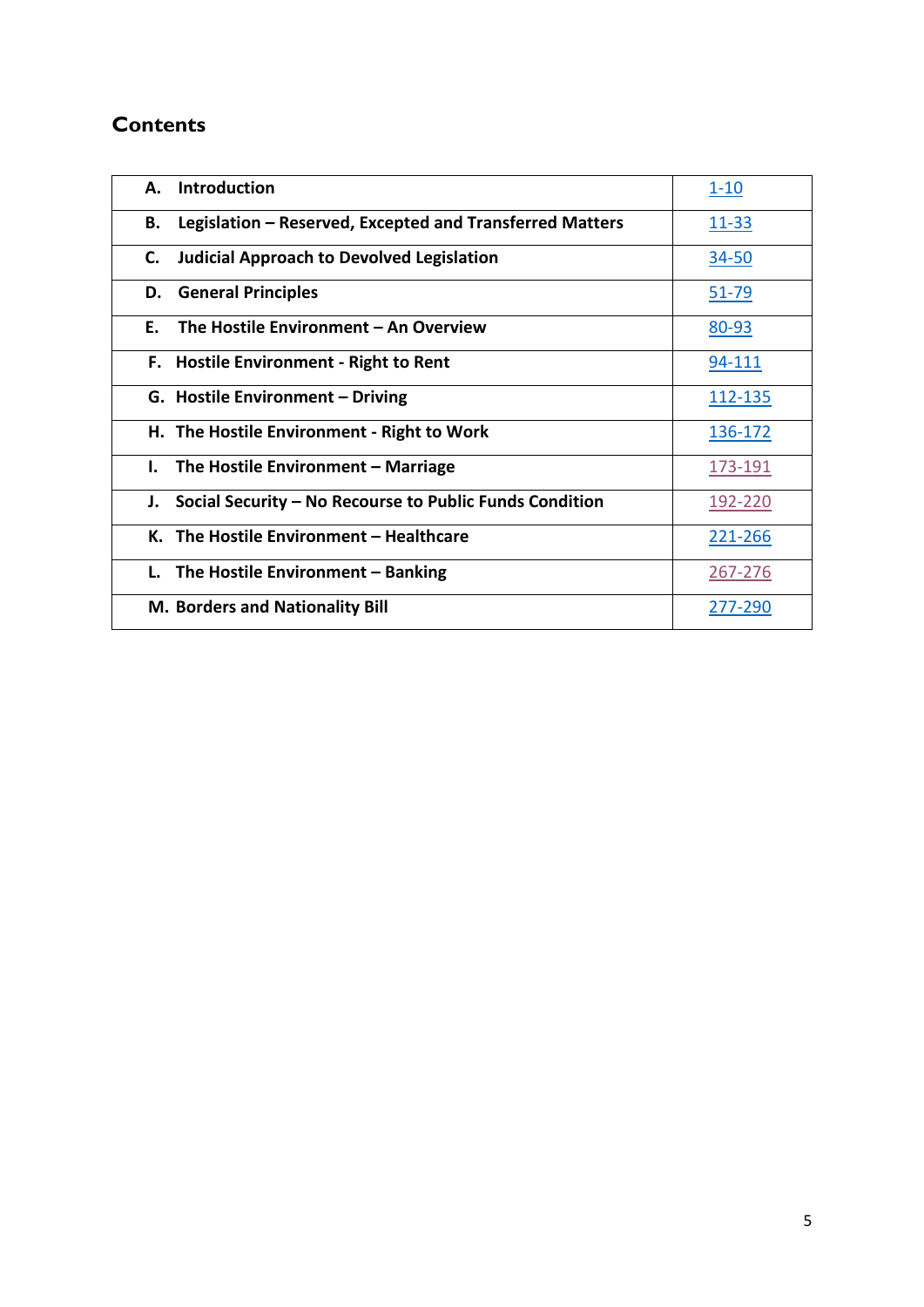# **Executive Summary**

- The question of the scope of devolved competence in this jurisdiction is to be determined by reference to the provisions of the Northern Ireland Act (1998) rather than the various Immigration Acts. The intention of Parliament was to give effect to the current constitutional arrangement endorsed by the Irish electorates in the referendums of May 1998. As set out by the UKSC in the recent references from Scotland, the devolution statutes should be given consistent and predictable interpretation which allows for a coherent, stable and workable system. Alteration of the division of competences between London and Belfast should only be achieved by express and considered amendment to the Northern Ireland Act (1998) rather than by disguise or inadvertence.
- The scope of the immigration exception in paragraph 8 of schedule 2 does not extend to each and every act that a migrant may undertake whilst present in Northern Ireland. The UK Parliament may legislate for all matters but it is open to the devolved institutions to reassert their own priorities within the scope of devolution. A differentiated immigration settlement for Northern Ireland is not possible but protection from many of the intended and unintended indignities of the "hostile environment" legislation is.
- This paper attempts to, firstly, identify those aspects of the "hostile environment" legislation which have gone beyond the excepted subject matter of "*nationality; immigration, including asylum and the status and capacity of persons in the United Kingdom who are not British citizens; free movement of persons within the European Economic Area; issue of travel documents."* Secondly, it proposes measures which would be within the scope of the Northern Ireland Assembly to modify in line with its legislative competence.
- Should the "right to rent" scheme be brought into effect in Northern Ireland by way of regulations by the Secretary of State for the Home Department, as envisaged by section 76 of the Immigration Act (2014), they will form part of the law of Northern Ireland. It is submitted they will form part of the housing law of Northern Ireland and will be open to modification in line with the legislative competence of the Assembly. Measures of general application which regulate the relationship between landlord and tenant, regardless of the immigration status of either party, will not fall within the scope of the immigration exception in paragraph 8 of schedule 2 to the 1998 Act. The devolved legislature cannot alter the migrant's immigration status but it can legislate to provide, or restore, a right to contract for accommodation.
- The regulation of driving licences, motor vehicle insurance and related road traffic offences are transferred matters. Provisions enacted by Westminster can be amended, repealed and/or modified by the Northern Ireland Assembly in accordance with the legislative competence provided by the Northern Ireland Act (1998). The ability of a migrant to drive a car in this jurisdiction cannot be said to fall within the scope of the exception in paragraph 8 of schedule 2 to the 1998 Act. The requirement to have a licence and minimum insurance remain issues of transferred competence. It is permissible for the Assembly and the Executive to prioritise road safety over the existing "hostile environment" measures inserted into the Road Traffic (NI) Order (1981).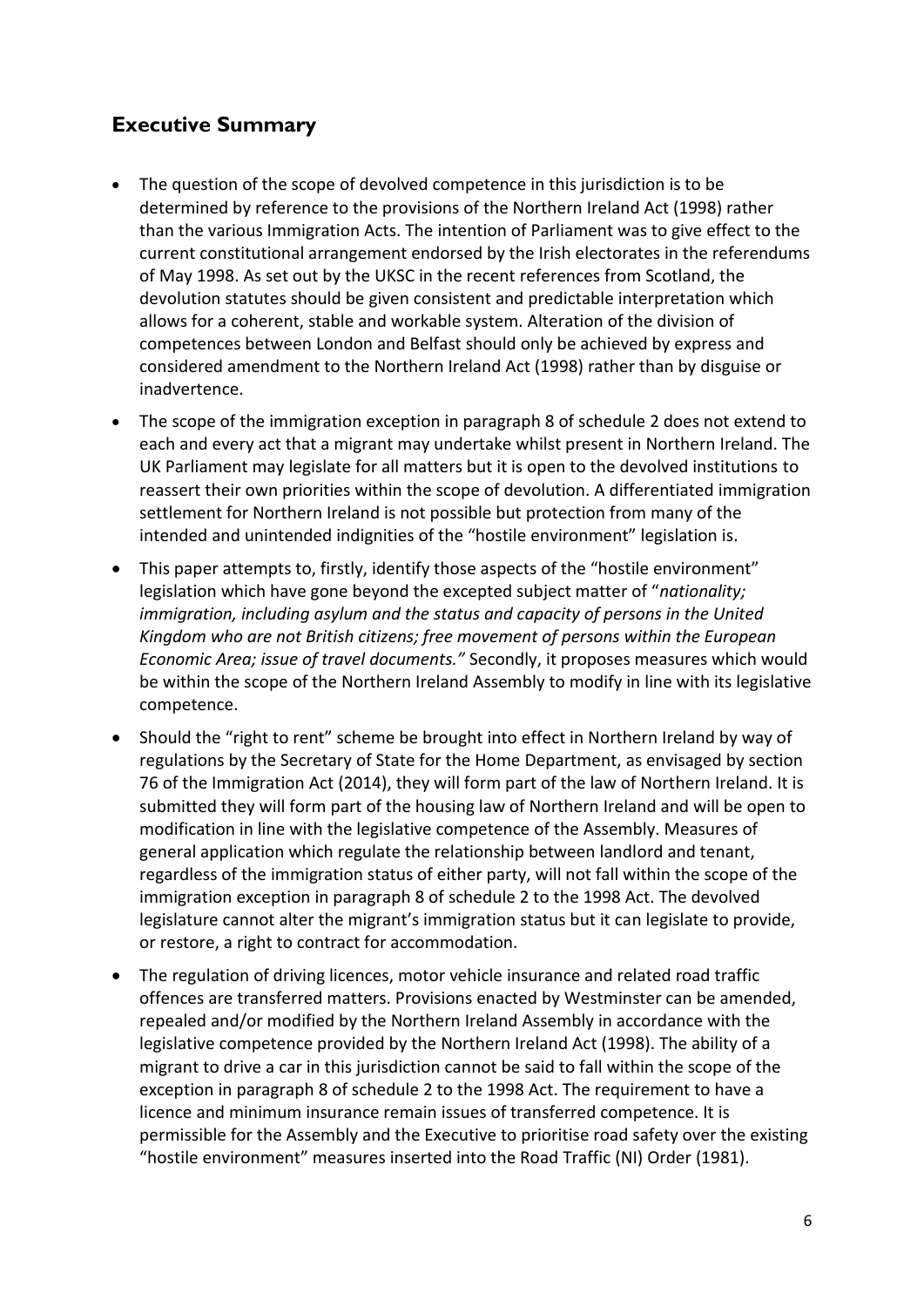- The ability of migrants to lawfully work within Northern Ireland must be considered to come within the scope of the immigration exception in paragraph 8 of schedule 2 to the 1998 Act. It is an "excepted matter" within the meaning of the devolution settlement. It is not open to the Northern Ireland Assembly to devise a differentiated immigration and employment regime which is more or less generous to migrants than that which exists in the rest of the United Kingdom. The Northern Ireland Assembly does have the option of intervention to protect those irregular migrant workers who have been exploited in the work force and are subsequently unable to enforce their rights under the current system of employment and civil litigation. These are transferred matters and would involve the devolved institutions implementing international human rights obligations already assumed by the United Kingdom. For example, the Assembly could create a separate right in tort for employees to recover compensation for labour provided to employers who engaged but subsequently did not pay. This could take the form of statutory codification of the *quantum meruit ("the amount he/she deserves")* action.
- The additions to the Marriage (NI) Order (2003) brought about by the Immigration Act (2014) and now contained in articles 3A-3E of that Order can be amended, repealed or modified by the Assembly pursuant to section 5(6) of the 1998 Act. The contents of the marriage notice, the marriage schedule and the duties on the registrar do not come within scope of paragraph 8 of schedule 2 of the 1998 Act simply because they will also apply to non-nationals.
- The imposition of No Recourse to Public Funds (NRPF) condition on the immigration status of a person in the United Kingdom and residing in Northern Ireland cannot be addressed directly by the Northern Ireland Assembly. It must be regarded as relating to the immigration status of a person. Social security, however, is a devolved matter in Northern Ireland. The devolved authorities can create new social welfare payments for persons who require support. Rules on eligibility and level of payment are matters which qualify as transferred matters.
- The provision of healthcare to persons in Northern Ireland allows for the devolved institutions to pursue the objective of ensuring the highest possible level of health of the entire population including those without regularised immigration status. The question of who is ordinarily resident in this jurisdiction, and consequently, and can be excluded from the current charging arrangements is a matter for the Assembly and the Department of Health. It is open to the devolved authorities to reimburse migrants the costs of the NHS surcharge.
- The hostile environment measures concerning banking in the Immigration Acts (2014- 2016) will fall squarely within paragraph 23 of schedule 3 above rather than paragraph 8 of schedule 2 of the Northern Ireland Act (1998). These are matters concerning financial services and banking rather than immigration and nationality. They are currently beyond the legislative competence of the Northern Ireland Assembly as provided for in the Northern Ireland Act (1998).
- The Nationality and Borders Bill also contains measures which would seem to come within scope of transferred rather than excepted or reserved matters. They include age assessments by health and social care authorities as well as provisions on modern slavery. Once enacted the devolved authorities in Northern Ireland may modify such provisions as considered appropriate.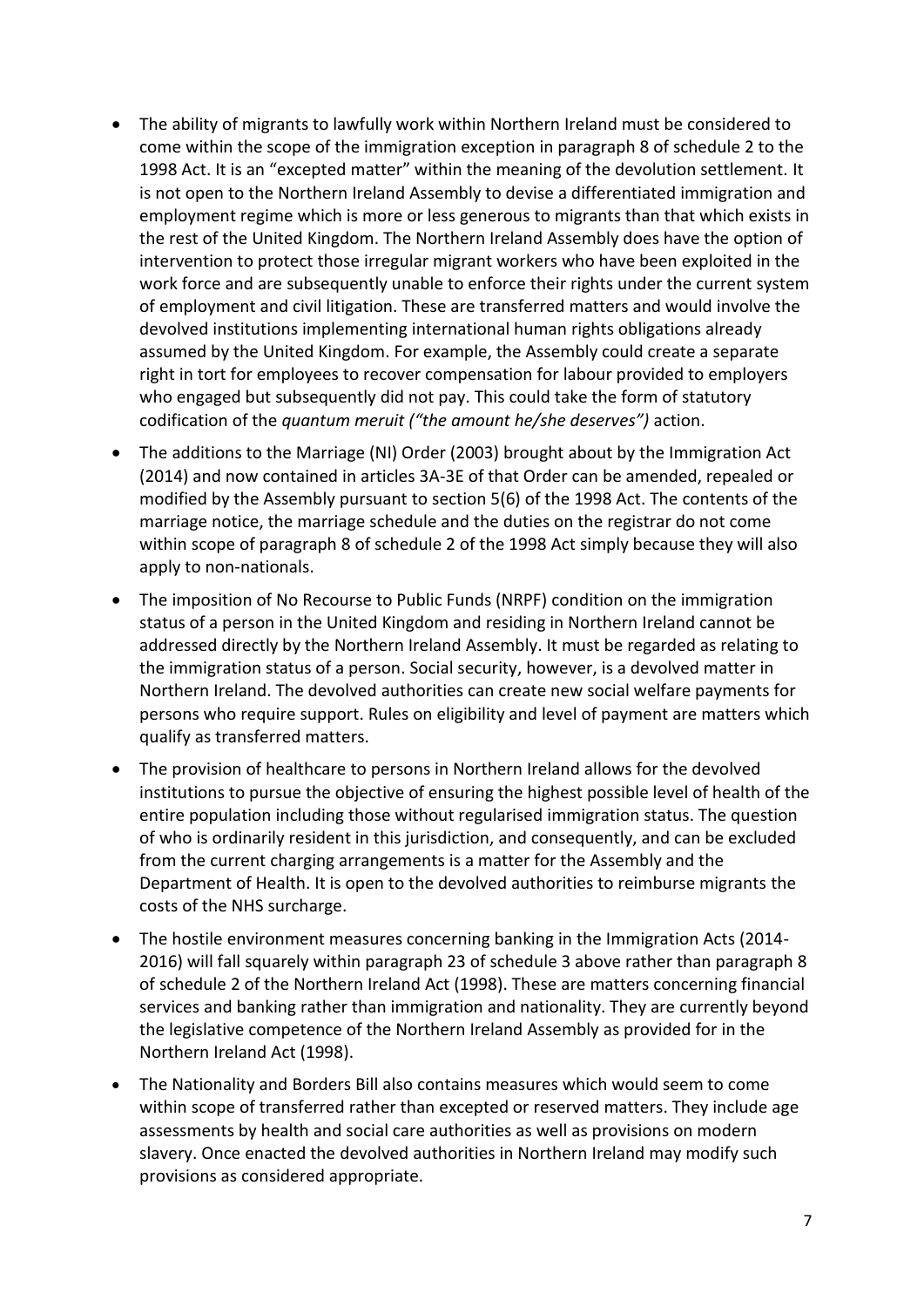## <span id="page-7-0"></span>**A. Introduction**

- 1. On the  $13<sup>th</sup>$  May 2021 the city of Glasgow was the scene of a morning raid by the Home Office's immigration enforcement officers. Two men were arrested on suspicion of immigration offences. This event was by no means unique but the response it provoked from the men's neighbourhood was significant. Around 200 people surrounded the vehicle in which they were held and prevented it from driving away. Scottish police were called to the scene and some hours later took the decision to release the men to ensure the safety of the present – detained migrants, protestors and arresting immigration officials. Detention with a view towards deportation was, it seems, abandoned at least in the immediate term.
- 2. The writ of Home Office immigration enforcement, presumably based here on primary legislation emanating from the sovereign Parliament, was frustrated by direct local action. The incident could be seen as a forceful pushback against the implementation of the immigration policies of central UK government. Immigration is a subject matter reserved to the UK Parliament on which the devolved authorities in Scotland, Wales and Northern Ireland have no competence. Removal is without doubt the prime example of this power. However, the creation and expansion of ever more punitive regimes directed at irregular migrants in all manner of activities not connected with immigration and residence, and impacting upon far more people than those ostensibly targeted, has the potential to give rise to similar confrontations between the UK government and the devolved administrations not in the streets but in the statute books. It is perhaps surprising there has not been a more concerted effort at pushback or mitigation.
- 3. The hostile environment measures impact upon far more subject areas than would traditionally be considered to be immigration and residence rules and enforcement. Housing, marriage, driving, social security benefits, health and social care, employment, banking and the administration of justice are all transferred matters within the present constitutional settlement in Northern Ireland. Nonetheless, they have all been subject to intervention from the UK Parliament reacting to relatively recent political priorities, perceived or real, of the English electorate. Immigration is simply not a vote winner in the same way in Scotland, Wales or Northern Ireland as it appears to be in parts of England. The interventions are, of course, constitutionally possible as the applicable devolution legislation does not impede the doctrine of parliamentary supremacy but those same statutes provide for considerable discretion when acting within the parameters of transferred powers.
- 4. Tension between central and regional powers is a feature of democratic life in many states around the globe. The form that relationship takes will depend on the particular constitutional arrangements in that state and the international law obligations voluntarily assumed. Regional immigration policies within individual nation states do exist. For example, the Australian immigration system includes both points-based routes and employer sponsored routes together with a strong regional focus. Canada has established a series of Provincial Nominee Programmes (PNP) with its provinces and territories. Quebec has a distinct system. Although immigration to the United States is a federal matter, many state and local governments have implemented a variety of policies directed at protecting unauthorized immigrants.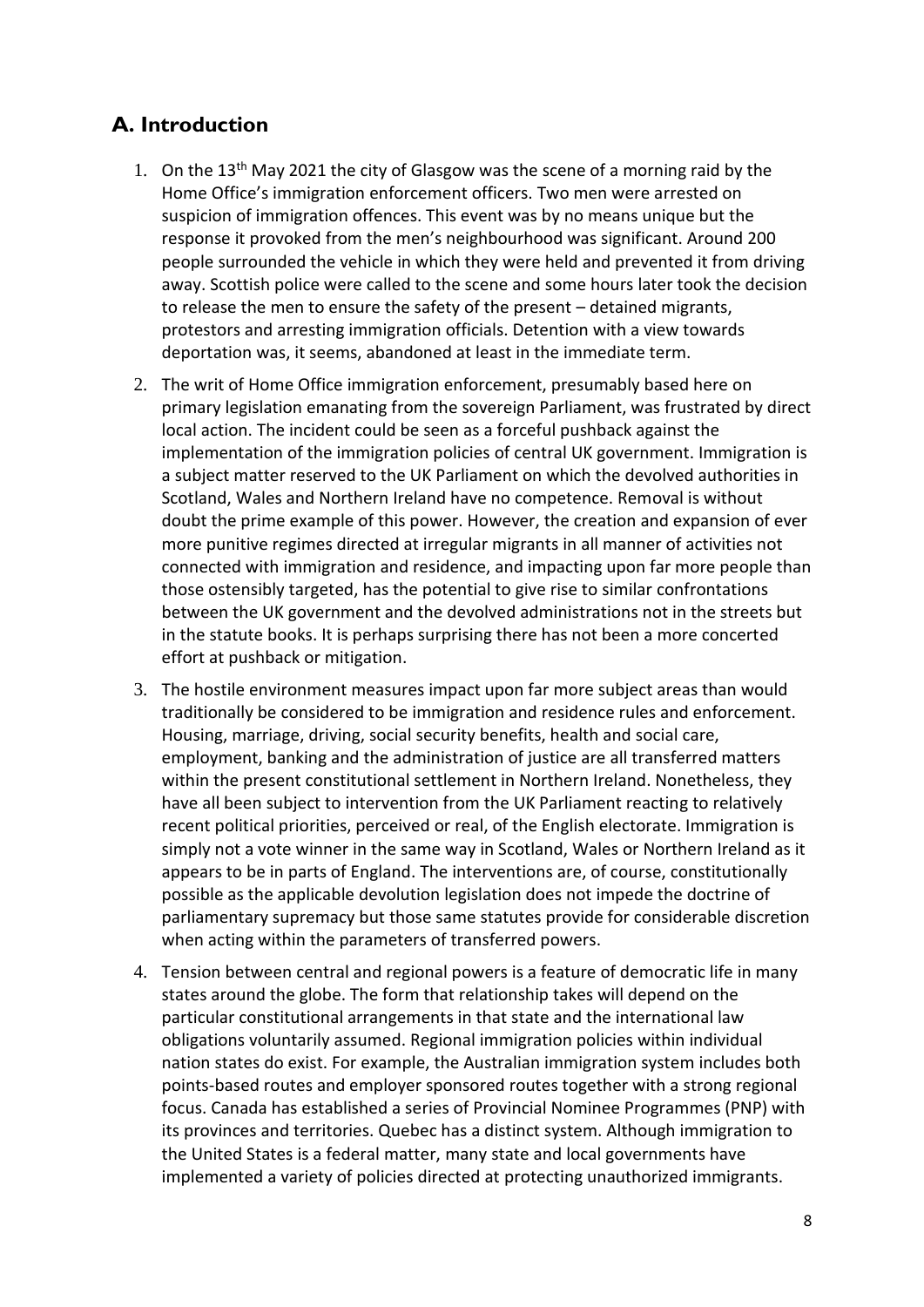These "sanctuary cities" claim local democratic endorsement for actions which aim to prioritize local interests over and above the detrimental effect of federal immigration policies. These reactions can, and do, arise in the context of driving, education, employment, housing, health care and even the refusal to detain irregular migrants in local law enforcement facilities for immigration offences.

- 5. Hostility to migrants, regular or irregular, delivered through legislation and executive action all too often carries a political message. This could be the grotesque performative cruelty of separating children from their parents at the US-Mexican border, the infamous "go home" vans driven around London in 2018 or the announcement of ever more draconian and intrusive legislation to "crack down" on illegal immigration to the UK. These measures reflect the political priorities of those who announce and support them in the legislature. The hostile environment policies have not, to date it seems clear, been shown to achieve their stated goal of reducing overall irregular migration to the UK or encouraging those without regularised status in the United Kingdom to voluntarily leave. They have, at least in part, been politically discredited and renamed as a result of the Windrush scandal. However, for the most part they remain in place and, in some areas, are to be fortified in impending legislation. Clearly, they retain at least symbolic importance to the current UK government.
- 6. Those priorities may not, however, be shared by all other actors in the state who exercise legislative and executive power and who may, on occasion, be required to implement those policies. This reality in what is sometimes described as a union of nations has been accentuated by Brexit. Ending the United Kingdom's membership of the European Union was the outcome of the 2016 referendum but it was not the desire of the electorates in Scotland or Northern Ireland. In particular, the abolition of free movement rights poses acute economic and social problems for a falling Scottish population and for Northern Ireland as a jurisdiction on the island of Ireland but no longer part of a member state. The ending of the supremacy and direct effect of free movement rights, save for those matters covered by the Withdrawal Agreement, will have the effect of placing more individuals within the reach of hostile environment measures in the near future and also has the potential to increase the variety of flashpoints between central and devolved government as the supranational decision maker disappears.
- 7. This report attempts to examine, firstly, the extent to which the hostile environment measures of recent years have strayed into areas which can properly be described as devolved competence and, secondly, to consider the extent to which the Northern Ireland authorities can, consistent with the restraints placed upon it by the Northern Ireland Act (1998), push back or mitigate some of those measures in the subject areas of transferred competence – housing, employment, banking, healthcare, marriage and social security. The question of whether the hostile environment measures that have arisen in the devolved context of the administration of justice, whether by way of reduced appeal rights, altered procedure or otherwise, can be addressed by the Northern Ireland Assembly is not covered however.
- 8. The suggestions made are based on the fundamental premise that migrants to the United Kingdom and residing in Northern Ireland, whether they hold regular or irregular immigration status, are first and foremost our family, friends, neighbours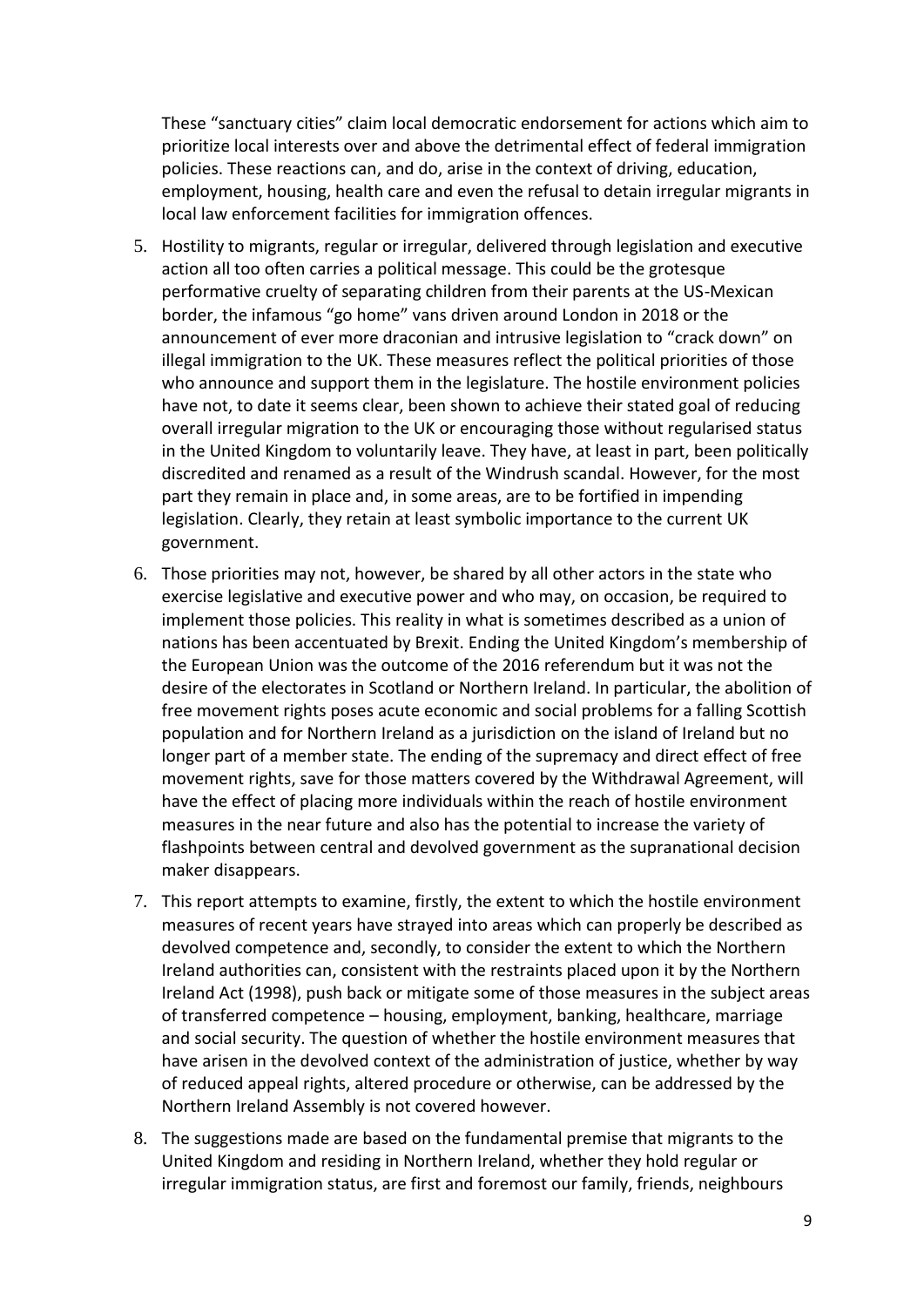and colleagues. They are entitled to expect governmental action which is conscious that the first keystone building block of the international human rights regime is observed. Article 1 of the Universal Declaration of Human Rights states that "*All human beings are born free and equal in dignity and rights. They are endowed with reason and conscience and should act towards one another in a spirit of brotherhood."*

- 9. This premise should be, and it is submitted that as a dry matter of statutory construction it actually is, reflected in the relationship between the central and local authorities in Northern Ireland in the devolution legislation. It is not the case that each and every interaction a migrant has with public authorities or private individuals, no matter its location, its purpose or its effect, is by the very nature that a migrant is involved a matter of immigration and so beyond the legislative competence of the Assembly.
- 10. Migrants are human beings free and equal in dignity and rights and can expect equal status in law in most things not related to immigration status and nationality. While the UK Parliament may legislate in all conceivable subject areas it is equally permissible to see a local reaction within the parameters of devolved power. This will not have the drama of what occurred in the streets of Glasgow earlier this year but should be more effective in promoting the interests of all the people of Northern Ireland.

# <span id="page-9-0"></span>**B. Legislation – Reserved, Excepted and Transferred Matters**

- 11. In broad terms, the Government of Ireland Act (1920) adopted a "reserved powers" model for devolution. After partition, the local Parliament had the right to create law for the "peace, order and good governance" of the jurisdiction. This could be described as general legislative competence.
- 12. The Parliament of Northern Ireland received legislative power save for those matters specifically reserved in section 4 and section 9. These were "excepted" or "reserved matters". With respect to immigration, the subject matter of "treason, treason felony, alienage, naturalization, or aliens as such or domicile" was included in the list of reserved powers<sup>1</sup>. Any law made in contravention of those express limitations shall, so far as it contravenes those limitations, be regarded as void.
- 13. There was, therefore, a distinction between "reserved" and "transferred" powers based on the provisions of the 1920 Act itself. At the acknowledged risk of oversimplification "excepted" powers would not be transferred while there was the possibility of a future transfer of those reserved powers. Transferred matters included administration of justice, law and order, health and social services, transport, agriculture, industrial development and education. The principle of parliamentary sovereignty was retained and Westminster could still legislate on all matters and could extend such legislation to Northern Ireland including, of course, on those matters which were within the competence of the devolved Parliament<sup>2</sup>.

<sup>&</sup>lt;sup>1</sup> Section 4(1)(6) of the Government of Ireland Act (1920)

<sup>&</sup>lt;sup>2</sup> Section  $6(2)$  of the Government of Ireland Act (1920)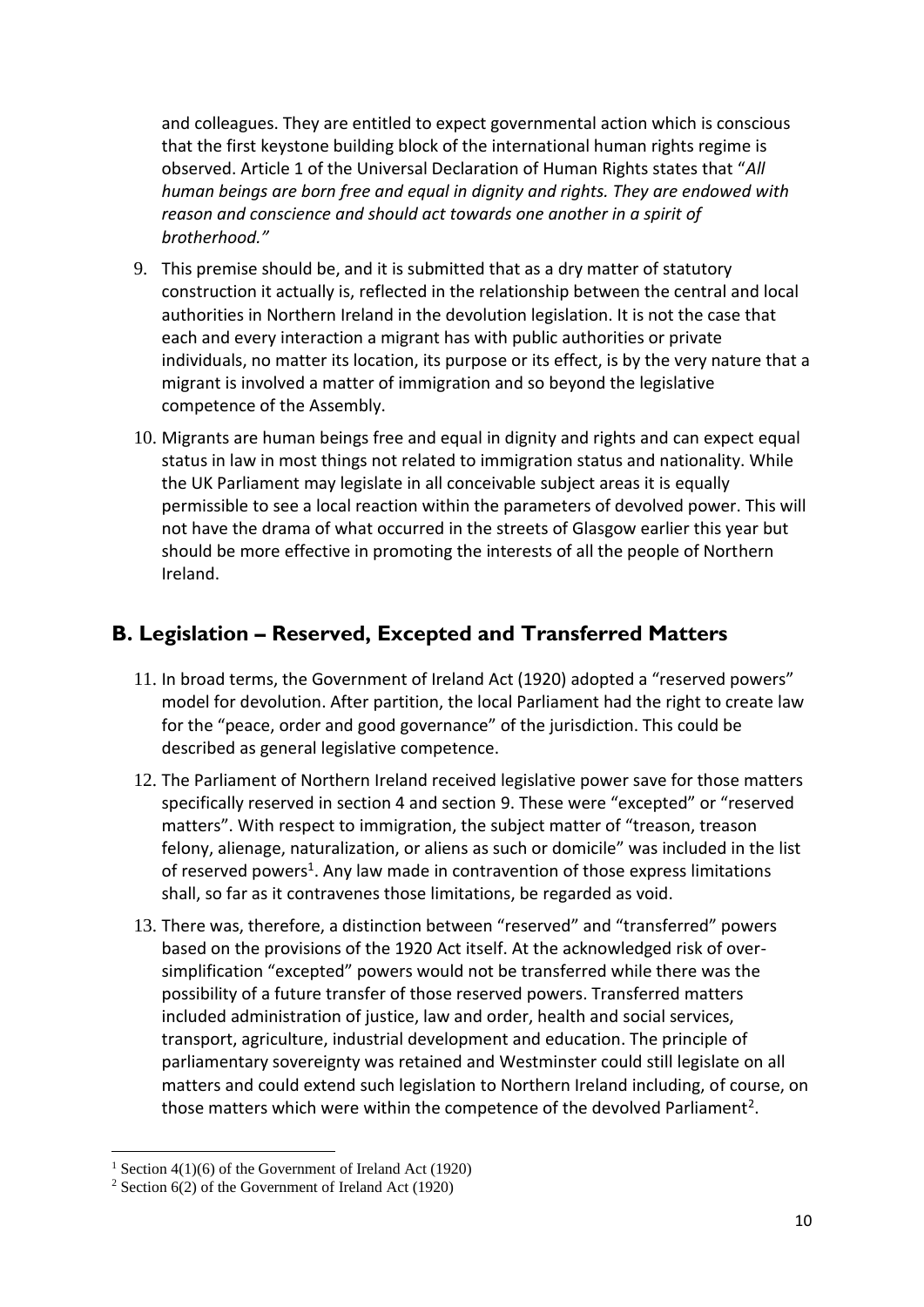14. A drafting feature of many legislative acts of the old Stormont Parliament was the inclusion of a provision in the words set out below. Laws which had originally been enacted on a UK wide basis, and dealt with subject matter which was subsequently a transferred matter, could be amended or even repealed. The choice of phrase was typically:

> *"References in this Act to enactments of the Parliament of the United Kingdom shall be construed as references to those enactments as they apply to Northern Ireland".*

15. A comparable approach was adopted in the Northern Ireland Constitution Act (1973). Again, there was a division between express "reserved" in schedule 2 to and "excepted" matters in schedule 3 and all other subject areas which could then be considered to be "transferred" matters<sup>3</sup>. In accordance with schedule 2, paragraph 7 "nationality; immigration; aliens as such" was included as an excepted matter. Measures of the Northern Ireland Assembly were to have the same force and effect as an Act of Parliament<sup>4</sup>. Section  $4(4)$  provided:

> *"(4) This section does not affect the power of the Parliament of the United Kingdom to make laws for Northern Ireland but, subject to the said section 17, a Measure may amend or repeal any provision made by or under any Act of Parliament in so far as it is part of the law of Northern Ireland."*

- 16. The current model of devolution in Northern Ireland derives from the multi-party negotiations which led to the Good Friday Agreement in April 1998. The human rights, equality, self-determination and consociationalism aspects are arguably novel but it does share many of the technical and administrative characteristics that were contained in the Government of Ireland Act (1920). Section 23 provides that executive powers in Northern Ireland continue to be vested in the Crown. However, with respect to transferred matters, prerogative and executive powers shall be exercised by Ministers and Northern Ireland Departments<sup>5</sup>.
- 17. Acts of the Assembly are primary legislation within the context of the devolved arrangements in which they exist. The devolved legislature can be regarded as the primary law maker for Northern Ireland subject only to the limitations contained in the devolution statute itself<sup>6</sup>. For example, the division between transferred, excepted and reserved matters continues. The Secretary of State may alter the division by laying before Parliament an Order in Council. Reserved matters may become transferred matters as occurred with justice and policing powers in 2010<sup>7</sup>. Section 4 provides as follows:

<sup>3</sup> Section 2 of the Northern Ireland Constitution Act (1973) providing for the initial devolution of legislative and executive responsibility

 $4$  Section 4(3)

<sup>5</sup> Executive power is exercised by the Ministers and Departments but not by the Executive Committee itself see Solinas (2009) NIQB 43; Re Hughes Application (2018) NIQB 30; and most recently restated by Scoffield J in Re Application by the Northern Ireland Human Rights Commission (2021) NIQB 91

<sup>6</sup> And arguably common law constitutional rights or rule of law standards as expressed by the UKSC in Axa General Insurance Ltd v. Lord Advocate (2012) 1 AC 868

<sup>7</sup> Northern Ireland Act 1998 (Amendment of Schedule 3) Order (2010)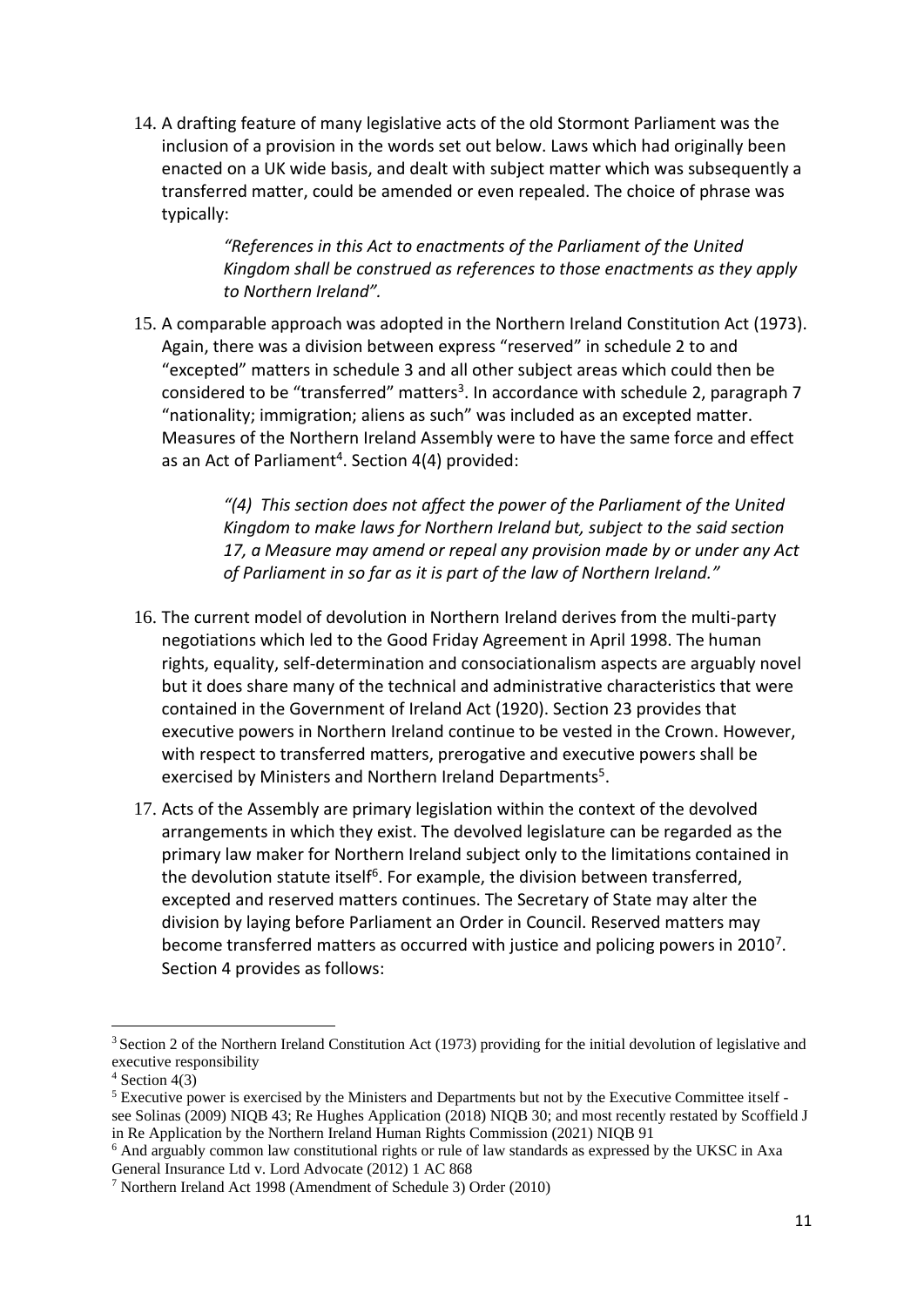*"4 - Transferred, excepted and reserved matters.*

*(1) In this Act—*

*"excepted matter" means any matter falling within a description specified in [Schedule](https://uk.westlaw.com/Document/I2F106090E45011DA8D70A0E70A78ED65/View/FullText.html?originationContext=document&transitionType=DocumentItem&ppcid=d2a247c2d94e4d46970e9bb372386e95&contextData=(sc.DocLink)) 2;*

*"reserved matter" means any matter falling within a description specified in [Schedule](https://uk.westlaw.com/Document/I2F1BD240E45011DA8D70A0E70A78ED65/View/FullText.html?originationContext=document&transitionType=DocumentItem&ppcid=d2a247c2d94e4d46970e9bb372386e95&contextData=(sc.DocLink)) 3;*

*"transferred matter" means any matter which is not an excepted or reserved matter.*

*(2) If at any time after the appointed day it appears to the Secretary of State—*

*(a) that any reserved matter should become a transferred matter; or (b) that any transferred matter should become a reserved matter, he may, subject to subsections (2A) to 3D(2) , lay before Parliament the draft of an Order in Council amending [Schedule](https://uk.westlaw.com/Document/I2F1BD240E45011DA8D70A0E70A78ED65/View/FullText.html?originationContext=document&transitionType=DocumentItem&ppcid=d2a247c2d94e4d46970e9bb372386e95&contextData=(sc.DocLink)) 3 so that the matter ceases to be or, as the case may be, becomes a reserved matter with effect from such date as may be specified in the Order."*

18. The Northern Ireland Assembly is capable, within its legislative competence as set out by the 1998 Act, of amending, repealing and replacing Acts of the UK Parliament in so far as they apply to Northern Ireland. The Assembly is entitled to pursue fundamentally different policies than the Westminster Parliament. This is clear from section 5(6):

> *"5(6) This section does not affect the power of the Parliament of the United Kingdom to make laws for Northern Ireland, but an Act of the Assembly may modify any provision made by or under an Act of Parliament in so far as it is part of the law of Northern Ireland."*

- 19. This option is available for any subject matter whether it is contained in primary legislation enacted by Parliament or secondary legislation brought into effect by Ministers under delegated powers provided it is within the legislative competence of the Assembly as defined in section 6 and 6A of the Northern Ireland Act (1998). A provision of an Act is not law if it contravenes these provisions<sup>8</sup>.
- 20. Section 6(2) sets the limits of law making for the Northern Ireland Assembly:

*"(2) A provision is outside that competence if any of the following paragraphs apply—*

*(a) it would form part of the law of a country or territory other than Northern Ireland, or confer or remove functions exercisable otherwise than in or as regards Northern Ireland;*

*(b) it deals with an excepted matter and is not ancillary to other provisions (whether in the Act or previously enacted) dealing with reserved or transferred matters;*

*(c) it is incompatible with any of the Convention rights;*

 $8$  Section 6(1) and section 6A(1)-6A (1) of the Northern Ireland Act (1998) respectively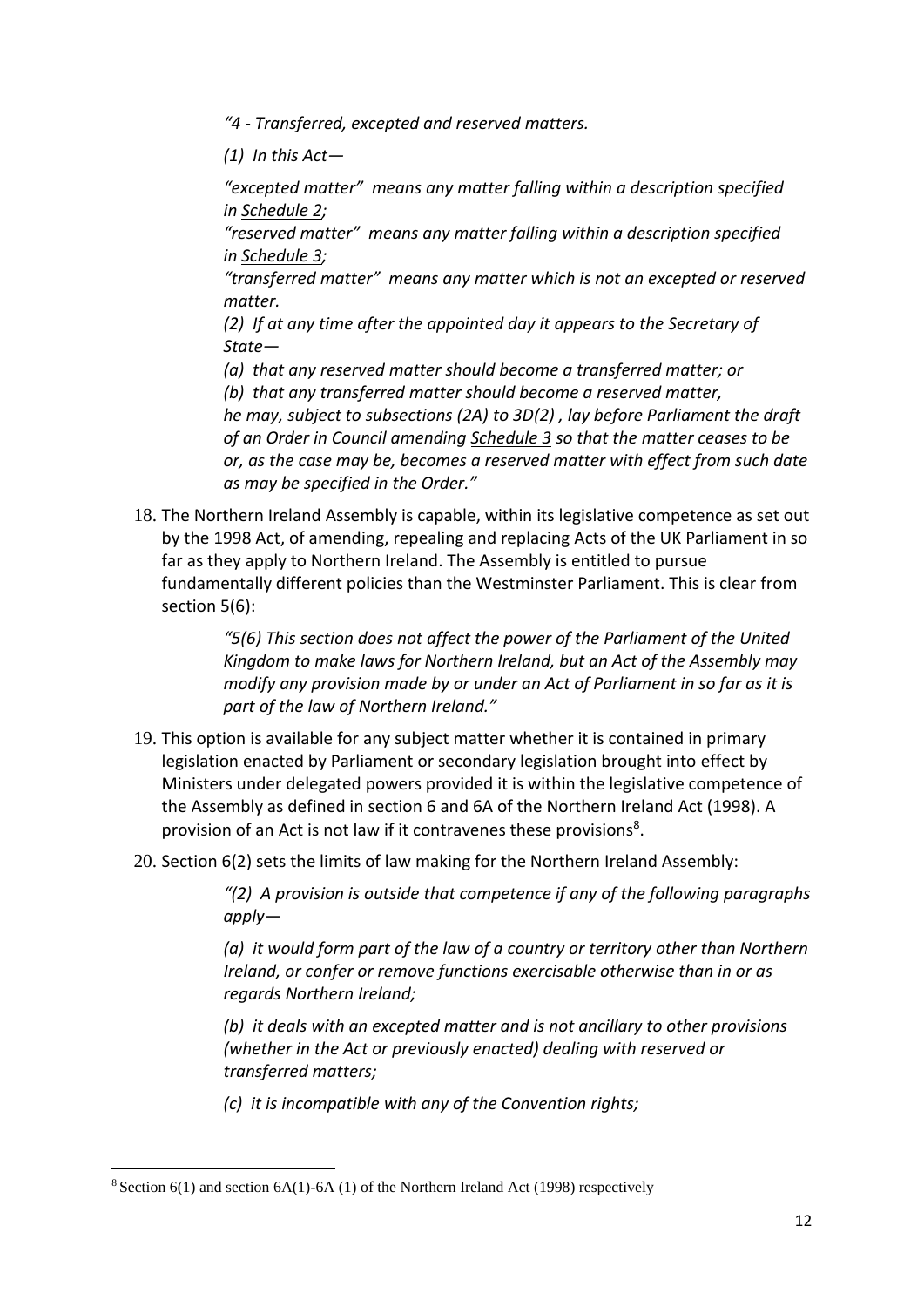*(ca) it is incompatible with Article 2(1) of the Protocol on Ireland/ Northern Ireland in the EU withdrawal agreement (rights of individuals);*

*(d) it is in breach of the restriction in [section](https://uk.westlaw.com/Document/IE93492005E3E11E89DC2C8960E2C86C8/View/FullText.html?originationContext=document&transitionType=DocumentItem&ppcid=ec35334738f74822ae0c248b72b2503c&contextData=(sc.DocLink)) 6A(1)*

*(e) it discriminates against any person or class of person on the ground of religious belief or political opinion;*

*(f) it modifies an enactment in breach of [section](https://uk.westlaw.com/Document/I1EDEBBB0E44911DA8D70A0E70A78ED65/View/FullText.html?originationContext=document&transitionType=DocumentItem&ppcid=ec35334738f74822ae0c248b72b2503c&contextData=(sc.DocLink)) 7."*

- 21. The question of what qualifies as ancillary is assisted by reference to section 6(3) and section 98(2). Matters are "ancillary" if they deal with the subject matter incidentally or they are necessary for the enforcement or effectiveness of other provisions or are consequential to those other provisions.
- 22. Section 6(3) provides:

*"(3) For the purposes of this Act, a provision is ancillary to other provisions if it is a provision—*

*(a) which provides for the enforcement of those other provisions or is otherwise necessary or expedient for making those other provisions effective; or*

*(b) which is otherwise incidental to, or consequential on, those provisions;*

*and references in this Act to provisions previously enacted are references to provisions contained in, or in any instrument made under, other Northern Ireland legislation or an Act of Parliament."*

23. Section 98(2) provides:

*"(2) For the purposes of this Act, a provision of any enactment, Bill or subordinate legislation deals with the matter, or each of the matters, which it affects otherwise than incidentally."*

- 24. Some matters beyond the legislative scope of the Northern Ireland Assembly are identified by general subject area while others are defined by reference to specific legislation. Section 7 lists entrenched enactments and modification or repeal by an Act of the Assembly, whether express or by necessary implication, is prohibited.
- 25. Section 8 of the 1998 Act provides that the consent of the Secretary of State shall be required in relation to a Bill which contains (a) a provision which deals with an excepted matter and is ancillary to other provisions (whether in the Bill or previously enacted) dealing with reserved or transferred matters or (b) a provision which deals with a reserved matter.
- 26. The Northern Ireland Court of Appeal in *Re Neill's Application<sup>9</sup>* held that the purpose of section 8 was to inhibit the legislative powers of the Assembly. In relation to certain excepted matters and all reserved matters, Parliament had decided that the Assembly should only be competent to legislate where the Secretary of State's consent had been obtained. The objective was to enable the UK government (through the Secretary of State) to prevent the Assembly legislating in areas it considered

<sup>&</sup>lt;sup>9</sup> (2006) NICA 5, para 41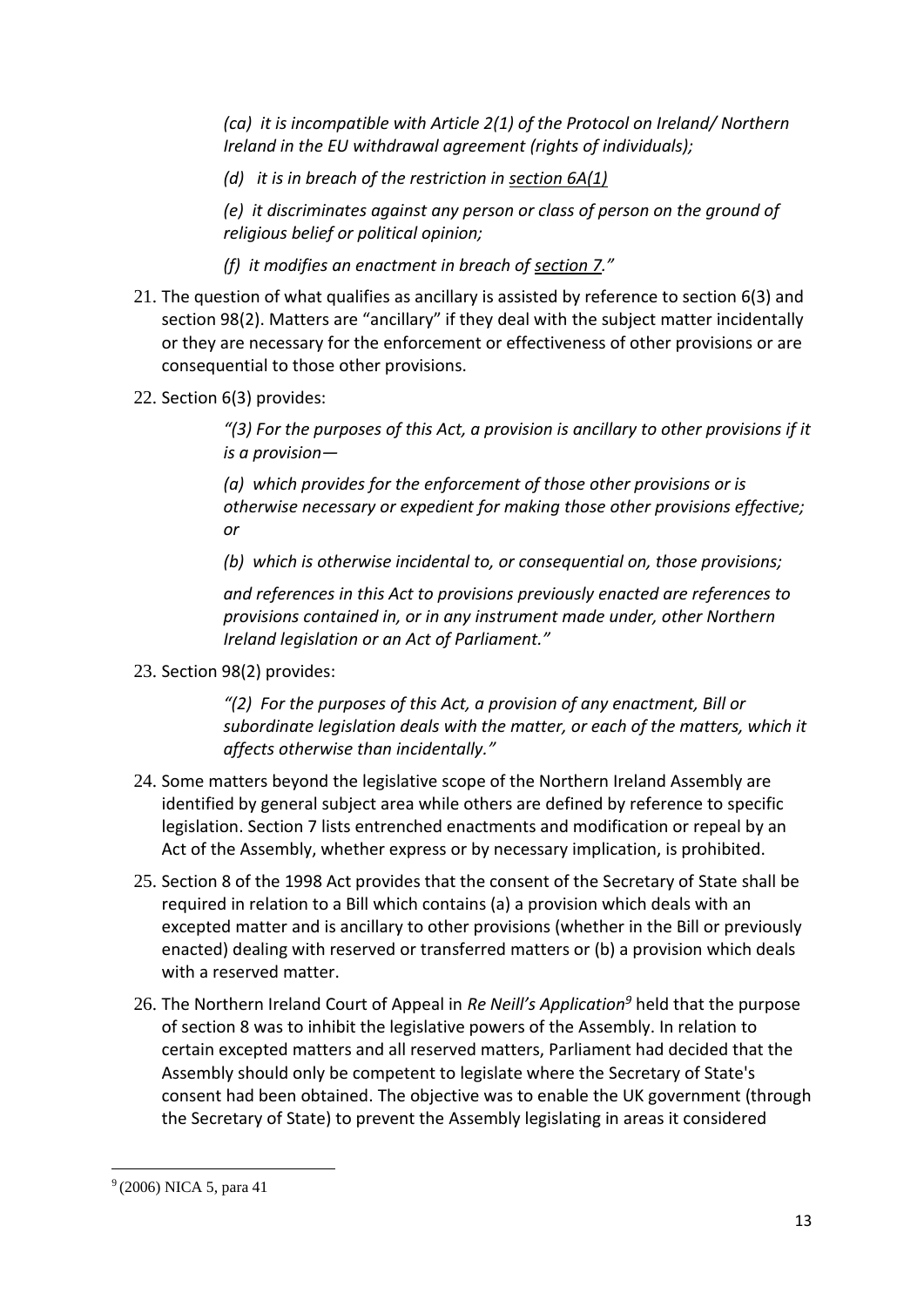inappropriate. LCJ Kerr described the essence of the constraint as a "curb", applied by the Secretary of State, on the legislative power of the Assembly.

- 27. It is important at this juncture to note that this requirement to obtain the Secretary of State's consent does not affect the scope of legislative competence. That, as a matter of law, is ultimately determined by the courts. Whether a matter is within or without scope depends on the nature and purpose of the particular provision considered against the provisions of the Northern Ireland Act (1998). The legislative process is intended to ensure that where such consent is required it is obtained. Whether the Secretary of State provides that consent is a matter of political judgment and discretion.
- 28. Section 9 requires that the Minister with responsibility for introducing a Bill into the Assembly make a written statement to the effect that it is within legislative competence. Section 10, together with the Assembly's Standing Orders, govern the circumstances in which consent of the Secretary of State is sought.
- 29. Excepted matters are listed in schedule 2. They include the Crown, Parliament, international relations, defence, elections, national security and other matters. Of central importance to the content of this report is paragraph 8 of schedule 2. It provides:

*"Nationality, immigration, including asylum and the status and capacity of persons in the United Kingdom of persons in the United Kingdom who are not British citizens; free movement of persons within the European Economic Area; issue of travel documents".* 

- 30. The topics of nationality, asylum, the free movement of persons and the issue of travel documents are relatively straightforward topics to identify and differentiate. In very broad terms it is suggested that "nationality" amounts to determination of citizenship and includes, at its core, the grant or revocation of British citizenship under the British Nationality Act (1981). "Asylum" includes the grant or refusal of asylum in accordance with UK legislation which serves to discharge the state's obligations under the Refugee Convention (1951) and EU law. "Free movement rights" derive from the EU Treaties and are now governed by the EU-UK Withdrawal Agreement of 19<sup>th</sup> October 2019 and the Trade and Co-Operation Agreement. It is the ability to leave, enter, reside and work throughout the EEA states. The "issue of travel documents" consists of passports and other documents to those subject to immigration control.
- 31. However, it is the phrase *"immigration … including the status and capacity of persons in the United Kingdom of persons in the United Kingdom who are not British citizens" w*hich requires the greatest attention. Immigration, given its natural and ordinary meaning and considered in this context, concerns entry into and departure from the United Kingdom together with leave to remain and rights of residence, settlement and family reunification. The "status and capacity" of non-citizens must be taken to go beyond this, however.
- 32. The phrase is not defined in the 1998 Act. Nor is the identical phrase defined in section 6B of schedule 4 to the Scotland Act (1998). "Status" of persons in the United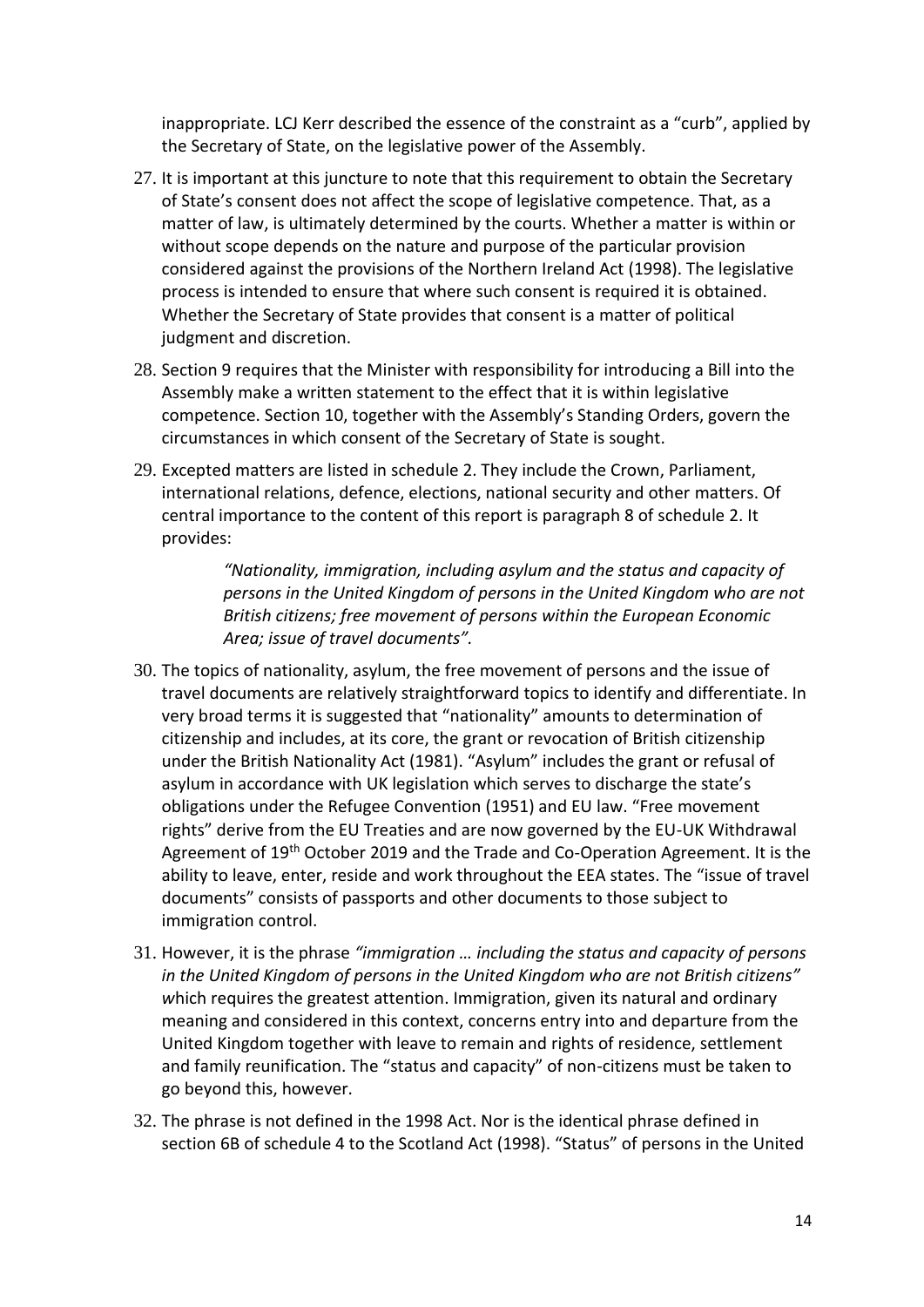Kingdom is described in the following terms by the authors of *Macdonald's Immigration Law and Practice:* 10

> *"Status is an important concept in immigration law. The term is not defined in immigration legislation. It is however a term generally used by immigration officers, practitioners and judges. The term refers to the person's immigration identity. This immigration identity comprises both an assertion concerning whether their presence in the UK is lawful and their categorization under the rules – whether as a visitor, student or family member. To those who have knowledge of immigration law and practice, the short-hand reference to a person's immigration status, provides a reference to the nature and conditions of their entry and stay".*

33. Reserved matters are enumerated in schedule 3 to the Northern Ireland Act (1998). Potentially relevant to matters considered in this report are domicile<sup>11</sup>, the data protection regime<sup>12</sup> and financial services<sup>13</sup>.

# <span id="page-14-0"></span>**C. Judicial Approach to Devolved Legislation**

34. The approach of the courts to the interpretation of the devolution settlements has been considered in a number of decisions of the appellate courts. In the case of *Robinson v. Secretary of State for Northern Ireland*<sup>14</sup> Lord Bingham said:

> *"The 1998 Act does not set out all the constitutional provisions applicable to Northern Ireland, but it is in effect a constitution. So to categorise the Act does not relieve the courts of their duty to interpret the constitutional provisions in issue. But the provisions should, consistently with the language used, be interpreted generously and purposively, bearing in mind the values which the constitutional provisions are intended to embody".*

- 35. In the case of *Martin v. Miller*<sup>15</sup> the UKSC considered whether the increase in the maximum sentence for the offence of driving whilst disqualified made in the Criminal Proceedings etc. (Reform) (Scotland) Act (2007) was within the legislative competence of the Scottish Parliament as defined by section 29 and schedule 4 to the Scotland Act (1998). In this context "reserved powers" under the Scotland Act are equivalent to "excepted powers" under the Northern Ireland Act (1998). An Act of the Scottish Parliament cannot modify the law on reserved matters unless such modifications are incidental to or consequent on any provision which does not relate to reserved matters and does not have a greater effect on reserved matters than is necessary to give effect to the provision.
- 36. The subject matter of the Road Traffic Offenders Act (1988) was a reserved matter but criminal law and procedure was not. Section 29(4) of the Scotland Act (1998) provides that the question of whether a provision of an Act of the Scottish Parliament

 $10$  Macdonald's Immigration Law and Practice,  $10<sup>th</sup>$  edition, section 1.118

<sup>&</sup>lt;sup>11</sup> Paragraph 6 of schedule 3 to the Northern Ireland Act (1998)

<sup>&</sup>lt;sup>12</sup> Paragraph 40 of schedule 3 to the Northern Ireland Act (1998)

<sup>&</sup>lt;sup>13</sup> Paragraph 23 of schedule 3 to the Northern Ireland Act (1998)

 $14(2002)$  UKSC 32

 $15$  (2010) UKSC 10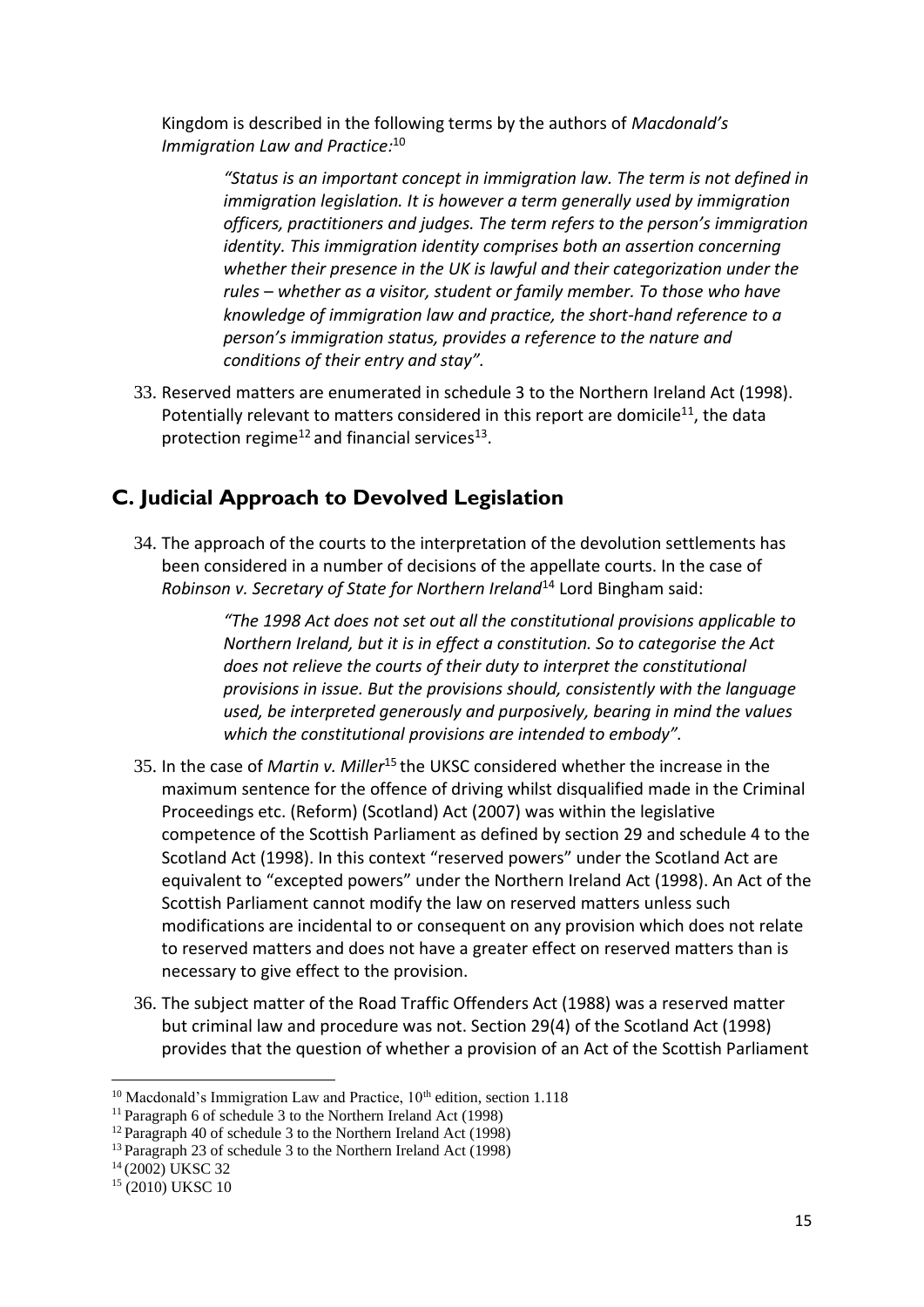relates to a reserved matter is to be determined by reference to the purpose of the provision, having regard (among other things) to its effect in all circumstances. The UKSC held that purpose of the sentence increase was to contribute to the reform of the summary justice system by reducing pressure on the higher courts. An increase in the sentencing powers of sheriffs when dealing with statutory offences was seen as a necessary part of that process. The change was pre-eminently a matter of Scots criminal law and, therefore, could not be considered a "reserved matter" for the purpose of section 29(4) of the Scotland Act (1998).

- 37. The UKSC explained the correct manner of approaching the question of the scope of devolved competence in Scotland in the case of *Imperial Tobacco Ltd v. Lord Advocate*<sup>16</sup>. First the question of competence must be determined in each case according to the provisions in the statute<sup>17</sup>. Parliament has already defined the demarcation. It was not for the Court to say by which legislature any particular issue is better addressed. Secondly, those rules must be interpreted in the same way as other rules found in a UK statute. Legislation should be construed according to the ordinary meaning of the words used in what is intended to be a coherent, stable and workable devolution scheme. Thirdly, the description of the Act as a constitutional statute does not, in and of itself, assist with interpretation. Instead, the purpose of the Act will inform the language. One of the purposes of the 1998 Act was to enable the Parliament to make such laws within the powers given to it as the devolved legislature thought fit. It was intended, within carefully defined limits, to be a generous settlement of legislative authority.
- 38. The impugned provisions of the Tobacco and Primary Medical Services (Scotland) Act (2010) were to be examined according to their purpose and effect as required by section 29(3). Then the rules in the 1998 Act were to be considered. Drawing the two exercises together, it was clear that the rules did not "relate to" reserved matters as defined in the devolution statute. They were concerned with discouraging smoking and were within legislative competence.
- 39. In the case of *Re Agricultural Sector (Wales) Bill (2013)*<sup>18</sup> the UK Supreme Court had to adjudicate on a dispute concerning the scope of express devolved powers under the Government of Wales Act (2006). The (then) legislative scheme for Wales was distinct from the approach in Scotland and Northern Ireland. The "reserved powers" model whereby competence is given in all respect of all matters unless excepted was not followed. Instead, part 4 and schedule 7 to the 2006 Act gave legislative competence only in respect of enumerated matters. This is, in the words of Lord Reed and Lord Thomas, was a "conferred powers" model<sup>19</sup>.
- 40. The National Assembly of Wales passed the Agricultural Sector (Wales) Bill (2013) in order to implement the policy of the Welsh government to retain a regime for the regulation of agricultural wages in Wales. The previous scheme had been abolished by Parliament by the Enterprise and Regulatory Reform Act  $(2013)^{20}$ . The devolution arguments of the law officers for the UK government and the Welsh authorities

<sup>16</sup> (2012) UKSC 61

<sup>&</sup>lt;sup>17</sup> Section 29 and schedules 4 and 5 to the Scotland Act (1998)

<sup>18</sup> (2014) UKSC 43

<sup>19</sup> (2014) UKSC 43, paragraph 30

<sup>20</sup> Section 72 abolished the Agricultural Wages Board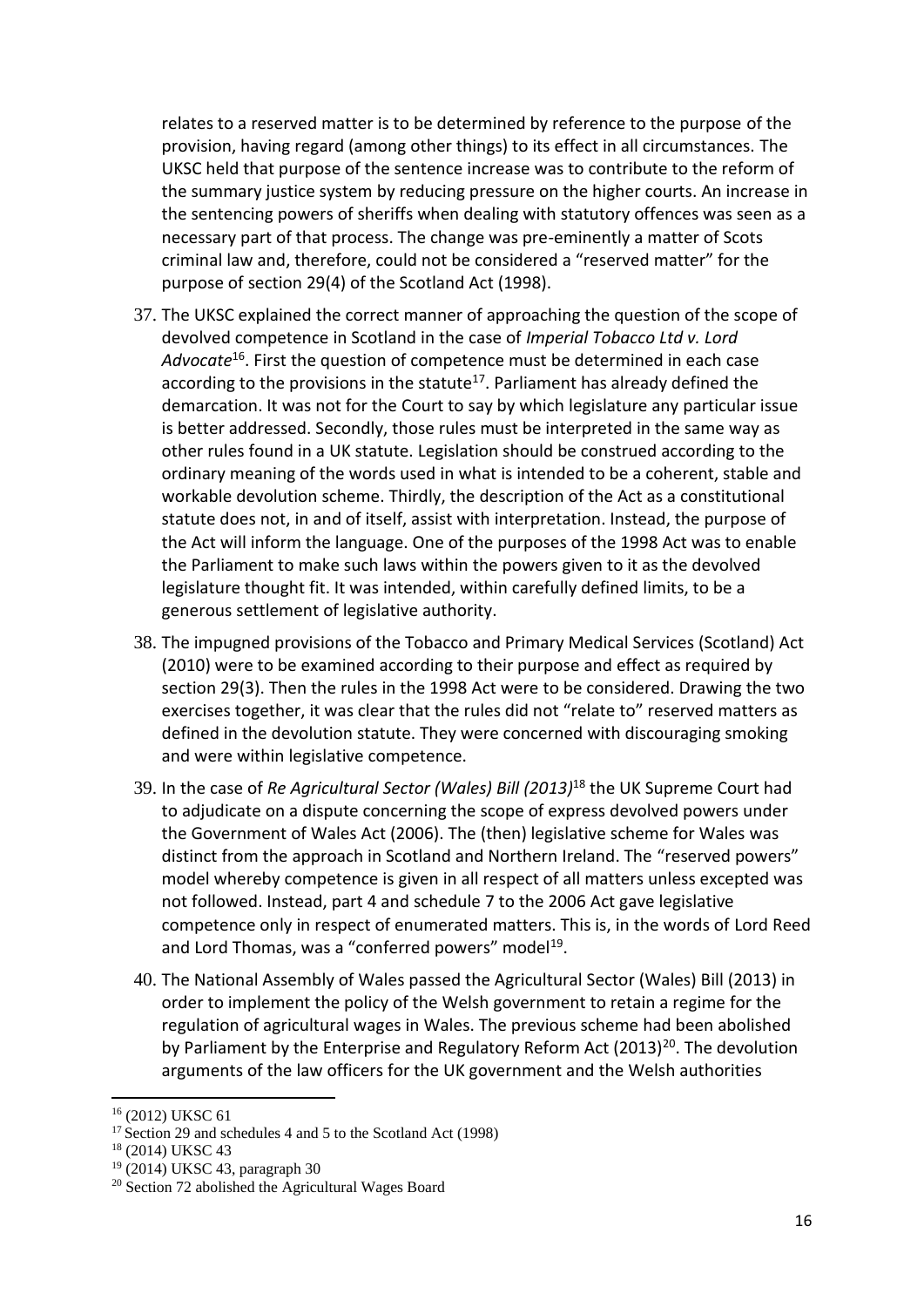centred on whether such a scheme could be classified as relating to "agriculture" which was expressly devolved or whether it should be classified as relating to employment and industrial relations.

- 41. Parliament had defined, in fairly general and abstract terms, permitted or prohibited areas of legislative activity. The aim was to achieve a constitutional settlement. The Supreme Court held that the 2006 Act did not require that a provision of a Bill should only be capable of being characterized as relating to a devolved subject. The legal and practical effects of the Bill were consistent with agriculture. It did not matter that, in principle, it might also be regarded as relating to a subject which had not been devolved<sup>21</sup>.
- 42. In the *Re UK Withdrawal from the European Union (Legal Continuity) (Scotland) Bill<sup>22</sup>* the UK Law Officers challenged a number of provisions of legislation enacted by the Scottish Parliament<sup>23</sup>. The Bill was adopted by the Scottish Parliament against the background of significant disagreement between the Scottish and UK Governments concerning Brexit in general and the UK Parliament's enactment of the European Union (Withdrawal) Act (2018) in particular.
- 43. The UK government law officers contended that the Bill as a whole related to reserved matters of international relations including with the EU and was contrary to the 1998 Act. That argument was rejected. The Court restated the proposition that in order to "relate to" a reserved matter, a provision of a Scottish bill must have "more than a loose or consequential connection" with it. The Bill did not intrude upon the conduct of the UK's international relations which are a prerogative of the Crown. Rather, the Bill regulated the legal consequences in Scotland of the cessation of EU law as a source of domestic law relating to devolved matters<sup>24</sup>.
- 44. Section 17 of the Bill required the consent of Scottish Ministers to certain subordinate legislation drafted by UK Ministers if it was to take effect in Scotland. The UKSC held this to be inconsistent with the continuing supremacy and sovereignty of the UK Parliament. It would have amounted to a qualification of the UK Parliament's unqualified legislative power. It purported to make the UK Parliament incapable of authorising UK Ministers to make relevant secondary legislation without the consent of the Scottish Ministers. The provision could be not reconciled with section 29(7) of the Scotland Act  $(1998)^{25}$ .
- 45. The Court also restated the position that there is no absolute protection for UK legislation enacted by Westminster. In general, it is open to the Scottish Parliament to amend or repeal legislation enacted by the UK Parliament so long as it is consistent with the devolution scheme created by the Scotland Act (1998). Equally, the

 $21$  (2014) UKSC 43, paragraph 65

 $22 (2018)$  UKSC 64

<sup>&</sup>lt;sup>23</sup> The legal basis for the referral was section 33 of the Scotland Act (1998) which permits a direct reference to the UKSC. It provides that the Advocate General, the Lord Advocate or the Attorney General may refer the question of whether a Bill or any provision of a Bill would be within the legislative competence of the Parliament to the Supreme Court for decision.

<sup>&</sup>lt;sup>24</sup> Paragraphs 29-33

<sup>&</sup>lt;sup>25</sup> The provision is comparable to section 5(6) of the Northern Ireland Act (1998). Section 28(7) provides: "This section does not affect the power of Parliament to make laws for Scotland".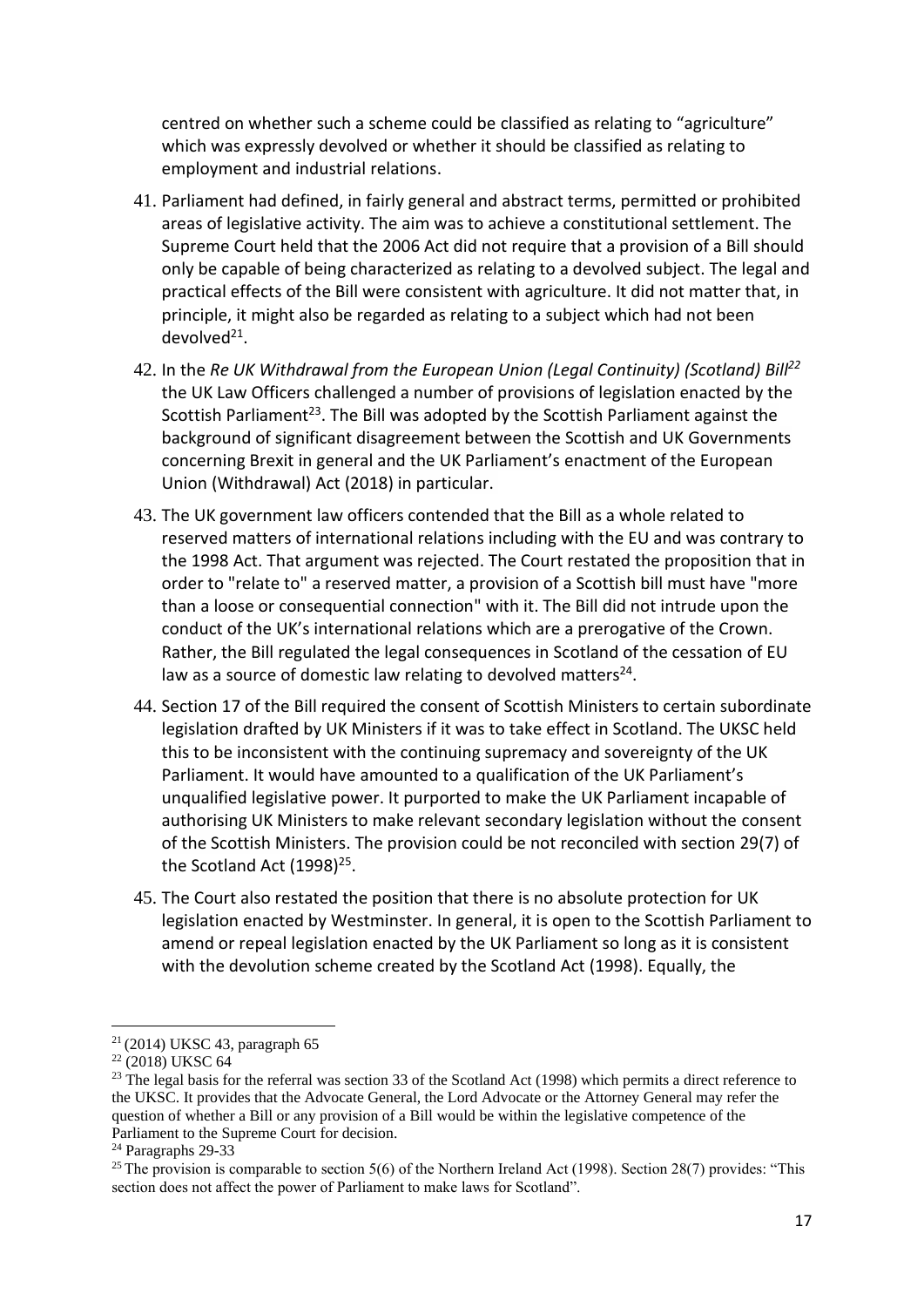enactment of a policy deliberately rejected by the UK Parliament does not mean that it relates to a "reserved matter".

46. In broad terms, the judgment recognizes the breadth of the Scottish Parliament's powers but this, predictably, is always subject to the principle of parliamentary sovereignty. It is undiluted by the legislative recognition of the Sewell convention and the description of devolution as a permanent constitutional feature of the UK. At paragraph 41 the Court considers section 28(7) and proclaims:

> *"That provision makes it clear that, notwithstanding the conferral of legislative authority on the Scottish Parliament, the UK Parliament remains sovereign, and its legislative power in relation to Scotland is undiminished. It reflects the essence of devolution: in contrast to a federal model, a devolved system preserves the powers of the central legislature of the state in relation to all matters, whether devolved or reserved."*

- 47. These principles were restated, perhaps more forcefully, in the *UNCRC Reference* case<sup>26</sup>. In March of this year the Scottish Parliament had passed the United Nations Convention on the Rights of the Child (Incorporation)(Scotland) Bill and later that month the European Charter of Local Self-Government (Incorporation) (Scotland) Bill. Several aspects of the enactments were challenged by the UK law officers.
- 48. The references did not take issue with the Scottish Parliament's decision to incorporate the UNCRC or the ECLSG<sup>27</sup>. Instead, the dispute concerned the extent to which some of the provisions of the Bills would impinge on matters which fall outside the legislative competence of the devolved Parliament. These were (i) a requirement to interpret law, including an Act of Westminster, consistently with the UNCRC; (ii) judicial strike down of law potentially including previous Acts of Parliament; (iii) declarations of incompatibility; and (iv) what has to be described as an extraordinary and maximalist approach to the devolution settlement which prohibited acts by public authorities, including UK Ministers, which were incompatible with the UNCRC. This final provision could only really operate with the courts acting as a legislative editor called upon to rewrite certain provisions when necessary to ensure compliance with the outer boundaries of the Scotland Act (1998).
- 49. In paragraph 7 of the judgment, the Court set out the nature of devolution under the Scotland Act (1998):

*"The Scottish Parliament is a democratically elected legislature with a mandate to make laws for Scotland. It has plenary powers within the limits of its legislative competence. But it does not enjoy the sovereignty of the Crown in Parliament: rules delimiting its legislative competence are found in section 29 of and Schedules 4 and 5 to the Scotland Act, to which the courts must give effect. And Parliament also has an unlimited power to make laws for Scotland, a power which the legislation of the Scottish Parliament cannot effect: section 28(7) of the Scotland Act.* 

 $26$  Reference by the Attorney General and the Advocate General for Scotland – United Nations Convention on the Rights of the Child (Incorporation) (Scotland) Bill (2021) UKSC 42

 $27$  The United Kingdom is a signatory to both Treaties.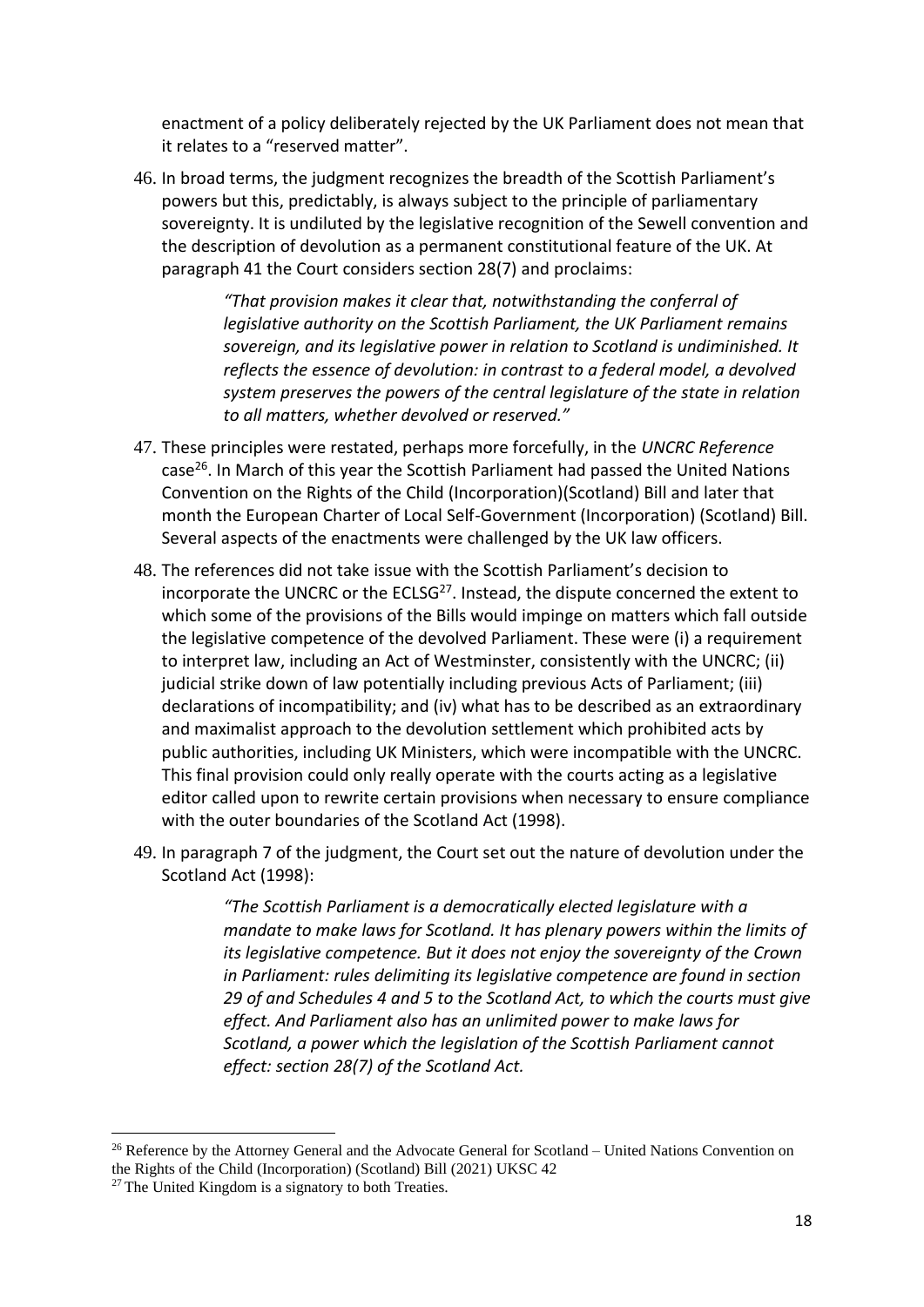*The Scotland Act must be interpreted in the same way as any other statute. The courts have regard to its aim to achieve a constitutional settlement and therefore recognise the importance of giving the Scotland Act a consistent and predictable interpretation, so that the Scottish Parliament has a coherent, stable and workable system within which to exercise its legislative power. That is achieved by interpreting the rules as to competence in the Scotland Act according to the ordinary meaning of the words used."*

50. The law making powers of the Assembly are restated in the judgment of Mr. Justice Scoffield in *Safe Electricity A&T Limited and Patrick Woods for Judicial Review*<sup>28</sup>. In this matter the Court had the benefit of the recent judgments of the UKSC in the Scottish cases. The scope of legislative autonomy is described as considerable. In order to restrict that autonomy in any given subject area Parliament must act in a certain way:

> *"[45] Where Parliament wished to preclude the Assembly from so acting it might do so in a number of ways. It could render the relevant subject matter of the Assembly's (proposed) legislation an excepted matter; it could entrench the enactment the Assembly was proposing to amend or repeal; or it could simply legislate in clear terms to the effect that any provision in an Act of the Assembly purporting to amend or repeal a particular provision would have no force. In short, Parliament can always assert its will against a devolved legislature such as the Assembly even in relation to a devolved matter; but, in order to avoid the prospect of legislative 'ping-pong' over a contested provision, with successive amendments made by the Assembly and undone by Westminster, an intrusion into the current devolved settlement would likely be required.*

> *[46] Within the sphere of devolved competence, there are two categories of matters which can in principle be dealt with by the Assembly. The first and simplest category is that of transferred matters. Such matters are fully devolved and authority to deal with them has been 'transferred' to the devolved administration (subject always to the sovereignty of Parliament mentioned above). The second category is that of reserved matters which might, in principle, be suitable for consideration by the devolved administration but which, for the moment, have been 'reserved' to be dealt with by Westminster. These include, by way of example only, matters such as civil aviation, competition law, human genetics and consumer safety in relation to goods. The list of reserved matters is set out in Schedule 3 to the NIA. There is no list of transferred matters because the way in which the devolution settlement works is that legislative competence for all matters has been transferred to the Northern Ireland Assembly save for those which have been excepted or 15 reserved from that transfer of responsibility. As section 4(1) of the NIA puts it, a transferred matter "means any matter which is not an excepted or reserved matter."*

*[47] Provision is also made for alterations to the devolution settlement by means of converting a reserved matter to a transferred matter (devolving it)* 

<sup>28</sup> (2021) NIQB 93, para 40-48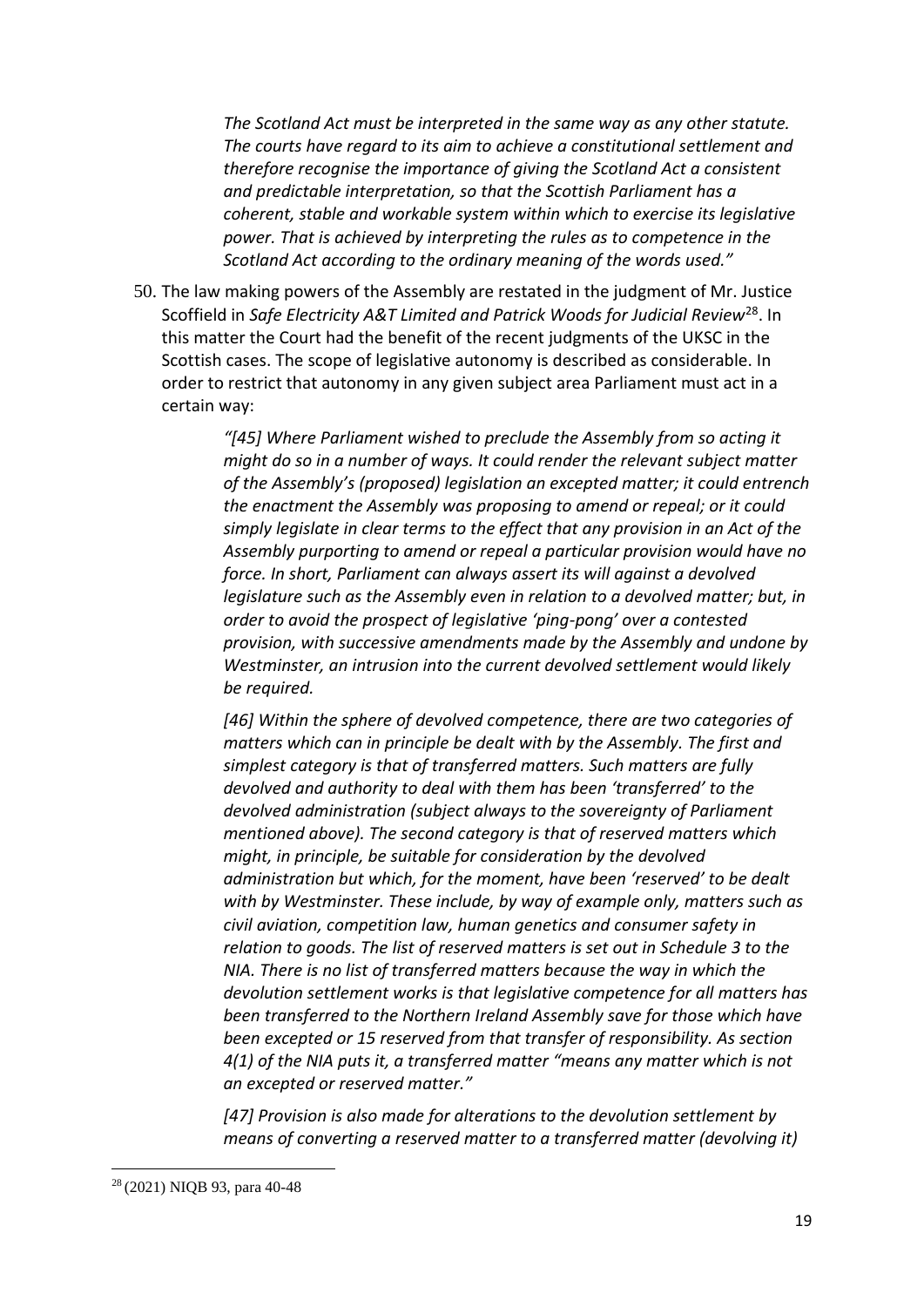*or converting a transferred matter to a reserved matter (un-devolving it). The Secretary of State may take these steps by laying before Parliament a draft Order in Council amending Schedule 3 to the NIA so that a matter becomes, or ceases to be, a reserved matter (see section 4(2)). This must be approved by a resolution of each House of Parliament (see section 4(4)). There are some additional requirements where this is proposed, including in relation to different subject matters. Generally, however, such a change must not be made unless the Assembly has passed a resolution with cross-community support seeking the change (see section 4(3)).* 

*[48] There is no limitation on the Assembly's power to legislate for transferred matters, other than those relating to legislative competence more generally. Where the Assembly wishes to legislate in respect of a reserved matter, the consent of the Secretary of State is required in relation to the relevant Bill (see section 8(b))."*

# <span id="page-19-0"></span>**D. General Principles**

- 51. The legislation and leading cases have been set out in some detail to try and frame the constitutional arrangements that regulate the powers and relationship between the devolved and central UK institutions. The arrangements have been pragmatic rather than principled responding, in each jurisdiction, to contemporary political circumstances. The process is ongoing and has been described as a "process rather than an event". The result is that devolution is asymmetrical<sup>29</sup>. The scope of legislative and executive power in Scotland, Wales and Northern Ireland are not identical but do share many similar characteristics.
- 52. All developments have, however, remained subject to that overarching principle of the supremacy of Parliament. The answer to whether a matter is reserved, excepted or transferred is determined by reference to the intent of Parliament in the respective devolution acts. The choice of Parliament to address a particular subject in primary legislation does not have the effect of forever more displacing the jurisdiction of the devolved administrations. Such an outcome could only be achieved through clear and unambiguous language giving effect to Parliamentary intent.
- 53. If the scope of devolution on a particular subject matter is to change, for example on housing, health or employment, this should by way of express amendment to the devolution statute. In the case of Northern Ireland Act (1998) this is achieved by considered amendment to schedule 2 or schedule 3.
- 54. Just as Parliament must expressly legislate to curtain fundamental rights, and so pay the political price, so too must it legislate expressly to alter the devolution settlement. Constitutional reform should not be achieved by stealth or inadvertence. As set out above, the UK Supreme Court in both the *Continuity Bill* case and in the *UNCRC Bill* reference stressed importance of consistent and predicable interpretation of the devolution statutes so that devolved nations can have coherent, stable and workable systems within which to exercise their legislative power.

<sup>&</sup>lt;sup>29</sup> Public Law, Mark Elliott & Robert Thomas,  $3<sup>rd</sup>$  edition, pg. 300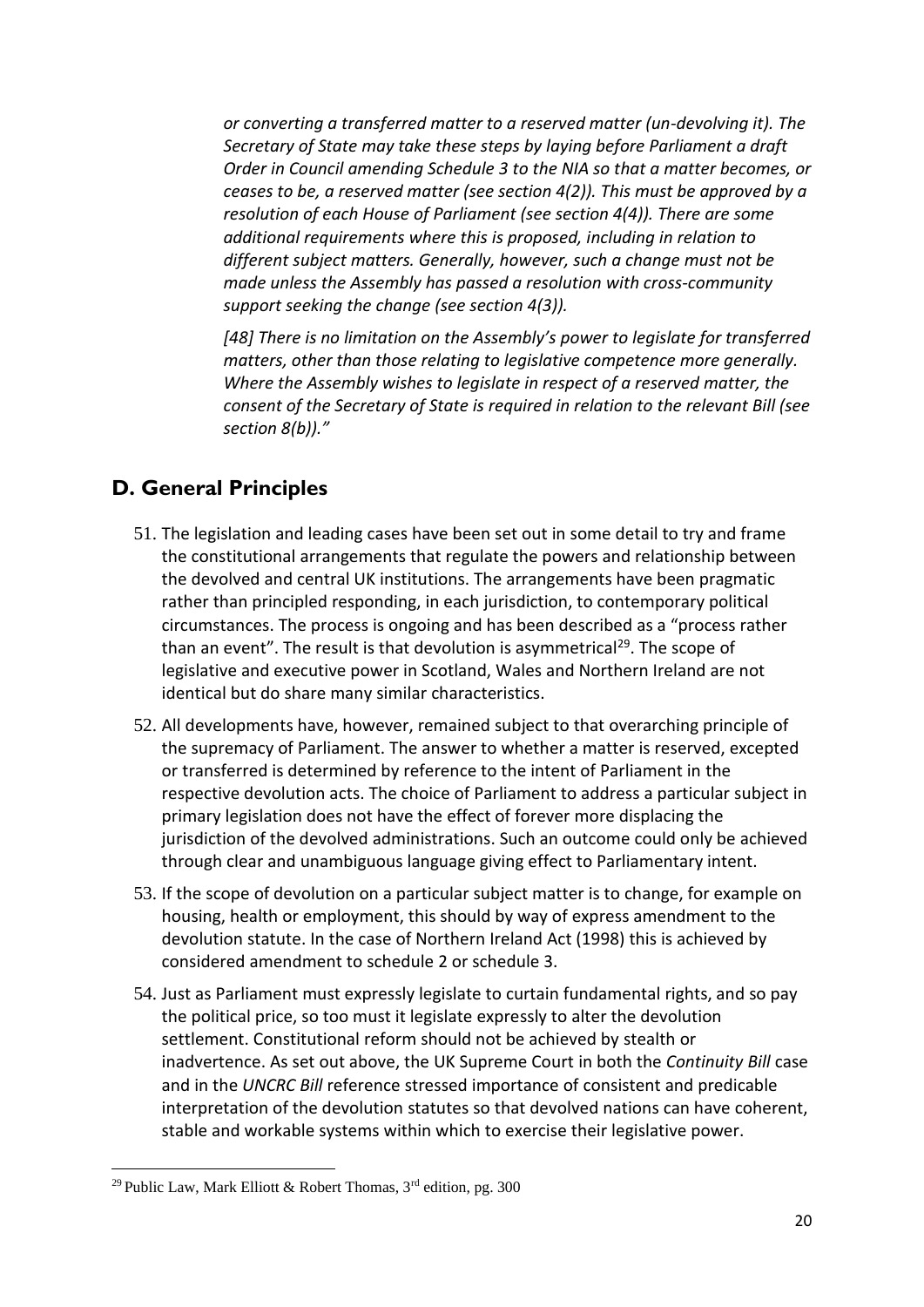55. While the Northern Ireland Assembly does not enjoy the sovereignty of the Crown in parliament, it nonetheless holds formidable democratic legitimacy. It is a fundamental part of the current constitutional settlement under which Northern Ireland remains a constituent part of the United Kingdom unless and until there are positive votes for Irish reunification in each jurisdiction on the island. It is also the result of an international peace agreement between the United Kingdom and Ireland. Its establishment and functions were, in effect, endorsed by concurrent referendums on the island of Ireland in May 1998. The relevant sections of Strand One of the Good Friday Agreement stated:

> *"3. The Assembly will exercise full legislative and executive authority in respect of those matters currently within the responsibility of the six Northern Ireland Government Departments, with the possibility of taking on responsibility for other matters as detailed elsewhere in this agreement.*

> *4. The Assembly - operating where appropriate on a cross-community basis will be the prime source of authority in respect of all devolved responsibilities.*

*27. The Assembly will have authority to legislate in reserved areas with the approval of the Secretary of State and subject to Parliamentary control."*

56. A legislative consent motion is the means by which a devolved parliament, such as the Northern Ireland Assembly, consents to the UK Parliament legislating in an area of devolved competence. The current approach is set out in the Assembly's standing orders<sup>30</sup>. It applies to primary legislation rather than secondary legislation<sup>31</sup>. It is based on what has now become known as the Sewel convention. It was set out in a memorandum of understanding between the UK governments and the devolved governments in 2013 in the following terms:

> *"The United Kingdom Parliament retains authority to legislate on any issue, whether devolved or not. It is ultimately for Parliament to decide what use to make of that power. However, the UK Government will proceed in accordance with the convention that the UK Parliament would not normally legislate with regard to devolved matters except with the agreement of the devolved legislature. The devolved administrations will be responsible for seeking such agreement as may be required for this purpose on an approach from the UK Government<sup>32</sup>".*

57. It is a political principle but does not have legal force. In the *Miller (no.1)* case the Supreme Court said:

> *" … we do not underestimate the importance of constitutional conventions, some of which play a fundamental role in the operation of our constitution. The Sewel convention has an important role in facilitating harmonious relationships between the UK Parliament and the devolved legislatures. But*

<sup>30</sup> Standing Orders of the Northern Ireland Assembly (2020) SO 42A

<sup>&</sup>lt;sup>31</sup> Explained in full in Northern Ireland Assembly Research Paper 87-2020 "Review of legislative consent motions, their use and recent developments" by Emma Dellow-Perry and Raymond McCaffrey; 25<sup>th</sup> September 2020

<sup>&</sup>lt;sup>32</sup> Memorandum of Understanding and Supplementary Agreements between the United Kingdom Government, the Scottish Ministers, the Welsh Ministers and the Northern Ireland Executive Committee (October 2013)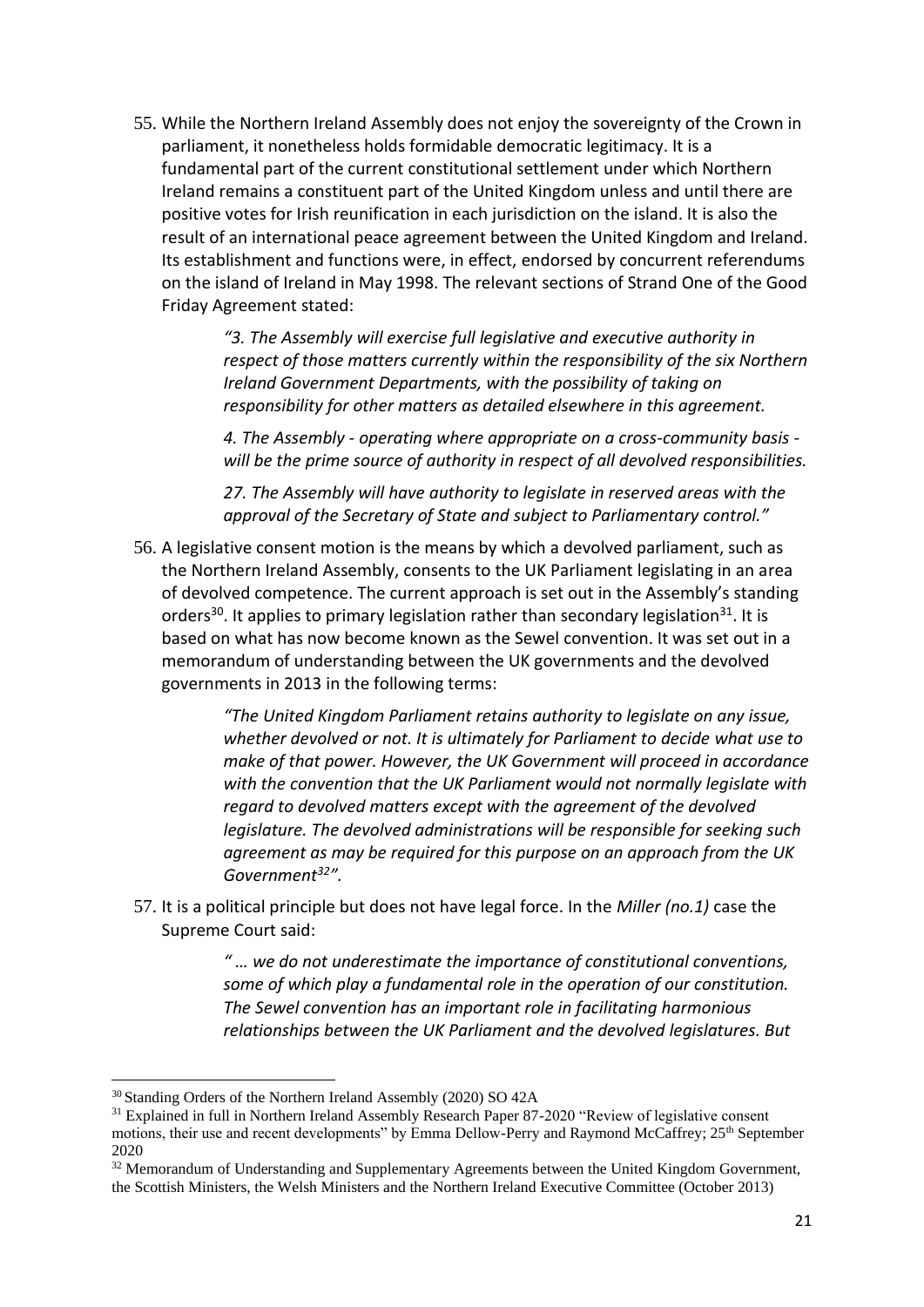#### *the policing of its scope and the manner of its operation does not lie within the constitutional remit of the judiciary, which is to protect the rule of law*<sup>33</sup> *"*.

- 58. In general terms it is not outside the legislative competence of the Assembly to amend, repeal or modify legislation enacted by the UK Parliament. Section 5(4) of the Northern Ireland Act (1998) makes it abundantly clear that there is no absolute protection for UK legislation. The legislative competence of the Assembly, consistent with the limitations contained in the Act, allows intervention on any subject matter so far as it is part of the law of Northern Ireland. Enacting a policy that was rejected by the UK Parliament is unobjectionable. Acts of the devolved legislatures are primary legislation. Acts of the UK Parliament do not automatically enjoy a higher normative value than devolved laws.
- 59. It is permissible for the devolved legislatures, including the Northern Ireland Assembly, to react to UK wide legislation that does not reflect their own policy objectives. Disapproval of the measures can come in the form of amendment, modification or repeal provided it is within their legislative competence. However, it would not be consistent with the concept of parliamentary sovereignty outlined by the UKSC in the *Scottish Continuity Bill* case to enact measures which purported to make the legal effect of Westminster legislation conditional on devolved consent. The Assembly may amend, modify and repeal but it cannot prospectively prevent UK legislation on any transferred subject matter.
- 60. It should also be repeated that statements of Ministers of the UK government in Parliament as to their belief that a particular subject matter is reserved is of no consequence at all<sup>34</sup>. Equally, the corporate and repeated view of UK government that the "hostile environment" measures come as a package is irrelevant.
- 61. As described by the UKSC in the *Imperial Tobacco* case each measure must be considered on its own merits as should the true scope of provision of the devolution legislation they supposedly trespass. Lord Hope observed the question required one first to understand the scope of the matter which is reserved and, secondly, to determine by reference to the purpose of the provisions under challenge (having regard among other things to their effect in all the circumstance) whether those provisions "relate to" the reserved matter. The purpose of an enactment for this purpose may extend beyond its legal effect, but it is not the same thing as its political motivation.
- 62. The phrase "relate to" in the Scottish legislation does not present a higher hurdle than the phrase "deals with" in section 6(3) of the Northern Ireland Act (1998). It is submitted that they are comparable in requiring more than a loose or consequential connection.
- 63. The question of whether a particular measure in devolved legislation falls within, or lies beyond, legislative scope must be determined on the basis of content rather than

<sup>&</sup>lt;sup>33</sup> R (Miller) v Secretary of State for Exiting the European Union; In re McCord; In re Agnew [2017] UKSC 5, [2018] AC 61

 $34$  For example, see the contributions of Minister of State for Immigration Mark Harper on  $7<sup>th</sup>$  November 2013 in House of Commons Public Bill Committee: Immigration Bill concerning what became the right to rent provisions in the Immigration Act (2014) and contribution of Minister for State James Brokenshire on 3<sup>rd</sup> November 2015 on what was to become further hostile environment measures in the Immigration Act (2016).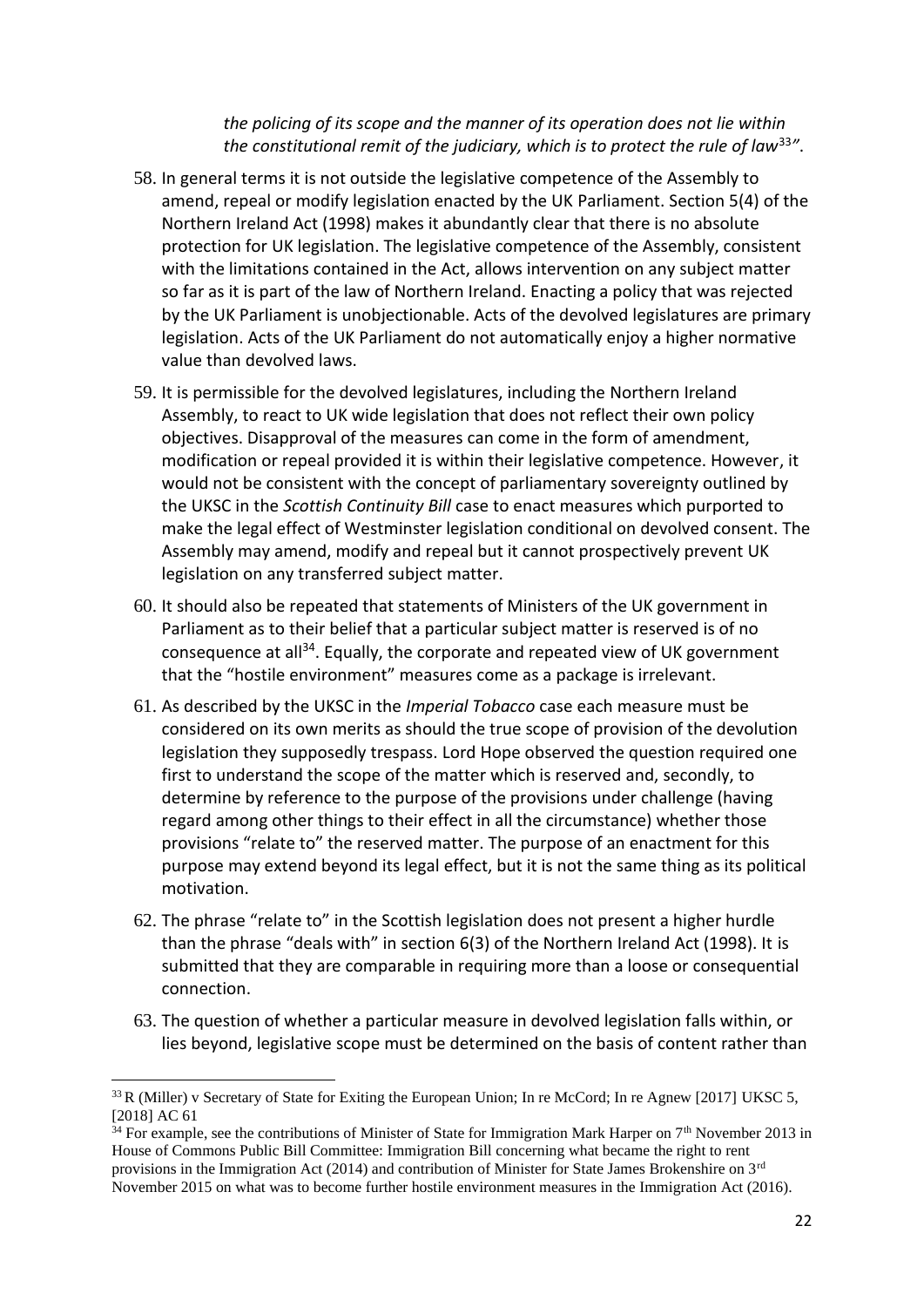label. It is the job of the courts to determine, as a matter of law, whether and to what extent a specific provision of a bill is within the legislative competence of the Assembly.

- 64. The terms of devolution can be altered by Parliament either expressly or by clear implied intention. As such the UK Parliament can definitively prevent future devolved intervention in particular subject areas but this is achieved by amendment to the list of reserved or transferred matters. It is not done by legislating on a UK wide basis with respect to transferred matters in the expectation that there can be no reaction from the devolved institutions.
- 65. Acts of Parliament are usually regarded as "always speaking"<sup>35</sup>. This is also reflected in section 31 of the Interpretation Act (NI)  $(1954)^{36}$ . That means that an updated construction, which allows for changes since the Act was initially drafted, is appropriate. A different approach is required where the Act in question is in the nature of a contract or implements an international treaty. When considering whether an updated construction is correct the court must examine the wording of the enactment, its purpose and whether the new state of affairs is of a similar nature to that in respect of which the enactment was passed $37$ . An updating construction should only be applied, however, when it can be seen to be consistent with the intention of Parliament. Section 98 of the Northern Ireland Act (1998) is entitled "Interpretation". It sets out a number of important definitions and interpretative approaches to the Act. It does not, however, state that section 31 of the Interpretation Act (NI) (1954) is applicable.
- 66. The "hostile environment" measures predominantly found in the Immigration Act (2014) and the Immigration Act (2016) govern matters which go beyond the entry and residence of migrants in the United Kingdom. They impact upon various public policy matters which must be considered, on their face at least, to be transferred matters. Examples include matters of marriage, driving, employment, social security, healthcare and housing. The question of whether, and to what extent, the Northern Ireland Assembly can amend, modify or repeal such measures will be determined by reference to the Northern Ireland Act (1998) read in the light of the principles set out above.
- 67. The decisive question will be always be whether, properly examined, the measure qualifies as a transferred matter within the legislative competence of the Assembly or not. The outcome will be determined by analysis of the rule being brought into effect by the Assembly against the true scope of the exception enacted by Parliament in schedule 2 or 3 as the case may be.
- 68. As can be seen in other devolution contexts the subject matter may be capable of being classified under more than one heading. The subject matter may, from the perspective of a lay person, have a predominant purpose. There may or may not be

23

<sup>35</sup> R v. Ireland (1998) 1 AC 147; R(Quintavalle) v. Secretary of State for Health (2003) UKHL 13; ZYN v. Walsall Metropolitan BC (2014) EWHC 1918 (Admin)

<sup>36</sup> Section 31(1) of the Interpretation Act (NI) (1954) provides that: "Every enactment shall be construed as always speaking and if anything is expressed in the present tense it shall be applied to the circumstances as they occur, so that effect may be given to each enactment according to its true spirit, intent and meaning"  $37$  Bennion, Bailey and Norbury on Statutory Interpretation,  $8<sup>th</sup>$  edition; section 14.2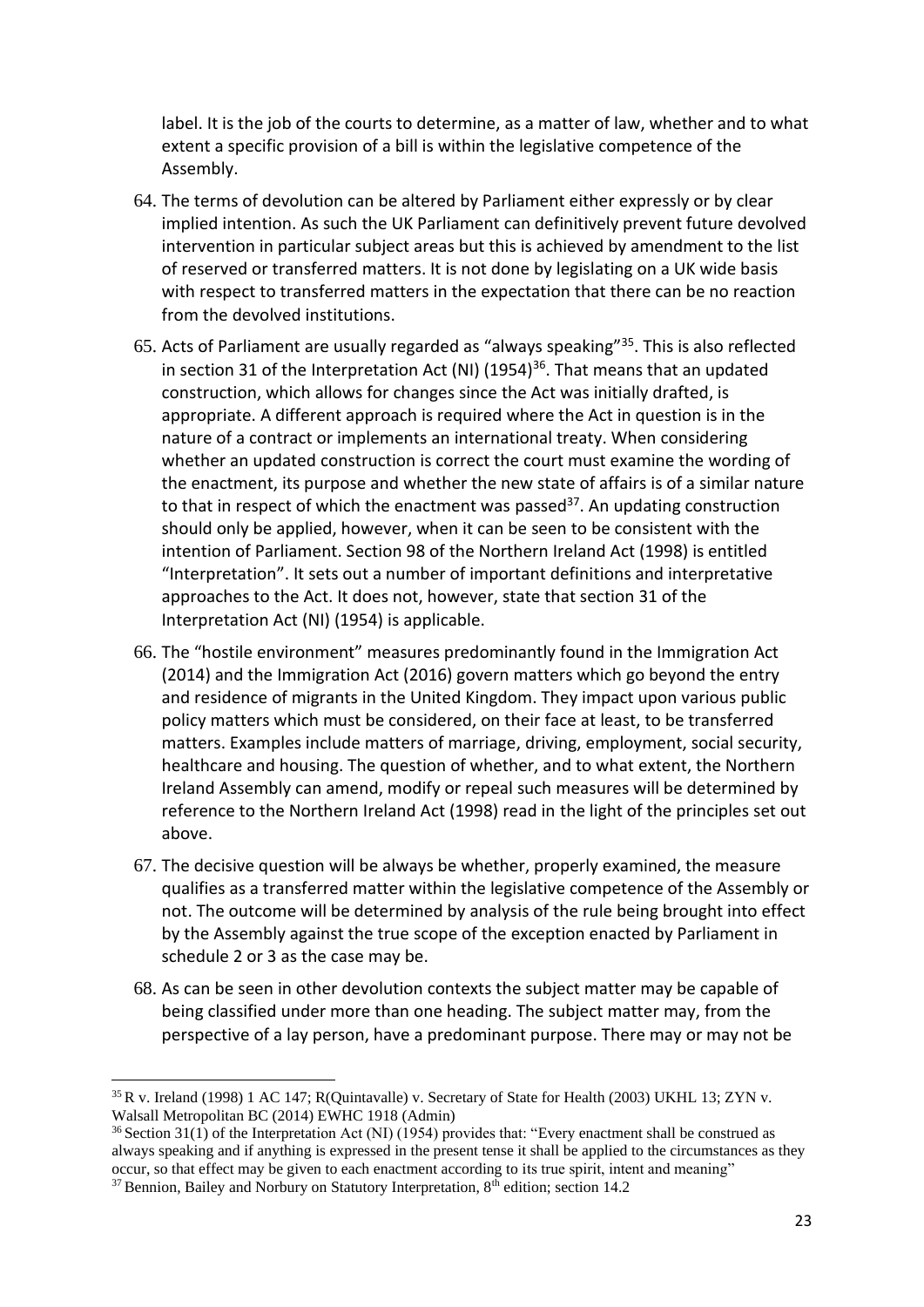an obvious political motive for the provision. However, that is not the test of legislative competence under the Northern Ireland Act (1998). The focus is necessarily on adherence to section 6(3). The courts will be required to determine whether the provision deals with an excepted matter and is not ancillary.

- 69. Laws of general application which affect all persons in Northern Ireland, regardless of citizenship or immigration status, in areas of transferred competence are valid, and within legislative competence, so long as the impact they have on the excepted matter is ancillary. As set out above section 98(2) provides that they will be regarded as dealing with the subject matter incidentally, consequentially or are necessary for the enforcement or effectiveness of other provisions. Laws of general application which have the incidental consequential effect of ameliorating the detriments that accompanied much of the hostile environment legislation are likely, it is suggested, to be considered as ancillary to the excepted matter.
- 70. Should such a dispute arise the courts would also have to determine what is the true scope of the exception for "immigration, asylum and the status and capacity of persons in the United Kingdom who are not citizens of the United Kingdom" in paragraph 8 of schedule 2. To date the provision has not been considered in detail by the courts<sup>38</sup>. Neither has the equivalent Scottish provision.
- 71. The scope of legislative competence in a particular subject area of transferred power does not wax and wane depending on the frequency, nature and character of UK legislation. It is determined by reference to the Northern Ireland Act (1998) rather than, for example, the content of the Immigration Act (2014), Immigration Act (2016) and what is currently the Borders and Nationality Bill (2021). The movement of a transferred matter to become a reserved matter is subject to the procedure in section 4(2) of the Northern Ireland Act (1998). The alteration of the distinction between an excepted matter and a transferred matter is affected by amendment to schedule 2.
- 72. The Northern Ireland Act (1998) is a statute of constitutional character which gives effect within UK domestic law to the obligations assumed under the Good Friday Agreement. It is intended to provide a system of good government for the jurisdiction. The UKSC in its case law has repeatedly held that the devolution statutes should be approached in a manner which leads to consistent, coherent and stable government. An updating construction to the terms of the Act is appropriate for matters such as changes in technology, social conditions or medical advances.
- 73. The expansion of "hostile environment" measures into ever greater aspects of life does not necessarily have the effect of shrinking the extent of the Assembly's legislative reach. The UK Parliament can address any issue it chooses in primary legislation but that does not alter the devolution settlement. The inclusion of

<sup>38</sup> In the case *Re Margaret O'Connor*38 Girvan J consider the legality of the NIO designating a legal assistant in the DPP as a "public service post" reserved for British citizens. The Department of Finance and Personnel had issued equivalent directions under the Civil Service (NI) Order (1999). Consequently, the applicant, a solicitor and Irish citizen living and working in Belfast, was not eligible. The paragraph 8 exception was considered but not the phrase "status and capacity". Instead, the case was decided against the applicant on the basis that the post could benefit from the public service exception to the free movement of workers which was provided for in what was then article 39(4) EC (now article 45(4) TFEU).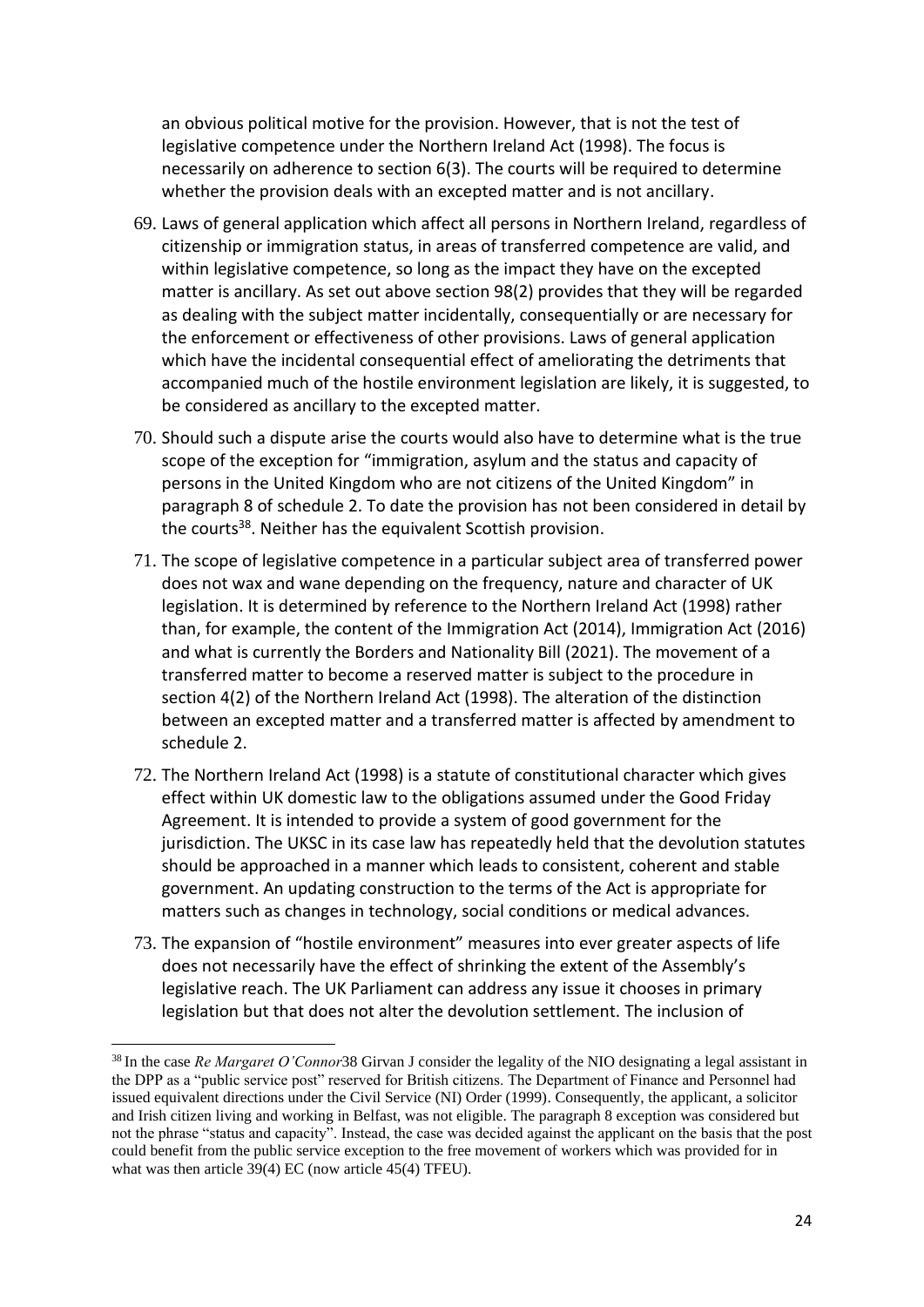transferred matters under an immigration banner does not, it is submitted, result in a situation where the Northern Ireland Assembly cannot react within the scope of its own competence under the 1998 Act.

- 74. Updated constructions which reorder the very nature of devolution are not, it is submitted, of the same character and cannot be assumed to be the intention of Parliament. The more persuasive approach is that the scope of paragraph 8 of schedule 2 is not subject to interpretative inflation, at the expense of the existing division of transferred and excepted powers, each and every time Westminster legislates on clearly devolved matters and utilizes the label of immigration when doing so.
- 75. A matter which was within the Assembly's legislative scope as a transferred matter on day 1, such as housing, marriage or driving for example, that is then subsequently addressed by UK legislation and given the label of "immigration" on day 2, does not thereby become an excepted matter. The scope of the immigration exception in paragraph 8 of schedule 2 should be regarded as relatively fixed rather than elastic. Like it's counterparts in Wales and Scotland, the Northern Ireland Act (1998) is intended to provide a coherent, stable and workable devolution scheme in the jurisdiction. That purpose is of constitutional significance and it would be significantly undermined if all matters addressed by Westminster in primary or secondary legislation, regardless of their content, were to be transformed into excepted matters.
- 76. It cannot be the case that all aspects of a migrant's life in Northern Ireland can be subsumed into the immigration exception in paragraph 8 of schedule 2 and placed beyond the legislative scope of the Northern Ireland Assembly in this way. As a matter of statutory construction, having regard to the words used, its context and the importance of the devolved institutions, it is submitted that the better view is that the immigration exception concerns the nature and conditions of their entry, stay and departure. The term "status and capacity" does not extend to every interaction between the migrant and other residents of Northern Ireland or the migrant and public authorities.
- 77. Housing, health, social security, marriage and driving were transferred matters under the Northern Ireland Act (1998) before the arrival of the hostile environment measures and, it is submitted, they remain so today. The ability of the Northern Ireland Assembly to react to those measures and to either amend, modify or repeal specific provisions, so far as they form part of the law of Northern Ireland, will have to be determined by reference to the provisions of the Northern Ireland Act (1998) discussed above.
- 78. It is acknowledged that there is a rational view point which might question the merit of the Assembly legislating on a particular matter (within its competence as provided for by section 6) but which requires the consent of the Secretary of State (pursuant to section 8) when that consent is highly unlikely or certain to be refused. To adopt such an approach is, it is submitted, is to allow the scope of the Assembly to be significantly restricted.
- 79. Firstly, refusal, and more importantly, the reason for refusal is not known until it is sought. The decision would, presumably, be subject to judicial review on the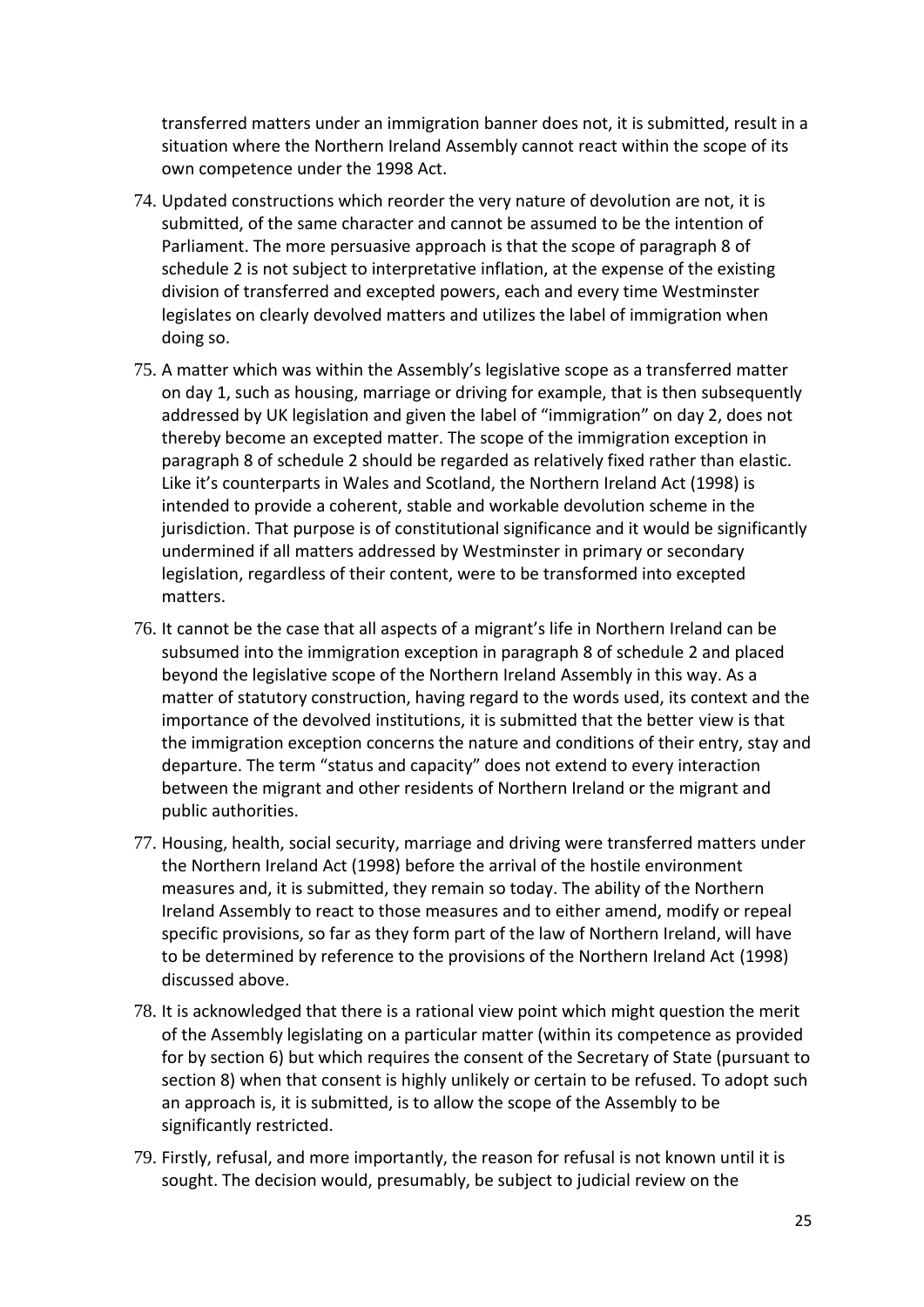traditional grounds of challenge such as reasonableness, illegality, frustration of the legislative purpose and/or improper motive. Secondly, the refusal of consent is a matter over which the devolved institutions has no direct control but such a situation does have political implications for both the Assembly and for the UK government. The refusal by a Secretary of State to grant consent could be viewed as UK government frustration of the objectives of the democratically elected devolved legislature. For the Assembly to fail to act when it is opposed to the measures and could be interpreted as acquiescence, toleration and/or endorsement of the hostile environment.

## <span id="page-25-0"></span>**E. The Hostile Environment – An Overview**

80. In 2012 the then UK Home Secretary, Teresa May, told the Telegraph Newspaper that:

> *"The aim is to create here in Britain a really hostile environment for illegal migration … What we don't want is a situation where people think that they can come here and overstay because they're able to access everything they need"*

- 81. The phrase "hostile environment" had a history of use both within the Home Office and further afield. It had been used to describe warzones in which journalists were unsafe, financial laws aimed at preventing the funding of terrorism or workplaces in which an employee was subjected to discrimination or harassment on the basis of a protected characteristic. Henceforth it was to be deployed not against insurgents, terrorists or work place bullies and creeps but against individuals lacking regular immigration status in the UK.
- 82. There was, however, no official government paper which followed this announcement setting out the objectives of the policy, the intended benefits and acknowledged risks, together with the means of achieving them. The basic idea was simple enough to describe in broad terms in the media – unlawful residence in the United Kingdom could be discouraged by preventing access to basic public and private services. If the essentials of a decent and comfortable life were removed from the undocumented, then logically, such persons and their family members were more likely to give up on life in the UK and try somewhere else. If the moment of supreme jeopardy for the undocumented was usually the crossing of a physical border staffed by vigilant immigration officials then this jeopardy was to be multiplied and encountered every day in a myriad of ways.
- 83. The subject areas chosen in which these bureaucratic barriers would be assembled were spread across many departments of government. This can be seen in the initial "Hostile Environment Working Group" which included Ministers of State for Immigration, Care Services, Employment, Housing and Local Government, School, Foreign and Commonwealth Affairs, Justice, Universities and Science together with the Exchequer Secretary to the Treasury and the Parliamentary Under Secretaries for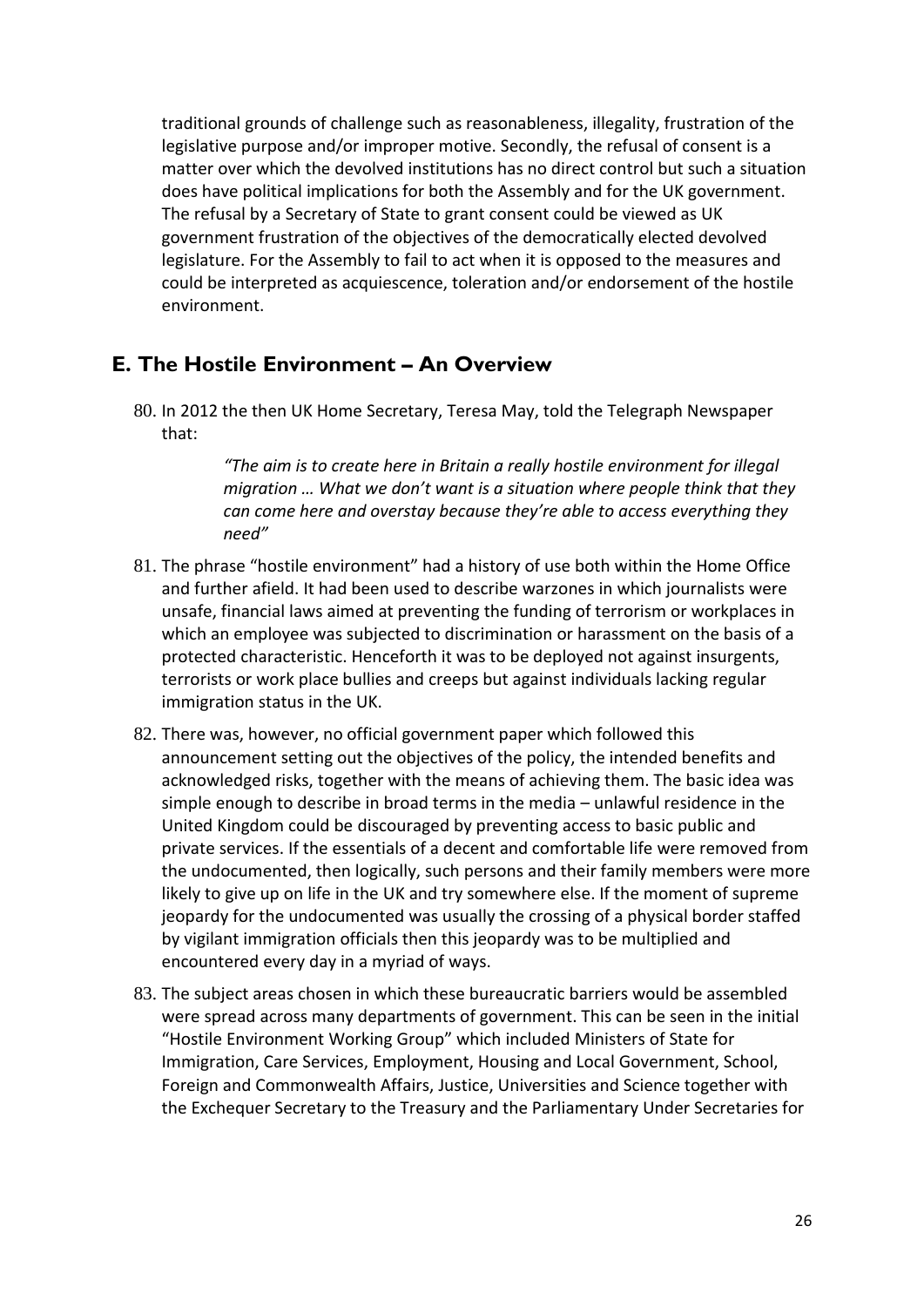Transport and Health<sup>39</sup>. It is also notable that many of the subject areas chosen would appear to be within the competences of the devolved administrations yet they were absent from the process.

- 84. The Interventions and Sanctions Directorate (ISD) was established within the Home Office and tasked with implementing a wide range of measures to make it increasingly difficult for those who do not have the appropriate status to access benefits and services, increasing compliance with the Immigration Rules and compelling regularization of status or departure.
- 85. Law is politics made real and the true impact and character of the "hostile environment" became clear with the enactment of the Immigration Act (2014). The legislation was soon supplemented with the Immigration Act (2016). Chief amongst the features of the 2014 Act was the widespread delegation of immigration functions to public servants, agencies and private individuals. The practice of checking immigration status was to extend far beyond trained immigration officials. Banking, renting accommodation from landlords, obtaining a driving licence, registering a marriage and receiving healthcare were to become new interfaces between individuals and the UK's immigration system. The measures were also accompanied by diminishing rights of appeal, reductions in legal aid and extension of the "no recourse to public funds" condition.
- 86. Such post-entry controls would inevitably disadvantage far more people than those groups the measures were said to be aimed at dissuading from residing in the UK. The hostile environment was constructed in such a way as to create difficulties not just for those without immigration status but also for lawful migrants and for British and Irish citizens. Those who have the right to reside in the UK may not always have the documentation to demonstrate such status. Those persons without the means for Home Office fees, legal advice or unfortunate enough to suffer from Home Office error have often been collateral damage alongside the policy's prime target.
- 87. The "Windrush Scandal" whereby workers, and their families, who had come to the UK from the Caribbean lawfully to obtain work in the years prior to 1973, and had been subjected to the hostile environment rules decades later, is perhaps the most commonly known and understood example of such injustice. Affected individuals had been denied employment, healthcare, housing, suffered destitution and family separation and even detained and deported<sup>40</sup>.
- 88. However, it is not the only example. The creation of a system whereby common place interactions between individuals and the state, or between private individuals, is encroached on by one party or the other having to consider complex and punitive immigration rules, and the other show proof of status, is one which is bound to cause anxiety and suspicion. The hostile environment rules have also been found to be indirectly discriminatory in the housing market in England and Wales<sup>41</sup>; ineffective in

<sup>&</sup>lt;sup>39</sup> Independent Chief Inspector of Borders and Immigration: An inspection of the "hostile environment" measures relating to driving licenses and bank accounts (January to July 2016)

<sup>40</sup> "Windrush Lessons Learned Review"; Independent Review by Wendy Williams (March 2020)

<sup>&</sup>lt;sup>41</sup> Report by the Equality and Human Rights Commission: Public Sector Equality Duty assessment of hostile environment policies; (November 2020)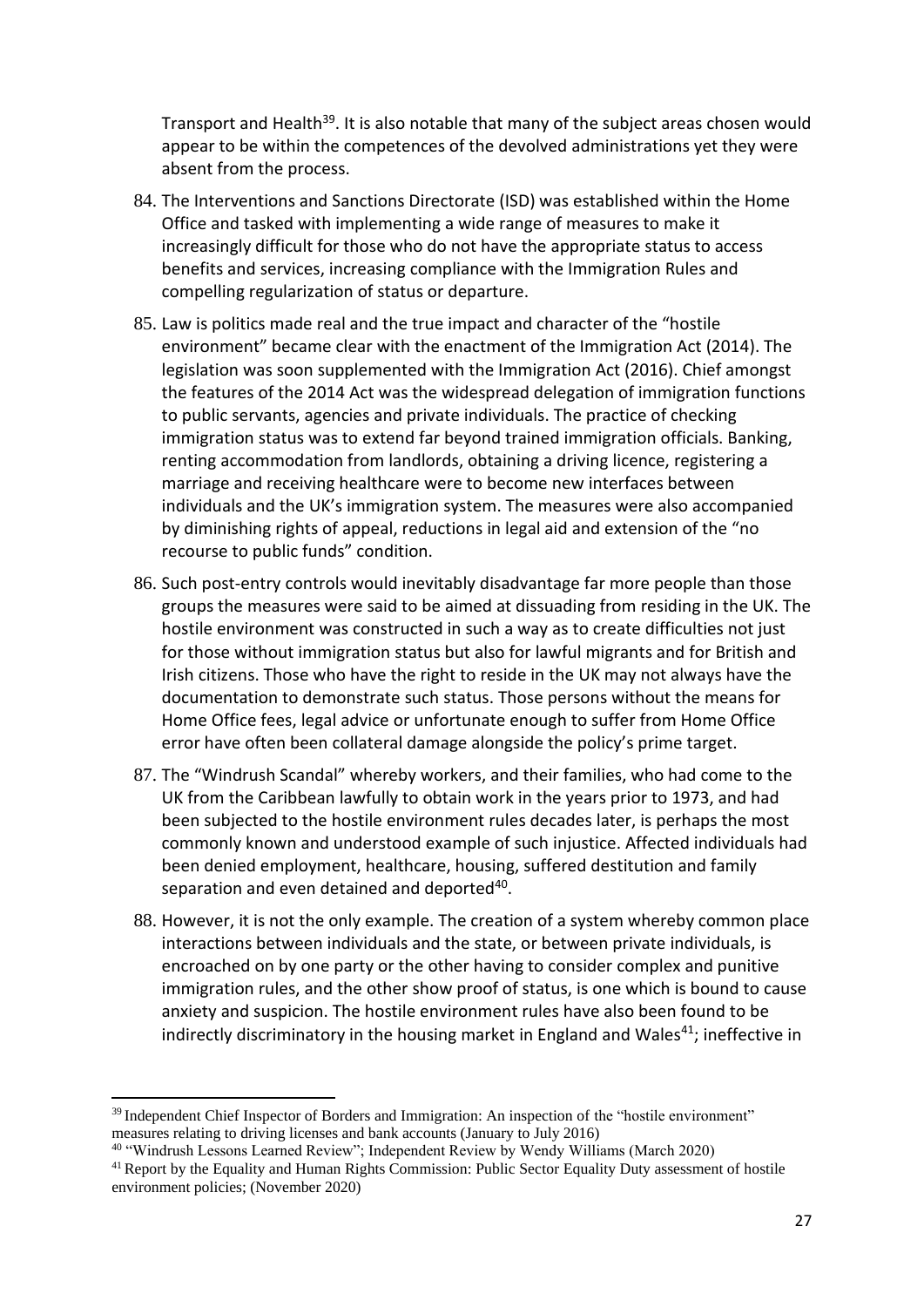reducing net immigration numbers<sup>42</sup>; legitimizing xenophobia and racism<sup>43</sup>; straining relations between police and immigrant communities; results in forced and exploitative labour<sup>44</sup>; creates implementation costs for other branches of government and third parties; and detrimental to public safety<sup>45</sup>.

89. More recently the Home Office has abandoned the use of the term "hostile environment" and now speaks of the "compliant environment"<sup>46</sup>. Nonetheless, the substantive rules remain in place. The policies are still described as right, fair and proportionate" by the Home Office<sup>47</sup> and the governing Conservative party more generally. It is suggested that the conclusions of Melanie Griffiths and Colin Yeo are more compelling:

> *"The hostile environment for migrants is a specific policy approach and represents a significant development in the UK's immigration strategy by effectively admitting that governments cannot meaningfully enforce immigration laws or ensure impermeable borders. Although the Home Office remains responsible for operationalizing the immigration system, the hostile environment deputises responsibilities, devolving the spaces and agents of immigration policing across everyday society, and making an unprecedented range of agencies, services, institutions, companies, charities and private individuals responsible for checking immigration status, passing on information to the Home Office and delivering immigration-related exclusions.*

*The policies were based on little evidence, planning or monitoring, they do not appear to have meaningful impact numbers, and serious questions arise over their ethics, efficiency, effectiveness and logic.* 

*The hostile environment is a moral and punitive political stance; creating and discipling deportable people, sustaining racialized hierarchies and requiring UK residents to inflict considerable harm on each other, with profoundly significant consequences for individuals and broader society<sup>48</sup>".* 

90. In his conclusions on the measures the Independent Chief Inspector of Borders and Immigration, said the following:

> " … *justification for extending the 'hostile environment' measures is based on the conviction that they are 'right' in principle, and enjoy broad public support, rather than on any evidence that the measures already introduced*

<sup>42</sup> National Audit Office, Immigration Enforcement Report HC 110 Session 2019-2020 (17 June 2020)

<sup>43</sup> Bordering Britain: El-Enany 2020

<sup>&</sup>lt;sup>44</sup> Group of Experts on Action Against Trafficking in Human Beings (GRETA); Third Evaluation Report: Access to justice and effective remedies for victims of trafficking in human beings; published 20<sup>th</sup> October 2021. Available at https://rm.coe.int/greta-third-evalution-report-on-the-united-kingdom/1680a43b36 <sup>45</sup> Home Affairs Committee Report on Delivery of Brexit; sections 116-122

<sup>46</sup> https://news.sky.com/story/new-home-secretary-sajid-javid-disowns-pms-hostile-environment-11354251 <sup>47</sup> [https://homeofficemedia.blog.gov.uk/2020/05/05/no-recourse-to-public-funds-nrpf/;](https://homeofficemedia.blog.gov.uk/2020/05/05/no-recourse-to-public-funds-nrpf/)

<sup>48</sup> Melanie Griffiths and Colin Yeo: The UK's hostile environment: Deputising immigration control; Critical Social Policy1-24, pg. 18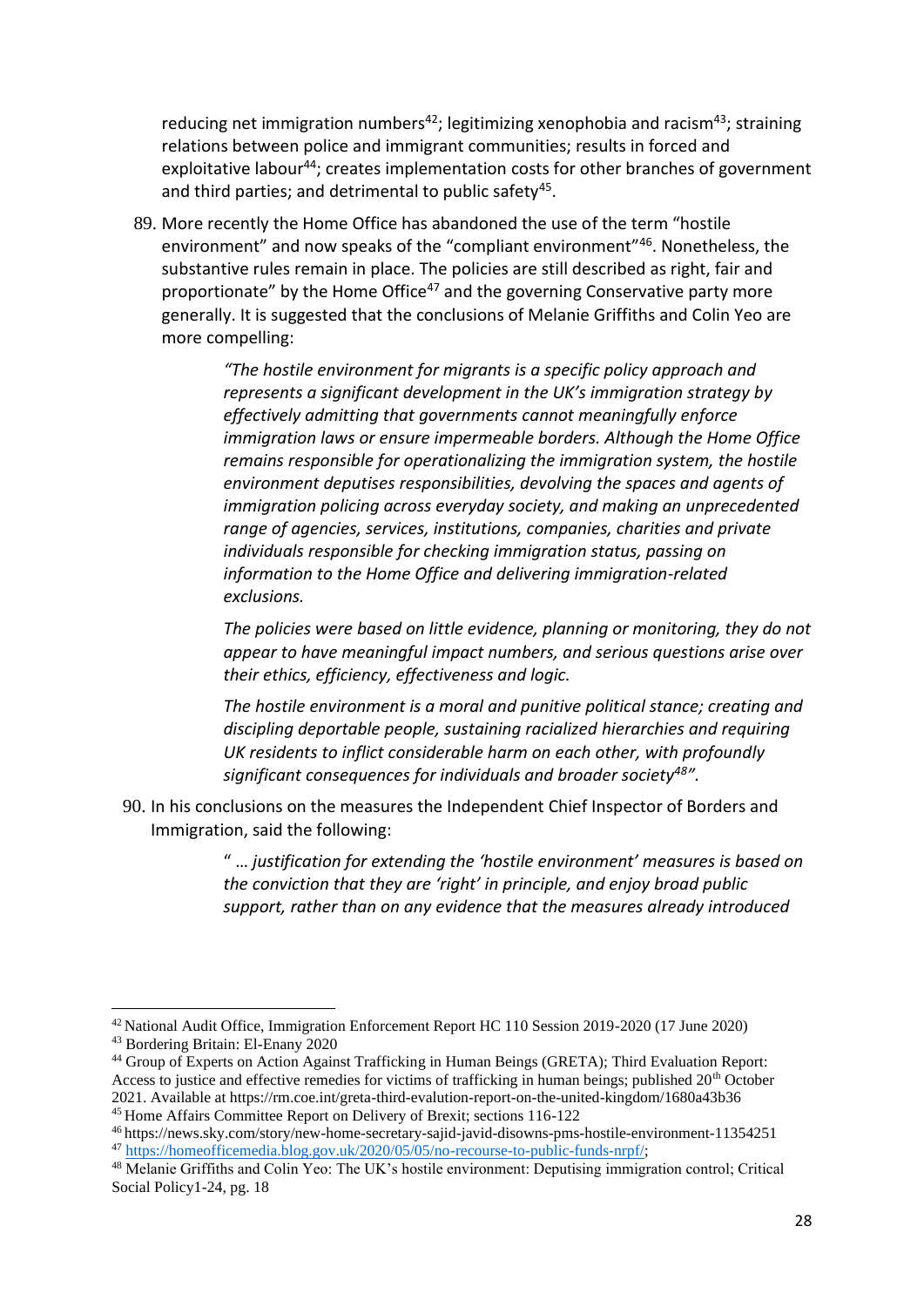*are working or need to be strengthened, since no targets were set for the original measures and little has been done to evaluate them<sup>49</sup> .*

91. The House of Commons Home Affairs Committee was also critical of the "hostile environment" approach and cautioned against its extension to EU citizens after Brexit took effect:

> *"120. The hostile environment is a policy that is broad in scope and which relies for its implementation on many different parts of society, including colleges, landlords, employers, and banks. We find it unacceptable that the Government has not yet made any assessment of the effectiveness of the policy and call on them urgently to do so.*

*121. We question the appropriateness of a policy that discourages individuals from reporting a crime or seeking medical attention. We call for this aspect of the policy to reviewed and recommend that sensitivity and discretion be used while the review is underway…*

*122. We are very concerned at the possibility that the hostile environment could be extended to include EEA nationals and apply to an estimated three million more people living legally in the UK without any evidence that the policy is working fairly and effectively. This has the potential to create further errors and injustices, which we have already seen causing unnecessary distress, and to increase the administrative burden on individuals, employers and landlords, without any evidence that the system works…"<sup>50</sup>*

- 92. The purpose of this piece of work is to consider to what extent the Northern Ireland authorities can, consistent with the current constitutional arrangements, differentiate Northern Ireland law from those measures imposed in UK wide legislation under the banner of immigration in a number of devolved subject areas.
- 93. The UK government has repeatedly emphasised that each of the "hostile environment" measures within the 2014 and 2016 Acts are distinct and operate independently of the others but they are to be regarded as a 'package' in that their power to influence the decisions made by illegal migrants comes from their combined and cumulative impact. That may well be the practical and political basis for their introduction in UK wide legislation which extends to Northern Ireland but it does not provide a conclusive answer as to whether, and to what extent, the Northern Ireland institutions may react and amend, modify or repeal those same measures.

<sup>49</sup> Independent Chief Inspector of Borders and Immigration: An inspection of the "hostile environment" measures relating to driving licenses and bank accounts (January to July 2016)

https://assets.publishing.service.gov.uk/government/uploads/system/uploads/attachment\_data/file/567652/ICIBI -hostile-environment-driving-licences-and-bank-accounts-January-to-July-2016.pdf

<sup>50</sup> HC421 Home Affairs Select Committee 'Home Office delivery of Brexit: immigration' Third Report of Session 2017–1[9 https://publications.parliament.uk/pa/cm201719/cmselect/cmhaff/421/42106.htm](https://publications.parliament.uk/pa/cm201719/cmselect/cmhaff/421/42106.htm)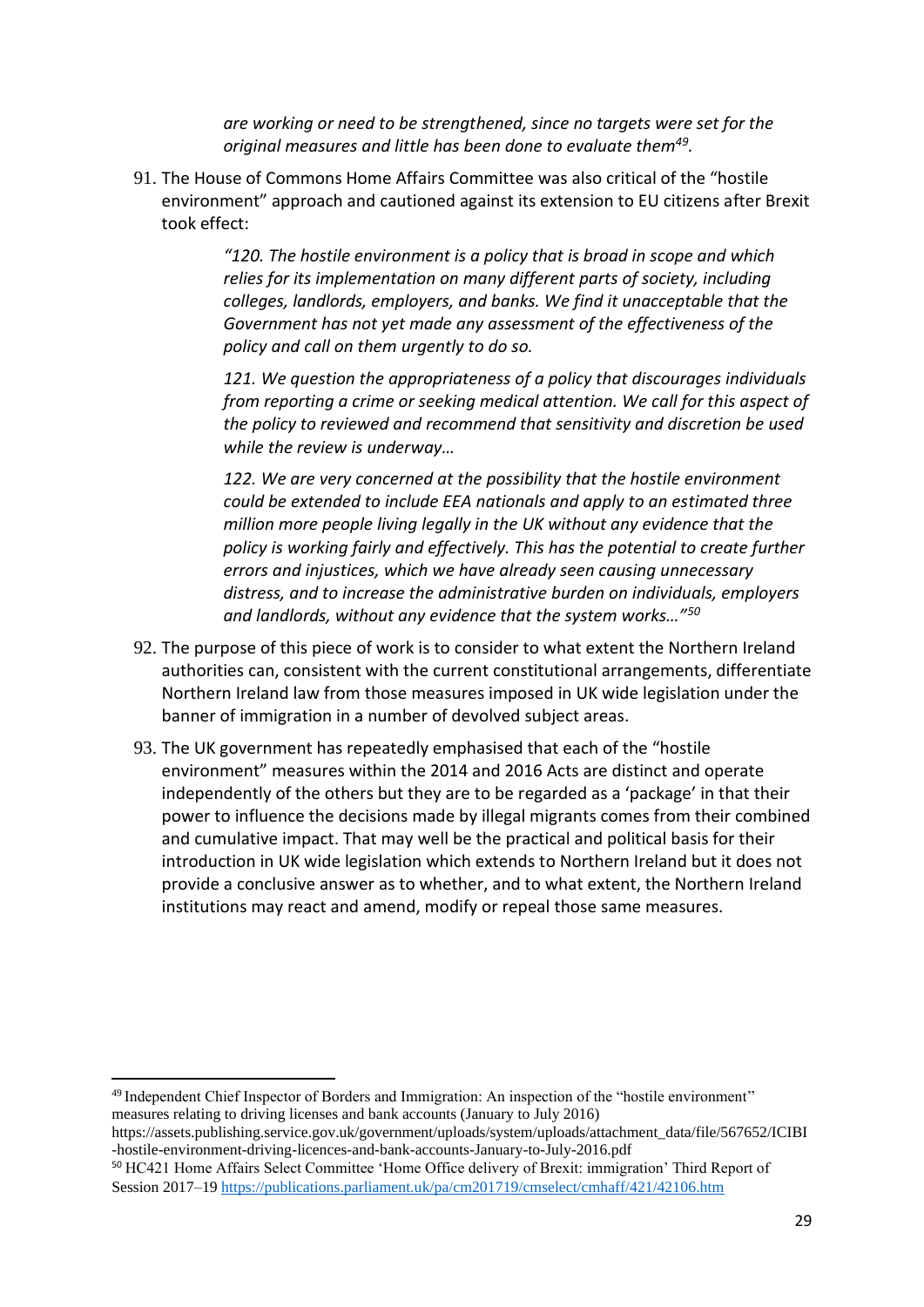# <span id="page-29-0"></span>**F. Hostile Environment - Right to Rent**

### **i) Mapping the Hostile Environment in Northern Ireland**

- 94. The Immigration Act (2014) introduced what is sometimes referred to as the "right to rent". It is, of course, not a right to rent but a deprivation of the ordinary common law freedom to contract previously enjoyed by all adults. It created restrictions on letting residential tenancies throughout the United Kingdom. Some persons were disqualified from renting<sup>51</sup>, others who continued to enjoy the ability to rent faced additional restrictions and many potential tenants will face additional unnecessary checks and conditions. Obligations were imposed on landlords and agents. In effect, landlords were prohibited from authorizing an adult to occupy premises if disqualified as a result of their immigration status<sup>52</sup>. Civil penalties could be imposed<sup>53</sup>. Chapter 1 of part 3 to the Immigration Act (2014) applies throughout the United Kingdom<sup>54</sup>. However, the roll out of the scheme has, to date, been limited to England<sup>55</sup>.
- 95. Part 3 of the 2014 Act was clearly enacted with the intention of it being extended to Northern Ireland. This can be seen in the manner in which provision has been made for an appeal procedure to the County Court<sup>56</sup>, enforcement of penalty notices<sup>57</sup>, consultation with the Equality Commission<sup>58</sup> and the anti-discrimination code of practice having regard to the Race Relations (NI) Order (1997)<sup>59</sup>. The codes of practice published by the Home Office are also addressed to landlords in Northern Ireland<sup>60</sup>. Together they amount to more than 100 pages and have been updated to reflect many of the changes that accompanied Brexit. However, the fact that the "right to rent" scheme has not yet been brought into force in this jurisdiction is not immediately clear<sup>61</sup>. For example, the guidance on avoiding unlawful discrimination advises private landlords in Northern Ireland to follow the advice $^{62}$ .
- 96. Part 2 of the Immigration Act (2016) creates a new criminal offence of leasing premises in contravention of the right to rent scheme<sup>63</sup>. The amendments allow for a maximum sentence of 5 years in prison, or a fine, or both, on conviction on indictment<sup>64</sup>. There is a defence of reasonable enquiries and a landlord can demonstrate compliance with the prescribed requirements if he or she obtains

<sup>55</sup> Immigration Act 2014 (Commencement, no.3, Transitional and Saving Provisions) Order 2014/2771, article 6

 $62$  Ibid, see pg.  $8/16$  of that guidance

<sup>&</sup>lt;sup>51</sup> Section 21 of the Immigration Act (2014) provided that a person is disqualified from "occupying premises under a residential tenancy agreement as his only or main home if he is (i) not a relevant national; and (ii) does not have a right to rent

 $52$  Section 22(1)-(10) of the Immigration Act (2014)

<sup>53</sup> Section 23 of the Immigration Act (2014) in respect of landlords and section 25 in respect of agents

 $54$  Section 76(1) of the Immigration Act (2014)

<sup>&</sup>lt;sup>56</sup> Section 30(10)(c) of the Immigration Act (2014)

<sup>57</sup> Section 31(4) of the Immigration Act (2014)

<sup>58</sup> Section 33(3) of the Immigration Act (2014)

 $59$  Section 33(1)(b) of the Immigration Act (2014)

<sup>60</sup> Home Office Code of Practice for Landlords: Avoiding unlawful discrimination when conducting "right to rent" checks in the private rented residential sector (October 2014); Home Code of Practice on right to rent: Civil penalty scheme for landlords and their agents

<sup>&</sup>lt;sup>61</sup> Although it is stated that the scheme does not operate in Scotland, Wales or Northern Ireland in Home Office Right to Rent: Landlord's penalties (November 2020)

<sup>63</sup> Sections 33A (in respect of landlords) and section 33B (in respect of agents) are inserted by section 39 of the Immigration Act (2016) Act

<sup>64</sup> Section 33C inserted by section 39 of the Immigration Act (2016)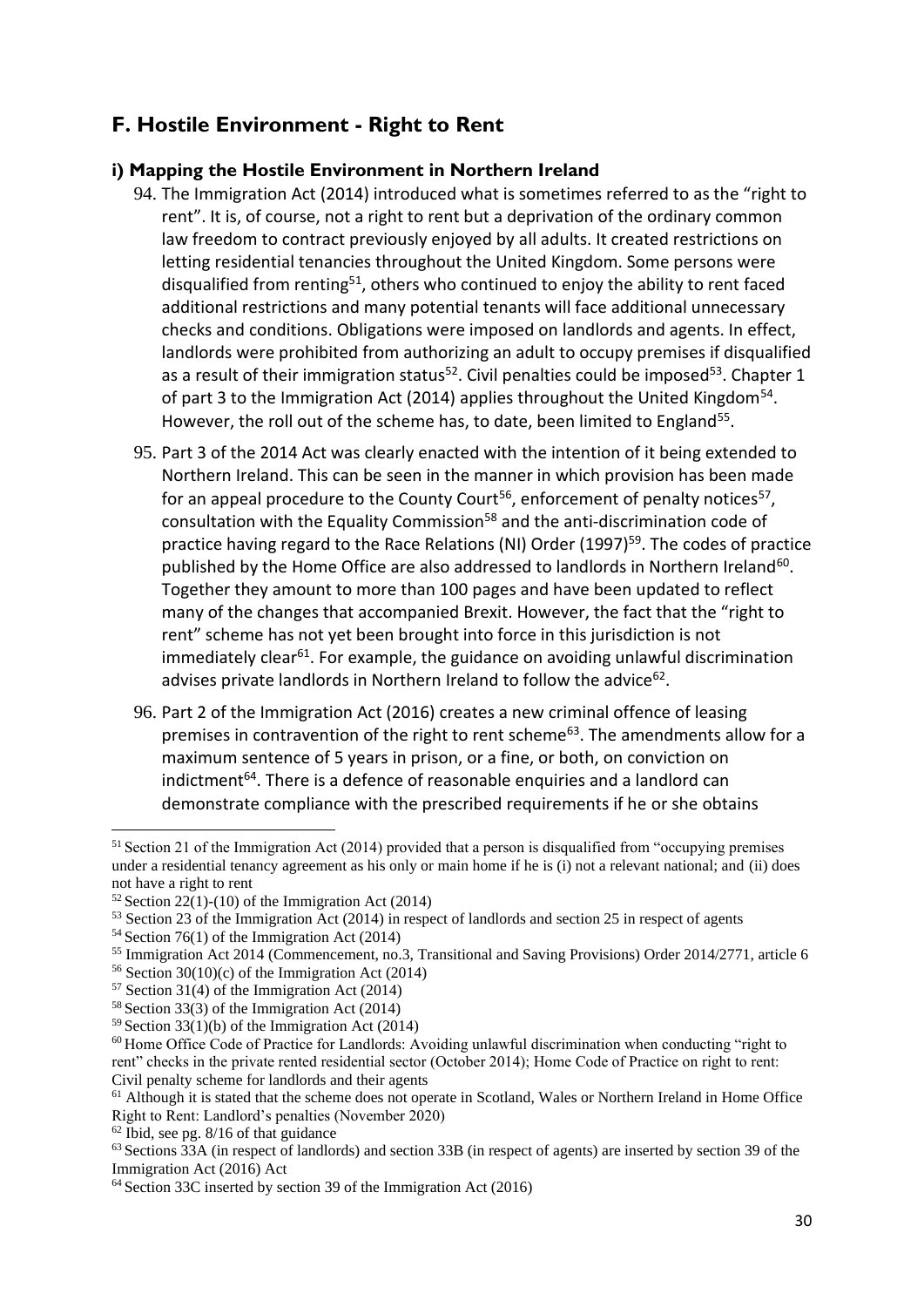certain documents<sup>65</sup>. It also provides for the landlord to terminate any agreement where all occupiers are disqualified and evict those previously resident<sup>66</sup>. Such notice has the status of a High Court order<sup>67</sup> and provides grounds for applying for an order for possession of a dwelling house<sup>68.</sup>

- 97. The criminal offences and powers of eviction set out above are directed at *"a residential tenancy agreement relating to premises in England*". However, the Act provides that the Secretary of State may by regulations make any such provision for enabling any of the residential tenancies, or provisions of a similar effect, to apply to Wales, Scotland or Northern Ireland<sup>69</sup>. Such regulations may not, however, confer functions on any of the devolved authorities<sup>70</sup>.
- 98. The "right to rent" scheme was considered in detail by the Court of Appeal for England and Wales in *R(Joint Council for the Welfare of Immigrants) v. Secretary of State for the Home Department*<sup>71</sup>. The focus of the judicial review challenge was not upon the effect of the proposals on those to whom it was primarily targeted, i.e. irregular immigrants who are disqualified from renting private accommodation. Rather, the concern was that the scheme would unlawfully discriminate against nondisqualified persons. Typically, this would be persons who had a right to abode or leave to enter/remain but did not have a British passport. The concern was particularly acute if the person had attributes, such as a name, which was not ordinarily perceived as ethnically British. The argument was made that "rational landlords<sup>72</sup>", facing potentially severe sanctions for breach, would behave defensively and prefer prospective tenants who could easily and unequivocally show that they had the right to live in the UK.
- 99. The research evidence provided by both the Joint Council and by the Residential Landlords Association showed an inclination to discriminate<sup>73</sup>. The Home Office's own evaluation, however, found no hard evidence of systematic discrimination. The evidence provided to the Court on the effectiveness of the measures in discouraging illegal immigration was described as being "difficult to quantify" but was accepted as having made some, and not insignificant, contribution to that aim<sup>74</sup>.
- 100.At first instance the High Court found that, on the evidence, the scheme resulted in discrimination on grounds of nationality and/or ethnicity and that the Secretary of State was responsible for such discrimination<sup>75</sup>. On appeal, the Court agreed that those with a right to rent, but without British passports, were the subject of

<sup>65</sup> Immigration (Residential Accommodation)(Prescribed Requirements and Codes of Practice) Order (2014) SI 2014/2874

<sup>66</sup> Section 33D inserted by section 40 of the Immigration Act (2016)

<sup>67</sup> Section 33D(7) of the Immigration Act (2014)

<sup>68</sup> Section 33E inserted by section 41 of the Immigration Act (2016)

 $69$  Section 42(1) and 42(2) of the Immigration Act (2016)

 $70$  Section 42(4)

<sup>71</sup> (2020) EWCA Civ 542

<sup>&</sup>lt;sup>72</sup> This was the phrase used by the JCWI representatives. However, the Court of Appeal expressly disapproved of the description in paragraph 160. Instead, it was said that the rational landlord valued the rule of law and would not discriminate

<sup>73</sup> The evidence of discrimination is considered at paragraphs 76-79

<sup>74</sup> See paragraph 146

<sup>&</sup>lt;sup>75</sup> R(Joint Council for the Welfare of Immigrants) v. Secretary of State for the Home Department (2019) EWHC 452 (Admin)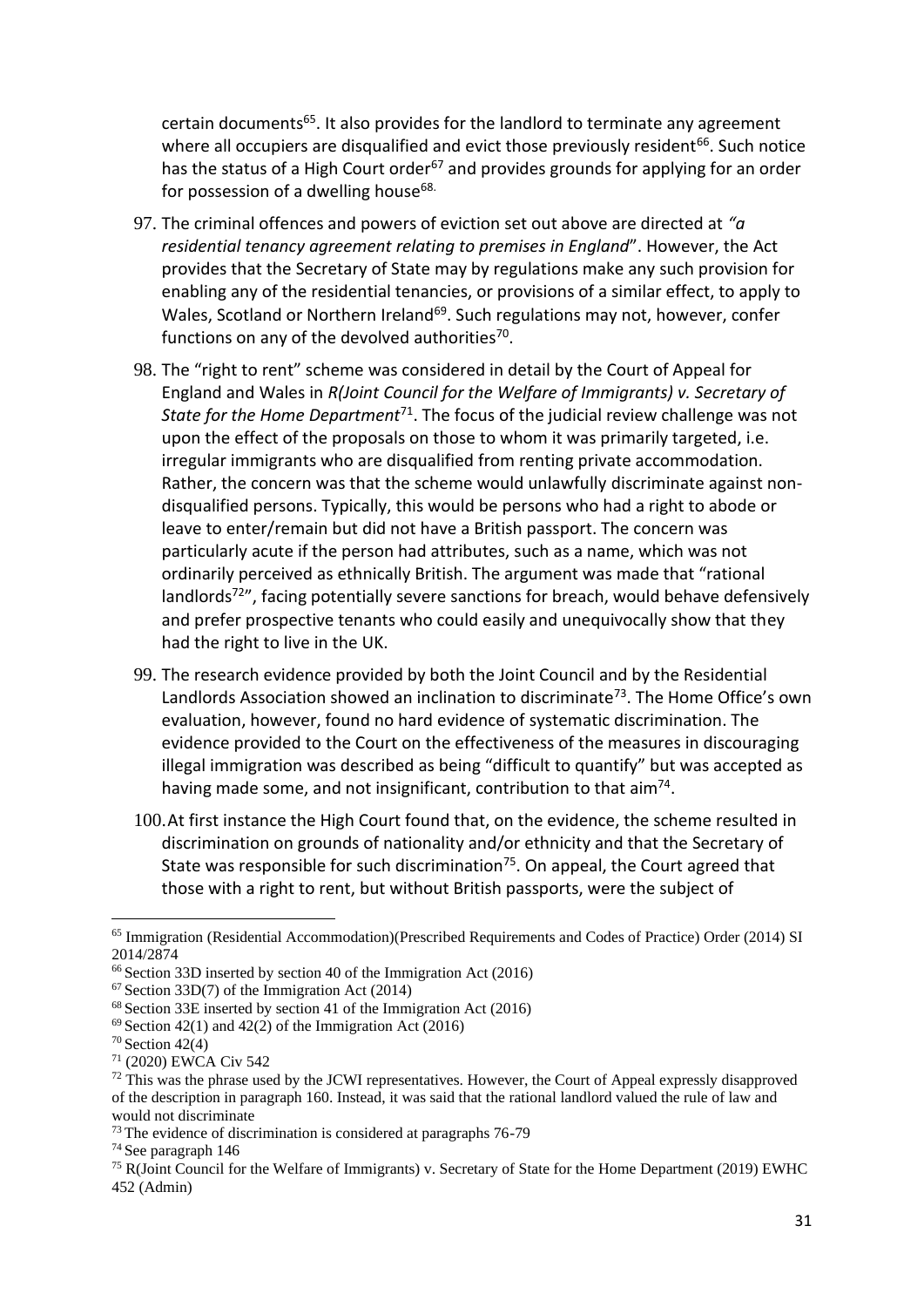discrimination on the basis of their actual or perceived nationality and the scheme was the cause of such discrimination<sup>76</sup>. It was accepted that some landlords do discriminate against prospective tenants because of the scheme but this must be kept in perspective and viewed against the code of practice<sup>77</sup> and the statutory prohibition on race discrimination in the Equality Act  $(2010)^{78}$ .

- 101.Ultimately, the scheme was upheld on the grounds as capable of being operated in a proportionate and non-discriminatory manner by landlords. It was a proportionate means of achieving its legitimate objective and it could not be said that Parliament's assessment was manifestly without reasonable foundation. If the discrimination that had occurred as a result of the scheme is greater than that which Parliament envisaged, then Parliament (or the Secretary of State) could take measures to ameliorate the situation<sup>79</sup>.
- 102.In March of 2018 the Independent Inspector of Borders and Immigration reviewed the "right to rent" scheme and concluded that:

*"Overall, the RtR scheme is yet to demonstrate its worth as a tool to encourage immigration compliance (the number of voluntary returns has fallen). Internally, the Home Office has failed to coordinate, maximise or even measure effectively its use. Meanwhile, externally it is doing little to address stakeholders' concerns"*<sup>80</sup>

103.The basic disqualification rule contained in section 21 has been amended as a result of the UK's exit from the European Union and the ending of the transition period provided for in the Withdrawal Agreement $81$ . Since the 1st July 2021, EEA, EU and Swiss nationals must prove their right to rent alongside those with requiring leave to enter or remain under the Immigration Act (1971). The list of "relevant nationals" is now limited to (i) British citizens<sup>82</sup>; (ii) Irish citizens<sup>83</sup>; and (iii) those who have been granted leave to remain or enter under the residence scheme immigration rules which implement the UK's obligations under the Withdrawal Agreement<sup>84</sup>.

#### **ii) Options for Mitigation**

104.Housing has been the subject of extensive Northern Ireland specific regulation by the old Stormont Parliament<sup>85</sup>, the Secretary of State in Orders in Council during the

<sup>76</sup> Paragraph 66, (2020) EWCA Civ 542

<sup>77</sup> Home Office Code of Practice for Landlords: Avoiding unlawful discrimination when conducting 'right to rent' checks in the private rental sector (published October 2014)

 $^{78}$  Section 13 of the Equality Act (2010) prohibits direct discrimination including on the protected characteristic of race in the provision of premises

<sup>79</sup> Paragraph 147

<sup>80</sup>[https://assets.publishing.service.gov.uk/government/uploads/system/uploads/attachment\\_data/file/695273/An\\_](https://assets.publishing.service.gov.uk/government/uploads/system/uploads/attachment_data/file/695273/An_inspection_of_the_Right_to_Rent_scheme.pdf) [inspection\\_of\\_the\\_Right\\_to\\_Rent\\_scheme.pdf](https://assets.publishing.service.gov.uk/government/uploads/system/uploads/attachment_data/file/695273/An_inspection_of_the_Right_to_Rent_scheme.pdf) (see para 9.14)

<sup>&</sup>lt;sup>81</sup> Regulation 20 of the Immigration and Social Security Co-ordination (EU Withdrawal) Act 2020 (Consequential, Saving, Transitional and Transitory Provisions)(EU Exit) Regulations 2020/1309  $\frac{82}{2}$  Section 21(5)(a) of the Immigration Act (2014)

 $83$  Section 21(5)(aa) of the Immigration Act (2014)

<sup>84</sup> Section 21(5)(ab) read together with section 17 of the European Union (Withdrawal Agreement) Act (2020) together with part 2 of the EU-UK Withdrawal Agreement of 19 October 2019

<sup>85</sup> Housing Act (NI) (1923), Housing Acts Amendment Acts (NI) (1924); Housing Act (1925); Housing Act (NI) (1926); Housing Act (no.2) (NI) (1926); Housing Act (NI) (1927); Housing Act (NI) (1928); Housing Act (NI)

<sup>(1929);</sup> Planning and Housing Act (NI) (1931); Housing Emergency Powers Act (NI) (1939); Housing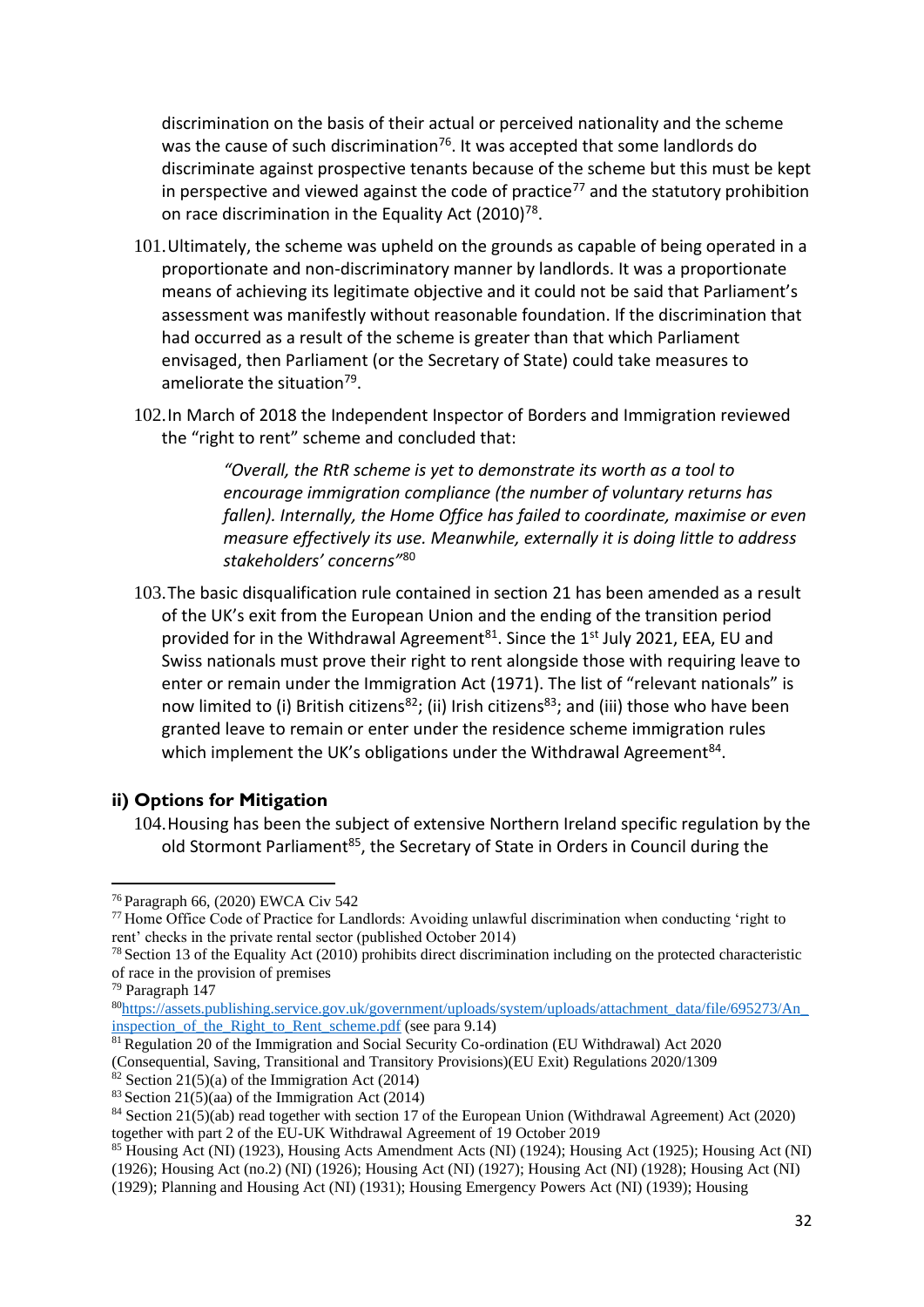period without devolved rule<sup>86</sup> and by the Northern Ireland Assembly since the establishment of power-sharing following the Good Friday Agreement<sup>87</sup>. It is quite clearly, it is submitted, a transferred matter. Irish land law, conveyancing and the housing market in Northern Ireland is distinct from that which operates in England and Wales or Scotland.

- 105.To date the right to rent provisions have not been extended to Northern Ireland. That power remains and there has been no definitive statement by any Home Secretary that the scheme has been abandoned. The Northern Ireland Assembly is not able to prevent them from taking effect prospectively. To adopt such an approach would contravene the terms of section 5 of the Northern Ireland Act (1998) in much the same way as did section 17 of the *Scottish Continuity* Bill. It would represent an unlawful attempt to qualify the power of the UK Parliament to legislate, whether by primary or secondary legislation, for this jurisdiction in the sphere of housing.
- 106.Instead, any action taken by the Assembly to prevent the discriminatory impacts that have already been found to accompany the "right to rent" scheme would, it is submitted, need to be reactive in nature. Section 5(6) expressly allows for the Assembly to modify any provision made by or under an Act of Parliament in so far as it is part of the law of Northern Ireland.
- 107.The right to rent scheme has been enacted by the UK Parliament but not yet extended to this jurisdiction. At the time of writing the ability of a person to rent a property in Northern Ireland is determined by the law of contract as developed by the common law. Landlord and tenant assume some rights and some obligations under the various housing statutes.
- 108.It is submitted that the current situation in the housing context is apt to illustrate the point that the intervention of Westminster on a particular issue under the banner of immigration does not necessarily have the effect of extinguishing the devolved authorities' ability to act in a transferred matter. The Northern Ireland Assembly enjoys legislative competence to regulate housing in this jurisdiction. That state of affairs exists regardless of the fact that Westminster has enacted a right to rent scheme in the Immigration Acts and elected to delay its roll out beyond England.
- 109.Should the scheme be brought into effect in Northern Ireland by way of regulations by the Secretary of State for the Home Department, as envisaged by section 76, they

<sup>(</sup>Temporary Accommodation) Act (1942); Housing (Requisitioning of Premises) Act (NI) (1944); Housing Act (NI) (1945); Housing and Local Government (Miscellaneous) Provisions Act (NI) (1946); Housing (No.2) Act (NI) (1946); Housing Act (NI) (1948); Housing Act (NI) (1951); Housing (Miscellaneous Provisions) and Rent Restriction Law (Amendment) Act (NI) (1956); Housing Act (NI) (1961); Housing Act (NI) (1963); Housing (Miscellaneous Provisions) Act (NI) (1964); Housing Executive Act (NI) (1971); Housing on Farms Act (NI) (1972)

<sup>86</sup> Department of Housing, Local Government and Planning (Dissolution) (NI) Order (1976); Housing (NI) Order (1976); Housing Finance (NI) Order (1977); Housing (NI) Order (1978); Housing (NI) Order (1981); Housing Benefits (NI) Order (1983); Housing (NI) Order (1983); Housing (NI) Order (1986); Housing (NI) Order (1988); Housing (NI) Order (1992); Housing Benefit (Payment to Third Parties) (NI) Order (1996); Housing Support Services (NI) Order (2002); Housing (NI) Order (2003); Housing (Amendment) (NI) Order (2006); Private Tenancies (NI) Order (2006)

<sup>87</sup> Housing (Amendment) Act (NI) (2010); Rates (Amendment) Act (NI) (2012); Housing (Amendment) Act (NI) (2016); Houses in Multiple Occupation Act (NI) (2016); Private Tenancies (Coronavirus Modifications) Act (NI) (2020); Housing (Amendment) Act (NI) (2020)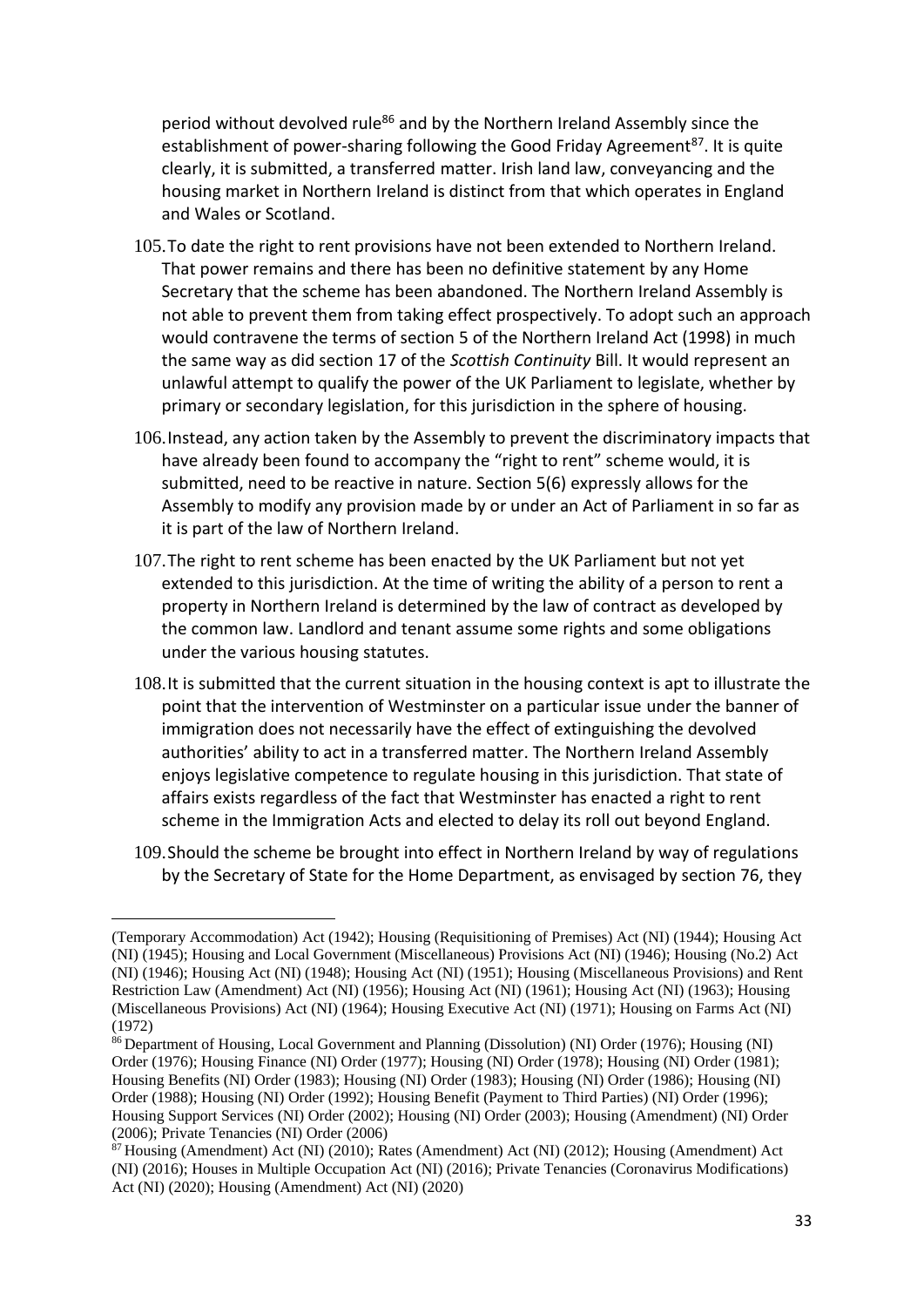will form part of the law of Northern Ireland. It is submitted they will form part of the housing law of Northern Ireland and be capable of modification in line with the legislative competence of the Assembly.

- 110.Measures of general application which regulate the relationship between landlord and tenant, regardless of the immigration status of either party, will not fall within the scope of the immigration exception in paragraph 8 of schedule 2 to the 1998 Act. They are, quite clearly, dealing with housing. In short, the devolved legislature cannot alter the migrant's immigration status but it can legislate to provide, or restore, a right to contract for accommodation. The consequence that it will also result in a benefit to some persons in Northern Ireland whose immigration status is in doubt is an ancillary matter incidental to the purpose and effect of the legislation which is to govern the housing market.
- 111.Should the Secretary of State choose to extend the right to rent scheme to Northern Ireland, it is suggested that the Northern Ireland Assembly could react by putting on a statutory footing the existing common law right to rent between private parties. This could extend to all adults, regardless of nationality or immigration status, and would have the practical effect of disapplying the current scheme as contained in chapter 1 of part 3 of the Immigration Act (2014).

## <span id="page-33-0"></span>**G. Hostile Environment - Driving**

#### **i) Driving on the Island of Ireland**

- 112.The Department of the Economy estimated that there were approximately 110 million cross-border person visits annually on the island of Ireland<sup>88</sup>. People make cross-border journeys for a wide variety of reasons including to work, study, shop, visit friends and family, or as tourists. The great majority of these trips require the use of a vehicle and for the most part partition is barely visible.
- 113.The law of transport, road safety and motor insurance in both jurisdictions has been assisted by European Union law. In particular, Directive 2009/103/EC represented the consolidation of a number of directives on the subject of motor vehicle insurance. It is intended to assist EU residents who have had the misfortune to be involved in a road traffic accident within the territory of the Union. It does not, however, harmonise the law on liability, quantification of damages or limitation periods. Equally, the Directive does not govern comprehensive insurance.
- 114.Among the purposes of the Directive 2009/103/EC (Motor Insurance Directive "MID") is the reinforcement and consolidation of the motor insurance market and the free movement of persons and vehicles within the European Union. In addition to serving economic ends the Directive also has a very obvious social purpose – ensuring that victims of road traffic accidents are able to recover compensation for the damage they have suffered irrespective of the negligent driver's ability to pay.
- 115.This could only be secured through the partial harmonization of motor insurance requirements. Accident victims should also be guaranteed comparable treatment

<sup>88</sup> [https://www.economy-ni.gov.uk/sites/default/files/publications/economy/movement-people-northern-ireland](https://www.economy-ni.gov.uk/sites/default/files/publications/economy/movement-people-northern-ireland-ireland-border.pdf)[ireland-border.pdf](https://www.economy-ni.gov.uk/sites/default/files/publications/economy/movement-people-northern-ireland-ireland-border.pdf)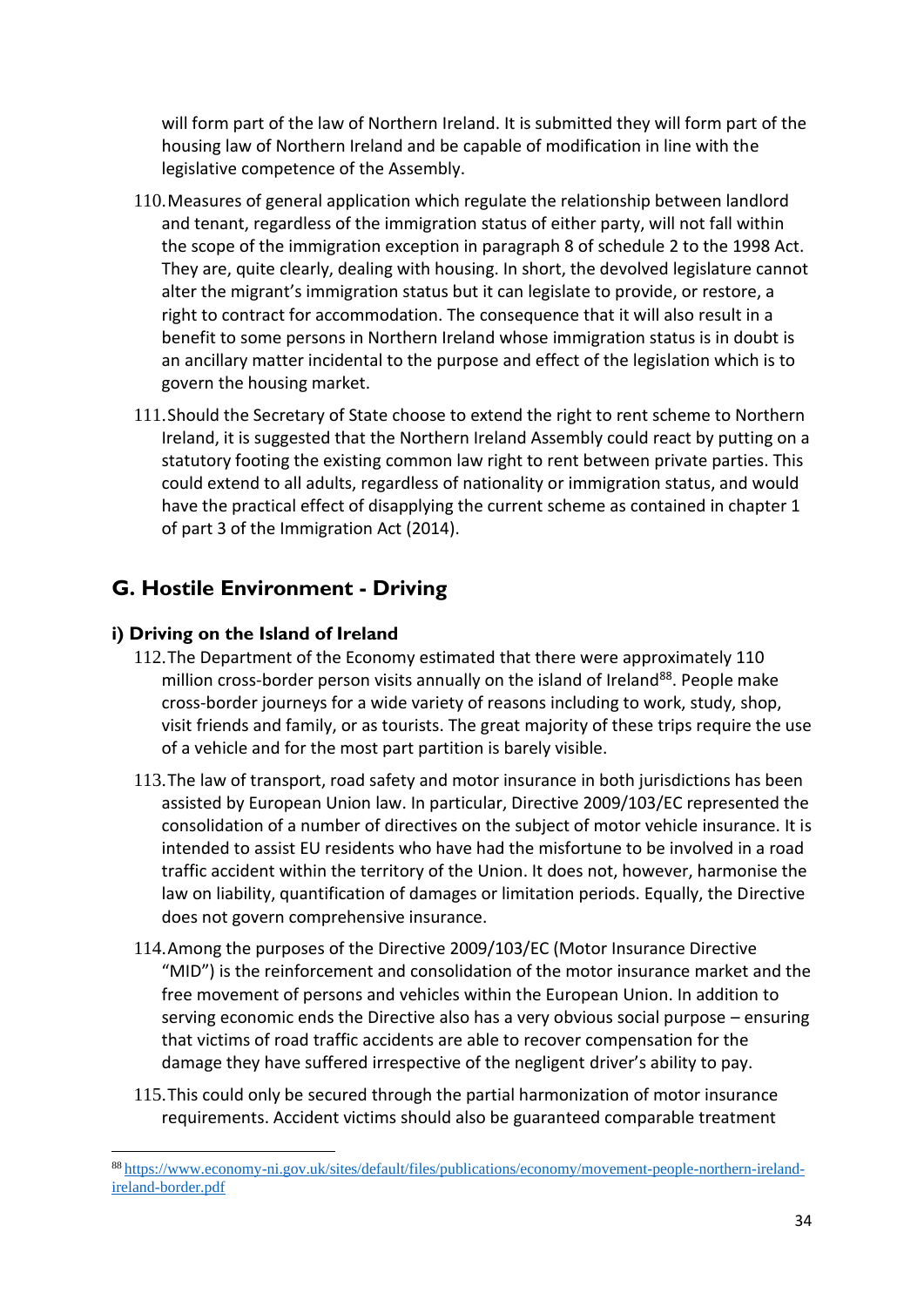regardless of where across the Union the accident occurs. The Directive required that all member states ensure that their drivers have, at a minimum, third party insurance cover in article 3 MID and the establishment of a national body to compensate victims of insured drivers in article 10. This was accompanied by a direct right of action for victims of road traffic accidents against the driver's insurer in the state of domicile of the victim<sup>89</sup>.

- 116.While these rights existed in both the law of Ireland and Northern Ireland, and arose prior to and independently of the obligations in EU, the scope of protection has been consistently been ensured by judgments of the CJEU. In particular, additional exemptions to the requirement to compensate a victim based on the conduct of the negligent driver or their particular insurance cover have been resisted<sup>90</sup>.
- 117.Following Brexit, there is a Green Card Agreement between the UK and EU to allow for mutual recognition of insurance requirements. However, if the hostile environment measures are seen to reduce the scope of cover available this may have consequences for the continued free flow of traffic across the border. All drivers, regardless of immigration status, are required under EU law to have in place third party insurance. When the cover actually in place is found to not fully extend to cover the driver who caused the accident in particular circumstances the risk then moves to the national body or the member state under the *Francovich* principle of state liability. Articles 6 and 7 MID requires that member state authorities (Ireland) are required to check that third state vehicles (UK) which enter the territory of the EU have insurance which meets the requirements of EU law.

#### **ii) Mapping the Hostile Environment in Northern Ireland**

- 118.The "hostile environment" for irregular migrants extends to the roads of the United Kingdom including Northern Ireland. The task of obtaining a valid driver's licence and appropriate insurance for those using the roads has also been impacted. This can only, it is submitted, have consequences for road safety. The law now criminalizes the very act of driving on the roads when the person behind the wheel does not have valid leave. The concern has to be that the UK government is prioritizing the symbolic importance of these hostile environment measures over the health and safety of road users.
- 119.The original provisions were explained in the following way by (then) Minister of State for Immigration Mark Harper:

*"It has previously been too easy for those here illegally to hold a UK driving licence and use it not only for driving, but as a piece of identification to help them access benefits, services and employment to which they are not entitled … UK driving licences are often used by banks and building societies as a means of establishing someone's identity. Through this, illegal migrants could access services such as rented accommodation and financial services, helping* 

<sup>89</sup> Article 18 of Directive 2009/103/EC

<sup>90</sup> Ruiz Bernaldez (1996) 2 CMLR 889; Candolin v. Pohjola (2006) 3 CMLR 17; Damijan Vnuk v. Zavarovalnica Triglav dd (2015) Llyods I.R. 142; Nunez Torreiro v. AIG Europe Ltd (2017) 12 WLUK 533; Fidelidade Compania v. Caisse Suisse (2017) RTR 26; Rodrigues de Andrade v. Proenca Salvador (2018) 4 WLR 75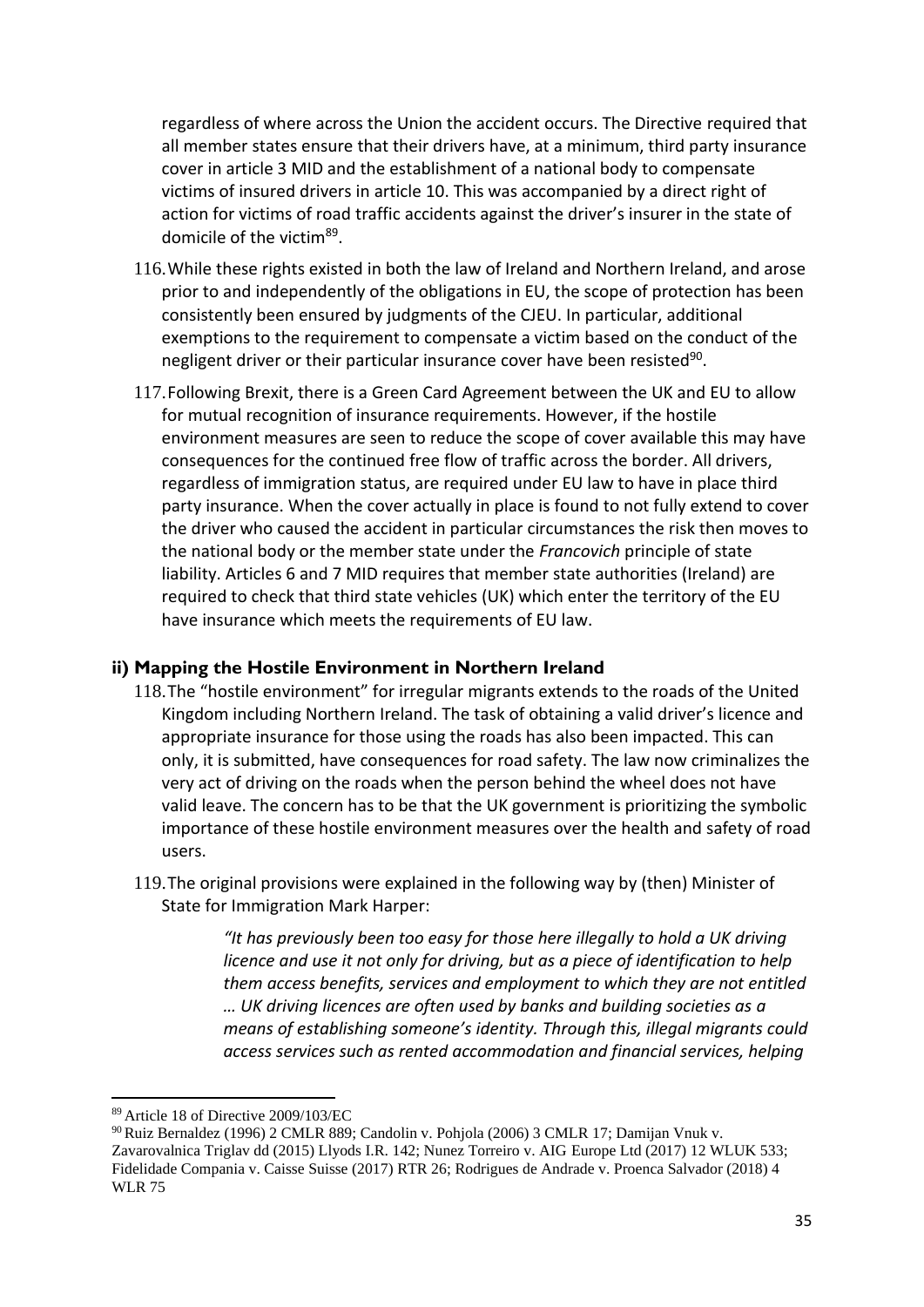*them to establish a settled lifestyle in the UK, even though they have no right to be here"<sup>91</sup> .*

- 120.Section 46 of the Immigration Act (2014) creates a residence requirement for the grant of driving licences. Section 47 provides that driving licences can be revoked on grounds of immigration status. The rules have been in force since the  $14<sup>th</sup>$  July 2014<sup>92</sup> and apply throughout the United Kingdom including in Northern Ireland<sup>93</sup>.
- 121.The legislation amends the Road Traffic (NI) Order (1981) by requiring the Department of Transport only to issue a licence after being satisfied that the applicant is normally and lawfully resident in Northern Ireland<sup>94</sup>. A person is considered not to have that status if the person requires leave to enter or remain in the United Kingdom but does not have it<sup>95</sup>.
- 122.The responsibility of issuing driving licences for residents of Northern Ireland falls to the Driver and Vehicle Agency (DVA). It is an executive agency of the Department for Infrastructure. The Operations Testing Directorate issues driver licences. The grant of driver's licence, the regulation of public transport and taxis as well as the creation of road traffic offences have long been matters of the law of Northern Ireland. The first requirement to register a vehicle and to hold a driver's licence on Irish roads was contained in the Motor Car Act  $(1903)^{96}$ . The original requirement to hold third party insurance was contained in Motor Vehicles and Road Traffic Act (NI) (1930).
- 123.It is already a criminal offence for a person to drive on a road a motor vehicle of any class if he or she is not the holder of a licence authorizing him to drive a motor vehicle of that class<sup>97</sup>. It is also an offence to cause or permit another person to do so<sup>98</sup>. The failure to deliver upon revocation a revoked licence is also a criminal offence<sup>99</sup>. Typically, motor insurance policies require a valid licence. Therefore, the failure to hold a valid driver's licence often prevents a driver from obtaining insurance. The offence of driving with no insurance at least covering third party risks is a strict liability offence<sup>100</sup>.
- 124.In addition, the Immigration Act (2016) confers on an authorized officer a power of entry to a person's home for the purpose of searching for a driver's licence<sup>101</sup> and power to enter premises to detain a motor vehicle<sup>102</sup>. Section 44 contains a criminal offence of driving when unlawfully in the United Kingdom. The provision has not yet

<sup>91</sup> Home Office Immigration Bill Factsheet: Clauses 41-43 (October 2013)

 $92$  Article 2 of the Immigration Act 2014 (Commencement No.1, Transitory and Savings Provisions) Order 2014/1820

<sup>93</sup> Section 76(1) of the 2014 Act

<sup>94</sup> Section 13 and 13A of the Road Traffic (NI) Order (1981)

<sup>95</sup> Section 13A(2) of the Road Traffic (NI) Order (1981)

<sup>96</sup> Sections 3 (requirement to hold a licence) and section 19 (application to Ireland) read together.

<sup>&</sup>lt;sup>97</sup> Article 3(1) of the Road Traffic (NI) Order (1981)

<sup>98</sup> Article 3(2) of the Road Traffic (NI) Order (1981).

<sup>99</sup> Article 10(3) of the Road Traffic (NI) Order (1981). Ordinarily, it must be shown that the driving licence was indeed revoked and that notice was served on the defendant. See Fitzpatrick in "Road Traffic Offences of Northern Ireland"; sec 3.5

<sup>100</sup> Article 90(1) of the Road Traffic (NI) Order (1981)

<sup>101</sup> Section 43 of the Immigration Act (2016) read together with schedule 2 to the Immigration Act (1971)

<sup>102</sup> Section 44 of the Immigration Act (2016) adds a new section 24E to the Immigration Act (1971)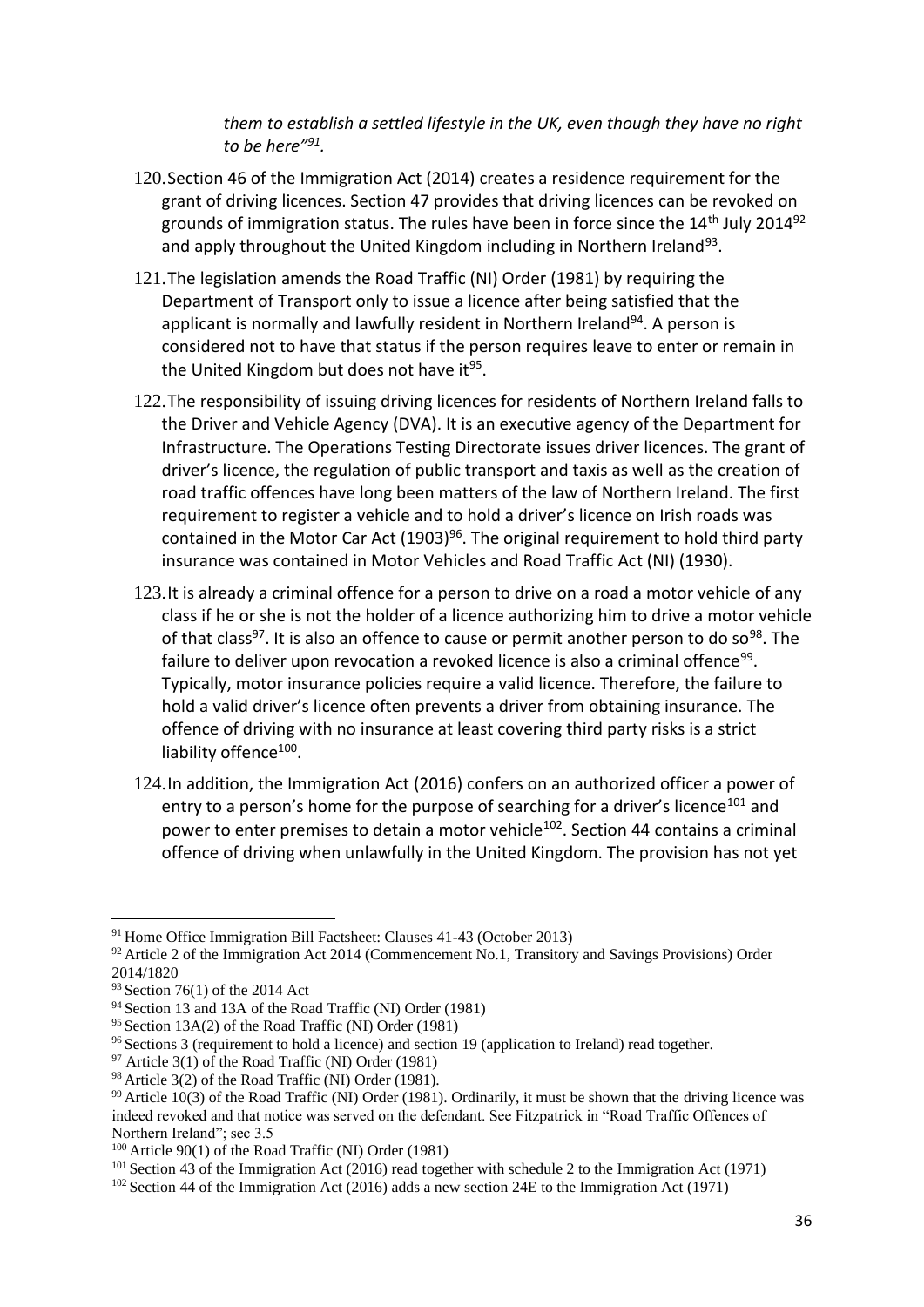been brought into force<sup>103</sup> but will allow for a term of up to 6 months imprisonment and/or a fine up to the statutory maximum in Northern Ireland<sup>104</sup>.

- 125.The offence is committed when (a) the person drives a vehicle on a public road at a time when that person is not lawfully resident in the United Kingdom; and (b) at that time the person knows or has reasonable cause to believe that the person is not lawfully resident<sup>105</sup>. Police may also detain the person's vehicle<sup>106</sup>. On conviction the criminal court may order forfeiture of the vehicle<sup>107</sup>.
- 126.The new powers are intended to assist police in checking immigration status of motorists they encounter, to allow for detention of vehicles regardless of ownership and bring those driving on valid foreign driving licences within scope. It is also anticipated that there will be drivers who are involved in accidents causing injury to innocent third parties but do not have valid insurance policies. In such circumstances the claim will fall to be met by the road traffic insurer or, as a last resort, the Motor Insurance Bureau (MIB).
- 127.In 2016 the Independent Chief Inspector of Borders and Immigration concluded that the arrangements in place between the Home Office and the DVLA in Britain were, in general, working well. However, the report raised concern about the consequences of error for affected individuals whose licence had been revoked but they could not be aware of this fact and the lack of adequate data sharing arrangements and the failure to record. The author said:

*"However, justification for extending the 'hostile environment' measures is based on the conviction that they are 'right' in principle, and enjoy broad public support, rather than on any evidence that the measures already introduced are working or needed to be strengthened, since no targets were set for the original measures and little had been done to evaluate them.<sup>108</sup> "*

## **iii) Options for Mitigation**

128.There is some research supporting the proposition that road safety is improved by the licensing of drivers<sup>109</sup>. At the time of writing 16 states and the District of Colombia

[https://assets.publishing.service.gov.uk/government/uploads/system/uploads/attachment\\_data/file/567652/ICIBI](https://assets.publishing.service.gov.uk/government/uploads/system/uploads/attachment_data/file/567652/ICIBI-hostile-environment-driving-licences-and-bank-accounts-January-to-July-2016.pdf) [-hostile-environment-driving-licences-and-bank-accounts-January-to-July-2016.pdf](https://assets.publishing.service.gov.uk/government/uploads/system/uploads/attachment_data/file/567652/ICIBI-hostile-environment-driving-licences-and-bank-accounts-January-to-July-2016.pdf)

 $109$  "Providing driver's licences to unauthorized immigrants in California improves traffic safety"; PNAS, (2017) 114 (16) 4111-4116 by Leuders, Hainmueller and Lawrence; DeYoung DJ, Peck RC, Helander CJ (1997) Estimating the exposure and fatal crash rates of suspended/revoked and unlicensed drivers in

California. Accid Anal Prev **29**:17–23; American Automobile Association (2011) *Unlicensed to Kill* (AAA Foundation for Traffic Safety, Washington, DC); Brar SS - (2012) *Estimation of Fatal Crash Rates for Suspended/Revoked and Unlicensed Drivers in California* (Department of Motor Vehicles, Sacramento, CA); Institute of Government Studies University of California (Berkeley) "Drivers Licences for Undocumented Aliens" (2005)

<sup>&</sup>lt;sup>103</sup> Section 94 of the Immigration Act (2016) provides that the Secretary of State may, by regulations, appoint days for the commencement of different parts of the legislation.

 $104$  Section 44 of the Immigration Act (2016) adds a new section 24C(2) to the Immigration Act (1971).  $105$  Section 25C(1) of the Immigration Act (1971)

<sup>106</sup> Section 44 of the Immigration Act (2016) adds section 24D to the Immigration Act (1971)

<sup>107</sup> Section 44 of the Immigration Act (2016) adds section 24F to the Immigration Act (1971)

<sup>108</sup>Independent Chief Inspector of Borders and Immigration: An Inspection of the "hostile environment" measures relating to driving licences and bank accounts; sec 7.23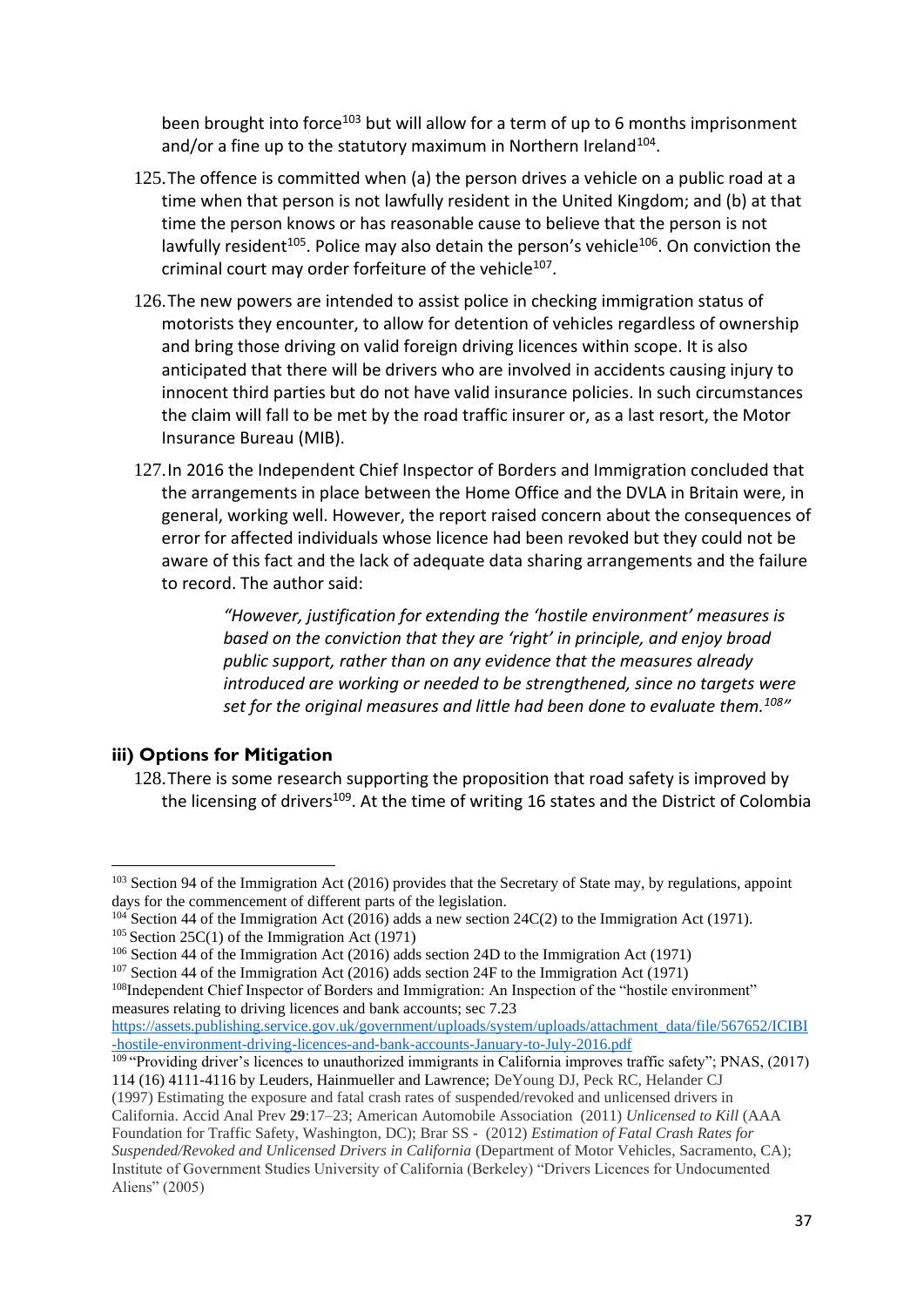in the USA have enacted laws to allow unauthorized immigrants to obtain driver's licenses<sup>110</sup>.

- 129.The regulation of driving licences, motor vehicle insurance and related road traffic offences are, it is submitted, transferred matters. Provisions enacted by Westminster can be amended, repealed and/or modified by the Northern Ireland Assembly in accordance with the legislative competence provided by the Northern Ireland Act (1998).
- 130.The ability of a migrant to drive a car in this jurisdiction cannot be said to fall within the scope of the exception in paragraph 8 of schedule 2 to the 1998 Act. The requirement to have a licence and minimum insurance remain issues of transferred competence. The intervention by Westminster on transport in the Immigration Acts (2014-2016) to impose additional obligations on the devolved transport authorities is, of course, constitutionally permissible.
- 131.Equally, the Northern Ireland Assembly can respond and alter the arrangements in so far as they apply in Northern Ireland. Rules of general application which require all persons in Northern Ireland regardless of immigration status, to obtain a driving licence and adequate motor vehicle insurance are consistent with the scheme of devolution. The suggested measures concern road safety and transport. They do not deal with the immigration status or capacity of the irregular migrant as provided for by paragraph 8 of schedule 2. Their purpose is to enhance road public safety and the incidental benefit to the irregular migrant is "ancillary" as provided for by sections 6(3) and 98(2) of the 1998 Act.
- 132.As with all hostile environment policies the impact of revoking driving licences is often felt by those who are in the UK lawfully but who temporarily fall out of status or lose the ability to prove their status due to the complexity of the rules, inappropriate legal advice or by administrative error by the Home Office. During the research for this work an immigration solicitor based in Belfast recalled clients losing their driving licence following a Home Office error in processing visa applications and after wrongful refusals by the Home Office. The impact can be severe particularly on persons living in rural areas or with caring responsibilities. The solicitor described one client losing her employment due to being unable to drive and another client being unable to attend antenatal hospital appointments. Both of these clients had been wrongfully refused visas and were later granted appropriate status.
- 133.There are obvious benefits to the registration, identification and accountability of all road users. For many decades ensuring road safety has been assisted by driver registration and compulsory third party insurance.
- 134.The residence requirement for the grant of a driving licence contained in article 13 and 13A of the Road Traffic (NI) Order (1981) can be repealed, amended or modified by the Northern Ireland Assembly and returned to its pre-Immigration Act (2014) state. These are matters of the law of Northern Ireland unrelated to immigration and nationality. The insertion of hostile environment measures into what road safety legislation does not, it is submitted, come within scope of the immigration exception in paragraph 8 of schedule 2 to the Northern Ireland Act (1998). Road safety and

<sup>110</sup> <https://www.ncsl.org/research/immigration/states-offering-driver-s-licenses-to-immigrants.aspx>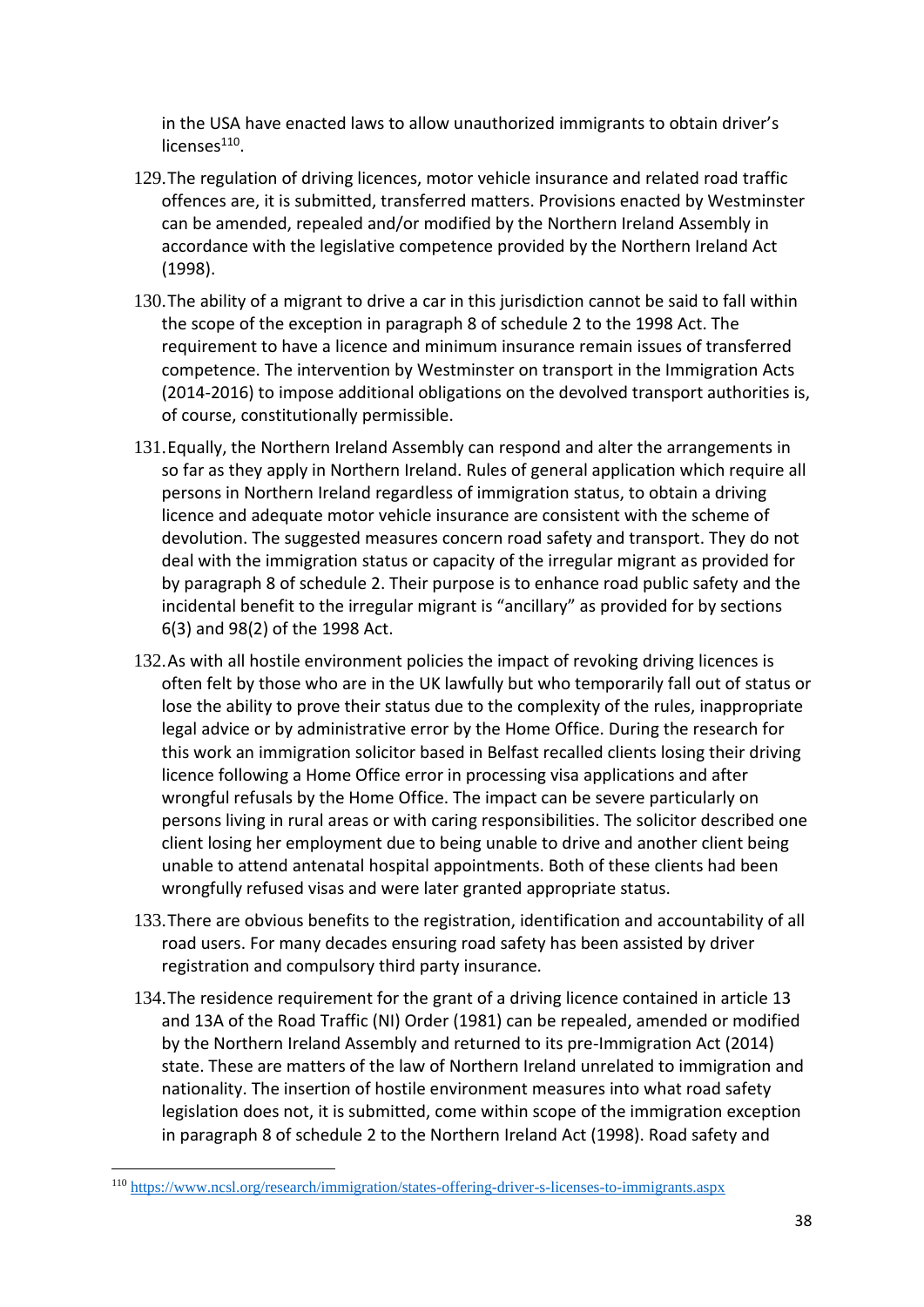transport have been devolved matters since the Government of Ireland Act (1920). They were identified as transferred matters in Strand One of the Good Friday Agreement and subsequently excluded by Parliament from the lists of excepted matters in schedule 2 and reserved matters in schedule 3 to the Northern Ireland Act (1998).

135.The hostile environment measures in the 2014 and 2016 Immigration Acts do not have the result of altering the devolution settlement in the Northern Ireland Act (1998). For the reasons already addressed it cannot be said that every single activity that could be engaged in by a migrant can be removed from devolved competence by implication when legislation from Westminster emerges.

# **H. The Hostile Environment - Right to Work**

## **i) The Right in International Human Rights Law**

136.The right to work is protected in international human rights law. It is contained in article 23 of the Universal Declaration of Human Rights (UDHR). It provides that everyone has the right to work, to free choice of employment, to just and favourable conditions of work and to protection against unemployment. It is also contained in the International Covenant on Economic, Social and Cultural Rights:

> *6(1) The States Parties to the present Covenant recognize the right to work, which includes the right of everyone to the opportunity to gain his living by work which he freely chooses or accepts, and will take appropriate steps to safeguard this right.*

- 137.Since the adoption of the Covenant by the General Assembly in 1966, several universal and regional human rights instruments have recognized the right to work. At the universal level, the right to work is contained in article 8 of the International Covenant on Civil and Political Civil Rights (ICCPR); in article 5(e)(i) of the International Convention on the Elimination of All Forms of Racial Discrimination; in article 11(1)(a) of the Convention on the Elimination of All Forms of Discrimination against Women; in article 32 of the Convention on the Rights of the Child; and in articles 11, 25, 26, 40, 52 and 54 of the International Convention on the Protection of the Rights of All Migrant Workers and Members of Their Families.
- 138.Article 25 of the Migrant Workers Convention requires that protection is extended without reference to immigration status. The UK is not a signatory to the Convention but this is the standard contained in international human rights law. It provides as follows:

## *Article 25*

*1. Migrant workers shall enjoy treatment not less favourable than that which applies to nationals of the State of employment in respect of remuneration and:*

*(a) Other conditions of work, that is to say, overtime, hours of work, weekly rest, holidays with pay, safety, health, termination of the employment relationship and any other conditions of work which, according to national law and practice, are covered by these terms;*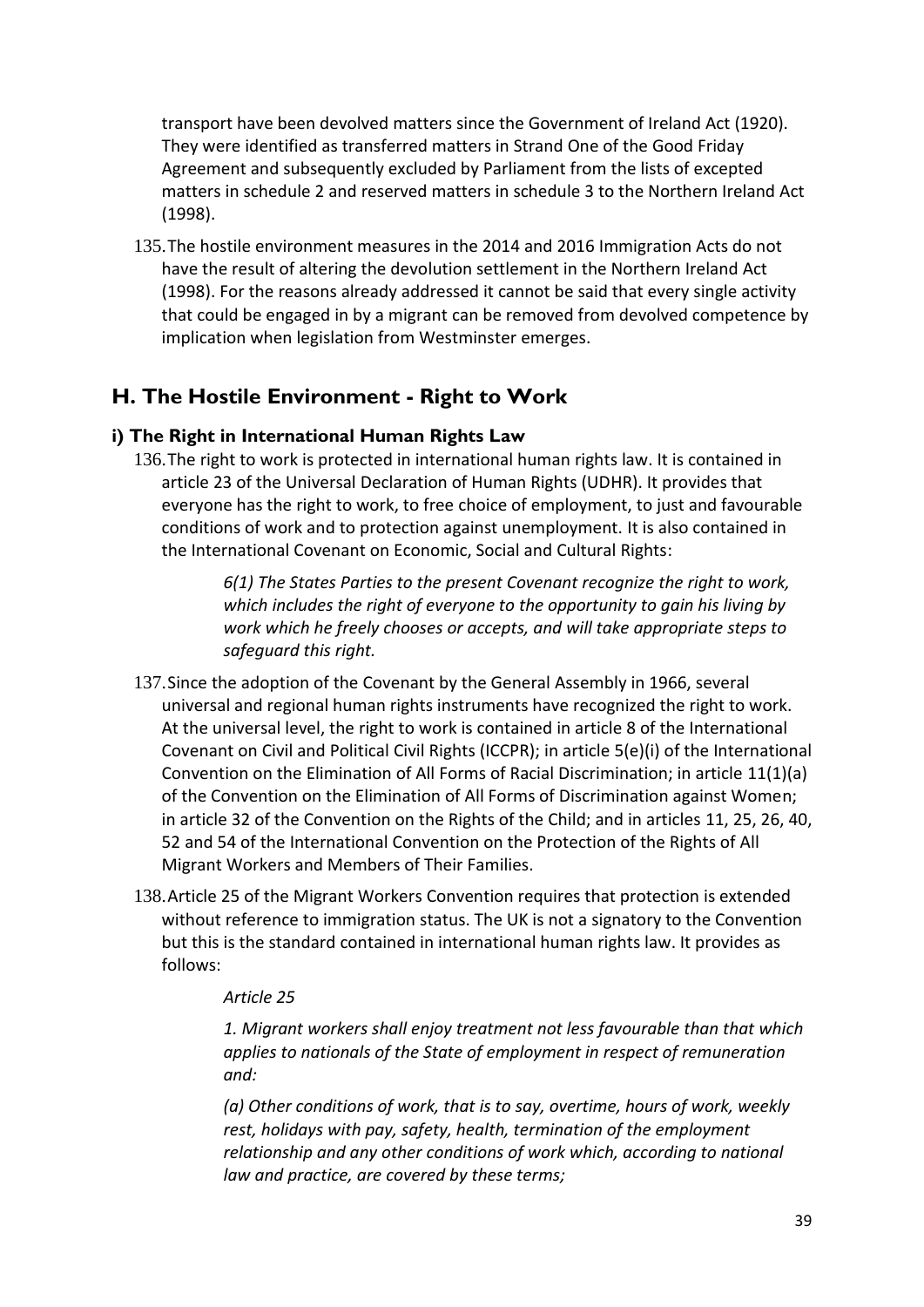*(b) Other terms of employment, that is to say, minimum age of employment, restriction on work and any other matters which, according to national law and practice, are considered a term of employment.*

*2. It shall not be lawful to derogate in private contracts of employment from the principle of equality of treatment referred to in paragraph 1 of the present article.*

*3. States Parties shall take all appropriate measures to ensure that migrant workers are not deprived of any rights derived from this principle by reason of any irregularity in their stay or employment. In particular, employers shall not be relieved of any legal or contractual obligations, nor shall their obligations be limited in any manner by reason of such irregularity.*

- 139.Several regional instruments recognize the right to work in its general dimension, including the European Social Charter of 1961 and the Revised European Social Charter of 1996, article 15 of the African Charter on Human and Peoples' Rights (art. 15) and the Additional Protocol to the Similarly, the right to work has been proclaimed by the United Nations General Assembly in article 6 of the Declaration on Social Progress and Development, in its resolution 2542 (XXIV) of 11 December 1969.
- 140.The European Convention on Human Rights (ECHR) does not explicitly protect the right to work. Nevertheless the case law of the European Court of Human Rights protects some aspects of this right<sup>111</sup>. Irregular migrant workers are also afforded protection under certain provisions of the ECHR. This could, in appropriate circumstances, include article 4 and its prohibition of forced labour; article 6(1) and its guarantee of a right to a fair trial in respect of criminal charges and civil rights; article 8 recognises that professional and business activities can sometimes come within scope; and article 14 guarantees equal enjoyment of Convention rights on the basis of protected characteristics. The Convention on Action against Trafficking in Human Beings (2005) and the Palermo Protocol also provide protection and rights of redress for those subjected to trafficking.
- 141.The centrality of the right to work to the international human rights law regime has been stated in forceful terms by the UN Economic and Social Council<sup>112</sup>:

*"The right to work is essential for realizing other human rights and forms an inseparable and inherent part of human dignity. Every individual has the right to be able to work, allowing him/her to live in dignity. The right to work contributes at the same time to the survival of the individual and to that of his/her family, and insofar as work is freely chosen or accepted, to his/her development and recognition within the community".* 

#### **ii) Mapping the Hostile Environment in Northern Ireland**

142.Restrictions on the right to work depending on immigration status existed before the arrival of the hostile environment measures in the 2014 and 2016 Immigration Acts. Work permits were introduced in UK law as early as 1916 to non-Commonwealth citizens. After the Second World War the European Voluntary Workers Scheme

<sup>111</sup> The Right to Work in the ECHR; Rory O'Connell (2012) 2 EHRR 176

<sup>&</sup>lt;sup>112</sup> UN CESCR General Comment No. 18 The Right to Work; adopted on 24<sup>th</sup> November 2005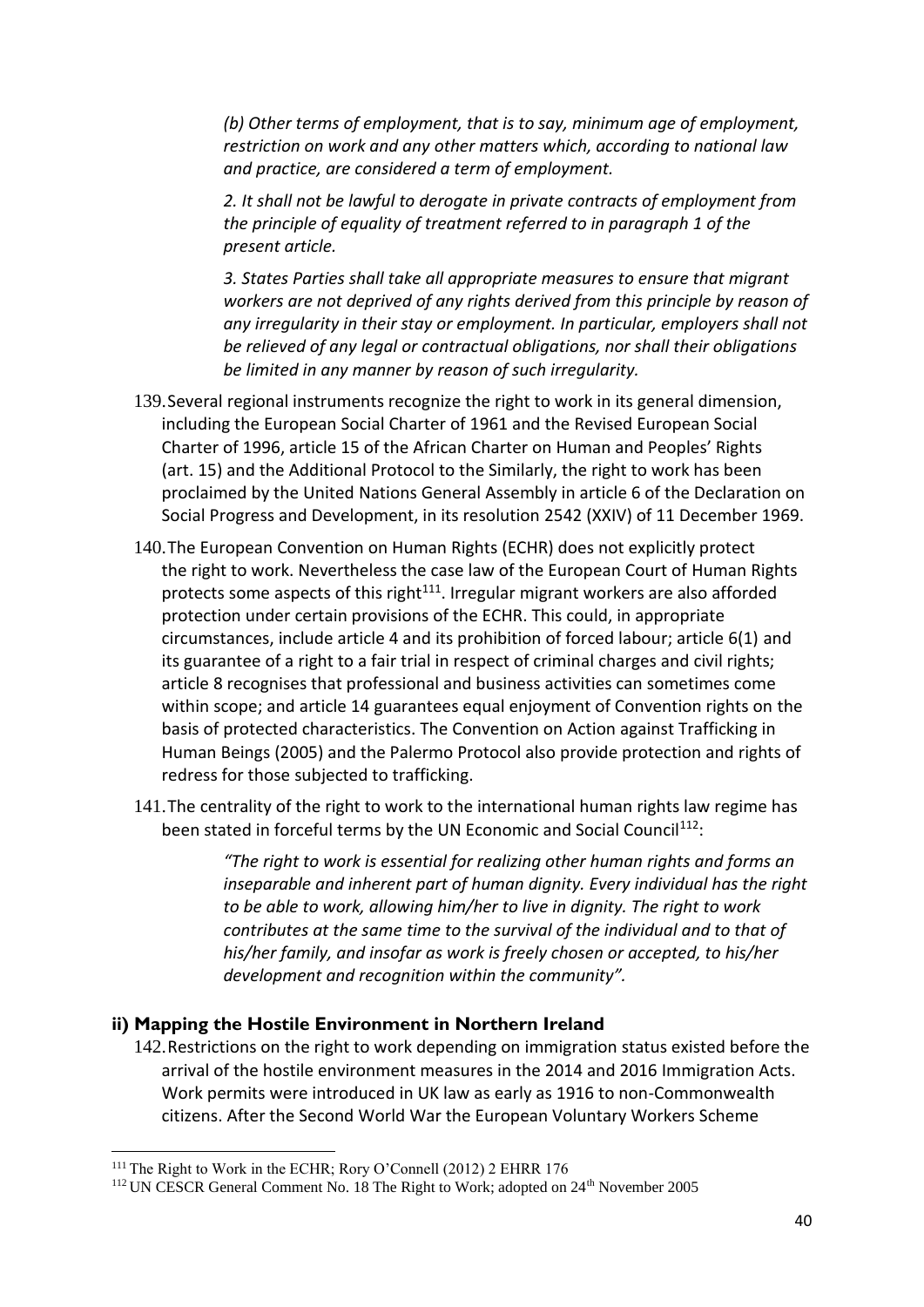(EVWS) was initiated by the Ministry of Labour. Under the Commonwealth Immigrants Act (1962) and the Immigration Act (1971) further restrictions were introduced including the loss of the right of entry to the UK for most Commonwealth citizens. The UK's admission as a member state of the then European Economic Community conferred rights of entry, residence and employment on citizens of the other member states.

- 143.Section 8 of the Asylum and Immigration Act (1996), together with the Immigration (Restrictions on Employment Order) (1996), created a criminal offence of employing a person subject to immigration control whose status did not allow for that work. This provision approach extended to Northern Ireland<sup>113</sup>. Employer sanctions were extended and fortified<sup>114</sup> with each revision of the immigration statutes. Important features of the Immigration, Asylum and Nationality Act (2006), and the Immigration (Restrictions on Employment Order) (2007) were the addition of a civil penalty imposed by the Home Office<sup>115</sup> and higher criminal sanctions for breach of the requirement<sup>116</sup>. Again, the provision extended to Northern Ireland and allowed a term of imprisonment for up to 2 years<sup>117</sup> on indictment or 6 months and the maximum fine following conviction by the Magistrates Court<sup>118</sup>.
- 144.At the present time the right to work in the United Kingdom is available to British citizens and those with a right to abode; Irish citizens who are exempted from immigration control; EEA nationals who exercised free movement rights and have retained them under the Withdrawal Agreement; those with indefinite leave to remain; refugees and those with humanitarian protection or discretionary leave. Work visas are available for those entering the UK for employment purposes and other visas such as spouse visas carry work permissions. Persons released on immigration bail may be permitted to work $119$ . However, while the right to work for those on immigration bail exists in theory, in practice bail conditions generally restrict the right to work. Asylum seekers in the UK are not permitted to work but can apply for permission to work if they have waited over 12 months for an initial decision on their asylum claim or for a response to a further submission for asylum and they are not considered responsible for the delay in decision making.
- 145.The hostile environment measures have dealt with enforcement, penalties and sanctions for work conducted in breach of the immigration legislation. Part 1 of chapter 2 of The Immigration Act (2016) creates a criminal offence of illegal working<sup>120</sup>. Section 34 provides that if a person is given leave to enter or remain in the United Kingdom it may be given subject to a condition restricting his work or

39(a) permits employment as the person is to be treated as if they have been granted leave to enter

 $113$  Section 13(6)

<sup>&</sup>lt;sup>114</sup> Amendments were made by the Nationality, Immigration and Asylum Act (2004), the Asylum (Treatment of Claimants, etc.) Act (2004) and repealed by the Immigration, Asylum and Nationality Act (2006)

 $115$  Section 15 of the Immigration, Asylum and Nationality Act (2006) <sup>116</sup> Section 21 of the Immigration, Asylum and Nationality Act (2006)

<sup>&</sup>lt;sup>117</sup> Now 5 years following 2016 amendments set out below

<sup>118</sup> Section 21(2) of the Immigration, Asylum and Nationality Act (2006)

<sup>119</sup> Section 24 of the Immigration, Nationality and Asylum Act (2006) as amended by schedule 10(2), paragraph

<sup>&</sup>lt;sup>120</sup> Brought into effect on the 23<sup>rd</sup> May 2016 pursuant to regulation 3(1)(e) of the Immigration Act 2016 (Commencement No. 1) Regulations 2016/603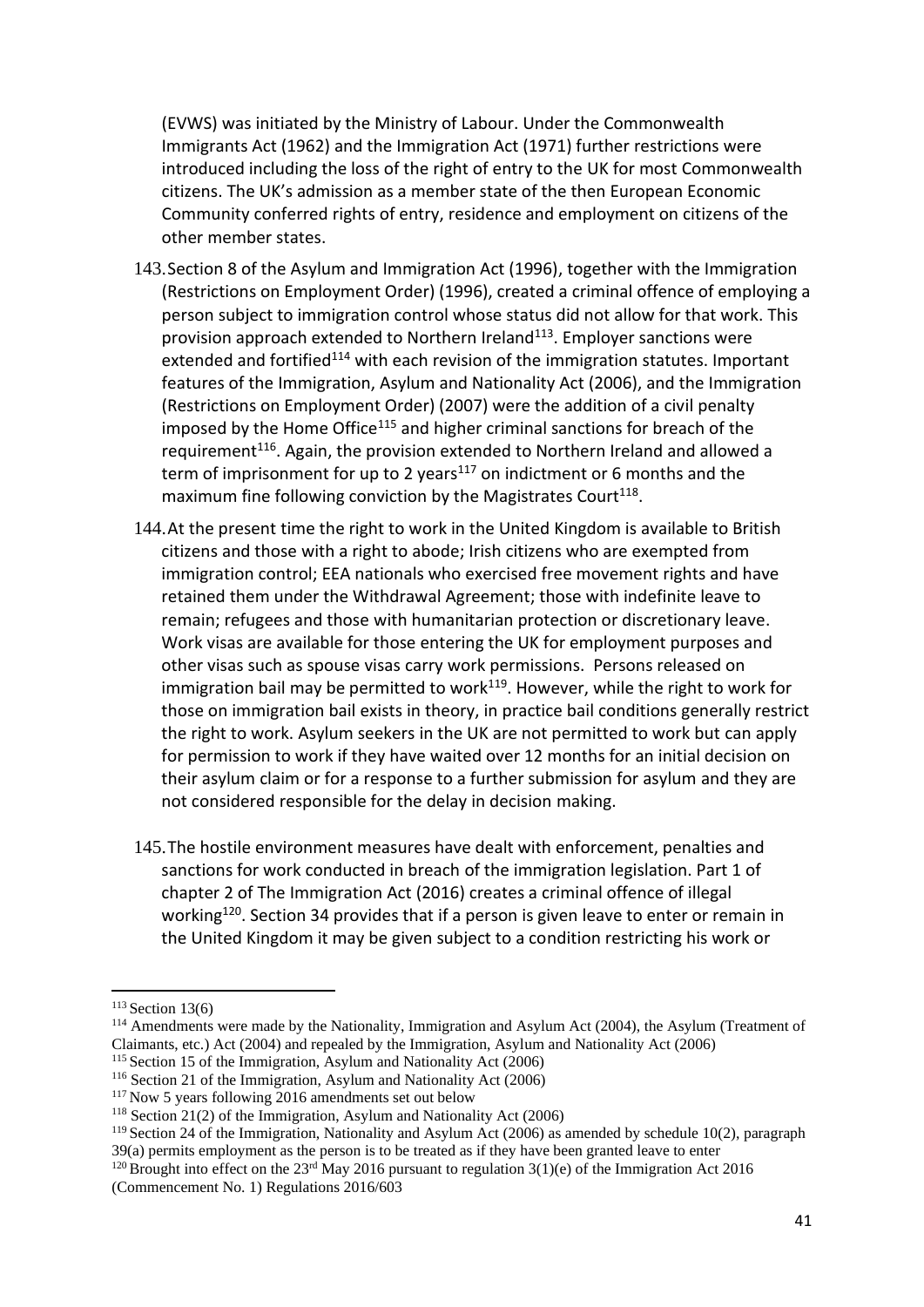occupation in the United Kingdom<sup>121</sup>. A person will commit an offence if he or she works at a time when disqualified by reason of immigration status and knows or has reasonable cause to believe that he or she is disqualified<sup>122</sup>. Failure to secure leave to enter or remain, such status becoming invalid, ceasing to have effect or being subject to a condition preventing work renders a person disqualified $^{123}$ .

- 146.On conviction in Northern Ireland the Magistrates Court may impose a sentence of up to 6 months in prison and/or a level 5 fine<sup>124</sup>. The prosecutor must consider whether referral to the Crown Court for the purposes of a confiscation order under the Proceeds of Crime Act (2002) is appropriate<sup>125</sup>.
- 147.Section 35 of the 2016 Act reforms the existing offence of knowingly employing an irregular migrant worker. A sentence of five years imprisonment is now possible following conviction whereas the previous maximum sentence on indictment was two years<sup>126</sup>. Under section 36 of the Immigration Act (2016) the Secretary of State for the Home Department may, by regulations, make further provision for illegal working in Scotland or Northern Ireland<sup>127</sup>. Section 38 and schedule 6 to the Immigration Act (2016) permit Immigration officers to issue illegal working and closure notices.
- 148.The position of Director of Labour Market Enforcement was created in the 2016 Act to, in part, assess the scale and nature of non-compliance with employment rules and pursue orders against employers. It was reported that the position had fallen vacant in January 2021 due to the UK government's disappointment with those shortlisted<sup>128</sup>.

## **iii) Options for Mitigation**

- 149.The question of whether any measures of the Assembly in response to rules set out above concern the transferred matter of employment or the reserved matter of immigration must be determined by reference to the provisions of the Northern Ireland Act (1998).
- 150.The old Northern Ireland Parliament legislated to restrict access to work in the jurisdiction in the Safeguarding of Employment Act (NI) (1947). Northern Ireland workers were defined as only including those persons (a) who were born at a place which is within Northern Ireland; or (b) ordinarily resident in Northern Ireland on the 1<sup>st</sup> January 1945; (c) ordinarily resident for at least 10 of the past 20 years; (d) married to persons born in Northern Ireland; or (e) children of a parent born in Northern Ireland<sup>129</sup>. Those persons outside of scope could not become engaged in a

 $121$  Section 34(1) amends the Immigration Act (1971) by amending section 3(1)(c) of the Immigration Act (1971)

 $122$  Now section 24B of the Immigration Act (1971)

<sup>&</sup>lt;sup>123</sup> Section 24B(2) of the Immigration Act (1971)

<sup>&</sup>lt;sup>124</sup> Section 24B(3) inserted by section 34 of the Immigration Act (2016)

<sup>&</sup>lt;sup>125</sup> Section 24 read together with sections 218 (committal by Magistrates Court) and section 156 (confiscation order by Crown Court) of the Proceeds of Crime Act (2002)

<sup>&</sup>lt;sup>126</sup> Amendment pursuant to section  $35(4)$  of the Immigration Act (2016)

<sup>&</sup>lt;sup>127</sup> Section 36(2)(b), together with schedule 4, of the Immigration Act (2016) allows for amendments relating to illegal working under the Licensing Act (2003)

<sup>&</sup>lt;sup>128</sup> Financial Times, 26<sup>th</sup> January 2021; Delphine Strauss – "UK Government position on labour market abuse to fall vacant; available a[t https://www.ft.com/content/4b5c4dbb-5638-4ff3-b9fb-ff7b8cf8dd10](https://www.ft.com/content/4b5c4dbb-5638-4ff3-b9fb-ff7b8cf8dd10)

<sup>&</sup>lt;sup>129</sup> Section 1(1)(a)-(e) of the Safeguarding Employment Act (NI) (1947)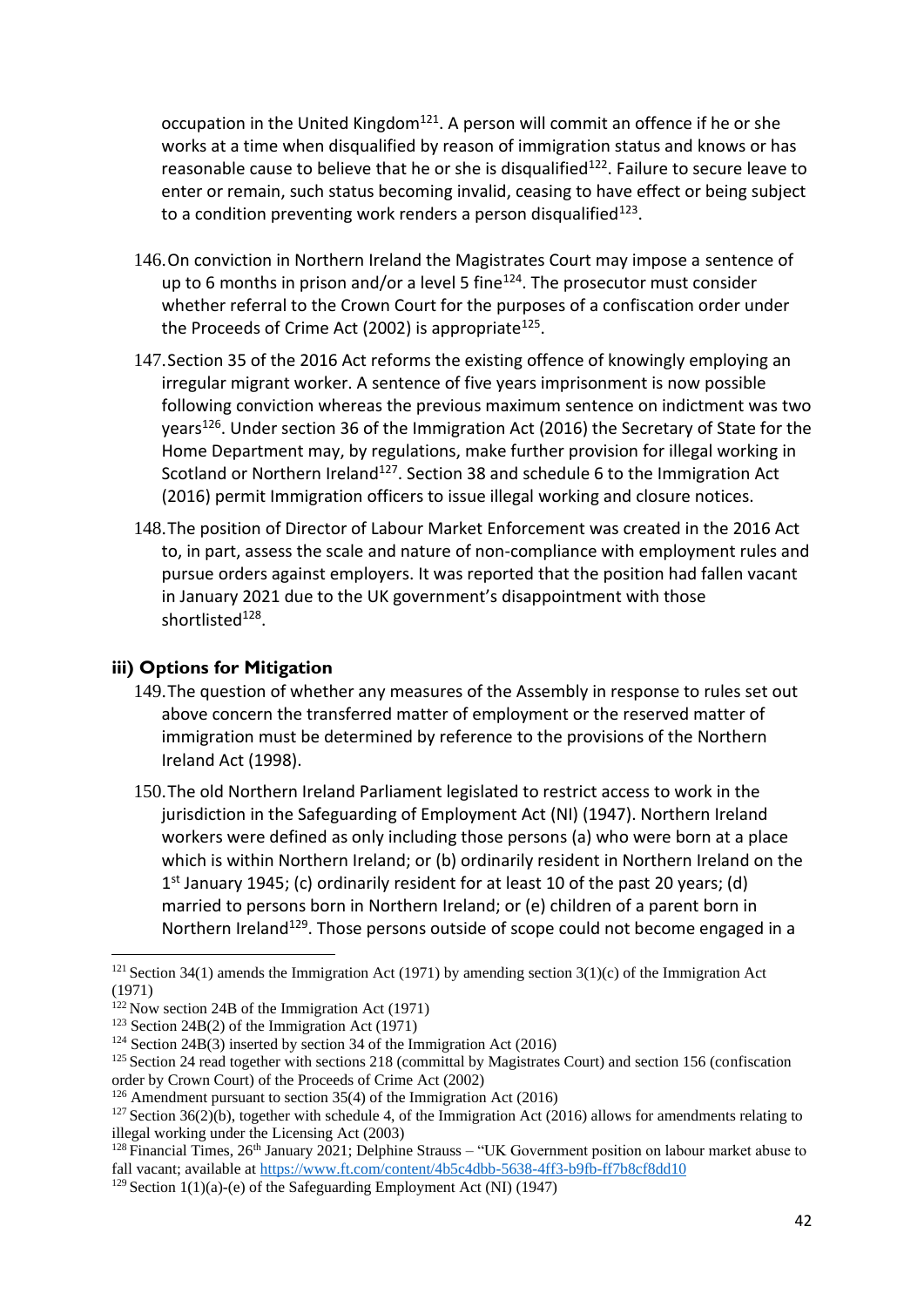contract of service or apprenticeship unless authorized by a permit issued by the Ministry of Labour<sup>130</sup>. Such permits were granted at the discretion of the Ministry and would be limited to a specific employer or specific place<sup>131</sup>. Contravention of the Act was a criminal offence<sup>132</sup>. The discriminatory system was abolished with the United Kingdom's accession to the European Economic Community in 1972.

- 151.The ability of migrants to work in the United Kingdom, including in Northern Ireland, has been a fundamental aspect of the immigration system since, at least, the Immigration Act (1971). Limitations on the right to work feature heavily in the Immigration Rules and have been repeatedly revisited by Parliament in the various Immigration Acts. Leave to enter or remain is often accompanied by conditions relating to employment.
- 152.The link between immigration status, entry and residence to the UK and employment in the UK is one which existed at the time of the enactment of the 1998 Act. The control of migrants' access to work is, and has been, intrinsically linked to the UK immigration system. The ability of migrants to lawfully work within the UK must, it is submitted, be considered to come within the scope of the immigration exception in paragraph 8 of schedule 2 to the 1998 Act. It is an "excepted matter" within the meaning of the devolution settlement. The choice of the UK Parliament to attach ever more punitive consequences to its enforcement cannot be said to have narrowed the potential scope of devolution in the same way as other hostile environment measures have.
- 153.It is suggested that it is not open to the Northern Ireland Assembly to devise a differentiated immigration and employment regime which is more or less generous to migrants than that which exists in the rest of the United Kingdom. Such a venture could not, it is submitted, be regarded as a transferred matter and merely ancillary to the excepted matter of immigration, asylum including the status and capacity of persons in the United Kingdom who are not citizens of the United Kingdom. Such an approach would have to be viewed as contravening the parameters of the ancillary definition in sections 6(3) and 98(2) of the 1998 Acts. These would not be matters which were incidental or consequential to other employment provisions.
- 154. The history of the old Stormont Parliament imposing greater restrictions on the ability of migrants to work than occurred elsewhere in the United Kingdom seems, at first consideration, to contradict this conclusion. It is a historical fact there has been in the past a differentiated employment system in this jurisdiction. "Alienage, naturalization, or aliens as such, or domicile" were reserved powers under the Government of Ireland Act (1920). However, the system set up by the 1947 Act was based on agreement between the Unionist government and the Home Office in the aftermath of the Second World War. Enabling powers were sought and granted by for the purpose of restricting the employment of Irish citizens born or resident in the

 $130$  Section 2(1)

 $131$  Section 3(6)

 $132$  Section 2(3)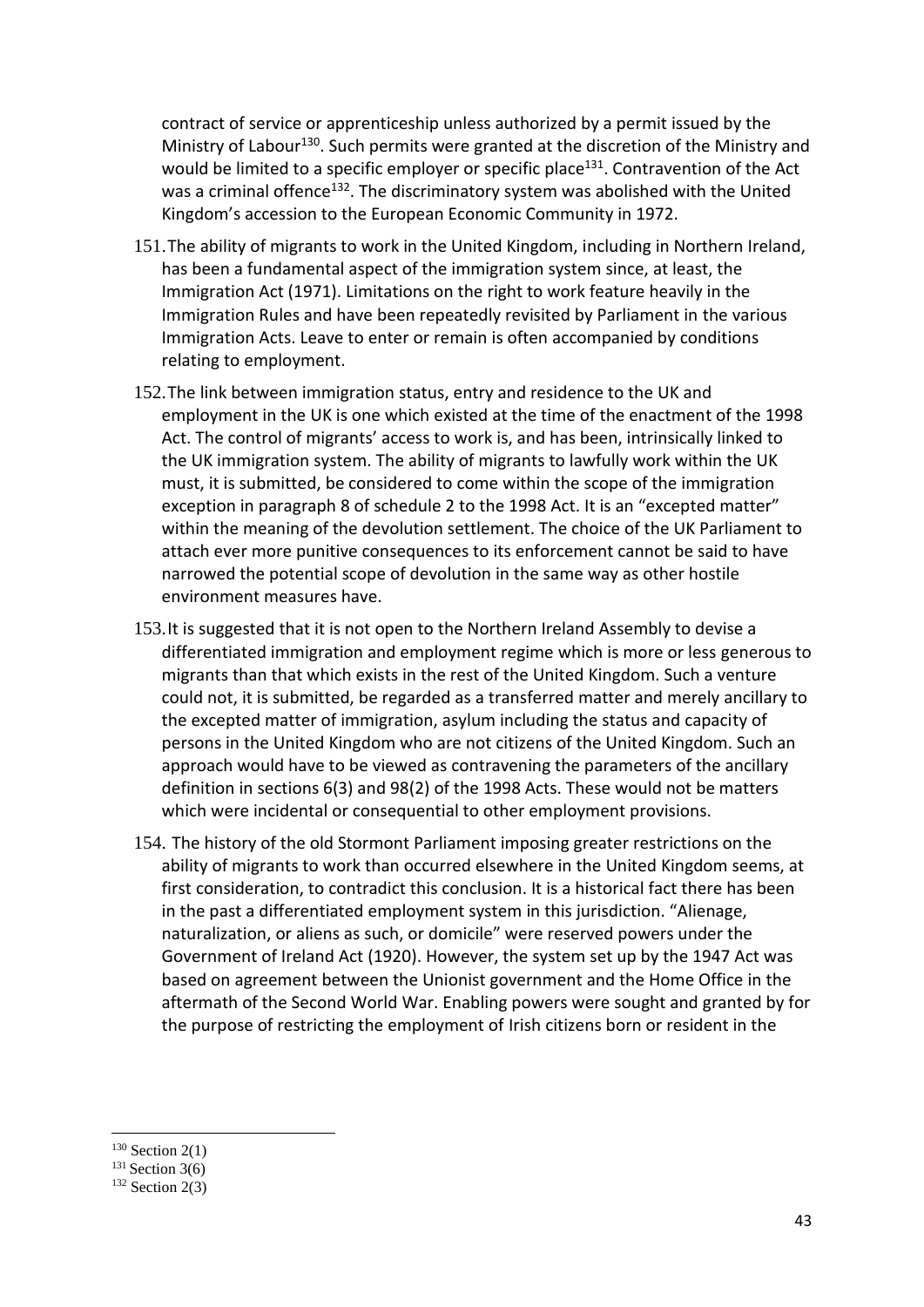soon to be Republic. It also had the effect of imposing restrictions on persons from Great Britain<sup>133</sup>.

- 155.The previous devolution settlement was realigned by agreement between the Northern Ireland and UK authorities to permit discrimination against workers in the 1940s. It is suggested that a similar request from the devolved authorities at this time to prevent discrimination against potential workers on the basis of immigration status is unlikely to get a sympathetic response from the UK government.
- 156.Where the Northern Ireland Assembly does have the option of intervention is the protection of those irregular migrant workers who have been exploited in the work force and are subsequently unable to enforce their rights under the current system of employment and civil litigation. These are transferred matters and would involve the devolved institutions implementing international human rights obligations some of which are already assumed by the United Kingdom<sup>134</sup>.
- 157.Depriving irregular migrant workers of the right to work has the potential for "creating an illegal underclass of foreign, mainly ethnic minority workers and families who are highly vulnerable to exploitation<sup>"135</sup>. While granting the right to work to such persons may be beyond the legislative competence of the Assembly, enacting measures which compensate for exploitation is not. Many employment rights are provided by legislation on the basis of there being a valid contract of employment which is capable of enforcement before civil courts of employment tribunals. For example, the Employment (NI) Order (1996) restricts protection to migrants dependent on immigration status. The doctrine of illegality often means that irregular migrant workers are unable to rely upon contractual and statutory rights such as protection against unfair dismissal and minimum pay, rest and health and safety conditions. Such unfortunate outcomes can be seen in the cases of *Zarkasi v. Anindita<sup>136</sup>* and *Soteriou v. Ultrachem Ltd*<sup>137</sup> .
- 158.At the moment persons who are employed in Northern Ireland in breach of restrictions on the right to work contained in immigration law are susceptible to three aspects of punishment. Firstly, they are liable to removal. Secondly, they are committing a criminal offence and can be prosecuted. Thirdly, there is the possibility of a confiscation order for income earned under the Proceeds of Crime Act (2002). Malcom Wu described the current situation in the following terms:

*"Regarding access to legal redress, the UK falls notably short of international standards. At the international level, all exploited irregular migrant workers (IMW) are entitled to basic labour redress as a starting point. Where IMWs are also victims of trafficking, they are entitled to additional remedies such as compensation. However, the UK's enforcement of the doctrine of illegality* 

<sup>&</sup>lt;sup>133</sup> An account of the motivations of the Unionist government and the negotiations with the UK government can be found in Borders and Employment: Opportunities and Barriers by Elizabeth Meenan; Working Paper No.15 (2006)

<sup>&</sup>lt;sup>134</sup> Council of Europe Convention on Action Against Trafficking in Human Beings (2005); Slavery Convention (1926)

<sup>&</sup>lt;sup>135</sup> Colin Yeo, "Briefing: what is the hostile environment, where does it come from, who does it affect?" (Free Movement Organization, 1 May 2018)

<sup>&</sup>lt;sup>136</sup> 2012 ICR 788

<sup>137</sup> 2004 EWHC 983 (QB)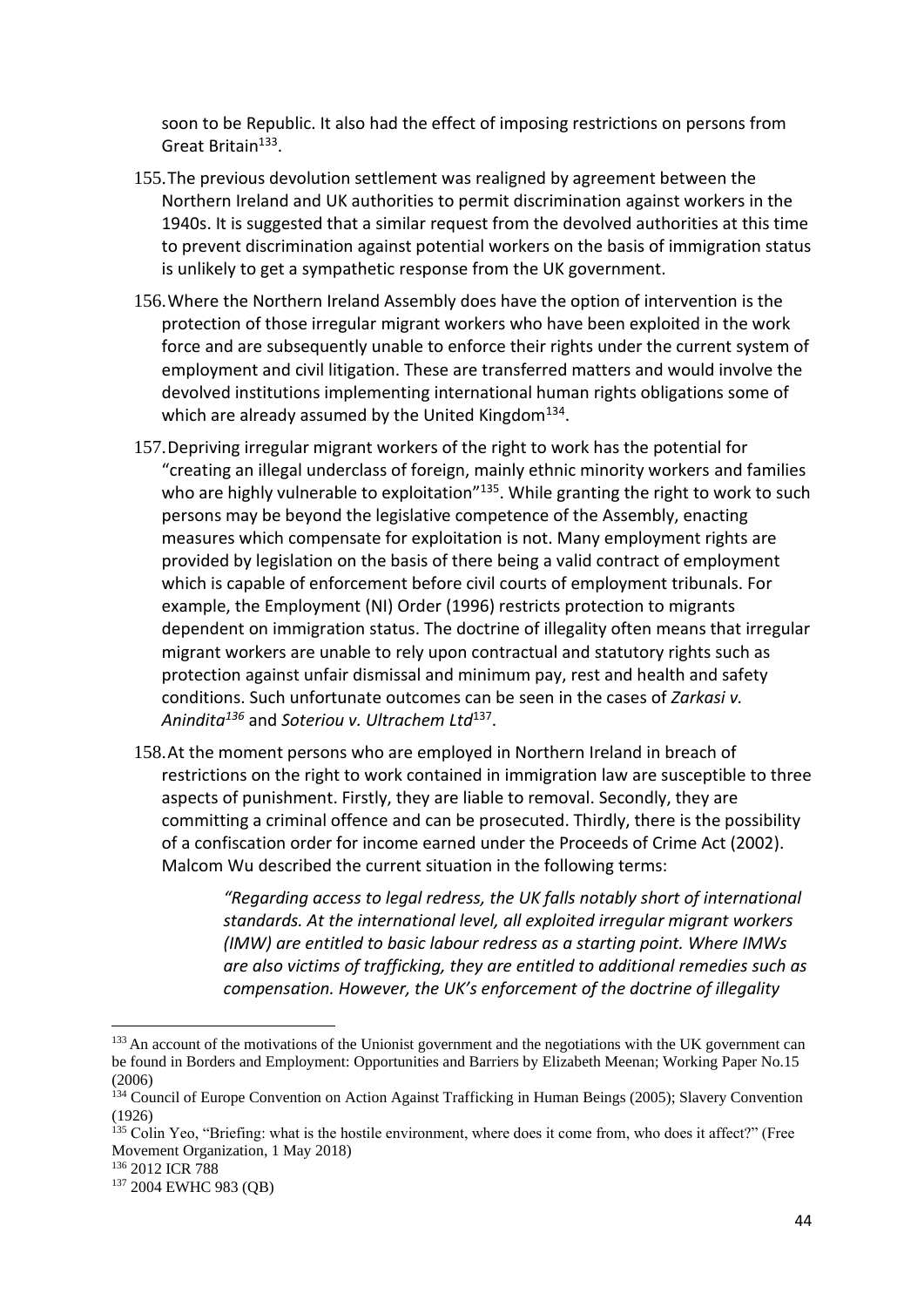*only entitles victims of trafficking to access legal redress. Even then, depending on the culpability of the victim for illegally entering and working in the UK, they may not be entitled to all of the statutory labour protections and contractual remedies. Instead, they may have to rely upon alternative recourse such as an action in tort. While they may also seek compensation under the Modern Slavery Act 2015, the process for doing so is problematic and its effectiveness remains to be seen<sup>138</sup>".* 

159.These concerns were most recently restated by the Council of Europe Group of Experts on Action Against Trafficking in Human Beings (GRETA) in the Third Evaluation Report on the United Kingdom:

> "*Other political and legislative initiatives risk increasing vulnerabilities to human trafficking and having a detrimental impact on the situation of victims. In February 2020, the UK government announced plans for a new points-based immigration system that will apply to both EEA and non-EEA migrants, prioritising high-skilled workers. Frontline and migrant organisations have noted that the offence of illegal working, part of the UK's hostile environment for undocumented migrants, acts as a major driver of exploitation and barrier to justice, as exploitative employers are able to use threat of immigration and criminal repercussions towards workers who challenge precarious working conditions, propagating impunity for cases of human trafficking for labour exploitation. A study commissioned by the IASC has shown that the homeless population in Britain is extremely vulnerable to exploitation. … This vulnerability is compounded for EU nationals by threat of removal and makes them much more likely than UK nationals to enter unsafe work and end up in situations of exploitation. Civil society respondents have reported an increased reluctance of victims from EU countries to enter the NRM system for fear of removal and deportation<sup>139</sup>".*

- 160.The Northern Ireland Assembly has already exercised its competence in the field of modern slavery in the form of the Human Trafficking (Criminal Justice and Support for Victims) Act (Northern Ireland) (2015). Part 1 established new offences of human trafficking, slavery, servitude and forced or compulsory labour. The measures amended former comparable offences contained in the Sexual Offences Act (2003) and the Asylum (Treatment of Claimants, etc.) Act (2004). Part 3 sets out assistance to victims. Part 4 extends protection to victims into criminal investigations and procedures.
- 161.The legislation is concerned with human trafficking and exploitation. There is the potential, also, to protect irregular migrants but that effect should be regarded as "ancillary" to the excepted matter of immigration for the purposes of the Northern

<sup>138 &</sup>quot;A Hostile Environment": Examining the rights and remedies afforded to exploited irregular migrant workers in the United Kingdom; Malcolm Wu; Journal of Immigration, Asylum and Nationality Law; JIANL (2021) 35(2) 108-128, pg. 109

<sup>&</sup>lt;sup>139</sup> Group of Experts on Action Against Trafficking in Human Beings (GRETA); Third Evaluation Report: Access to justice and effective remedies for victims of trafficking in human beings; published 20<sup>th</sup> October 2021, pg 19/107. Available at<https://rm.coe.int/greta-third-evalution>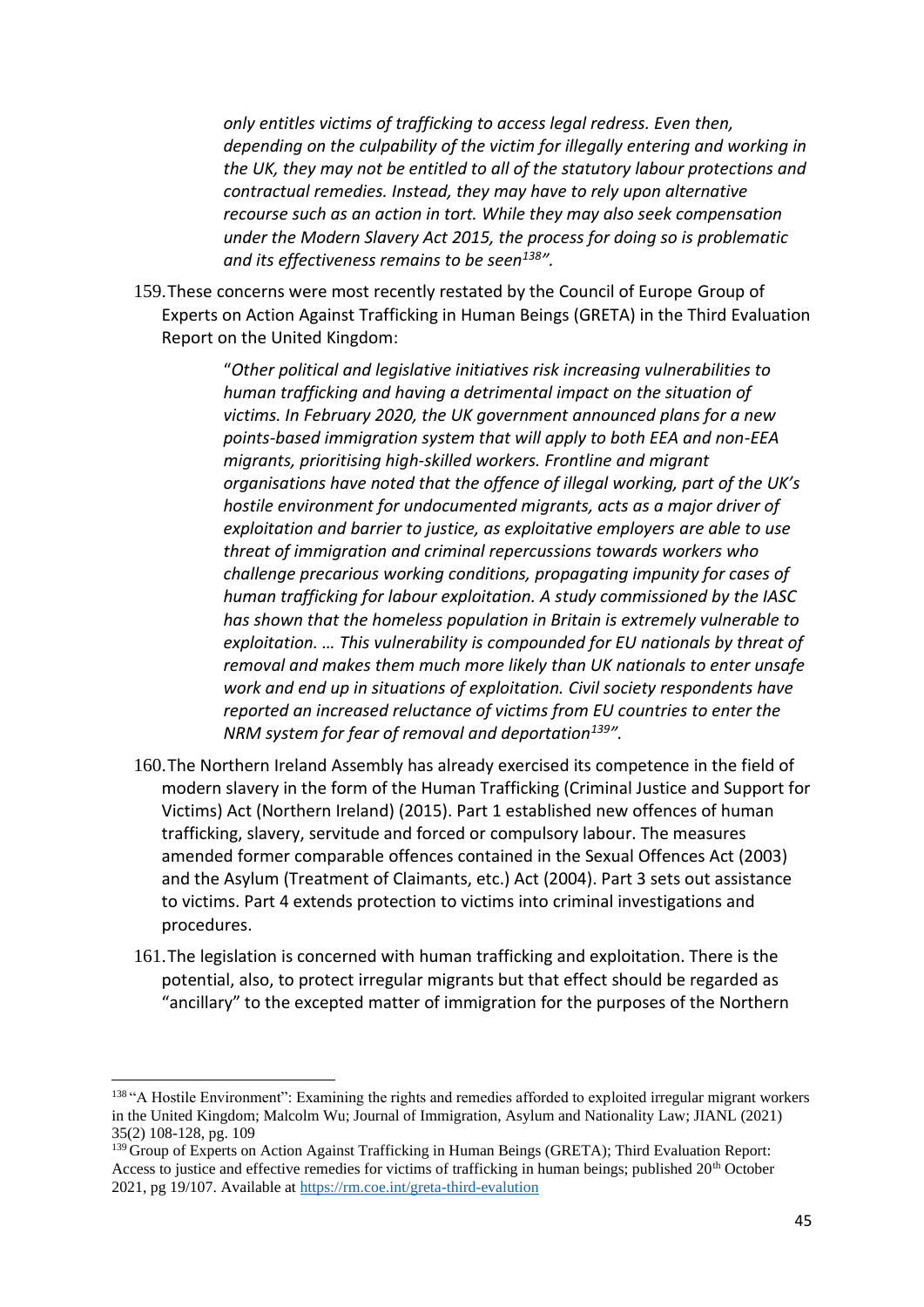Ireland Act (1998). Such protection is incidental to the transferred matter of employment and the administration of justice.

- 162.The higher courts have already tempered the consequences of employers exploiting irregular migrant workers. There has been a steady erosion of the harshest edges of the illegality doctrine in light of the greater awareness of human trafficking and forced labour. In *Allen v. Hounga<sup>140</sup>* the UKSC allowed an appeal by an irregular migrant who had been subjected to abuse by her employer. It was held that the race discrimination claim would not fail on account of her status. The abuse she suffered was comparable to trafficking. The public interest in favour of allowing the award for injury to feelings consequent upon wrongful dismissal clearly outweighed that which would support allowing the employer to escape all liability. The relatively modest award of damages was directed at compensating her for racist abuse rather than rewarding profit for working in breach of immigration law. The illegality defence under the Immigration, Asylum and Nationality Act 2006 could not be interpreted as showing a Parliamentary intention to prevent formation of employment contracts with illegal entrant workers, which were therefore not unenforceable.
- 163.In the case of *Patel v. Mirza* the UKSC held that doctrine of illegality would require a balancing of potentially conflicting interests. The Court reviewed the unsatisfactory development of illegality over recent years as well as how it had come to be applied in the immigration context. There were two policy reasons for the common law doctrine of illegality as a defence to a civil claim. The first was that a person should not be allowed to profit from his or her own wrongdoing. The second was that the law should be coherent, not self-defeating, and should not condone illegality.
- 164.The question of whether allowing a civil claim by a particular claimant would be unduly harmful to the integrity of the legal system depended on a "trio of necessary considerations"<sup>141</sup>. This included whether the purpose of the prohibition that had been transgressed would be enhanced by denying the claim; whether denying the claim might have an impact on another relevant public policy; and whether denying the claim would be a proportionate response to the illegality. Within that framework, a range of factors might be relevant and it was not helpful to prescribe a definitive list. That said, the courts could not decide cases in an undisciplined way and a principled and transparent assessment had to be made. Potentially relevant factors included the seriousness of the conduct, its centrality to the contract, whether it was intentional, and whether there was disparity in the parties' respective culpability.
- 165.Punishment for wrongdoing was the responsibility of the criminal courts. The civil courts were generally concerned with determining private rights and obligations, and they should neither undermine the effectiveness of the criminal law nor impose additional penalties disproportionate to the nature and seriousness of any wrongdoing
- 166.In the case of *Okedina v. Chikale<sup>142</sup>* the Court of Appeal for England and Wales held that sections 15 and 21 of the Immigration, Asylum and Nationality Act (2006) could not be read as impliedly prohibiting contracts of employment, in the sense of

<sup>140</sup> *(2014) 1 WLR 2889*

<sup>141</sup> Paragraph 101

<sup>142</sup> *(2019) EWCA Civ 1393*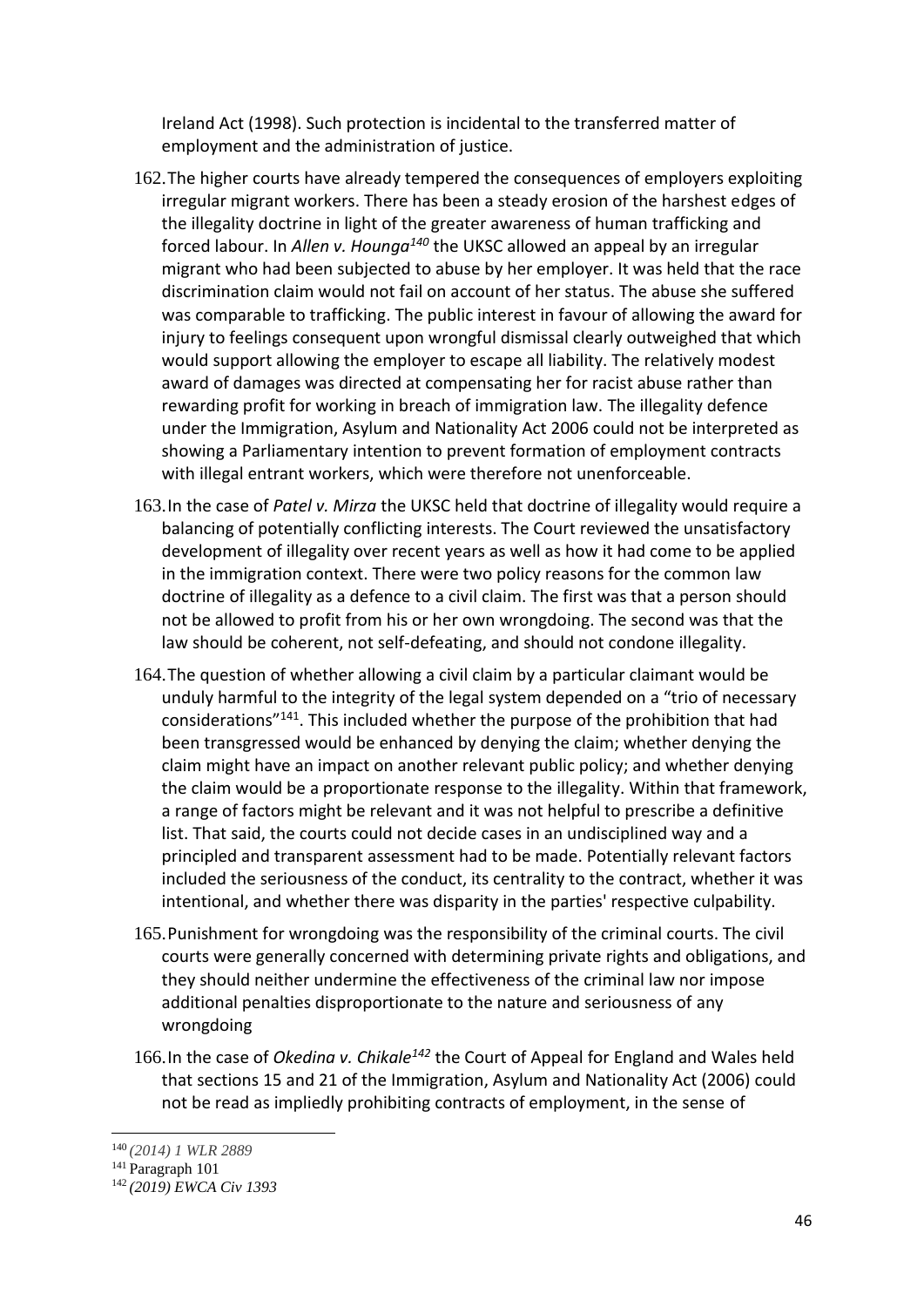rendering them unenforceable by either party, where the employee did not have the requisite immigration status. The employee was summarily dismissed in June 2015. She brought contractual claims in the employment tribunal. The employee's appeal was allowed with the Court restating, and applying in these circumstances, the principle that an assessment of what the public interest required was necessary.

- 167.The Modern Slavery Act (2015) follows the model set in the Palermo Protocol and the Convention. It creates specific criminal offences but provides for the possibility of compensation in the form of slavery and repatriation orders. However, such an action requires conviction of the defendant and the court making such an order $^{143}$ .
- 168. Some of the instruments to which the United Kingdom was<sup>144</sup>, or currently is<sup>145</sup>, a party to have been described as employing a victim-centered approach to irregular migrant workers who have been subjected to trafficking and slavery $146$ . This is also a feature of the devolved legislation in this jurisdiction. However, this sits uneasily alongside many of the features of the hostile environment.
- 169.In respect of protection of labour rights for irregular migrant workers the concept of common law illegality can be reformed by the devolved institutions. So too, it is submitted can a separate right in tort to recover for compensation for labour provided to employers who engaged but did not pay their workers. This could take the form of statutory codification of the *quantum meruit ("the amount he/she deserves")* action. It would allow all persons in Northern Ireland, including irregular migrant workers, to pursue a claim to recover money for goods or services provided to a defendant in circumstances where that plaintiff cannot enforce the claim under the Employment (NI) Order (1996) or for breach of contract.
- 170.Where the contract of employment has been prohibited due to illegality, this remedy allows for restitution of the value of the services provided. The claimant (irrespective of their immigration status and without requiring a definitive finding of being a victim of trafficking or slavery) would sue, not on the basis of the illegal contract, but on this distinct basis. The right of action could be limited to payment for work undertaken or could include compensation for general damages. This approach is consistent with the opinions of Lord Toulson and Lord Sumption in *Mirza v. Patel w*hich stress the importance of public policy assessment. The UKSC also endorsed the judgment of the New York Supreme Court in *Nizamuddowlah v. Bengal Cabaret Inc*<sup>147</sup>:

*"Even illegal aliens have the right to pursue civil suits in our courts, and the practice of hiring such aliens, using their services and disclaiming any obligation to pay wages because the contract is illegal is to be condemned. The law provides penalties for aliens who obtain employment in breach of their visa obligations, but deprivation of compensation for labor is not* 

<sup>147</sup> 48 N.Y. 2d 875

<sup>143</sup> Section 9 of the Modern Slavery Act (2015)

<sup>144</sup> Directive 2011/36/EC

<sup>145</sup> Council of Europe Convention on Action Against Trafficking in Human Beings (2005)

<sup>146</sup> A Hostile Environment": Examining the rights and remedies afforded to exploited irregular migrant workers in the United Kingdom; Malcolm Wu; Journal of Immigration, Asylum and Nationality Law; JIANL (2021) 35(2) 108-128, pg. 114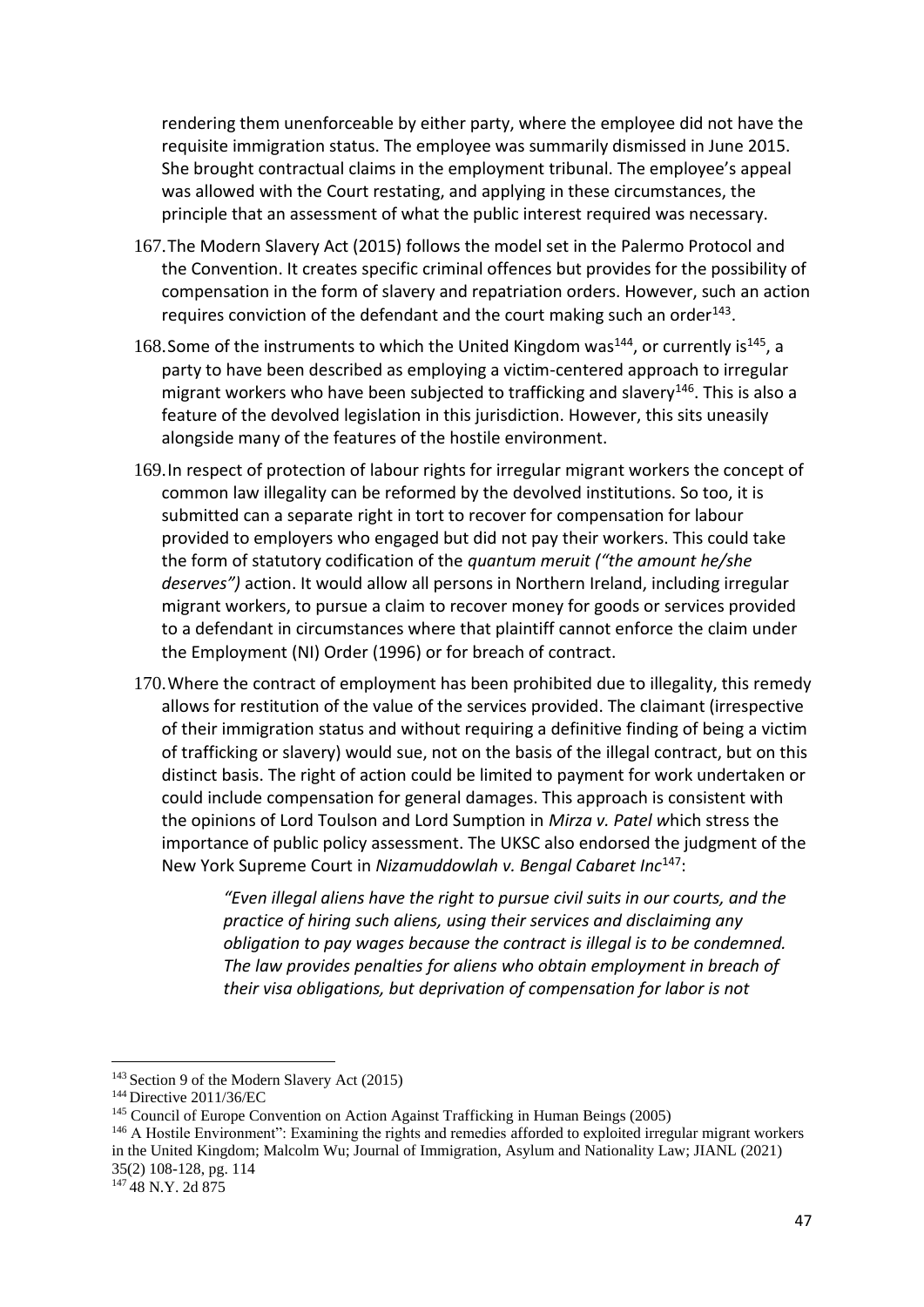*warranted by any public policy consideration involving the immigration statutes".*

- 171.Conditions on a person's entry or residence into the United Kingdom, which include restrictions on the ability to work, are beyond the scope of amendment, repeal or modification by the devolved institutions. They are correctly considered to be matters of immigration within scope of paragraph 8 of schedule 2. However, the manner and extent to which the protection of human rights by the United Kingdom is implemented within Northern Ireland is not. Access to the courts, protection equivalent to that which exists in employment law and/or the creation of civil law claims by irregular migrants can properly be regarded as devolved matters. These are matters of employment law and civil justice rather than immigration or nationality within the meaning of schedule 2 to the Northern Ireland Act (1998).
- 172.In terms of consequences for irregular migrant workers the devolved authorities cannot, consistent with the Northern Ireland Act (1998), act to confer rights of entry or residence on those who do not have it. They cannot purport to interfere with the UK government's approach to removal.

# **I. The Hostile Environment – Marriage**

## **i) The Right in International Human Rights Law**

- 173.The right to marry and form a family is a fundamental aspect of family and private life in international human rights law. It features in article 23 ICCPR and article 10 ICESCR. Equality in marriage between men and women is protected by article 16 CEDAW. The rights of migrants to benefit from marriage is contained in articles 4 and 44 of the Convention on the Rights of Migrants. The ICRPD also protects the right to marriage of persons with a disability in article 23.
- 174.Article 12 ECHR guarantees the right to marry and found a family. The ECtHR has, however, held that the right is a qualified one which can be subject to proportionate interferences when adopted for legitimate purposes<sup>148</sup>. States have been granted a wide margin of appreciation in the formulation of national laws. This extends to allowing the contracting states to impose reasonable conditions on the right of foreign nationals to marry in order to ascertain whether the proposed marriage is genuine or one of convenience.
- 175.Previous restrictions on the right to marry contained in the UK immigration law were held to be incompatible with the Convention<sup>149</sup>. The payment of fees by those subject to immigration control and the requirement of certain length of leave before the right could be exercised at all was found to be contrary to article 12 and articles 14 and 9 ECHR read together<sup>150</sup>.
- 176.The Secretary of State could lawfully prevent a marriage between a Bolivian national and an Italian national where it was established that it was one of convenience. A

<sup>148</sup> Frasik v. Poland (App. 22933/02)

<sup>149</sup> Immigration and Asylum (Treatment of Claimants, etc.) Act (2004) and Immigration (Procedure for Marriage) Regulations (2005)

<sup>150</sup> O'Donoghue & others v. United Kingdom (2011) 53 EHRR 1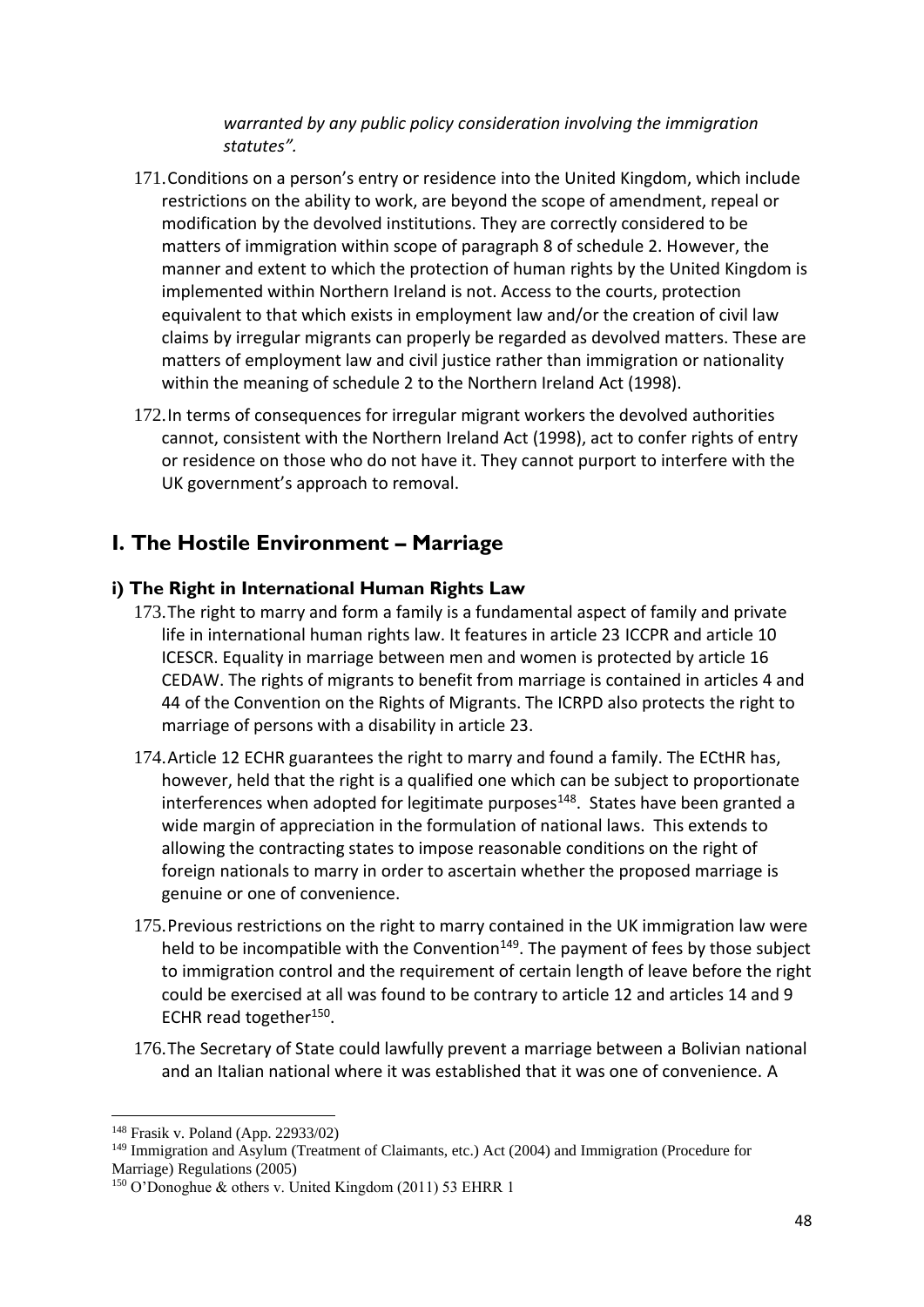marriage of convenience could exist despite the fact that there was a genuine relationship and in the absence of any deception or fraud as to its existence. The true focus in determining whether a marriage was one of convenience was to look at the parties intention in contracting the marriage<sup>151</sup>.

#### **ii) Mapping the Hostile Environment in Northern Ireland**

- 177.The validity and recognition of marriages, civil partnerships, polygamy and divorces are often an essential element in determining entry and residence for spouses, partners and children in the United Kingdom. With respect to foreign marriages the general position is based on the principle of *lex loci celebrationis<sup>152</sup>*. It provides that a marriage will be valid if conducted in accordance with the applicable law in the place of the parties' domicile.
- 178.Such rules, whether they are found in primary or secondary legislation, or in the Immigration Rules, must be considered to be fundamental to the UK's immigration regime and are not subject to amendment by the devolved administrations. These are rules governing entry into the United Kingdom rather than the conduct, rights or privileges of those already present.
- 179.The Immigration and Asylum Act (1999) introduced a duty on registrars to report sham marriages to the immigration authorities<sup>153</sup>. A "sham marriage" was one where certain persons<sup>154</sup> were not in a genuine relationship and the arrangement was to circumvent some aspect of the immigration regime<sup>155</sup>.
- 180.Part IV of the Immigration Act (2014), however, represents a more significant intrusion by the immigration authorities into the sphere of marriage and civil partnership. Section 53 of the Immigration Act (2014) allowed for the extension of the scheme to Scotland and Northern Ireland. However, such an order may not impose additional duties on any of the devolved authorities<sup>156</sup>.
- 181.Where a registrar refers a proposed marriage or civil partnership to the Secretary of State an investigation will follow where there are reasonable grounds for suspecting that the proposed marriage or civil partnership is a sham<sup>157</sup>. The decision maker will also consider the published guidance<sup>158</sup>. Notice will be given to the parties and the registration authority<sup>159</sup> and a decision must be provided within 70 days<sup>160</sup>. This has the result of extending the couple's notice period from 28 days to 70 days. The parties must, then, comply with the investigation<sup>161</sup>. The requirements can include

<sup>151</sup> R(Molina) v. SoS for the Home Department (2017) EWHC 1730 (Admin)

<sup>&</sup>lt;sup>152</sup> Macdonald's Immigration Law & Practice,  $10^{th}$  edition, volume 1, section 11.23

<sup>153</sup> Section 24 of the Immigration and Asylum Act (1999)

<sup>&</sup>lt;sup>154</sup> Initially this was where either or both of the parties were not a "relevant national". That term covered British citizens, EEA nationals and Swiss nationals

<sup>155</sup> Section 24(5) of the Immigration and Asylum Act (1999)

<sup>&</sup>lt;sup>156</sup> Section 53(4)(a)-(d) of the Immigration Act (2014)

<sup>&</sup>lt;sup>157</sup> Section 48(2)-48(6) of the Immigration Act (2014)

<sup>158</sup>"Immigration Act (2014); Marriage and Civil Partnership referral and investigation scheme: statutory

guidance for Home Office staff, version 2.0 (published March 2021)

<sup>&</sup>lt;sup>159</sup> Section 48(7) – 48(8D) of the immigration Act (2014)

<sup>&</sup>lt;sup>160</sup> Section 48(9) and section 50(7) of the Immigration Act (2014)

<sup>&</sup>lt;sup>161</sup> Section 50 of the Immigration Act (2014) together with Proposed Marriages and Civil Partnerships (Conduct of Investigations, etc.) Regulations (2015)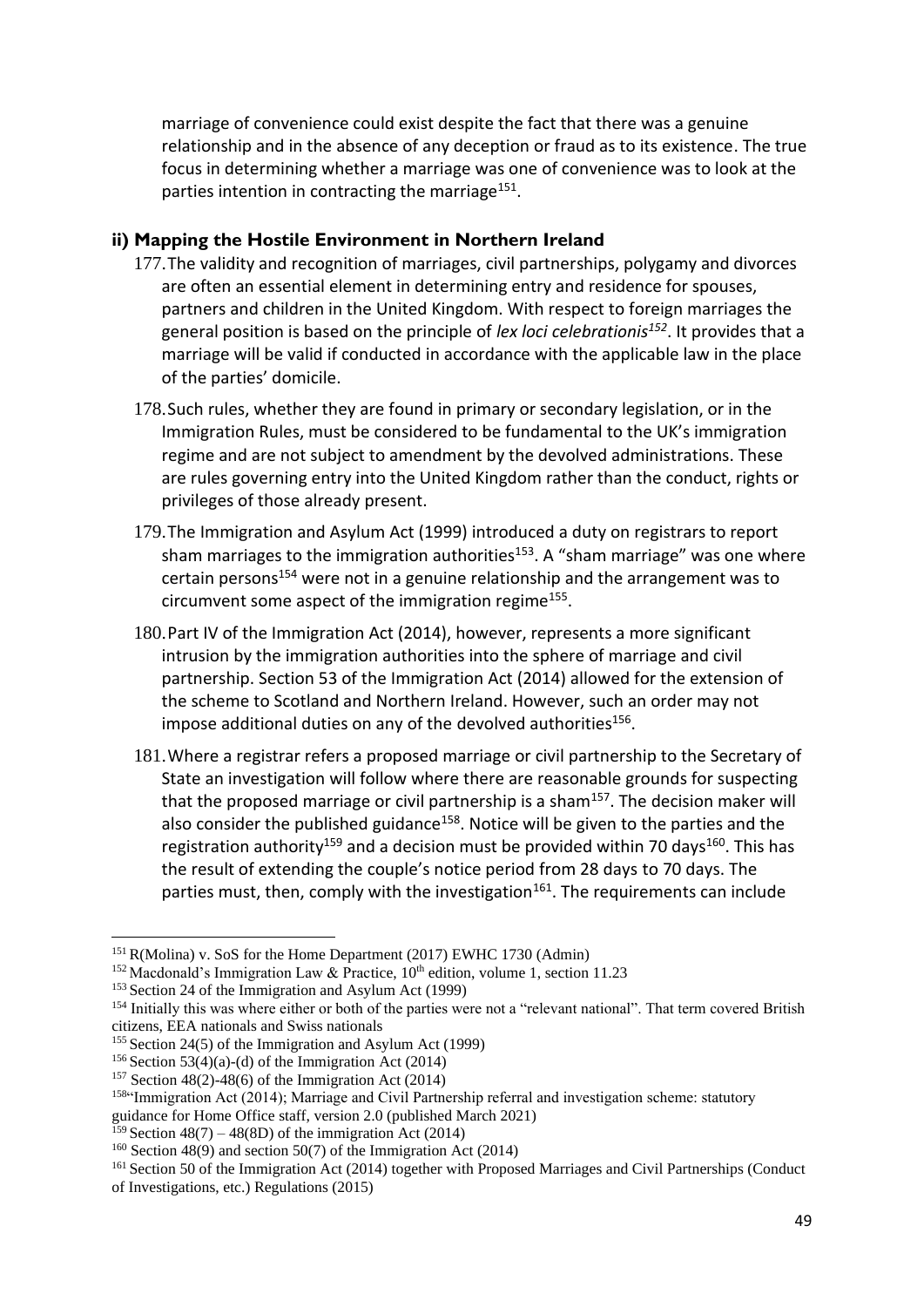attendance for interview, providing further information, evidence, photographs or electronic documents.

- 182.In Northern Ireland each of the parties to a marriage must give notice to a registrar prior to the ceremony<sup>162.</sup> Additional information is required where one of the parties is not a "relevant national"<sup>163</sup>. This includes an obligation to provide details of immigration status, existing marriage, photographs and a declaration attesting to the truth of the statements made<sup>164</sup>. Following post-Brexit amendments, a "relevant national" is a British citizen, an Irish citizen or someone who has been granted or applied for residence under the EU settlement $165$ . The marriage registrar may reject evidence which he or she regards as false<sup>166</sup> and must refer the marriage to the Secretary of State<sup>167</sup>. Equivalent requirements are imposed in respect of civil partnerships<sup>168</sup>.
- 183.Many genuine couples are inevitably swept up in marriage investigations. These checks can be extremely invasive with reports of weddings being interrupted by Home Office officials<sup>169</sup>, dawn raids carried out on homes<sup>170</sup> and email records reviewed. Couples may be asked extremely personal and intimate questions and have their relationship assessed for fraud. The Public Law Project also revealed that the Home Office uses an algorithm to decide which couples are to be investigated $171$ . The 70 day extension can also negatively impact couples forcing them to rearrange or cancel wedding plans often at significant financial cost.

## **iii) Options for Mitigation**

184.The law concerning marriage, divorce or dissolution of civil partnership, procedures and the forms to be used are different in Northern Ireland to other parts of the United Kingdom. From 2 March 2015, the marriage and civil partnership notice period in Scotland and in Northern Ireland was extended to 28 days for all couples regardless of their nationality. These provisions were replicated in Scotland<sup>172</sup> and Northern Ireland<sup>173</sup>. It should be noted that the extension of this requirement was achieved by way of regulations from the Home Secretary rather than by way of devolved legislation<sup>174</sup>. The Home Office description of the changes as having been

 $162$  Article 3(1) of the Marriage (NI) Order (2003)

<sup>163</sup> Article 3A of the Marriage (NI) Order (2003)

<sup>&</sup>lt;sup>164</sup> Article  $3A - 3C$  of the Marriage (NI) Order (2003)

<sup>165</sup> Article 2(2) of the Marriage (NI) Order (2003) read together with section 17 of the European Union (Withdrawal Agreement) Act (2020) and part 2 of the EU-UK Withdrawal Agreement of 19th October 2019

<sup>166</sup> Article 3D of the Marriage (NI) Order (2003)

<sup>167</sup> Article 3E of the Marriage (NI) Order (2003)

<sup>168</sup> Section 139 - 139E of the Civil Partnership Act (2004) and the Civil Partnership Regulations (NI) (2005) (as amended)

<sup>169</sup> <https://www.theguardian.com/uk-news/2019/apr/14/couples-sham-marriage-crackdown-hostile-environment> <sup>170</sup> [https://www.theguardian.com/uk-news/2018/may/16/footage-emerges-of-distressing-home-visit-by](https://www.theguardian.com/uk-news/2018/may/16/footage-emerges-of-distressing-home-visit-by-immigration-officers)[immigration-officers](https://www.theguardian.com/uk-news/2018/may/16/footage-emerges-of-distressing-home-visit-by-immigration-officers)

<sup>171</sup> <https://publiclawproject.org.uk/latest/sham-marriages-and-algorithmic-decision-making-in-the-home-office/>

<sup>172</sup> Referral and Investigation of Proposed Marriages and Civil Partnerships (Scotland) Order (2015)

<sup>173</sup> Referral and Investigation of Proposed Marriages and Civil Partnerships (Northern Ireland and Miscellaneous Provisions) Order (2015)

<sup>174</sup> Exercising powers conferred under section 53 and 74 of the Immigration Act (2014)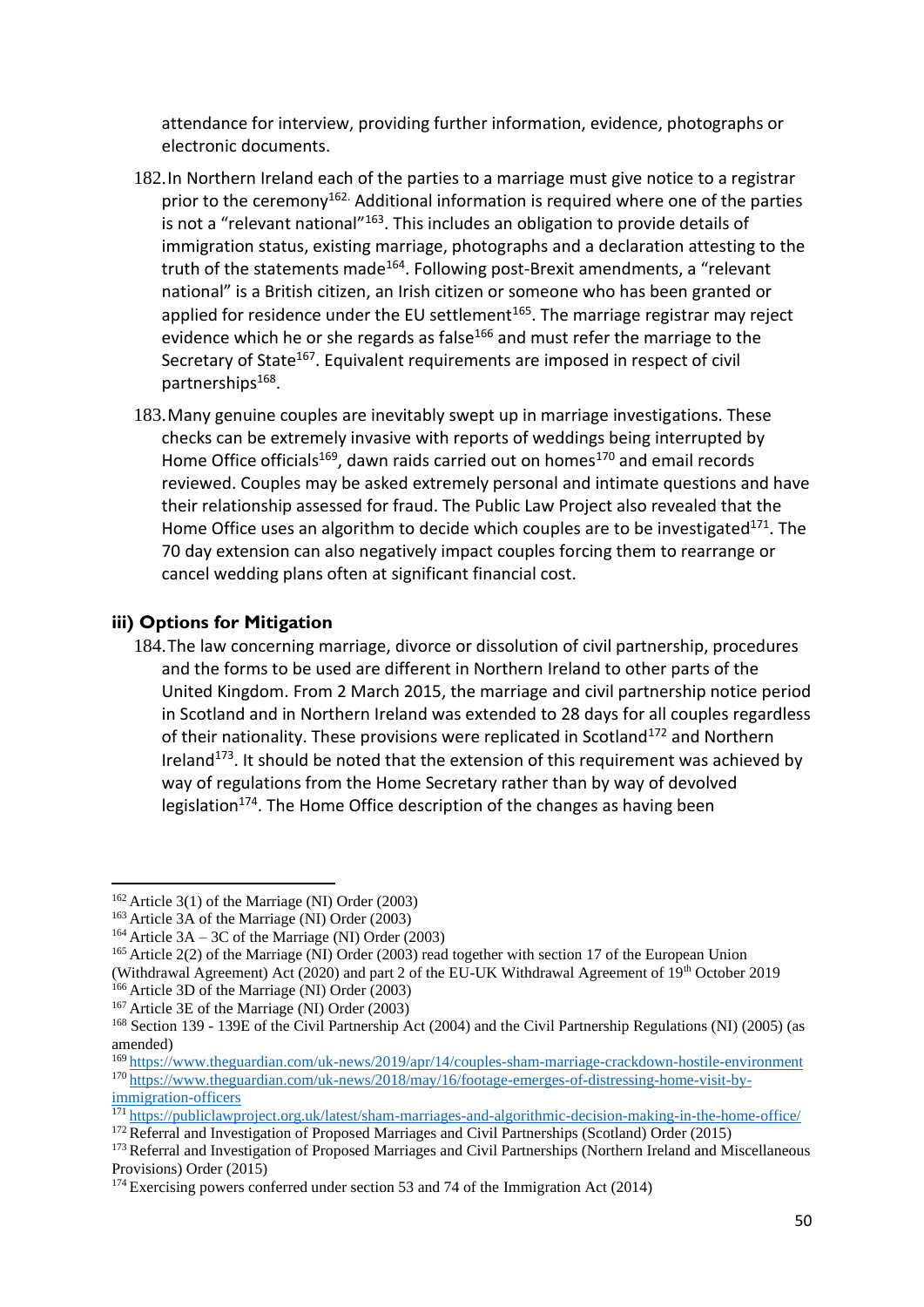"implemented by the Scottish Government and the Northern Ireland Executive" is, without more, perhaps misleading<sup>175</sup>.

- 185.The regulation and recognition of marriages taking place in Northern Ireland has always been, and it is submitted clearly remains, a transferred matter under the Northern Ireland Act (1998). Reform by the Northern Ireland Assembly to, for example, part 4 of the Civil Partnership Act (2004), the Marriage and Civil Partnership (Northern Ireland) Regulations (2020), the Marriage (NI) Order (2003) or to the Matrimonial Causes (NI) Order (1978) which are of general application, applying to all persons wishing to marry, could not be considered to excepted matters within the scope of schedule 2 to the Northern Ireland Act (1998).
- 186.The UK Parliament is at liberty to legislate with regard to Northern Ireland for all matters whether transferred, excepted or reserved. This is the essence of the current model of devolution based on the enduring and unqualified sovereignty of Parliament. It should, however, have regard to the promises contained in the Good Friday Agreement and the Sewell convention.
- 187.It is submitted that the additions to the Marriage (NI) Order (2003) brought about by the Immigration Act (2014) and now contained in articles 3A-3E of that Order can be amended, repealed or modified by the Assembly pursuant to section 5(6) of the 1998 Act. The contents of the marriage notice, the marriage schedule and the duties on the registrar do not come within scope of paragraph 8 of schedule 2 of the 1998 Act simply because they will also apply to non-nationals.
- 188.Similarly, the choice of Parliament to target the right of marriage through the enactment of hostile environment measures does not alter the devolution scheme. In order to achieve such a result Parliament has the option of amending schedules 2 and 3 to the 1998 Act. Rules of general application which address the conditions of marriage in Northern Ireland can stipulate the requirements of each party to the act. Such rules can apply to all persons irrespective of immigration status.
- 189.The consequences which arise from a marriage conducted in Northern Ireland in accordance with the law of Northern Ireland may, it is accepted, have subsequent consequences for a person's immigration status. Such consequences, however, must be regarded as incidental, ancillary or consequential to the purpose of the reforms which would be to create a consistent and accessible system of marriage and civil partnership. The point is repeated - it simply cannot be the case that each and every single interaction a migrant has with the state, a church, a business or with other private parties falls within the immigration exception in the 1998 Act.
- 190.A sham marriage or civil partnership conducted for the purposes of achieving an advantage in the immigration system would come within scope of paragraph 8 of schedule 2 to the Northern Ireland Act (1998). Such an arrangement is not a genuine relationship when one of the parties intends to circumvent UK immigration controls. The duty on Northern Ireland registrars to inform the Home Office of such concerns is based on sections 24 and 24A of the Immigration and Asylum Act (1999). However,

<sup>&</sup>lt;sup>175</sup> Home Office Guidance v 2.0 – Immigration Act 2014: Marriage and Civil Partnership referral and investigation scheme, pg. 6

[https://assets.publishing.service.gov.uk/government/uploads/system/uploads/attachment\\_data/file/974164/marri](https://assets.publishing.service.gov.uk/government/uploads/system/uploads/attachment_data/file/974164/marriage-civil-prtnr-referral-v2.0.pdf) [age-civil-prtnr-referral-v2.0.pdf](https://assets.publishing.service.gov.uk/government/uploads/system/uploads/attachment_data/file/974164/marriage-civil-prtnr-referral-v2.0.pdf)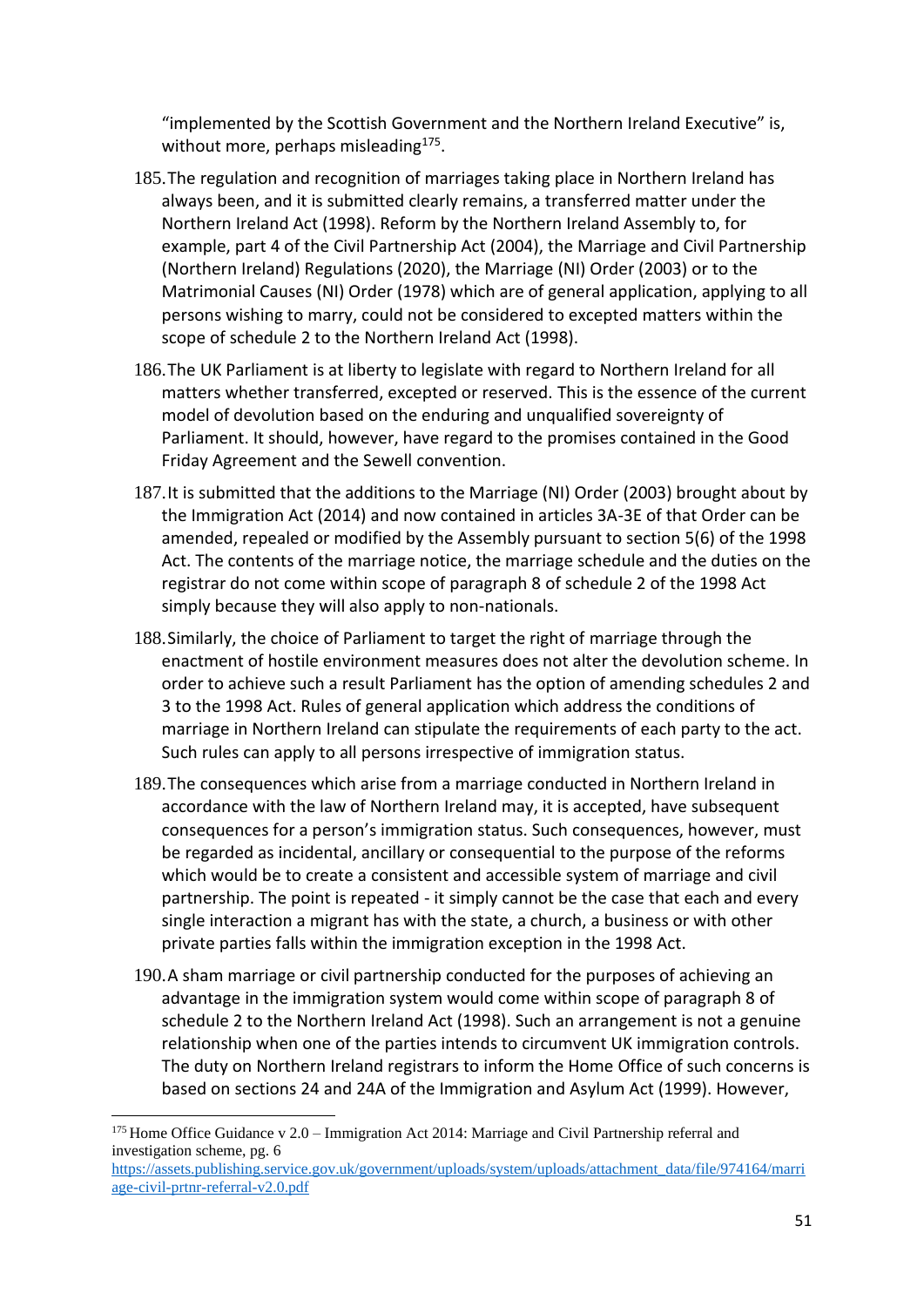the conferring of such responsibilities specifically on officials of devolved public authorities, such as in these circumstances on employees in the General Register Office (GRO), complicates the picture. The objective is related to the excepted subject matter of immigration but the means by which it is achieved is to utilize, or to use a more dramatic turn of phrase commandeer, the personnel of the GRO or the Department of Finance. It is clearly appropriate for the immigration authorities to prevent, to collect information on and to act on sham marriages. Whether the devolved authorities can, in an Act of the Assembly, reassert their own priorities for their own staff in this particular context of marriage is uncertain though it is at least arguable. It is suggested this represents the very edge of the transferred powers jurisdiction.

191.However, many of the provisions in schedule 5 of the Referral and Investigation of Proposed Marriages and Civil Partnerships (Northern Ireland and Miscellaneous Provisions) Order (2015) clearly go beyond this. The sharing of information relating to a "relevant national" does not equate to those whom the registrar has cause to believe are involved in deception. Marriage is a transferred competence under the Northern Ireland Act (1998) and the attempted registration of a "sham marriage" for immigration purposes represents a very small part of that sphere. It is suggested that it is open to the Northern Ireland Assembly to revisit, and if so minded modify, the scope of information gathered and transferred to the Home Secretary other than in relation to sham marriages. A wedding ceremony is primarily a matter of family law rather than immigration law. It remains part of the law of Northern Ireland, within the meaning of that phrase in the Northern Ireland Act (1998), and has not been transformed by the Immigration Acts.

# **J. Social Security – No Recourse to Public Funds Condition**

## **i) Mapping the Hostile Environment in Northern Ireland**

- 192.The grant of limited leave to remain or enter the United Kingdom is usually accompanied by a condition that the person have "no recourse to public funds" (NRPF). It applies to those who are subject to immigration control and are excluded from benefits under section 115 of the Immigration and Asylum Act (1999). The condition applies to those with leave to enter as a visitor, leave to remain as a spouse, leave to remain as a spouse or student and leave to remain under family or private life routes in the Immigration Rules or with work visas. The condition also applies to leave to enter or remain which was subject to a maintenance undertaking.
- 193.Such persons must pay tax in the United Kingdom but cannot expect equivalent support despite their contributions<sup>176</sup>. Equally, a sponsor may not receive public funds on behalf of the migrant.
- 194.Schedules 11 and 12 to the Immigration Act (2016) imposed further restrictions on support for migrants. The approach is again addressed in Nationality and Borders Bill currently before Parliament but not yet enacted. Clause 11 proposes that

<sup>176</sup> However, under regulation 2, part 1 of the Schedule to the Social Security (Immigration and Asylum) Consequential Amendments Regulations (2000) SI 2000/636 there are exemptions for certain means tested benefits.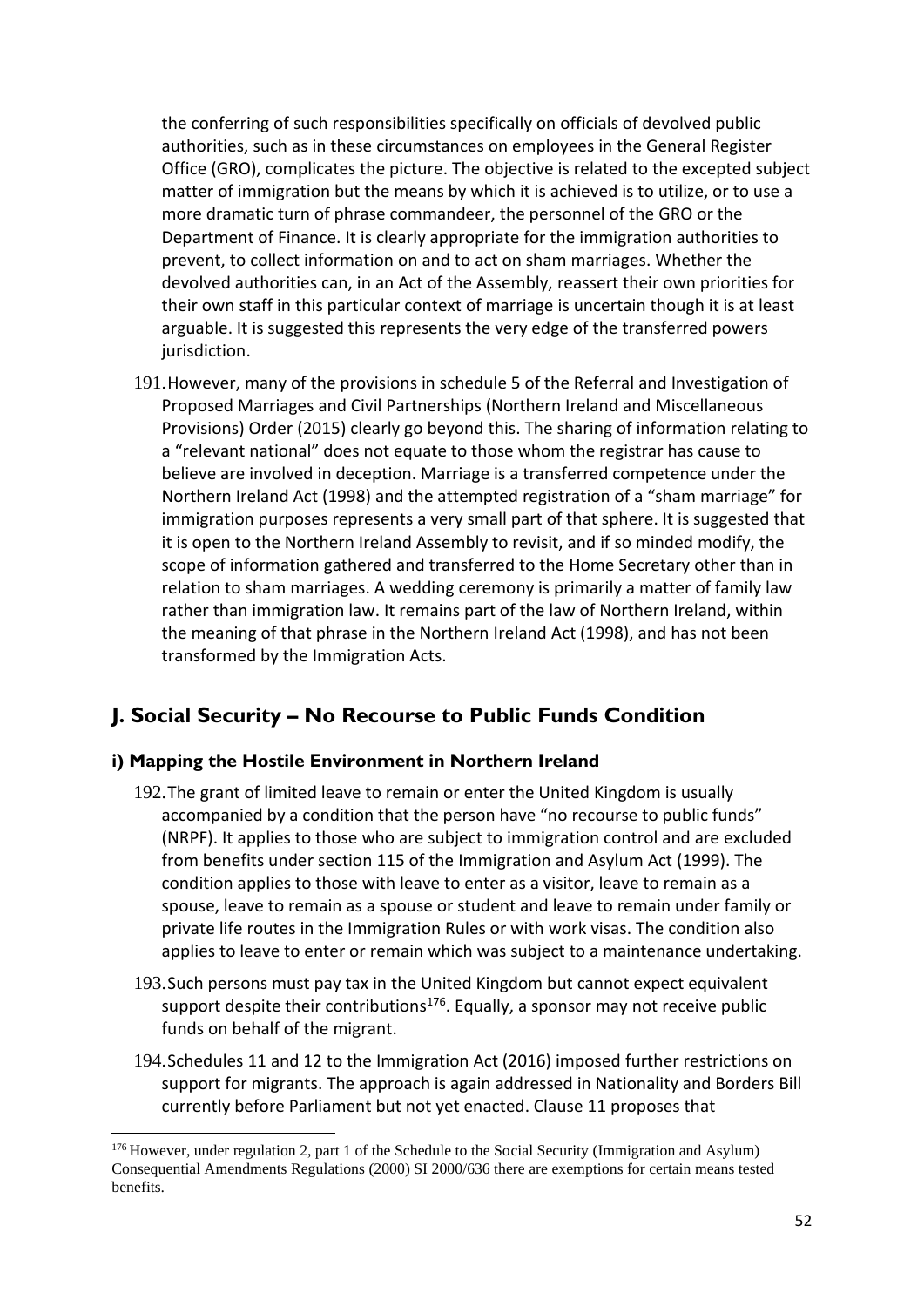accommodation for those who become destitute can be considered not just against the person's need but also against progress of efforts to regularize settlement, manner of entry into the UK and compliance with bail conditions. The proposal of housing asylum seekers in designated accommodation centres also features although it still has not brought into operation<sup>177</sup>.

- 195.The condition of NRPF will not apply to people who have British or Irish citizenship, indefinite leave to remain, permanent residence, refugee status, humanitarian protection or discretionary leave. Social security benefits may be subject to a test of habitual residence, however.
- 196.There is a discretion not to impose the NRPF condition on private / family life visas and this can occur where (i) the applicant is destitute<sup>178</sup>; or (ii) there are particularly compelling reasons relating to the welfare of a child of a parent in receipt of very low income. This was expanded to include where the person is at imminent risk of destitution, where there are particularly compelling reasons relating to the welfare of a child on account of low income or due to new exceptional circumstances relating to financial circumstances.
- 197.The Home Office describes indefinite leave to remain as the "general threshold" for permitting migrants to access public funds<sup>179</sup>. The purpose of the policy, and its effect in family life applications considered under article 8 ECHR, is described in primary legislation. Section 117B(3) of the Nationality, Immigration and Asylum Act (2002) provides that:

*"It is in the public interest, and in particular in the interests of the economic well-being of the United Kingdom, that persons who seek leave to enter or remain in the United Kingdom are financially independent, because such persons –*

- *(a) Are not a burden on taxpayers, and*
- *(b) Are better able to integrate into society."*
- 198.A migrant who goes on to claim any relevant social security benefits may be committing a criminal offence<sup>180</sup>. It may also negatively affect current and future immigration status<sup>181</sup>.
- 199.At the present time the list of what comes within scope of "public funds" for the purpose of the Immigration Rules is set out in paragraph  $6.2(a)$ - $(i)$ <sup>182</sup>. It extends beyond the most well-known social security benefits and can also exclude children from accessing student loans, free school meals and free childcare. The list acknowledges the sometimes distinct social security arrangements across the United

<sup>177</sup> [https://www.gov.uk/government/publications/the-nationality-and-borders-bill-factsheet/nationality-and](https://www.gov.uk/government/publications/the-nationality-and-borders-bill-factsheet/nationality-and-borders-bill-factsheet)[borders-bill-factsheet](https://www.gov.uk/government/publications/the-nationality-and-borders-bill-factsheet/nationality-and-borders-bill-factsheet)

<sup>178</sup> Home Office: Assessing Destitution (November 2019, version 3.0)

<sup>179</sup> <https://homeofficemedia.blog.gov.uk/2020/05/05/no-recourse-to-public-funds-nrpf/>

<sup>&</sup>lt;sup>180</sup> Section 115 of the Immigration and Asylum Act (1999); section 24 of the Immigration Act (1971)

<sup>&</sup>lt;sup>181</sup> Section 24 of the Immigration and Asylum Act (1999)

<sup>&</sup>lt;sup>182</sup> Immigration Rules HC 395 (as amended); interpretation, para  $6(a) - 6(i)$ . See also public funds – HO guidance based on Immigration Rules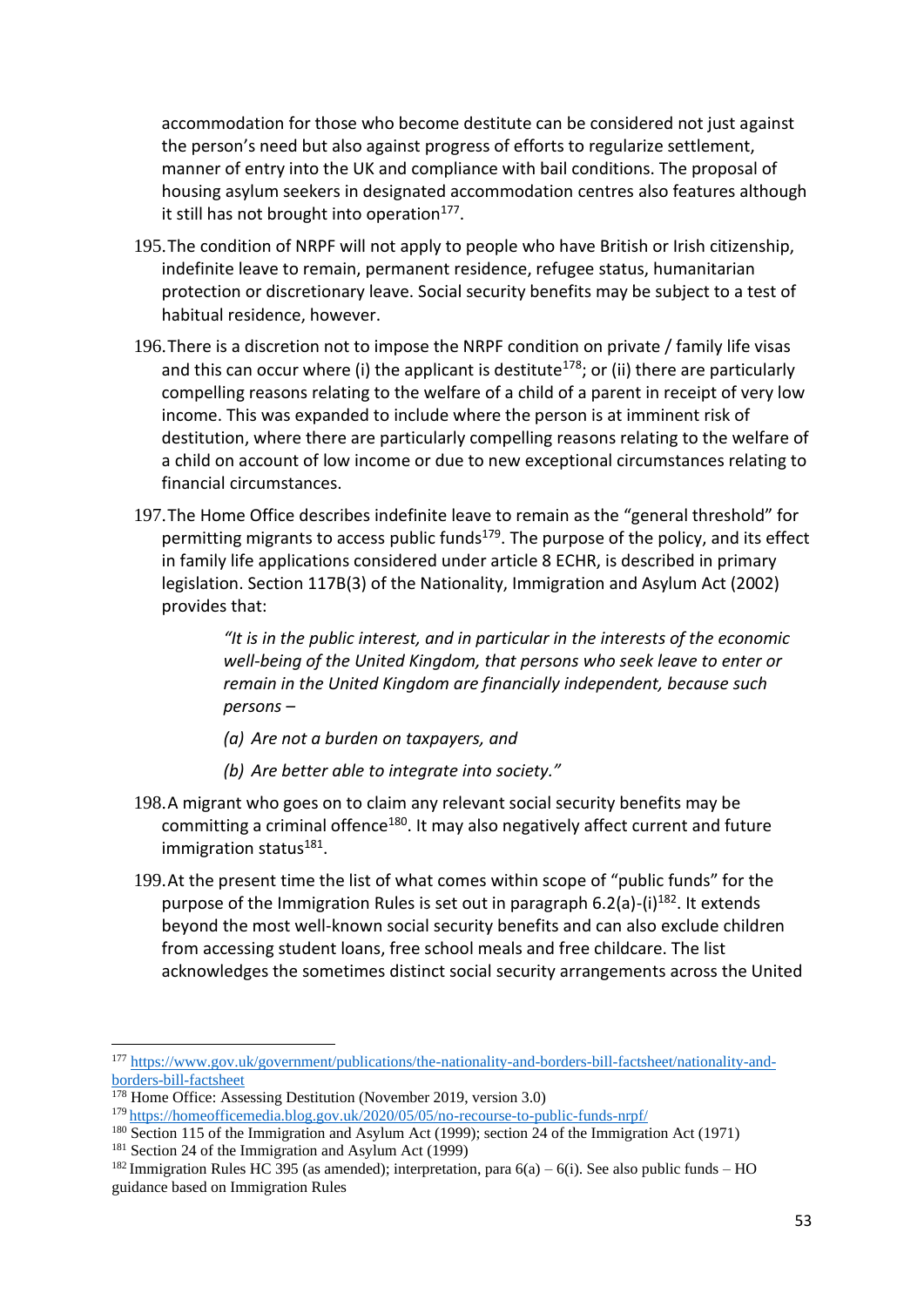Kingdom. With regard to Northern Ireland it encompasses housing<sup>183</sup>; attendance, carer's allowance and disability living allowance<sup>184</sup>; universal credit, personal independence payment<sup>185</sup>; and/or discretionary support payments under in connection with the Welfare Reform (NI) Order  $(2015)^{186}$ .

- 200.Following the United Kingdom's exit from the European Union, and the expiration of the transition period, the immigration requirements for EU citizens and EEA nationals and their family members has changed. The previous free movement regime has been extinguished<sup>187</sup>. Those persons who are covered by the reciprocal arrangements in the Withdrawal Agreement will retain something approaching the previous rights of entry, exit, residence and equal access to social benefits. They should have applied to the EU Settlement Scheme by the 30<sup>th</sup> June 2021 although late applications can be accepted when there exists a reasonable excuse for the delay<sup>188</sup>. Failure to apply can mean that previously legal residence will lose that status and the person and/or their family member may lose access to some of their social security entitlements.
- 201.Those EEA nationals who have come to the United Kingdom since the start of the year must, however, obtain leave to enter or remain in order to visit or live and work in the UK. The Immigration and Social Security Co-Ordination (EU Withdrawal) Act (2020) makes newly arriving EEA citizens and their family members subject to UK immigration controls. The new points based system will apply from 2022 onwards to both categories – EEA nationals and non- EEA nationals. Entry and residence will be related to a specific purpose under the Immigration Rules and the "no recourse to public funds" condition may apply.
- 202.The policy of NRPF was the subject of challenge last year in the case of *R(On the*  Application of W (a child) v. Secretary of State for the Home Department<sup>189</sup>. It was held that the regime whereby an applicant for leave to remain had a condition imposed that they would have no recourse to public funds was unlawful to the extent that it did not adequately reflect or give effect to the Home Secretary's obligation

<sup>&</sup>lt;sup>183</sup> (a) housing under Part VI or VII of the Housing Act 1996 and under Part II of the Housing Act 1985, Part I or II of the Housing (Scotland) Act 1987, Part II of the Housing (Northern Ireland) Order 1981 or Part II of the Housing (Northern Ireland) Order 1988

<sup>184</sup> (c) attendance allowance, severe disablement allowance, carer's allowance and disability living allowance under Part III of the Social Security Contribution and Benefits (Northern Ireland) Act 1992; income support, council tax benefit and, housing benefit under Part VII of that Act; a social fund payment under Part VIII of that Act; child benefit under Part IX of that Act; income based jobseeker's allowance under the Jobseekers (Northern Ireland) Order 1995 or income related allowance under Part 1 of the Welfare Reform Act (Northern Ireland) 2007

<sup>&</sup>lt;sup>185</sup> (e) Universal Credit, Personal Independence Payment or any domestic rate relief under the Welfare Reform (Northern Ireland) Order 2015

<sup>186</sup> (h) a discretionary support payment made in accordance with any regulations made under article 135 of the Welfare Reform (Northern Ireland) Order 2015

<sup>&</sup>lt;sup>187</sup> Part I and Part II of the EU-UK Withdrawal Agreement of 19<sup>th</sup> October 2019 (WA); Part I and schedule 1 to the Immigration and Social Security Co-ordination (European Union Withdrawal) Act (2020); Draft EU-UK Trade & Co-operation Agreement (CTA) of 24<sup>th</sup> December 2020 provisions on services/investment contained in part 1 and part 2, title II; EU Settlement Scheme and the Immigration Rules Appendix EU (latest update 29<sup>th</sup>) January 2021)

<sup>&</sup>lt;sup>188</sup> The Withdrawal Agreement itself does not impose such a deadline. Instead, article 10 provides that "Union" citizens who exercised their right to reside in the United Kingdom in accordance with Union law before the end of the transition period and continue to reside there thereafter" shall be the beneficiaries of the rights contained in part 2

<sup>189</sup> (2020) EWHC 1299 (Admin)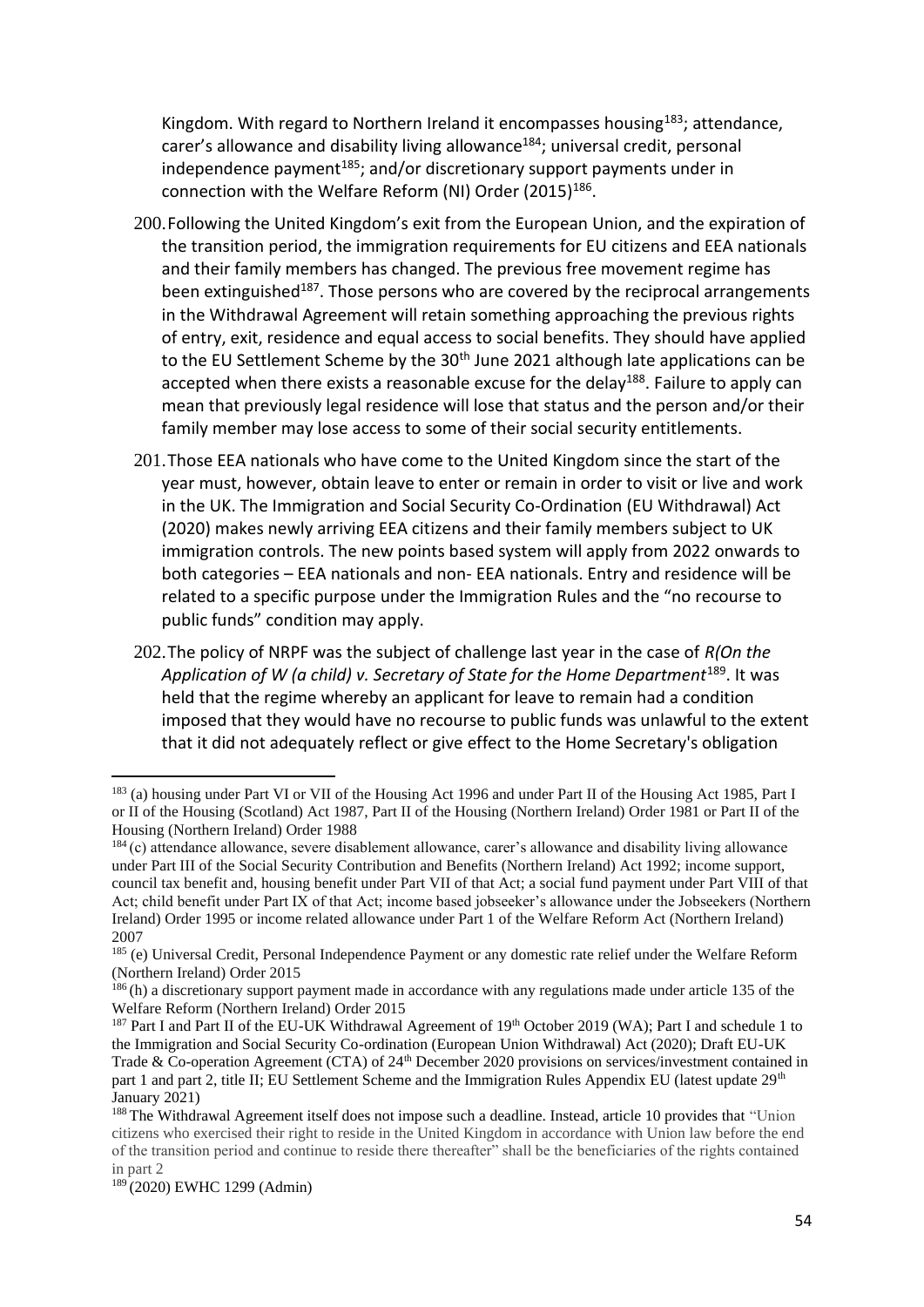under article 3 ECHR and the common law. The NRPF regime did not adequately recognise, reflect or give effect to the defendant Secretary of State's obligation not to impose the condition of NRPF in cases where the applicant was not yet but would imminently suffer inhuman or degrading treatment without recourse to public funds.

- 203.The condition was subject to further judicial consideration in the case of R*(Ncube) v. Brighton & Hove Albion CC*<sup>190</sup> *.* Local authorities could lawfully provide accommodation to street homeless persons with no "recourse to public funds" during the CV-19 pandemic. The applicant was a rejected asylum seeker who was street homeless and had sought accommodation from the defendant local authority.
- 204.Research by the Unity Project charity, together with Deighton, Pierce Glynn Solicitors, concluded that the NRPF policy was more likely to impact negatively upon women, expectant mothers, persons living with disabilities and children<sup>191</sup>. In England most families affected had at least one British child and the vast majority of these children were BME children. Another feature of the work was the high number of those who were working but could still experience destitution. Free school meals, free childcare as well as child and working tax credits were all measures created to facilitate assist in promoting child welfare and incentivize work.
- 205.Also, the UK Parliament's All Parliamentary Group on Homelessness recommended the immediate removal of NRPF condition to people in vulnerable circumstances*.* The impact of NRPF was highlighted during the Coronavirus crisis when migrants with lawful status in the UK found themselves unable to access support as they faced job losses during the pandemic. A Joint Council on the Welfare of Immigrants Report described NRPF as a public health risk as it prevented people from being able to safely self-isolate<sup>192</sup>.

## **ii) Options for Mitigation in Northern Ireland**

- 206.In England local authorities have a statutory duty to provide support to children in need<sup>193</sup>. Research by the Association of Directors of Children's Services found that safeguarding children in need due to their parents' immigration status including a NRPF condition was one of the most significant pressures on their budgets. Clearly, the condition of NRPF excludes those subject to immigration control from entitlement to the majority of welfare benefits. It does not, however, eliminate the need of such persons to assistance.
- 207.The Scottish government published "Ending Destitution Together". It is described as a strategy to improve support for people living with no recourse to public funds living in Scotland<sup>194</sup>. The document acknowledges the limitations on action that can be taken due to nationality and immigration being reserved matters under schedule 5 to

<sup>190</sup> (2021) EWHC 578 (Admin)

<sup>&</sup>lt;sup>191</sup> Access Denied: The Cost of the "no recourse to public funds" policy; June 2019; By Agnes Woolley <sup>192</sup> https://www.jcwi.org.uk/no-recourse-to-public-funds-public-health-risk-destitution

<sup>&</sup>lt;sup>193</sup> Section 17 of the Children Act (1989) which is equivalent to article 18 of the Children (NI) Order (1995) in this jurisdiction

<sup>194</sup> [https://www.gov.scot/binaries/content/documents/govscot/publications/strategy-plan/2021/03/ending](https://www.gov.scot/binaries/content/documents/govscot/publications/strategy-plan/2021/03/ending-destitution-together/documents/ending-destitution-together-strategy-improve-support-people-no-recourse-public-funds-living-scotland-2021-2024/ending-destitution-together-strategy-improve-support-people-no-recourse-public-funds-living-scotland-2021-2024/govscot%3Adocument/ending-destitution-together-strategy-improve-support-people-no-recourse-public-funds-living-scotland-2021-2024.pdf)[destitution-together/documents/ending-destitution-together-strategy-improve-support-people-no-recourse](https://www.gov.scot/binaries/content/documents/govscot/publications/strategy-plan/2021/03/ending-destitution-together/documents/ending-destitution-together-strategy-improve-support-people-no-recourse-public-funds-living-scotland-2021-2024/ending-destitution-together-strategy-improve-support-people-no-recourse-public-funds-living-scotland-2021-2024/govscot%3Adocument/ending-destitution-together-strategy-improve-support-people-no-recourse-public-funds-living-scotland-2021-2024.pdf)[public-funds-living-scotland-2021-2024/ending-destitution-together-strategy-improve-support-people-no](https://www.gov.scot/binaries/content/documents/govscot/publications/strategy-plan/2021/03/ending-destitution-together/documents/ending-destitution-together-strategy-improve-support-people-no-recourse-public-funds-living-scotland-2021-2024/ending-destitution-together-strategy-improve-support-people-no-recourse-public-funds-living-scotland-2021-2024/govscot%3Adocument/ending-destitution-together-strategy-improve-support-people-no-recourse-public-funds-living-scotland-2021-2024.pdf)[recourse-public-funds-living-scotland-2021-2024/govscot%3Adocument/ending-destitution-together-strategy](https://www.gov.scot/binaries/content/documents/govscot/publications/strategy-plan/2021/03/ending-destitution-together/documents/ending-destitution-together-strategy-improve-support-people-no-recourse-public-funds-living-scotland-2021-2024/ending-destitution-together-strategy-improve-support-people-no-recourse-public-funds-living-scotland-2021-2024/govscot%3Adocument/ending-destitution-together-strategy-improve-support-people-no-recourse-public-funds-living-scotland-2021-2024.pdf)[improve-support-people-no-recourse-public-funds-living-scotland-2021-2024.pdf](https://www.gov.scot/binaries/content/documents/govscot/publications/strategy-plan/2021/03/ending-destitution-together/documents/ending-destitution-together-strategy-improve-support-people-no-recourse-public-funds-living-scotland-2021-2024/ending-destitution-together-strategy-improve-support-people-no-recourse-public-funds-living-scotland-2021-2024/govscot%3Adocument/ending-destitution-together-strategy-improve-support-people-no-recourse-public-funds-living-scotland-2021-2024.pdf)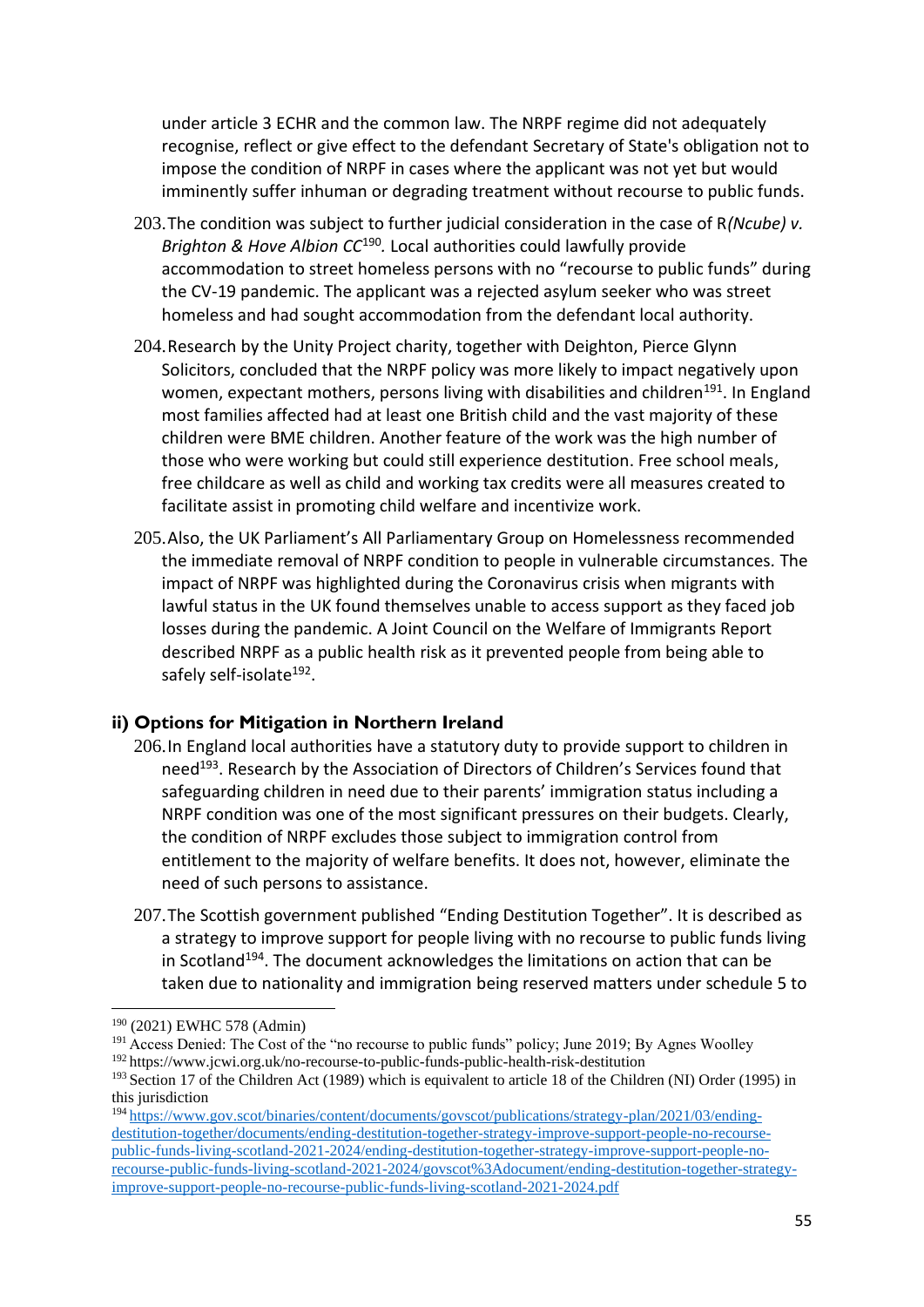the Scotland Act (1998). An important distinction between Scotland and Northern Ireland also exists as social security is a devolved matter in the latter but not the former.

208.The strategy states that its aim is to:

*" … prevent and mitigate destitution for people with No Recourse to Public Funds (NRPF), who are not permitted under UK immigration rules to access most mainstream benefits, local authority housing or homelessness services. People with NRPF can experience extreme poverty, rough sleeping, domestic abuse and labour exploitation as well as social isolation and exclusion because of UK Government immigration rules, which mean they are unable to access most support options designed to help people at the point of crisis.* 

*The purpose of this strategy is to address these issues as far as possible in Scotland, through increasing the accessibility, availability and coordination of dignified support for people during times of crisis. The strategy sets a direction of travel and initial actions for delivering: improved support for people during times of crisis; advice and advocacy to resolve underlying issues; and inclusive approaches to policy and service design which enable people to participate in society and access the support they need. The focus is on action which can be taken in partnership in Scotland, to deliver a cross government and multi-sectoral approach to achieving our goals, working across national and local government as well as the wider public and third sectors."*

- 209.The strategy is a response to the Equalities and Human Rights Committee of the Scottish Parliament's report in May 2017 entitled *Hidden Lives – New beginnings<sup>195</sup>* . The recommendations include:
	- Piloting a hardship fund to support people with NRPF across Scotland who are facing crisis situations
	- Ending homelessness for people who are NRPF and destitute asylum seekers
	- Investing in the provision of diagnostic legal advice and advocacy support for people subject to NRPF and increasing access to specialist immigration advice to support local authorities assisting people with NRPF
	- Improving access to primary health and mental health services and working with Public Health Scotland to address health inequalities experienced by people subject to NRPF
- 210.The strategy also requested that the UK government remove the Scottish Welfare Fund from the list of restricted benefits set out in paragraph 6 of the Immigration Rules. It has been incorporated into the co-operation agreement between the Scottish Nationalist Party and the Scottish Greens<sup>196</sup>.

<sup>195</sup> [https://digitalpublications.parliament.scot/Committees/Report/EHRiC/2017/5/22/Hidden-Lives---New-](https://digitalpublications.parliament.scot/Committees/Report/EHRiC/2017/5/22/Hidden-Lives---New-Beginnings--Destitution--asylum-and-insecure-immigration-status-in-Scotland#Key-findings)[Beginnings--Destitution--asylum-and-insecure-immigration-status-in-Scotland#Key-findings](https://digitalpublications.parliament.scot/Committees/Report/EHRiC/2017/5/22/Hidden-Lives---New-Beginnings--Destitution--asylum-and-insecure-immigration-status-in-Scotland#Key-findings) <sup>196</sup> [https://www.scotsman.com/news/politics/snp-green-deal-two-green-msps-to-become-government-ministers](https://www.scotsman.com/news/politics/snp-green-deal-two-green-msps-to-become-government-ministers-under-agreement-to-hold-independence-referendum-by-2023-3354175)[under-agreement-to-hold-independence-referendum-by-2023-3354175](https://www.scotsman.com/news/politics/snp-green-deal-two-green-msps-to-become-government-ministers-under-agreement-to-hold-independence-referendum-by-2023-3354175)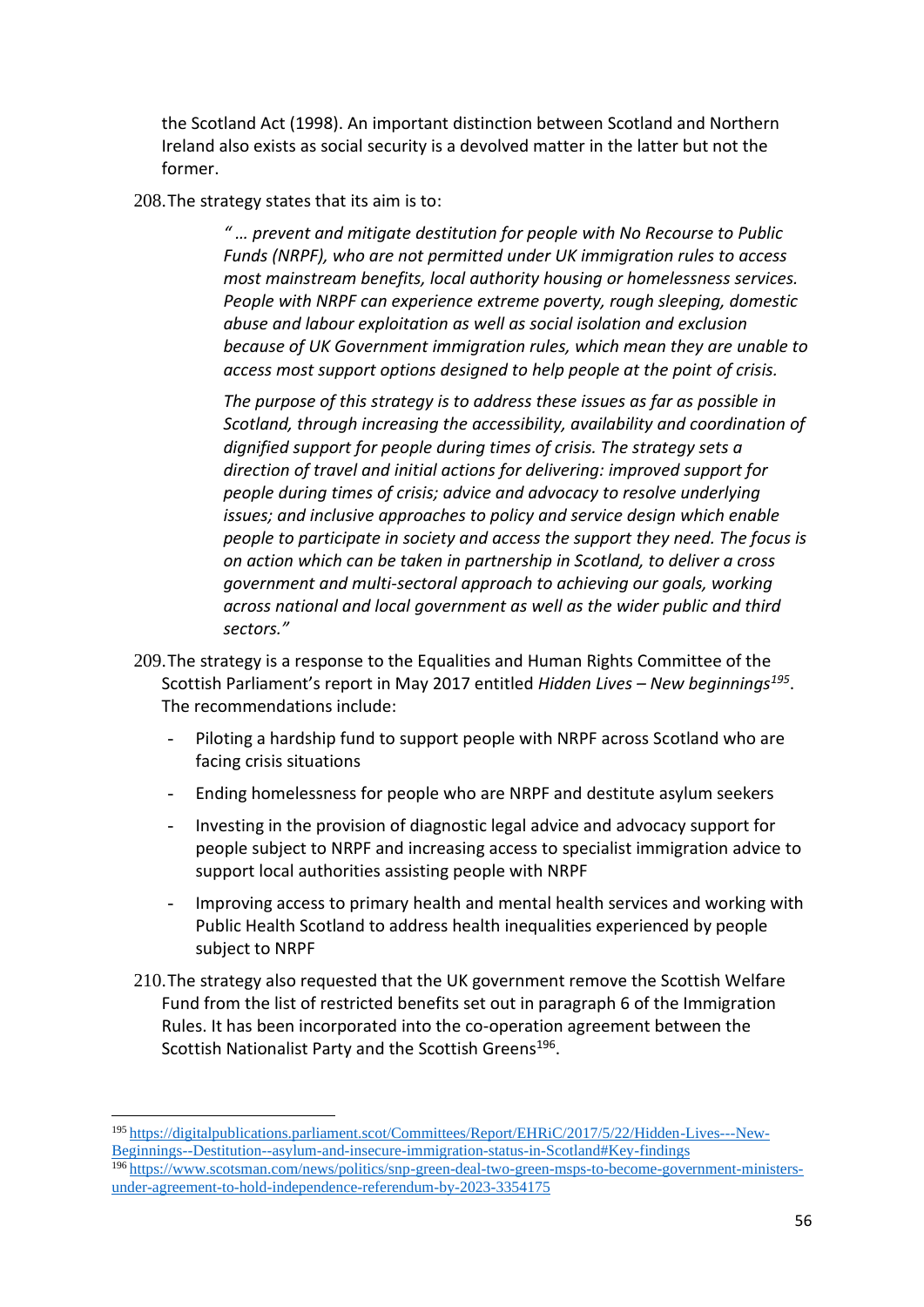- 211.The NRPF has also provoked a response in London. London Councils represents 32 borough councils and the City of London. It estimated that in 2016/2017 local authorities in London were spending £53.7 million in support of an estimated 2,881 households subject to NRPF condition. The greatest costs were accommodation, council employees and subsistence. The annual spend was described as a "direct cost shunt resulting from central government policy".<sup>197</sup>
- 212.The imposition of NRPF conditions does not, obviously, eliminate the need for public support to vulnerable persons living in Northern Ireland. Instead, it often displaces the forum in which the need comes to the attention of state authorities. For example, article 18 of the Children (NI) Order (1995) provides:

*18.— General duty of authority to provide social care for children in need, their families and others*

*(1) It shall be the general duty of every authority (in addition to the other duties imposed by this Part)—*

*(a) to safeguard and promote the welfare of children within its area who are in need; and*

*(b) so far as is consistent with that duty, to promote the upbringing of such children by their families, by providing a range and level of social care appropriate to those children's needs.*

- 213.In the case of *Re Application for Judicial Review by JR30*<sup>198</sup> Treacy J held that the policy behind the provision was that the welfare of a child in need was often best promoted by securing the functional viability of his family unit. The duty imposed on local authorities to provide services in order to safeguard and promote the welfare and upbringing of children in need, included a duty to provide personal services not only for children themselves, but also for their families and carers.
- 214.The imposition of NRPF condition on the immigration status of a person in the United Kingdom and residing in Northern Ireland cannot be addressed directly by the Northern Ireland Assembly. It must be regarded as relating to the immigration status of a person. Such a condition remains the preserve of the immigration authorities. It is clearly a matter of immigration law and falls within the scope of the immigration exception in paragraph 8 of schedule 2 to the Northern Ireland Act (1998).
- 215.Social security, however, is a devolved matter in Northern Ireland. This is not the case in Scotland where such matters are reserved pursuant to the specific reservations in Head F, part 2 of schedule 5 to the Scotland Act (1998). Some benefits created and administered by the Scottish institutions have been left off the list of relevant welfare payments for the NRPF. This includes, for example, the Best Start Grant Pregnancy and Baby Payment.
- 216.Section 87 of the Northern Ireland Act (1998) creates a unique system of consultation and co-ordination between the devolved authorities and the UK government. The purpose is to secure, so far as possible, single systems of social

<sup>197</sup> [https://www.londoncouncils.gov.uk/our-key-themes/asylum-migration-and-refugees/no-recourse-public](https://www.londoncouncils.gov.uk/our-key-themes/asylum-migration-and-refugees/no-recourse-public-funds)[funds](https://www.londoncouncils.gov.uk/our-key-themes/asylum-migration-and-refugees/no-recourse-public-funds)

 $198$  (2010) NIOB 30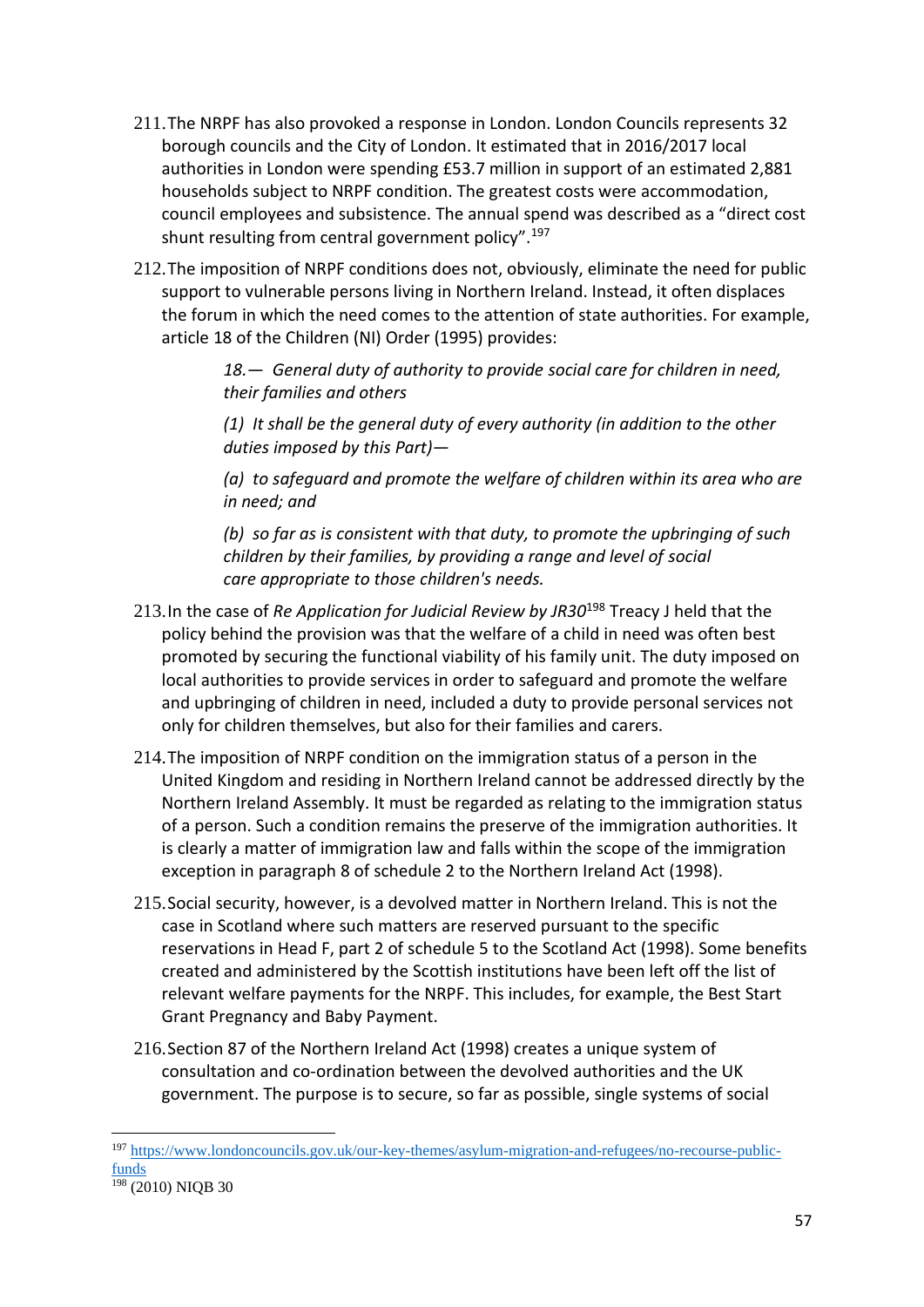security, child support and pensions. Both the Secretary of State for Northern Ireland and the Northern Ireland Minister may, by regulations, make arrangements for such co-ordination.

- 217.The significant and controversial changes that featured in the Welfare Reform Act (2012) were not implemented in this jurisdiction until the Welfare Reform (Northern Ireland) Act (2015) and the Welfare Reform (NI) Order (2015) was introduced by Order in Council rather than by devolved legislation. The episode should put beyond any doubt the contention that the Assembly can, if it so chooses, deviate from the UK welfare benefit system on matters such as eligibility and level of support. The recent past shows that when such a move would not command universal political support amongst the executive parties deadlock can result. The issues relating to the financial implications of welfare mitigations in Northern Ireland should not apply in the same manner in this context. The number of residents would be very small and such a move could not be said to pose significant costs to the administration of the social security system in this jurisdiction and/or reduce the funds available for other matters should there be a commensurate reduction in block grant.
- 218.As stated the Northern Ireland Assembly cannot legislate to remove the NRPF condition from the immigration status of someone living in Northern Ireland. Instead, it can create new social welfare payments for persons who require support. Rules on eligibility and level of payment are matters which qualify as transferred matters. Social security for migrants who are, in any event, presenting for support to local health and social care trusts can benefit from such a scheme. Such an approach will not, it is submitted, contravene the distinction between transferred and excepted matters contained in the Northern Ireland Act (1998).
- 219.The list of applicable social security benefits currently contained in paragraph 6 of the Immigration Rules is exhaustive. Payments which do not appear on the list are not relevant to the NRPF condition on a person's grant of leave to enter or remain. The creation of a new social security benefit in Northern Ireland could, of course, be added to the list by the Secretary of State but this is uncertain. The experience in Scotland shows that this is not necessarily always the case. Also, the fact that the costs of support are, in any event, often being borne by public authorities is relevant.
- 220.Equally, the Northern Ireland Assembly could expand eligibility or the level of support for those social security payments which do not feature on the list of relevant benefits in paragraph 6 of the Immigration Rules.

# **K. The Hostile Environment – Healthcare**

## **i) The Right in International Human Rights Law**

221.The right to health was proclaimed by the World Health Organization as long ago as June 1946. Since that time, it has appeared in a number of international human rights treaties including in article 25 of the Universal Declaration of Human Rights and article 12 of the International Covenant on Economic, Social and Cultural Rights (1966). The right to healthcare was described in the terms below by the Committee on Economic, Social and Cultural Rights in its General Comment (no.14) of 11<sup>th</sup> August 2000: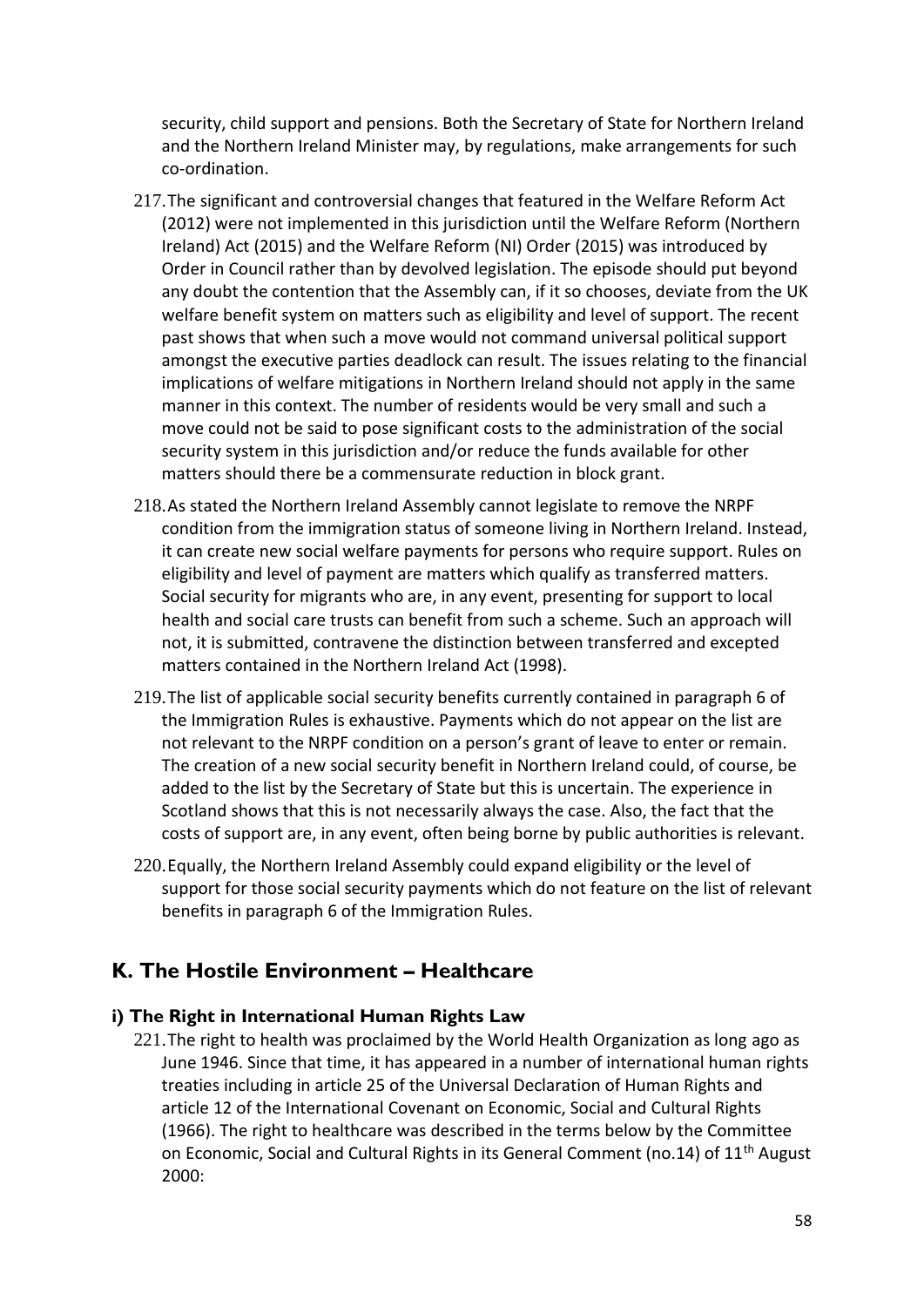"Health is a fundamental human right indispensable for the exercise of other human rights. Every human being is entitled to the enjoyment of the highest attainable standard of health conducive to living a life in dignity."

- 222.The right to health is a fundamental part of our human rights protection and the dignity of the individual. It is protected, indirectly, by articles 3 ECHR (prohibition on torture, ill treatment and inhuman and degrading treatment or punishment) and article 8 ECHR (right to respect for private and family life)<sup>199</sup>. It is also addressed by article 13 of the European Social Charter under which states agree to ensure that any person who is without adequate resources and who is unable to secure such resources either by his own efforts or from other sources, in particular by benefits under a social security scheme, be granted adequate assistance, and, in case of sickness, the care necessitated by his condition<sup>200</sup>.
- 223.In 2000 the World Health Organisation identified three fundamental goals for a health system: improving the health of the population it serves; responding to the reasonable expectations of that population; and collecting funds to do so in a way that is fair<sup>201</sup>. Even a cursory review of the distinct national health care systems that exist across Europe show the broad measure of national discretion that exists in their construction. Some states have established healthcare systems funded out of general taxation while others rely on a system of personal insurance. This variation is also found in the extent to which migrants may access these systems of public healthcare<sup>202</sup>. Arguments in favour of extending healthcare to migrants stress the public health benefits while those in opposition emphasize cost $^{203}$ .

#### **ii) Background to Provision of Free Public Health Care in Northern Ireland**

- 224.It should be uncontroversial to say that admiration for the National Health Service (NHS) appears to be among the most widely and deeply held views across the United Kingdom. This extends to Northern Ireland. It is often regarded as a UK wide service based on values which emerged during and after the Second World War. The founding principle of the NHS was the provision of universal healthcare on the basis of need rather than means. It is this objective which is perhaps most readily associated with the NHS by the public.
- 225. Such care would be funded out of general taxation and be accessed free at the point of delivery. The approach was based on the Beveridge Report<sup>204</sup>. The phrase of cradle to grave care is one that is familiar to all and the NHS has gone on to become one of the largest employers on the planet. The duty on the Minister of Health was expressed in broad terms of section 1 of the National Health Service Act (1946):

<sup>&</sup>lt;sup>199</sup> See Council of Europe Thematic Report: Health Related Issues in the case law of the European Court of Human Rights

<sup>&</sup>lt;sup>200</sup> The United Kingdom ratified the European Social Charter on the  $11<sup>th</sup>$  July 1962

<sup>&</sup>lt;sup>201</sup> World Health Report (2000) Health Systems: Improving Performance

<sup>&</sup>lt;sup>202</sup> International Organisation for Migration: Migration and the Right to Health in Europe (2009) by Paola Pace and Sam Shapiro; Romero-Ortuno R. (2004): Access to healthcare for illegal immigrants in the European Union: should we be concerned? European Journal of Health Law, vol. 11 No. 3, pg 245-272

<sup>&</sup>lt;sup>203</sup> British Medical Journal: Healthcare is not universal if undocumented migrants are excluded (2019) BMJ 366 by Helena Legido-Quigley, Nicola Pocok, Sok Teng Tan, Leire Pajin, Reepeepong Suphanchaimat; Kol Wickramage, Martin McKee & Kevin Pottie

<sup>204</sup> Social Insurance and Allied Services (Cmd 6404)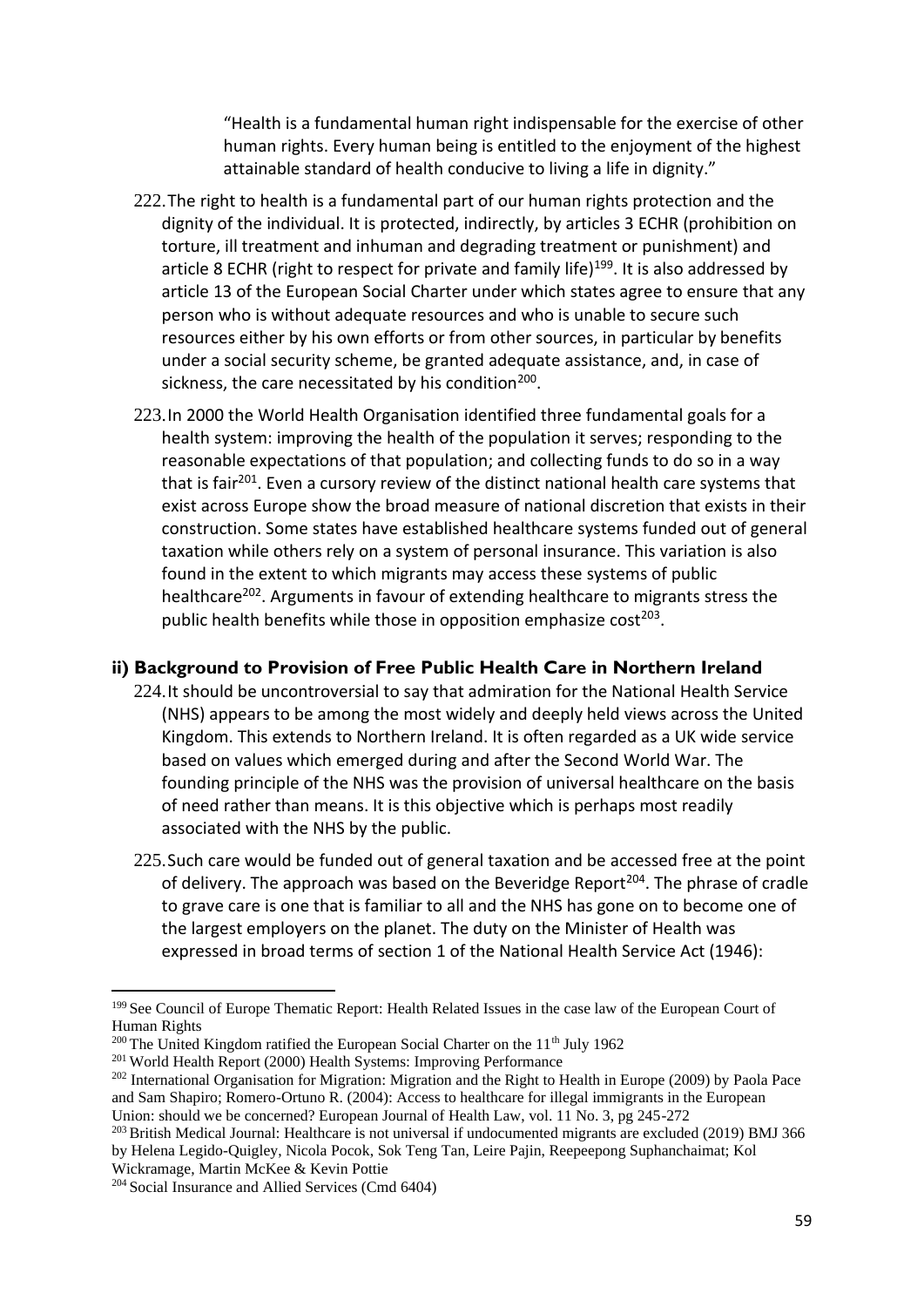*1.— Duty of Minister.*

*(1) It shall be the duty of the Minister of Health (hereafter in this Act referred to as "the Minister" ) to promote the establishment in England and Wales of a comprehensive health service designed to secure improvement in the physical and mental health of the people of England and Wales and the prevention, diagnosis and treatment of illness, and for that purpose to provide or secure the effective provision of services in accordance with the following provisions of this Act.*

*(2) The services so provided shall be free of charge, except where any provision of this Act expressly provides for the making and recovery of charges.*

- 226.The provision of healthcare in England and Wales is primarily now governed by the National Health Service Act (2006) and the Health and Social Care Act (2006). A separate NHS for Scotland was created with the passage of the National Health Service (Scotland) Act (1948) and it, too, has been subject to significant amendment. The extent to which the founding values continue to guide the operation of the NHS is a matter of legitimate and often fraught political debate but its distinct relationship with migrants cannot be doubted. Each health care system has, to varying degrees, limited access to health care on the basis of immigration status and nationality.
- 227.It is also important to note that the title of National Health Service can be misleading. While the values are said to be shared across the United Kingdom, and it is common to hear patients and practitioners speak of UK healthcare, it is in fact four separate health care systems – England, Scotland, Wales and Northern Ireland. Each healthcare system is founded on different legislation, operated by distinct public authorities, accountable to different executive Ministers and oversight bodies and eligibility for primary care and hospital treatment available can differ in scope.
- 228.The genesis of what is typically called the NHS in Northern Ireland is found in the Health Services Act (Northern Ireland) (1948). It introduced a system of universal healthcare comparable to the NHS in England. The Ministry of Health was required to promote for the benefit of "the people of Northern Ireland" services designed to secure (a) improvement in the physical and mental health of those people; (b) the prevention, diagnosis and treatment of illness; and (c) the ascertainment and prevention of mental deficiency and the care of those in need<sup>205</sup>. The services were to be provided free of charge except where expressly provided by the Act<sup>206</sup>. Importantly, the scope of the legislation included both health care and social care.
- 229.In Northern Ireland the Department of Health has overall responsibility for health and social care services. It is one of nine Northern Ireland Executive departments. The current Minister is Mr. Robin Swann. In terms of commissioning and providing services, the Department of Health discharges this duty to the Health and Social Care Board, Public Health Agency and a number of Health and Social Care bodies including the 5 regional trusts. Each public authority has specific functions. The Health and Social Care Board is responsible for commissioning services, managing resources and

<sup>205</sup> Section 1 of the Health Services Act (1948)

<sup>206</sup> Section 2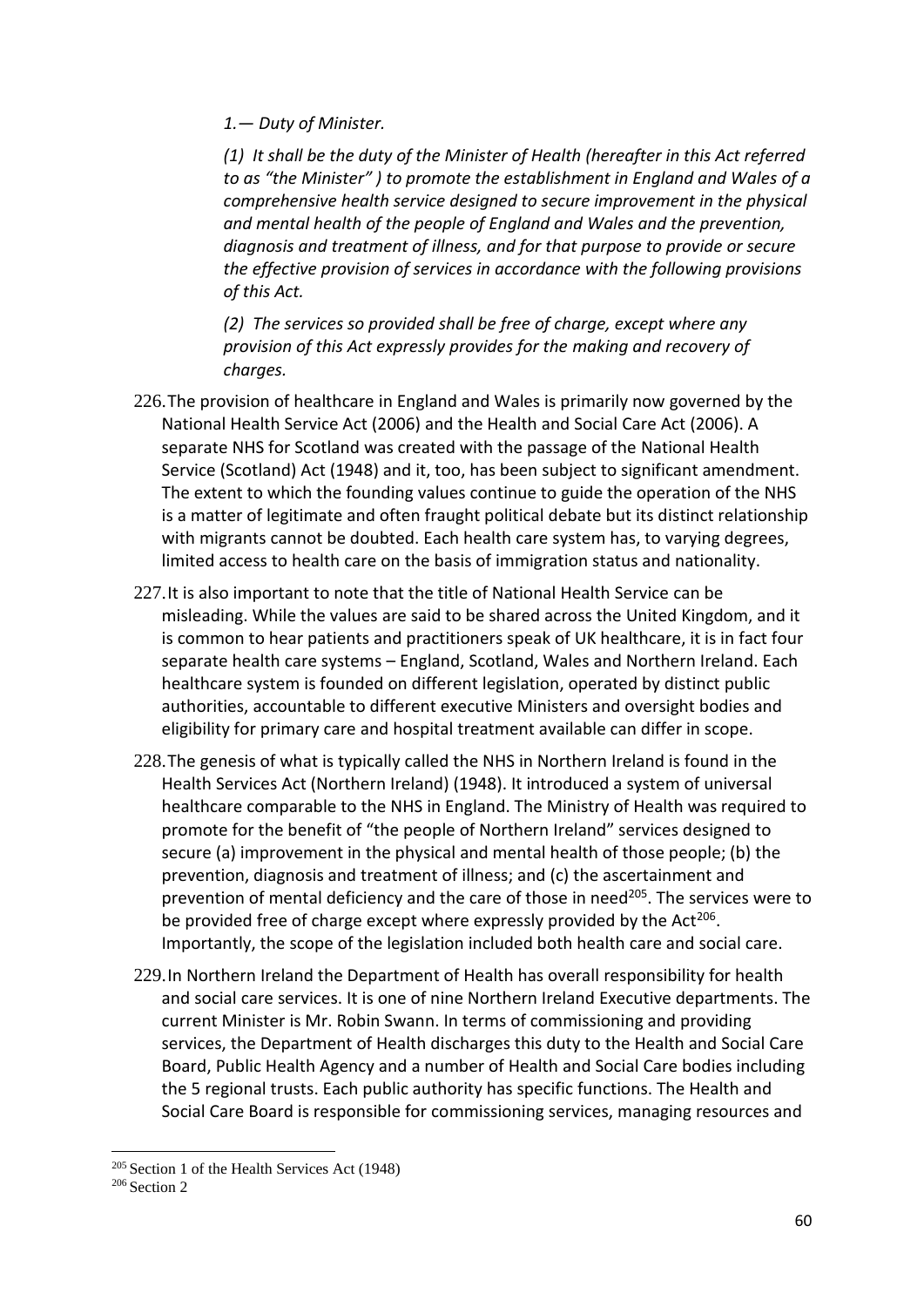performance improvement. The Board also manages contracts for family health services provided by GPs, dentists, opticians and community pharmacists. These are services are not, however, provided by health and social care trusts. The health and social care trusts are the main providers of health and social care in the jurisdiction. They are the Belfast Trust, the Northern Trust, the Western Trust, South Eastern Trust, Southern Trust and Western Trust<sup>207</sup>.

- 230.In order to understand the current legislative framework in which health and social care is provided it is necessary to outline the concepts of "primary medical services" and "general medical services" as set out in the Health and Personal Social Services (NI) Order (1972).
- 231.The provision of health and social care in Northern Ireland is based, primarily, on the Health and Personal Social Services (NI) Order (1972) and the Health and Social Care (Reform) Act (NI) (2009). In section 2 of the 2009 Act the Department's general duty is expressed in slightly different language to that in the 1948 Act. The beneficiaries are to be "*people in Northern Ireland*" rather than "*the people of Northern Ireland"*. This point is worthy of note and clearly, as a starting point, includes migrants. It provides:

*2 - (1) The Department shall promote in Northern Ireland an integrated system of—*

*(a)health care designed to secure improvement—*

*(i)in the physical and mental health of people in Northern Ireland, and*

*(ii)in the prevention, diagnosis and treatment of illness; and*

*(b)social care designed to secure improvement in the social well-being of people in Northern Ireland.*

- 232.The Department may provide, or secure the provision of, such health and social care, in order to discharge its obligation<sup>208</sup>. It may adopt all such measures that are calculated to facilitate or conducive or incidental to that task<sup>209</sup>. Primary care is health and social services which are accessed directly. This is usually, though not always, through a GP.
- 233.Article 98 of the Health and Personal Social Services (NI) Order (1972) retains the promise of providing services free of charge to the population. However, this wellknown and much-loved approach is, in fact, subject to a number of exceptions. Schedule 15 to the 1972 Order governs charges in respect of certain services and other related matters including dental services<sup>210</sup>.

## **iii) Mapping the Hostile Environment in Northern Ireland**

234.Restrictions on access to health care exist on the basis of immigration status as well as with regard to different types of treatment. Access to health care was restricted by

<sup>207</sup> Health and Social Care (Reform) Act (NI) (2009)

<sup>208</sup> Section 3 of the Health and Social Care (Reform) Act (NI) (2009)

 $209$  Section 3(2)(b)

<sup>210</sup> Health and Personal Services (NI) Order (1972), schedule 15, para 1(a)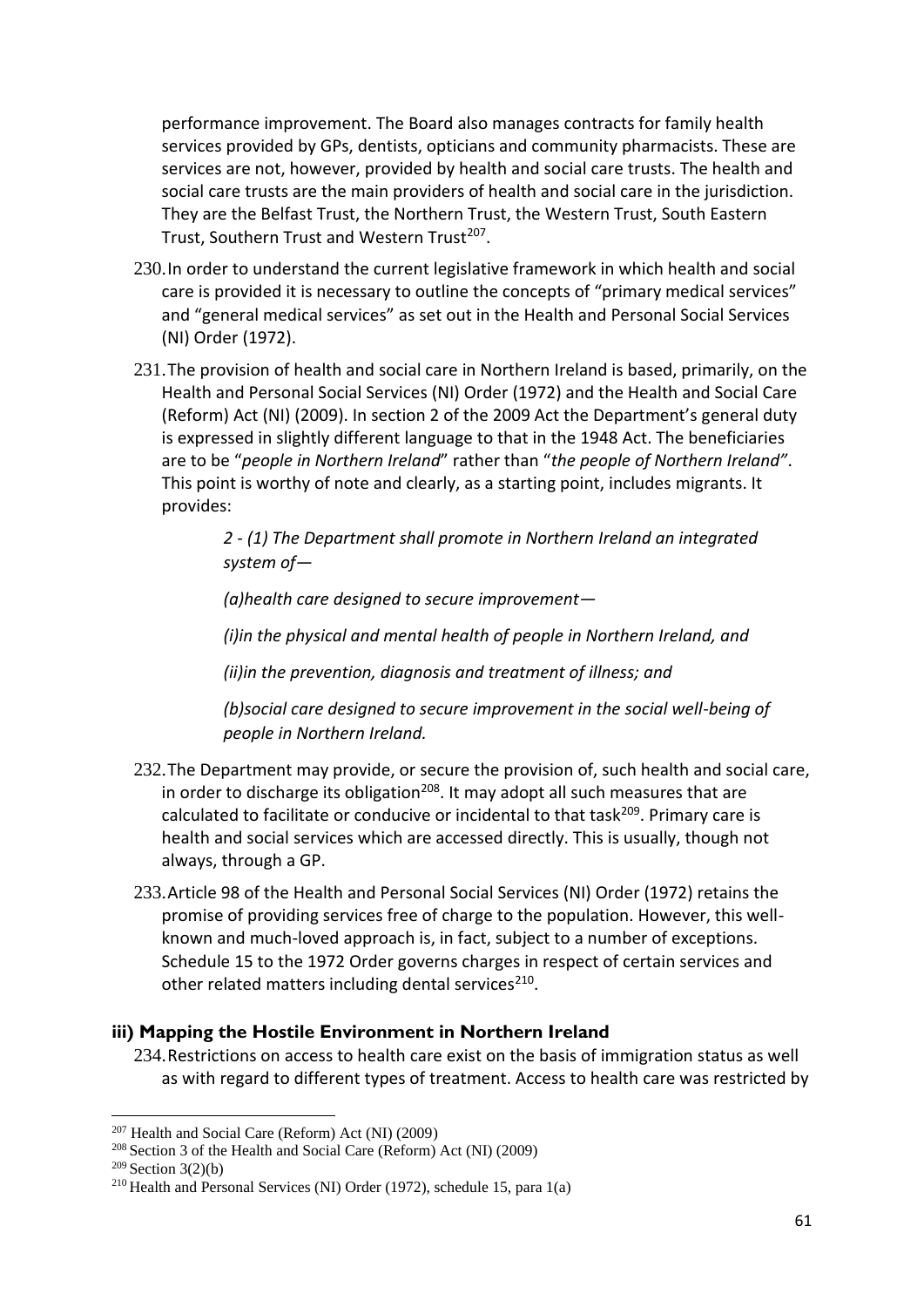the old Stormont Parliament in the Health Services (Persons not ordinarily resident in Northern Ireland) Regulations (1970)<sup>211</sup>. One of the key differences during this period was also the choice to restrict access to GPs.

- 235.Those rules provided that no health authority could provide services to persons who were not ordinarily resident in Northern Ireland. Exceptions were made for residents of Great Britain, the Channel Islands and New Zealand as well as those covered by Conventions.
- 236.Regulation 8 provided that "hospital, specialist and ancillary services shall be available to any person not ordinarily resident in Northern Ireland who becomes ill when in Northern Ireland, to the extent deemed necessary by the medical practitioner concerned with treatment to enable that person to return to their country of residence".
- 237.The possibility of migrants being liable for NHS charges has existed in England and Wales since the enactment of the National Health Service Act (1977) but it seems this was rarely enforced. The National Health Service (Charges to Overseas Visitors) Regulations (1989) introduced this possibility but its enforcement seems to have been inconsistent. It was, however, fortified considerably in the National Health Service (Charges to Overseas) Visitors Regulations (2015). NHS trusts and local authorities were under a legal obligation to determine whether a patient is an overseas visitor to whom charges apply or are exempt<sup>212</sup>.
- 238.In Northern Ireland article 42 of the 1972 Order (as amended) provides the Department of Health with a power to impose charges in certain circumstances. The provision was enacted before the arrival of the hostile environment measures and has developed independently of it. However, there is a reasonable argument that it has been influenced by political developments in Britain. It provides:

*Provision of services to persons not ordinarily resident in Northern Ireland*

*42.—(1) The Ministry may make available any services provided under this Order or the 2009 Act to such persons or classes of persons not ordinarily resident in Northern Ireland to such an extent and subject to such conditions as may be prescribed.*

*(2) Where services are provided under paragraph (1) the Ministry may, subject to such exemptions as may be prescribed and subject to paragraph (3), determine charges for such services and recover them in accordance with paragraphs 3 and 4 of Schedule 15.*

*(3) Regulations may provide that charges under paragraph (2) are only to be made in such cases as may be determined in accordance with the regulations.*

239.The statutory language is broad and permissive. The Department may make any service available to persons not ordinarily resident. There is no requirement on the Department to impose charges on any particular person or for any particular service.

<sup>&</sup>lt;sup>211</sup> The Health Services (Availability of Services) Regulations (Northern Ireland) (1950), the Health Services (Availability of Services) (Amendment) Regulations (Northern Ireland) (1951) and the Health Services (Availability of Services) (Amendment) Regulations (Northern Ireland) (1957)

<sup>212</sup> Regulation 3(1) of the National Health Service (Charges to Overseas Visitors) Regulations (2015)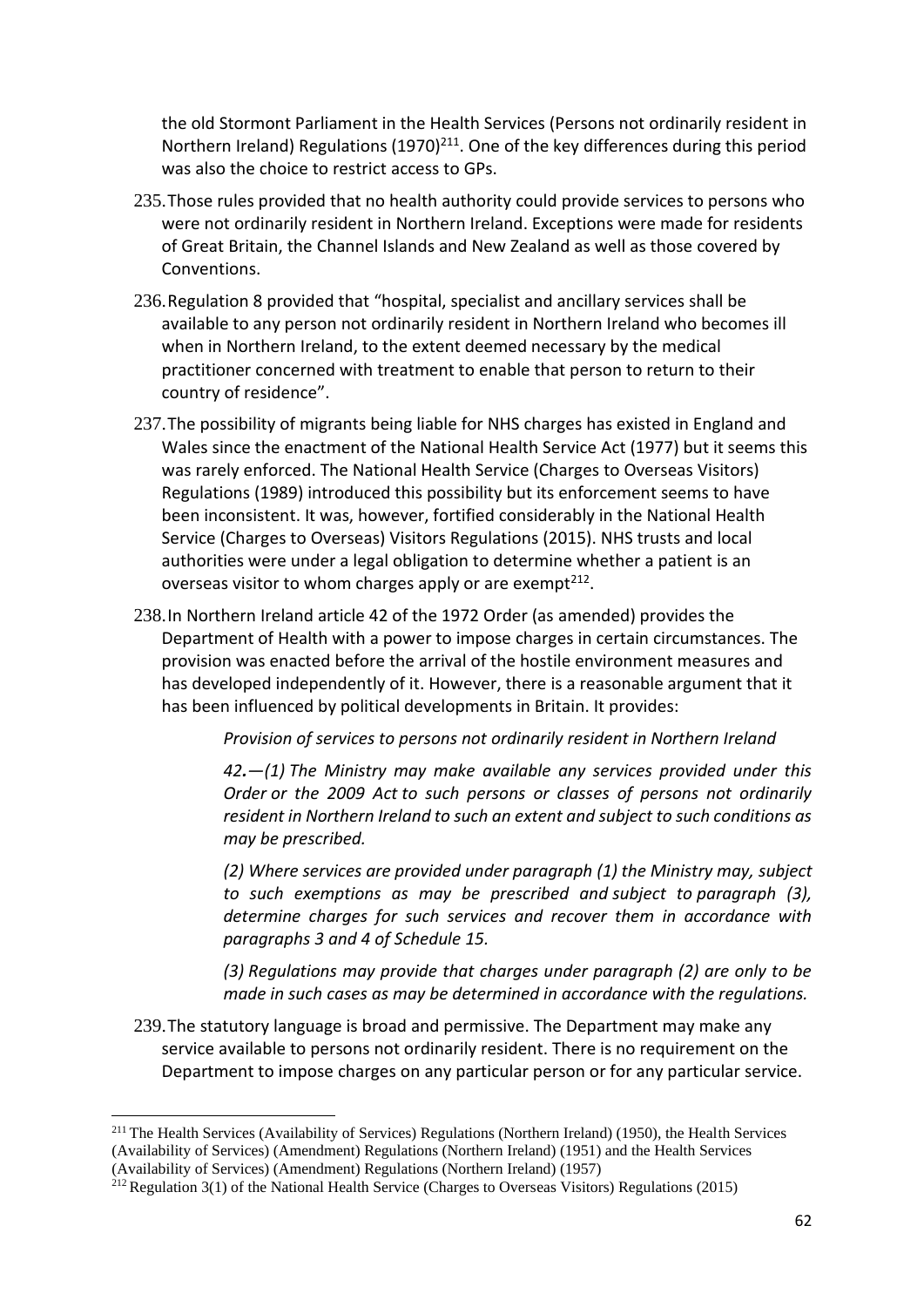Nonetheless, the Department has exercised its discretion to impose such charges on a number of occasions and in a number of contexts $213$ .

- 240.Most significant amongst the measures currently in force is the Provision of Health Services to Persons Not Ordinarily Resident Regulations NI) (2015). The regulations adopt the previous approach of differentiating between those deemed to be "ordinarily resident in Northern Ireland" and those who are not and are therefore categorized as "visitors"<sup>214</sup>. Services are free to those in the former category whereas services forming part of health services shall be available to any visitor at a charge determined by the Department unless expressly exempted $^{215}$ . The Regulations cover both "services forming part of health services"<sup>216</sup> and "general health services"<sup>217</sup>. General health services include GP led services, general dental services, general ophthalmic services and pharmaceutical services.
- 241.The test of ordinary residence is derived from common law and does not coincide with nationality. It has been developed by the courts with the judgment of the House of Lords in *Shah v. Barnett LBC*<sup>218</sup> often regarded as the leading authority. The case concerned financial support for education and also considered the use of the phrase for taxation purposes. Lord Scarman, with whom the other members of the House of Lords agreed, observed that:

*"Unless, therefore, it can be shown that the statutory framework or the legal context in which the words are used requires a different meaning, I unhesitatingly subscribe to the view that 'ordinarily resident' refers to a man's abode in a particular place or country which he has adopted voluntarily and for settled purposes as part of the regular order of his life for the time being, whether of short or of long duration."*

242.This approach was approved by the UKSC in *R (Cornwall County Council) v Secretary*  of State for Health and Another<sup>219</sup> and also relatively recently by the Northern Ireland High Court<sup>220</sup>. In the context of the 2015 Regulations it is this common law

<sup>&</sup>lt;sup>213</sup> Provision of Health Services to Persons Not Ordinarily Resident Regulations (NI) (2005); Provision of Health Services to Persons Not Ordinarily Resident (Amendment) Regulations (NI) (2008); The Charges for Drugs and Appliances and Provision of Health Services to Persons Not Ordinarily Resident (Amendment) Regulations (NI) (2009); Charges for Drugs and Appliances and Provision of Health services to Persons Not Ordinarily Resident (Amendment) regulations (NI) (2009); Provision of Health Services to Persons Not Ordinarily Resident Regulations (NI) (2013); The Provision of Health Services to Persons Not Ordinarily Resident (Amendment) Regulations (2020); The Provision of Health Services to Persons Not Ordinarily Resident (Amendment) (Revocation) Regulations (2020); The Provision of Health Services to Persons Not Ordinarily Resident (Amendment) Regulations (2021)

<sup>214</sup> Regulation 2 of Provision of Health Services to Persons Not Ordinarily Resident Regulations (NI) (2015)

<sup>215</sup> Regulation 3 of Provision of Health Services to Persons Not Ordinarily Resident Regulations (NI) (2015)

<sup>&</sup>lt;sup>216</sup> Provisions in part 2 of the 2015 Regulations. Regulation 2 provides that this phrase should be interpreted in accordance with part VI of the Health and Personal Service (NI) Order (1972). This is primary medical services, general dental services, general ophthalmic services or pharmaceutical services

 $^{217}$  Provisions in part 3 of the 2015 Regulations. Regulation 2 provides that "services forming part of health services" means services forming part of health services" means accommodation, services and other facilities provided under Article 5 of the Order (the Department's duty to provide accommodation and medical services, etc) and includes accommodation, services and other facilities provided by a HSC trust <sup>218</sup> (1983) 2 AC 309

<sup>&</sup>lt;sup>219</sup> [2016] AC 137

<sup>&</sup>lt;sup>220</sup> And by Mr. Justice McCloskey in 2018 NIQB 67, paragraph 43 in respect of health and social care arrangements between England and Northern Ireland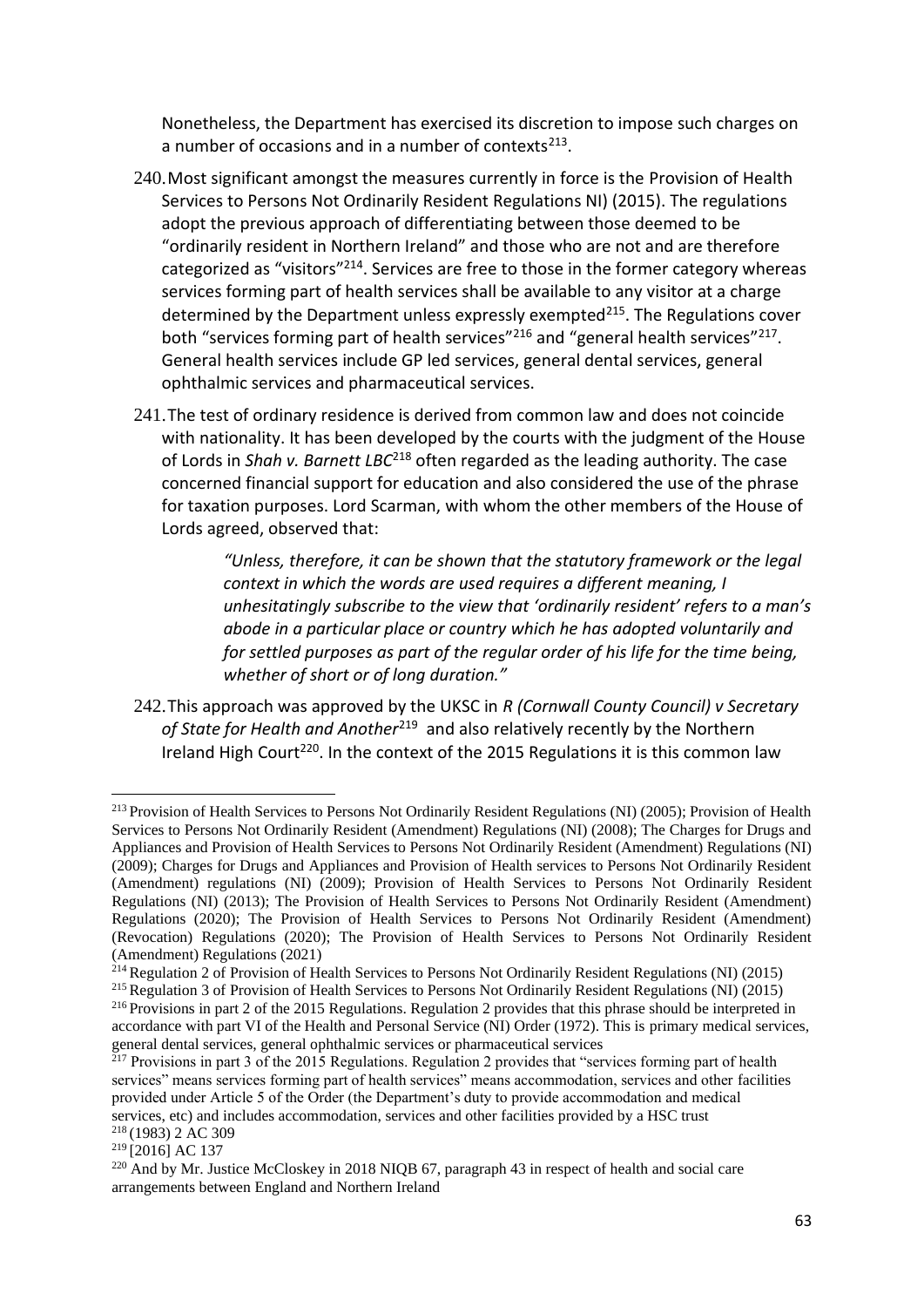meaning, subject to limited statutory intervention, which continues to define the term. For example, regulation 2 discounts any temporary absence for up to 182 continuous days. Another legislative intervention is found in section 39 of the Immigration Act (2014). It provides that:

> *(1)A reference in the NHS charging provisions to persons not ordinarily resident in Great Britain or persons not ordinarily resident in Northern Ireland includes (without prejudice to the generality of that reference) a reference to—*

> *(a)persons who require leave to enter or remain in the United Kingdom but do not have it, and*

*(b)persons who have leave to enter or remain in the United Kingdom for a limited period.*

- 243.Regulation 4 enumerates the types of health services for which no charge shall be imposed on a visitor. Instead, they will be provided free of charge at the point of access in a manner equivalent to those deemed ordinarily resident. This is qualified in the case of a visitor who, it appears, has travelled to the jurisdiction for specifically to receive those services<sup>221</sup>. They include the following services
	- accident and emergency services in a hospital or minor injuries unit but excludes services provided whilst an in-patient or at an outpatient appointment<sup>222</sup>
	- services provided outside a health service hospital unless covered by part 3
	- family planning services $223$
	- treatment in respect of certain diseases<sup>224</sup>
	- treatment for sexually transmitted diseases<sup>225</sup>
	- treatment for  $HIV^{226}$
	- services provided under a detention order under the Mental Health (NI) Order  $(1986)^{227}$
	- treatment provided on the basis of an order of court<sup>228</sup>

<sup>244.</sup>Regulations 5 - 22 lists the distinct categories of visitors who are exempt from health service charges. Those exemptions are only to the extent that a person who is

 $221$  Regulation 4(2)

<sup>&</sup>lt;sup>222</sup> Regulation  $4(1)(a)$ 

<sup>&</sup>lt;sup>223</sup> Regulation  $4(1)(c)$ 

<sup>&</sup>lt;sup>224</sup> Regulation 4(1)(d) read together with paragraph 1 of schedule 1 includes the following - Acute encephalitis; Acute poliomyelitis; Anthrax; Botulism; Bruscellosis; Cholera; [Coronavirus Disease (COVID-19);Diphtheria; Enteric fever (typhoid and paratyphoid fever); Food poisoning; Haemolytic uraemic syndrome (HUS); Infectious bloody diarrhoea; Invasive group A streptococcal disease and scarlet fever; Invasive meningococcal

disease; Legionnaires disease; Leprosy; Leptospirosis; Malaria; Measles; Mumps; Pandemic Influenza; Plague; Rabies; Rubella; Severe Acute Respiratory Syndrome (SARS); Smallpox; Tetanus; Tuberculosis; Typhus; Viral haemorrhagic fevers; Viral hepatitis; Whooping cough; Yellow fever

 $225$  Reg  $4(1)(e)$ 

 $226$  Reg 4(1)(f)

 $227$  Reg 4(1)(g)

<sup>&</sup>lt;sup>228</sup> Regulation  $4(1)(h)$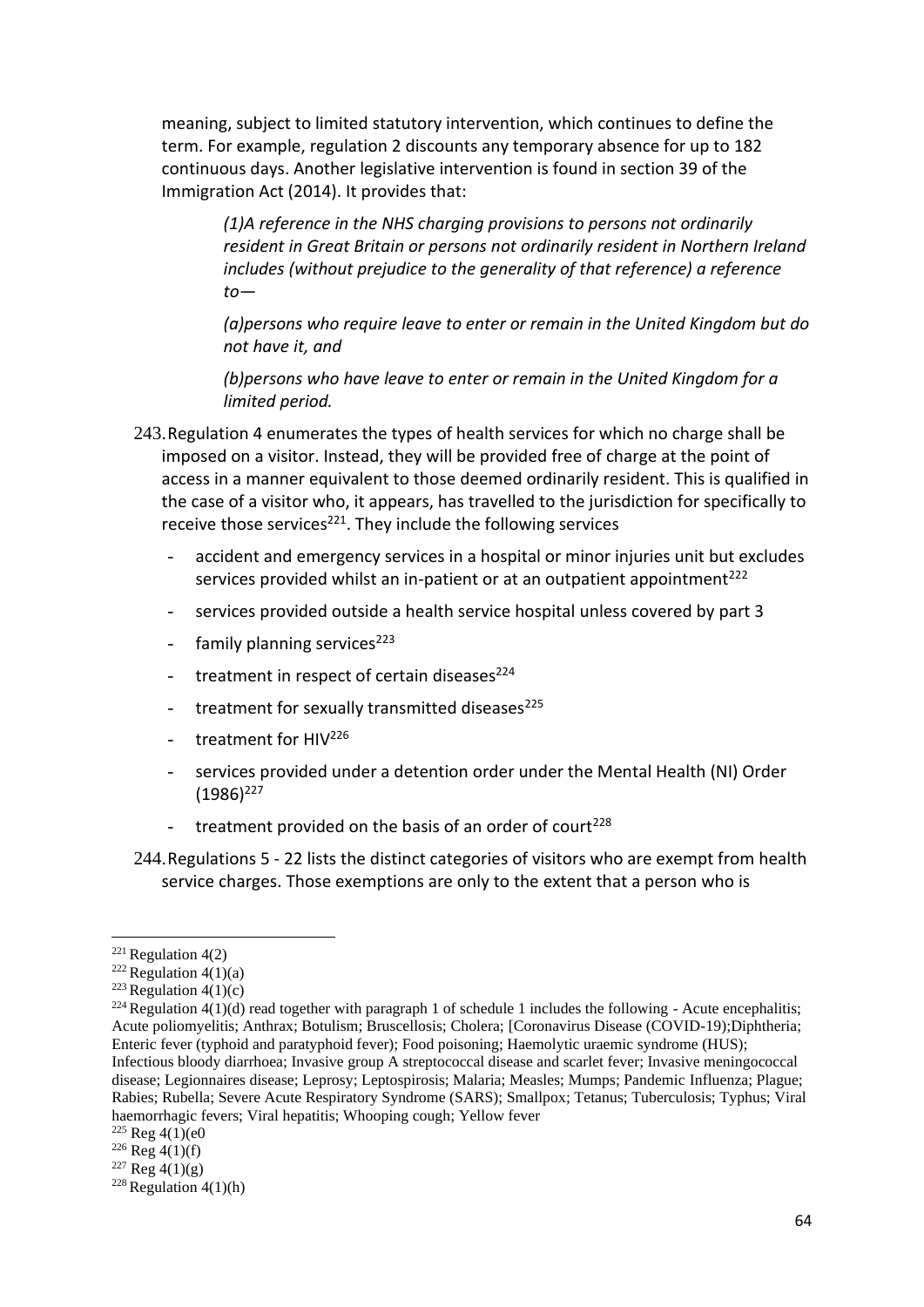deemed to be ordinarily resident would also be exempt<sup>229</sup>. The exempted categories are:

- those lawfully resident elsewhere in the United Kingdom for a period of not less than 12 months $^{230}$ :
- work, study, volunteer position or taking up permanent residence in the United Kingdom<sup>231</sup>
- Those who would benefit under rights contained in EU law<sup>232</sup>
- Citizens of states which have entered into reciprocal arrangements $^{233}$
- human trafficking
- exceptional humanitarian reasons
- Diplomats in accordance with the Vienna Convention; NATO forces; long term visits by UK pensioners; war pensioners; UK armed forces, crown servants; former residents working overseas; missionaries; prisoners and detainees including those detained under immigration legislation; employees on ships<sup>234</sup>.

245. Refugees, asylum seekers and children are also exempt<sup>235</sup>. Regulation 9 provides:

*No charge may be made or recovered in respect of any services forming part of health services provided to a visitor who—*

*(a) has been granted temporary protection, asylum or humanitarian protection under the immigration rules made under section 3(2) (general provisions for regulation and control) of the Immigration Act (1971);*

*(b) has made an application to be granted temporary protection, asylum or humanitarian protection under those rules; or*

*(c) is a child, taken into the care of an authority under the Children (Northern Ireland) Order (1995)* 

- 246.Regulation 21 includes patients whose need arose during a visit to Northern Ireland. Regulation 22 extends the benefits of the enumerated visitors to family members of those visitors.
- 247.Regulation 24 governs visitors to whom general medical health services will be available. The list replicates regulations 5-22 with the exception of visitors with EU rights and those whose treatment arose during a visit. Such persons are entitled to register with a GP practice for the period of their residence in Northern Ireland. Such visitors are entitled to access the full range of health services.
- 248.Within the European Union the Patient's Directive (EU) 2011/24/EU prescribes common principles and standards on quality, safety and transparency. It also, in effect, codifies some of the case law of the CJEU regarding the ability to avail of

<sup>229</sup> Regulation 23

<sup>&</sup>lt;sup>230</sup> Regulation  $5(1)$ 

<sup>&</sup>lt;sup>231</sup> Regulation  $6(1)$ -6(2)

 $232$  Regulation 7

<sup>&</sup>lt;sup>233</sup> Regulation 8 read together with schedule 2

<sup>234</sup> Regulations 9-21

<sup>&</sup>lt;sup>235</sup> Regulation 9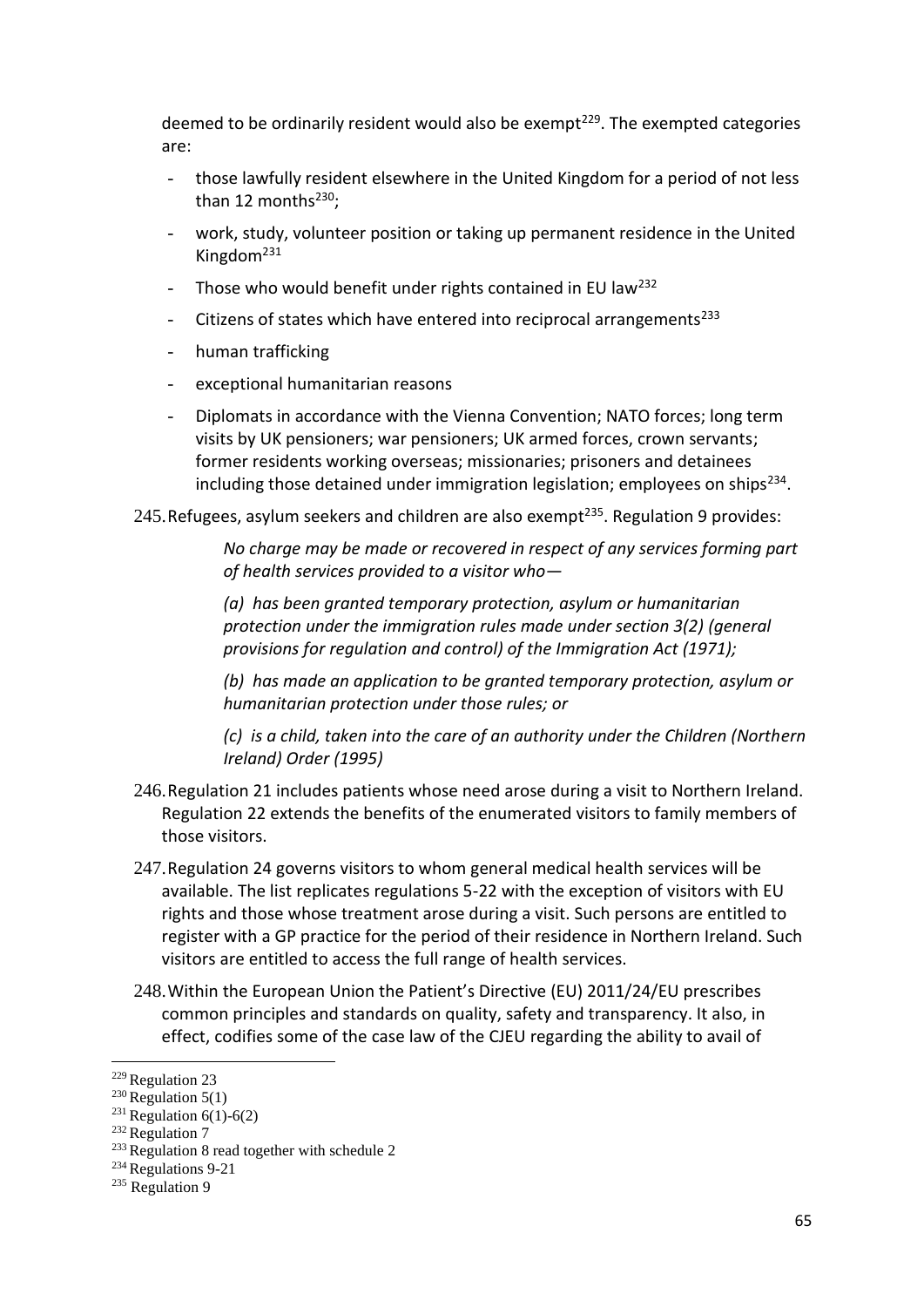extramural and intermural care. It had assisted cross-border health care on the island of Ireland. In respect of health care charges for visiting patients the UK's obligations had been transposed in part 4 of the Health Services (Cross-Border Health Care) Regulations (Northern Ireland) (2013). These provisions have now been repealed.

249.The Health Services (Cross Border Healthcare and Miscellaneous Amendments) (Northern Ireland)(EU Exit) Regulations (2019) addresses the changes arising from the end of UK membership of the European Union that arise in respect of cross-border healthcare. The rights in the Directive The explanatory note to the Regulations includes an acknowledgment that:

> *"The subject matter of this instrument would be within the devolved legislative competence of the Northern Ireland Assembly if equivalent provision in relation to Northern Ireland were included in an Act of the Northern Ireland Assembly as a transferred matter"<sup>236</sup> .*

- 250.The NHS surcharge should also be considered at this point. Section 38 of the Immigration Act (2014) permits the Secretary of State to provide for a charge to persons who apply for immigration permission. Those charges must be specified having regard to the range of health services that are likely to be available free of charge to persons who have been given immigration permission<sup>237</sup>. This extends to health services available in Northern Ireland<sup>238</sup>.
- 251.The Immigration (Health Charge) Order (2015) sets out the requirements for payment. Charges will apply to those seeking entry clearance or leave to enter<sup>239.</sup> The consequences of failing to pay the charge is that the application will be refused<sup>240</sup>. Article 7 provides for the possibility of exemptions in accordance with schedule 2. The Secretary of State also has a discretion to waive, reduce or refund all or part of the charge. Most applications for entry clearance or leave to remain are currently charged at £624 per adult and £470 per child $^{241}$ .
- 252.Section 39 of the Immigration Act (2014) represents another intervention by the UK Parliament into the devolved arena of healthcare in Northern Ireland. It provides that persons who require leave to enter or remain in the United Kingdom but do not have it and persons who have leave to enter or remain for a limited period are persons who are not "ordinarily resident".
- 253.Article 7 of the Health and Personal Social Services (NI) Order (1972) is entitled the prevention of illness, care and after care. The Department "*shall make arrangements, to such extent as it considers necessary, for the purposes of the prevention of illness, the care of persons suffering from illness or the after-care of such persons*" <sup>242</sup>. The

<sup>&</sup>lt;sup>236</sup> Section 3.3 of Explanatory Memorandum to the Health Service (Cross Border Health Care and Miscellaneous Amendments) (Northern Ireland) (EU Exit) Regulations (2019) 2019 no. 784

<sup>&</sup>lt;sup>237</sup> Section 38(4) of the Immigration Act (2014)

<sup>&</sup>lt;sup>238</sup> Section 38(6) of the Immigration Act  $(2014)$ 

<sup>&</sup>lt;sup>239</sup> Regulation  $\overline{3}$  of the Immigration (Health Charge) Order (2015)

<sup>&</sup>lt;sup>240</sup> Regulation 6 of the Immigration (Health Charge) Order (2015)

<sup>&</sup>lt;sup>241</sup> Schedule 1 (as amended) to the Immigration (Health Charge) Order (2015)

 $242$  Article 7(1) of the Health and Personal Social Services (Northern Ireland) Order (1972)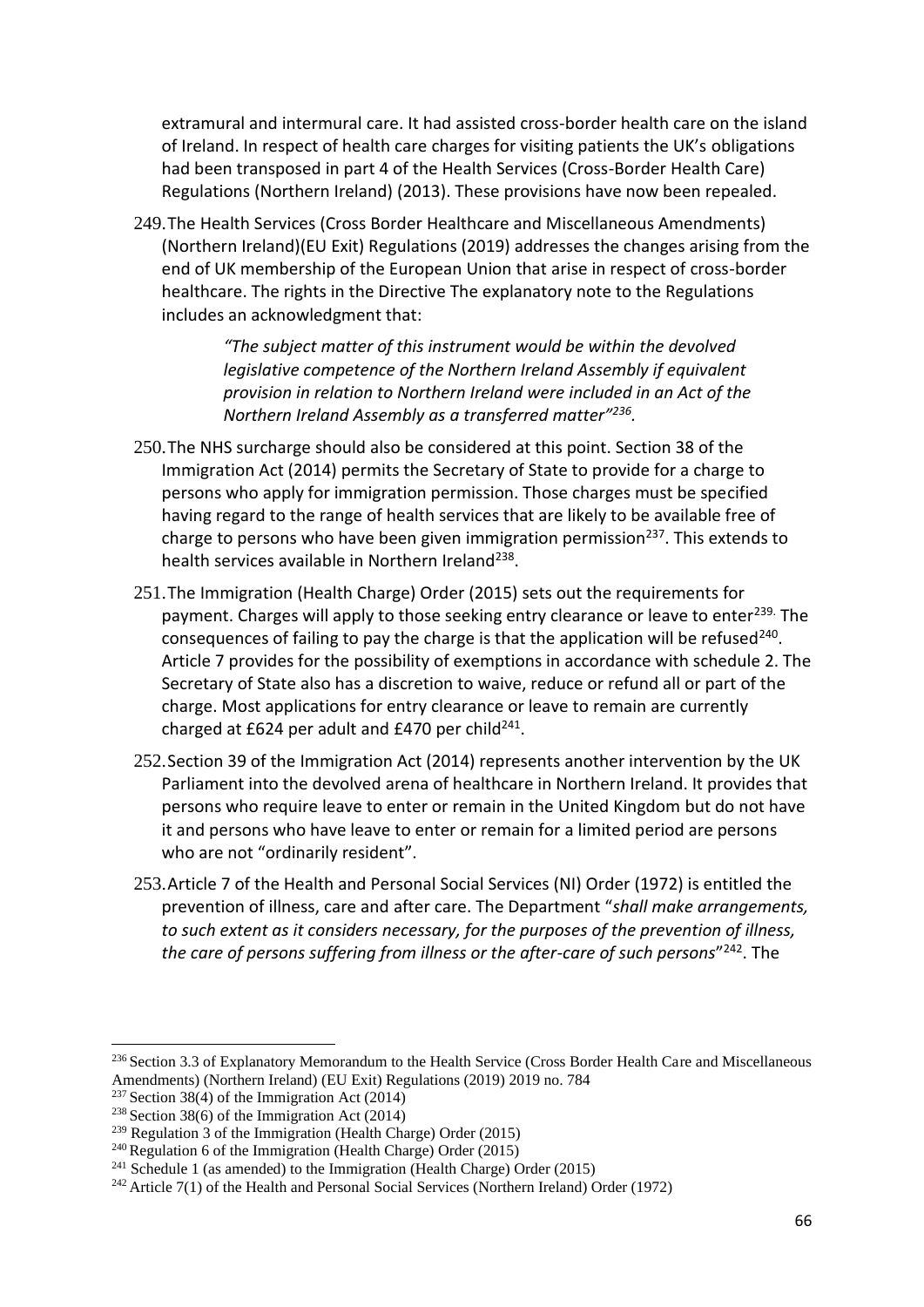Department may recover from persons availing themselves of such services as is considered appropriate<sup>243</sup>.

- 254.Article 15 of the 1972 Order addresses "general social welfare". It provides that "*in the exercise of its functions under Article 4(b) the Ministry shall make available advice, guidance and assistance, to such extent as it considers necessary, and for that purpose shall make such arrangements and provide or secure the provision of such facilities (including the provision or arranging for the provision of residential or other accommodation, home help and laundry facilities) as it considers suitable and adequate".*
- 255.Such arrangements may include arrangements for the provision by any other body or person of any of the social care on such terms and conditions as may be agreed between the Department and that other body or person<sup>244</sup>. The duty was considered by Mr Justice McCloskey (as he then was) in the case of *Re LW*<sup>245</sup> and more recently by Mr Justice Humphreys in *JR 139 (a minor)*<sup>246</sup>. It is to be considered a "target or macro duty" which does not, without more, provide enforceable private rights.
- 256.Section 121 of the Immigration and Asylum Act (1999) amended these each of these provisions to exclude persons subject to immigration control under section 115 and experiencing destitution. It went as far as to prohibit such assistance as would ordinarily be provided. Instead, affected individuals in Northern Ireland were to be eligible for assessment and support under section 95 of the Act with responsibility falling on the Department of Health<sup>247</sup>.

## **iv) Options for Mitigation**

257.The negative effect on health of hostile environment policies on migrants has been a matter of concern for trade unions representing health care workers<sup>248</sup>, for doctors themselves<sup>249</sup> and charities representing those migrants<sup>250</sup>. There have been some reported cases in which the imposition of hostile environment health care charges have been linked to death<sup>251</sup>.

<sup>&</sup>lt;sup>243</sup> Article 7(2) of the Health and Personal Social Services (Northern Ireland) Order (1972)

<sup>&</sup>lt;sup>244</sup> Article 15(1A) of the Health and Personal Social Services (Northern Ireland) Order (1972)

<sup>245</sup> (2010) NIQB 62

<sup>246</sup> (2021) NIQB 76

 $247$  Section 15(6) and 15(7) of the Health and Personal Services (Northern Ireland) Order (1972) read together with section 95 of the Immigration and Nationality Act (1999) (as amended)

<sup>248</sup> UNISON – "The Hostile Environment and the NHS". Available at [https://www.unison.org.uk/at](https://www.unison.org.uk/at-work/health-care/big-issues/more-campaigns/hostile-environment-nhs/up-front-charging/)[work/health-care/big-issues/more-campaigns/hostile-environment-nhs/up-front-charging/](https://www.unison.org.uk/at-work/health-care/big-issues/more-campaigns/hostile-environment-nhs/up-front-charging/)

<sup>&</sup>lt;sup>249</sup> British Journal of General Practice: Access to Primary healthcare for asylum seekers and refugees: a qualitative study of service user experiences in the UK; *British Journal of General*

*Practice 2019;* 69 (685): e537-e545; The negative health effects of hostile environment policies on migrants: A cross-sectional service evaluation of humanitarian healthcare provision in the UK - Wellcome Open Research 2019, 4:109 first published in 2019 and available at<https://wellcomeopenresearch.org/articles/4-109>

<sup>250</sup> "Patients Not Passports – Migrants Access to Healthcare During the Coronavirus Crisis"; June 2020. Available at: [https://www.medact.org/2020/headlines/patients-not-passports-migrants-access-to-healthcare](https://www.medact.org/2020/headlines/patients-not-passports-migrants-access-to-healthcare-during-the-coronavirus-crisis/)[during-the-coronavirus-crisis/](https://www.medact.org/2020/headlines/patients-not-passports-migrants-access-to-healthcare-during-the-coronavirus-crisis/)

<sup>&</sup>lt;sup>251</sup> See Open Democracy Article "How NHS staff are fighting back against the hostile environment" article of 17th May 2019 by James Skinner & Akram Salhab. The authors list [Elfreda Spencer,](https://www.theguardian.com/society/2018/nov/13/cancer-patient-died-after-nhs-demanded-30000-for-treatment) [Nasar Khan,](https://www.independent.co.uk/news/uk/home-news/man-dying-heart-failure-home-office-hostile-environment-immigration-pakistan-theresa-may-visa-a8734511.html) [Albert](https://www.theguardian.com/uk-news/2018/apr/19/windrush-albert-thompson-cancer-treatment-theresa-may)  [Thompson,](https://www.theguardian.com/uk-news/2018/apr/19/windrush-albert-thompson-cancer-treatment-theresa-may) [Kelemua Mulat,](https://www.theguardian.com/uk-news/2018/jun/07/home-office-prevented-asylum-seekers-urgent-cancer-treatment) [Esayas Welday,](https://www.theguardian.com/society/2019/jan/21/i-thought-they-were-killing-me-nhs-trust-stops-asylum-seekers-cancer-treatment) [Pauline Pennant,](https://www.theguardian.com/uk-news/2018/may/23/go-die-not-interested-windrush-citizen-feels-neglected-by-britain) [Beatrice,](https://inews.co.uk/news/health/nhs-migrant-charges/) [Saloum,](https://www.theguardian.com/society/2019/feb/08/anti-fgm-campaigner-denied-nhs-cancer-care) [Bhavani Espathi,](https://www.independent.co.uk/news/uk/home-news/uk-immigration-deportation-woman-coma-home-office-crohns-disease-bhavani-espathi-a8903271.html) as having died after being denied care or made destitute after receiving huge medical bills. Article available at <https://www.opendemocracy.net/en/ournhs/how-nhs-staff-are-fighting-back-against-the-hostile-environment/>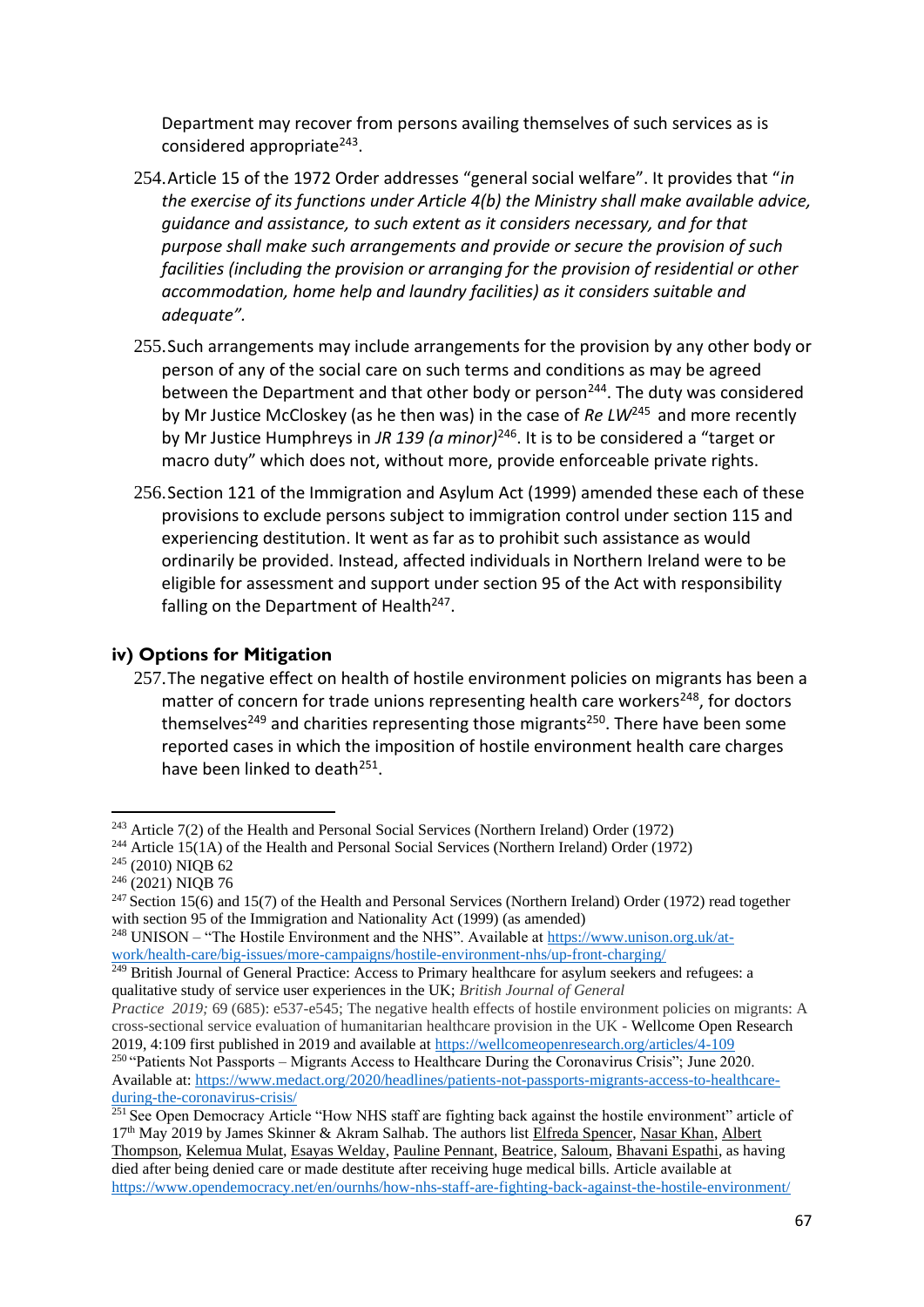258.Healthcare is a devolved competence under the terms of the Northern Ireland Act (1998). That this is the case was set out concisely by Morgan LCJ in *Re JR*<sup>252</sup>. It was stated that:

> *"By virtue of section 4 of the Northern Ireland Act 1998 (the 1998 Act) a transferred matter means any matter which is not an excepted or reserved matter. General matters of public health are neither excepted nor reserved matters and consequently fall to be dealt with as transferred matters. By virtue of section 23 (2) of the 1998 Act the prerogative and other executive powers in respect of transferred matters are exercisable by any Minister or Northern Ireland department."*

- 259.The provision of healthcare to *persons in Northern Ireland* is, perhaps, the most significant area of devolved competence. It is certainly the one which commands the greatest proportion of the Stormont budget<sup>253</sup>. The objective of ensuring the highest possible level of health of the entire population, including those without regularised immigration status, is at the heart of the current devolution settlement. The Northern Ireland Court of Appeal described the Minister of Health as *having "a very wide discretion in the field of public health in the context of devolved/regional governance"<sup>254</sup> .*
- 260.The targeting of health care by hostile environment measures in UK legislation, including but not limited to the Immigration Act (2014) and Immigration Act (2016), does not remove the subject from the category of transferred matters and transform it an excepted matter. The restriction of access to any aspect of healthcare is, it is submitted, at the discretion of the Department of Health under article 42 of the 1972 Order. As a general proposition it cannot be said to come within scope of the immigration exception in paragraph 8 of schedule 2 to the Northern Ireland Act (1998). It is open to the Department, by amending regulations, to expand the list of health conditions which do not attract charges. It is also open to the Department to increase the list of exempt visitors.
- 261.It is also open to the Northern Ireland Assembly to modify the meaning of "ordinarily resident in Northern Ireland". The Department of Health has published operation guidance on the 2015 Regulations. It explains the scope of eligibility to receive publicly funded health care and provides advice on the meaning of "ordinary residence".
- 262.The question of whether someone is "ordinarily resident" in Northern Ireland is governed by common law and statute. As explained above it will require a factual and legal assessment of all relevant circumstances. It is, in this context however, clearly a matter of the law of Northern Ireland.
- 263.It is also of note that the Welsh Assembly had previously departed from the approach in England to include failed asylum seekers as an exempt category from health care charges in the National Health Service (Charges to Overseas) Visitors (Amendment) (Wales) Regulations (2009) WSI 2009/1512. In its 2011 publication

<sup>252</sup> (2016) NICA 20, paragraph 55

 $^{253}$  Department of Finance Budget 2020-2021 statement [\(https://www.finance-](https://www.finance-ni.gov.uk/sites/default/files/publications/dfp/Budget%202020-21%20-%20Ministerial%20Statement.pdf)

[ni.gov.uk/sites/default/files/publications/dfp/Budget%202020-21%20-%20Ministerial%20Statement.pdf](https://www.finance-ni.gov.uk/sites/default/files/publications/dfp/Budget%202020-21%20-%20Ministerial%20Statement.pdf)  $254$  Re JR65 (2016) NICA 20, para 110-113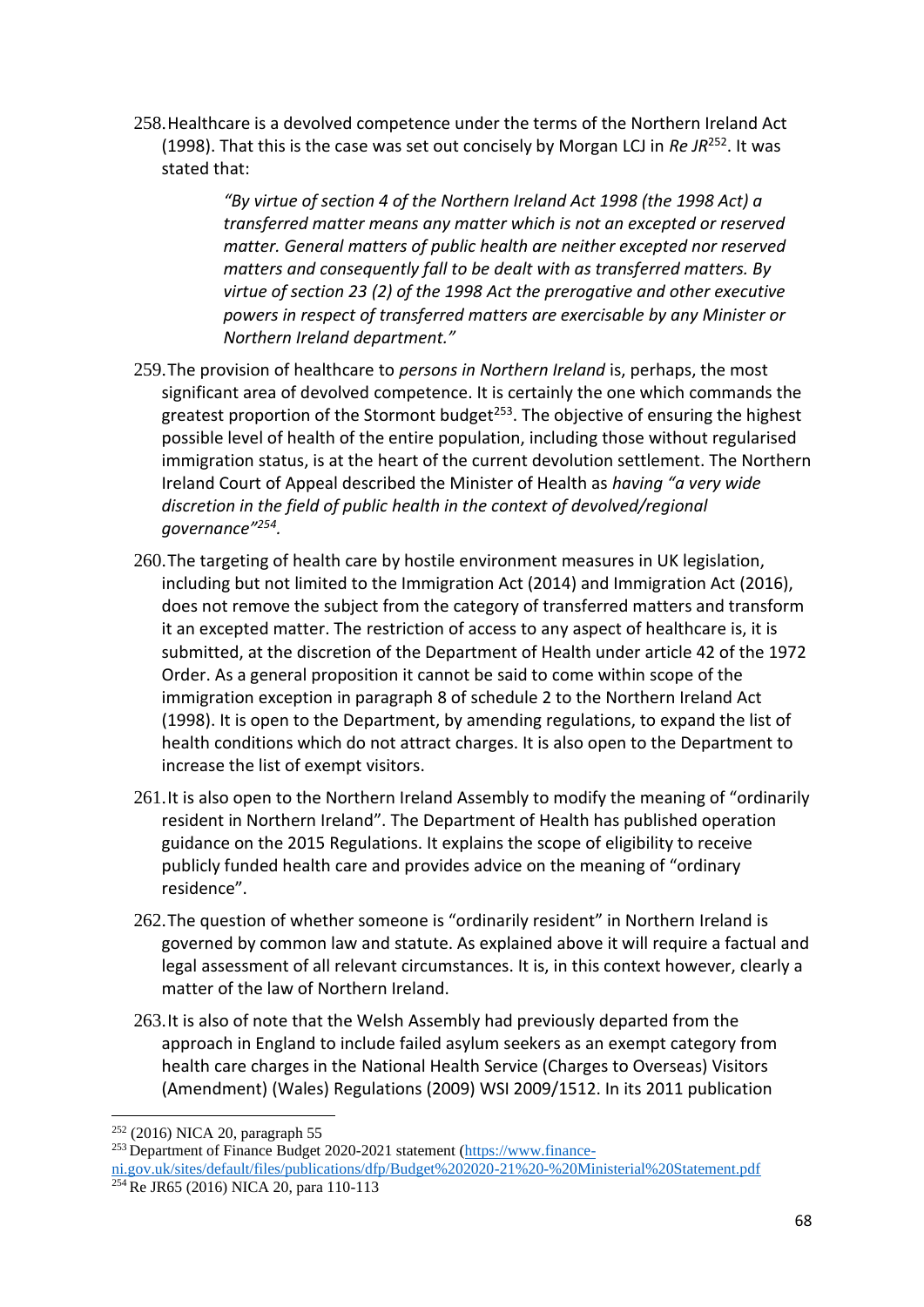*"Access denied – Or Paying When You Shouldn't"* the Northern Ireland Human Rights Commission was informed by the Department of Health that its view was that "the competence to provide the legislative framework for entitlements to publicly funded medical care rests with it by virtue of the Northern Ireland Act 1998.<sup>255</sup>

- 264.Charging arrangements are a devolved matter. The intervention by the UK Parliament to legislate on the precise point of who can be regarded as "ordinary resident" for the purposes of accessing public health care in Northern Ireland is constitutionally permissible. It is an exercise of the sovereignty of Westminster but for the reasons already explained this does not have the effect of displacing devolved competence. Had that been the intention of Parliament there are other legislative methods available. Consequently, it is submitted that amendment, repeal or modification of section 39 of the 2014 Act is an option open to the Northern Ireland Assembly.
- 265.The imposition of the NHS surcharge, as a condition of securing immigration status, is not a matter which could be considered to come within the legislative competence of the Assembly as provided for by the Northern Ireland Act (1998). This aspect of the immigration process is inseparable from the grant of right to enter or reside under the Immigration Act (2014) and the Immigration Rules. The devolved institutions could, however, elect to reimburse migrants who go on to reside in Northern Ireland but this could not alter the requirement to pay up front.
- 266.The restrictions on assistance to persons subject to immigration control, and at risk of destitution, inserted into the Health and Personal Social Services (Northern Ireland) Order (1972) must also be considered to be transferred matters. It is open to the Northern Ireland Assembly to restore the position permitting the Department of Health to make arrangements as it deems suitable and adequate to meet the migrant patient's needs consistent with its overall duty to promote the health and welfare of all the people in Northern Ireland.

# **L. The Hostile Environment – Banking**

#### **i) Mapping the Hostile Environment**

267.Although banks and building societies were already required to review the identity of customers together with the source of their funds in the Money Laundering Regulations (2007) the "hostile environment" was also extended into this arena. Section 40 of the Immigration Act (2014) prohibits banks and building societies from opening current accounts for persons unless their immigration status has been checked<sup>256</sup>. The provision applies throughout the United Kingdom.

268. The UK government factsheet<sup>257</sup> described the purpose as being to:

<sup>255</sup> "Access Denied – Or Paying When You Shouldn't": Access to publicly funded medical care: residency, visitors and non-British/Irish citizens (NIHRC January 2011, authored by Daniel Holder); see section 4 which refers to the DHSSPS response to the NIHRC on 14<sup>th</sup> December 2010

<sup>&</sup>lt;sup>256</sup> Brought into effect by Immigration Act 2014 (Commencement No.2) Order (2014), article 2; 12<sup>th</sup> December 2014

<sup>&</sup>lt;sup>257</sup> Immigration Bill Factsheet: Bank Accounts; Clauses 35-38 (Bank accounts); published by Home Office & HM Treasury (October 2013)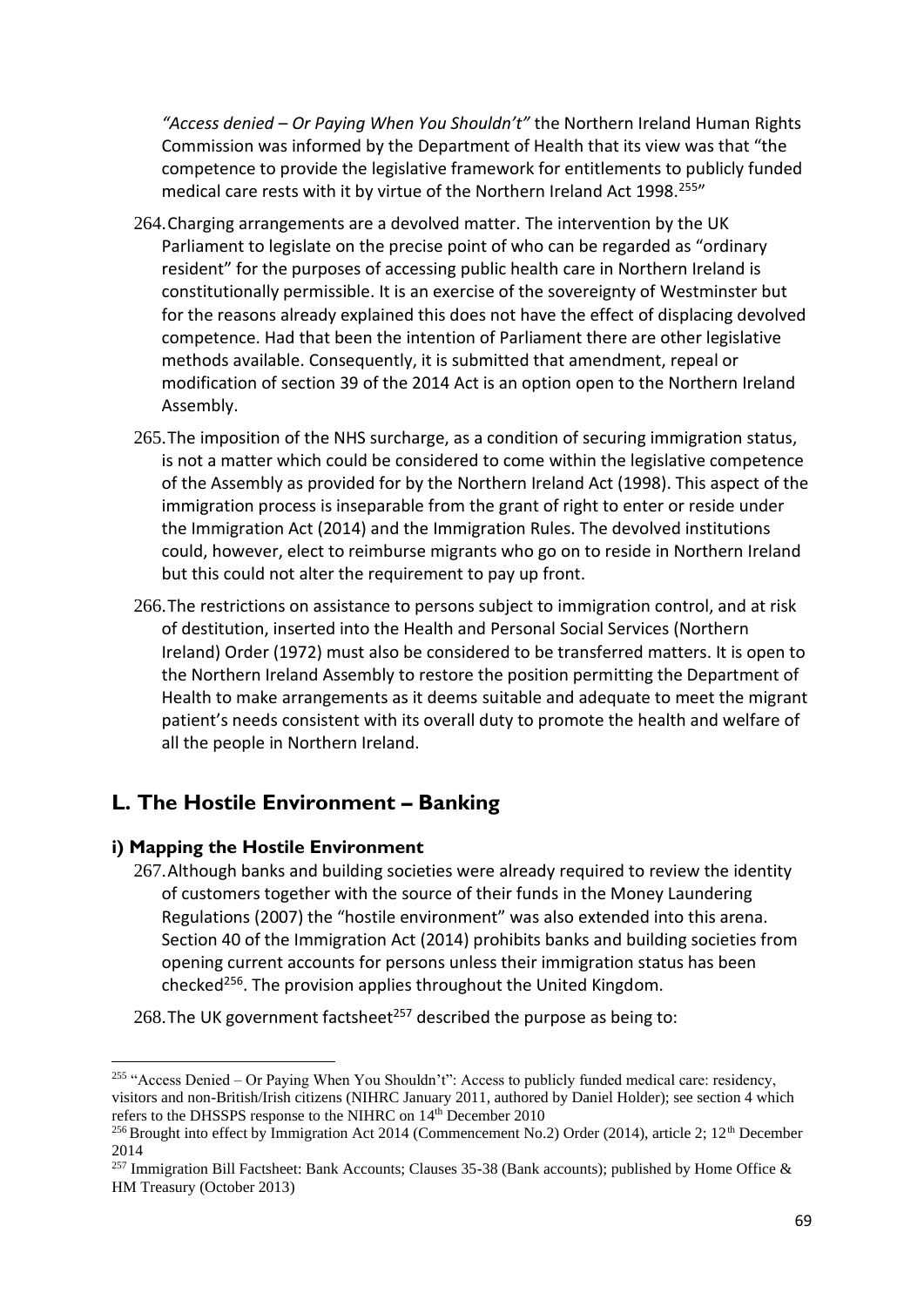*"Ensure that known illegal migrants are not able to open current accounts… being refused a current account will make it extremely difficult for the individuals concerned to access other lines of credit such as mobile phone contracts, credit cards or other types of loans (including a mortgage) which rely on a current account to make repayments … This will in turn assist in preventing illegal migrants from gradually building up a credit history and from illegally establishing a life in the UK"*

269.Disqualified persons are defined in section 40A(3) as:

"(*3) A "disqualified person" is a person—*

*(a) who is in the United Kingdom,*

*(b) who requires leave to enter or remain in the United Kingdom but does not have it, and*

*(c) for whom the Secretary of State considers that a current account should not be provided by a bank or building society."*

- 270. Banks were also required to conduct regular checks<sup>258</sup> and close accounts under the amendments brought in with schedule 7 to the Immigration Act (2016). When such a review determined that an account holder was a "disqualified person" the institution was mandated to inform the Secretary of State of that fact together with other information<sup>259</sup> as provided by the Immigration Act 2014 (Current Accounts) (Excluded Accounts and Notification Requirements) Regulations (2016)<sup>260</sup>. The Home Office also published guidance on how it will exercise the powers made available to it<sup>261</sup>.
- 271.The procedure sets out that the Secretary of State may apply for a freezing order under section 40D. In Northern Ireland this will be heard by the Magistrates Court<sup>262.</sup> Appeals are heard by the County Court<sup>263</sup>.
- 272.The power to suspend and close bank accounts came under widespread criticism in the wake of the Windrush scandal<sup>264</sup>. In evidence to the House of Commons Home Affairs Committee in May 2018 the (then) Home Secretary Sajid Javid stated that the Home Office was not to go ahead with the closure of bank accounts of those suspected to be "disqualified persons"<sup>265</sup>.

#### **ii) Options for Mitigation**

273.The consequences of losing access to banking services is obvious. Without such facilities individuals are at risk being unable to pay a mortgage, rent, utility bills, childcare and/or health care costs. Such persons can accrue debt, destitution and

<sup>258</sup> Section 40A of the Immigration Act (2014)

<sup>259</sup> Section 40B

<sup>260</sup> Regulation 3

<sup>261</sup> Immigration Act (2014) Code of Practice: Freezing Orders (Bank Account Measures); brought into force on 30th October 2017 by The Immigration Act (2014) (Current Accounts) (Freezing Orders) Code of Practice Regulations (2017)

 $262$  Section  $40D(9)$ 

 $263$  Section  $40E(4)$ 

<sup>264</sup> https://www.theguardian.com/uk-news/2018/may/17/home-office-suspends-immigration-checks-on-uk-bankaccounts

<sup>265</sup> https://www.freemovement.org.uk/migrant-bank-account-closure-letters-sajid-javid/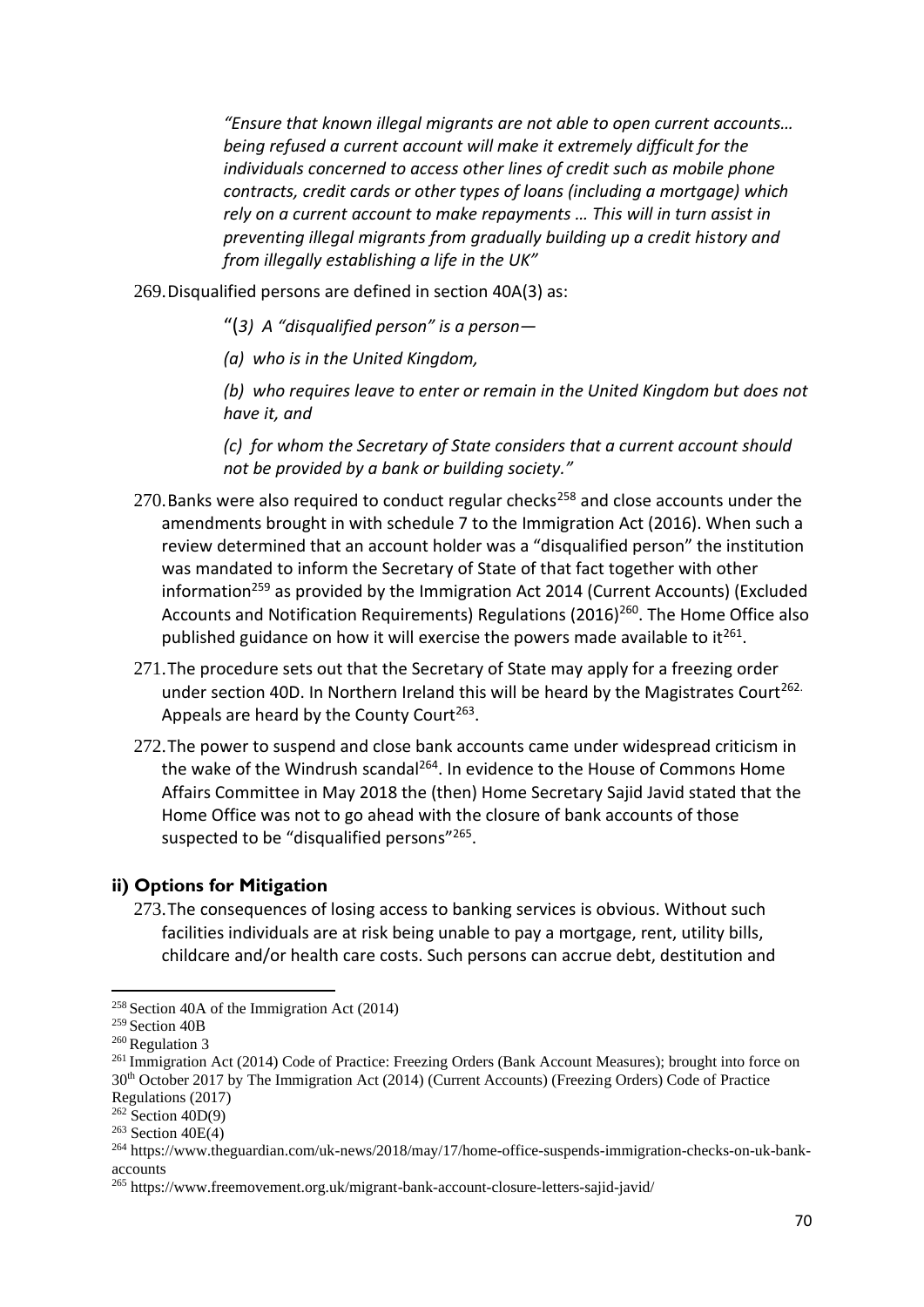housing insecurity. They may be unable to secure credit. An immigration solicitor in Belfast recounted assisting a client who was a single mother with a successful small business. Her business account was wrongly suspended and the error took several weeks to resolve. During this time she was unable to run her business and suffered financial loss and reputational damage.

274.Schedule 3 to the Northern Ireland Act (1998) lists "reserved matters". Such matters are beyond the legislative competence of the Northern Ireland Assembly. Paragraph 23(a) includes:

> *(a) financial services, including investment business, banking and deposittaking, collective investment schemes and insurance;*

- 275.The hostile environment measures concerning banking will fall squarely within paragraph 23 of schedule 3 above rather than paragraph 8 of schedule 2. These are matters concerning financial services and banking rather than immigration and nationality. They are currently beyond the legislative competence of the Northern Ireland Assembly as provided for in the Northern Ireland Act (1998).
- 276.However, given that the current Home Office policy is to move away from the automatic closure of bank accounts the possibility of this reserved matter becoming a transferred matter under the mechanism provided for in section 4(2) of the Northern Ireland Act (1998) exists. An enactment of the Northern Ireland Assembly which sought to mitigate some of the effects of the hostile environment in some or all of the subject matters identified above might, it is suggested, benefit from corresponding provisions on banking. The practical ability to secure accommodation and motor insurance, for example, often require access to a bank account.

# **M. Borders and Nationality Bill**

- 277. The Nationality and Borders Bill (2021) was published on the  $6<sup>th</sup>$  July 2021. At the time of writing it had completed its second reading before Parliament and had been amended in public bill committee. The legislation implements large parts of the UK Government's New Plan for Immigration266. There was also a consultation process which ended in May  $2021^{267}$ .
- 278.The Home Office has described the objectives of the Bill as including making the immigration system fairer and more effective in order to better protect those in genuine need of asylum; to deter illegal entry into the UK by breaking the business model of criminal trafficking networks; and to remove those from the UK with no right to residence.
- 279.There are a number of matters which have received considerable public attention including plans for the return of migrants to third countries, further measures to deter asylum claims in the UK and a new emphasis on the manner of arrival in the UK as consequential for the type of support that will be provided pending an application for residence and/or asylum. The proposals could establish a 'two-tier' protection

<sup>266</sup> [https://www.gov.uk/government/consultations/new-plan-for-immigration/new-plan-for-immigration-policy](https://www.gov.uk/government/consultations/new-plan-for-immigration/new-plan-for-immigration-policy-statement-accessible)[statement-accessible](https://www.gov.uk/government/consultations/new-plan-for-immigration/new-plan-for-immigration-policy-statement-accessible)

 $\frac{267}{267}$  The time period for the consultation was criticised in some quarters. [https://www.amnesty.org.uk/press](https://www.amnesty.org.uk/press-releases/uk-government-rushes-ahead-nationality-and-borders-bill-despite-majority-opposing)[releases/uk-government-rushes-ahead-nationality-and-borders-bill-despite-majority-opposing](https://www.amnesty.org.uk/press-releases/uk-government-rushes-ahead-nationality-and-borders-bill-despite-majority-opposing)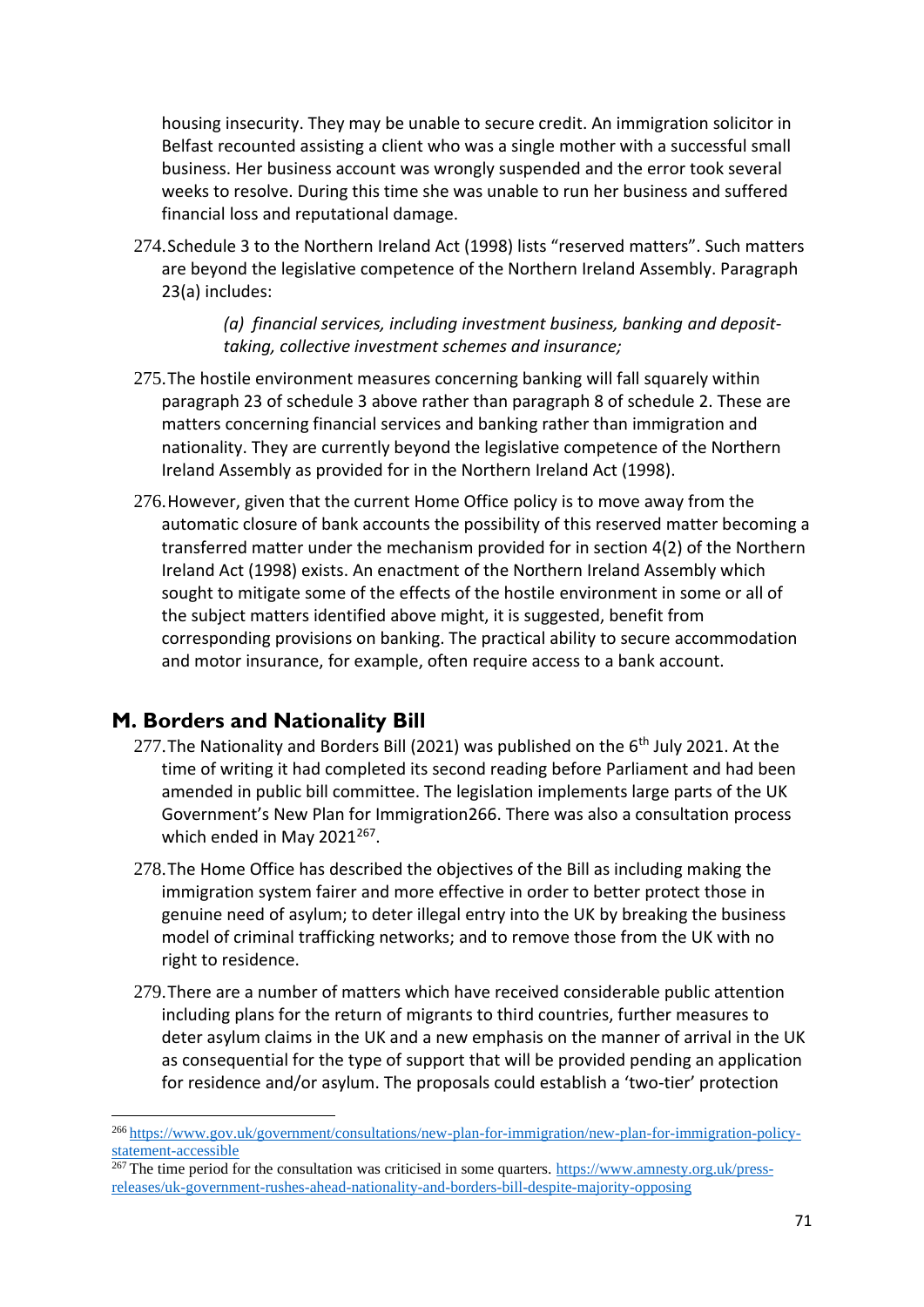system, which unfairly distinguishes between refugees depending on their mode of arrival to the UK<sup>268</sup>. The Bill also addresses a number of matters that would seem to come within the sphere of transferred competences such as the identification, credibility and criminalisation of victims. An assessment of the extent to which the Bill falls within Scottish legislative competence has recently been published<sup>269</sup>.

- 280.What is now clause 11(2) provides that refugees would be categorised as a 'Group 1 refugee' if they are considered to come within the scope of Article 31 of the Refugee Convention having arrived directly from a country where their life or freedom was threatened and have claimed asylum without delay. Those who could not satisfy those conditions would be categorised as "group 2 refugees". The latter group will be treated less favourably throughout and after the process of regularisation including reduced rights of family reunion and imposition of a no recourse to public funds condition if and when permission to remain was granted.
- 281. The offence of illegal entry to the UK is broadened and clarified<sup>270</sup>. The offence of assisting unlawful immigration will now have a maximum sentence of life imprisonment<sup>271</sup>. The requirement that a person act "for gain" in such conduct is removed $272$ . This has led to some uncertainty over whether rescue agencies could, potentially, be vulnerable to prosecution for saving the lives of those at sea. Also, some of the measures have been described as being inconsistent with the promise of non-penalisation in the Refugee Convention<sup>273</sup>. The much criticized power to turn around boats in the English Channel has aroused much attention but it is very unlikely to be implemented in practice<sup>274</sup>.
- 282.The legislation is to apply to the whole of the United Kingdom including Northern Ireland<sup>275</sup>. It does, however, include some measures which could be regarded as coming within scope of devolved competences in Northern Ireland. For example, part 5 concerns modern slavery. The Trafficking Directive will cease to be part of retained EU law in the UK $^{276}$  and the "victim of slavery" and "victim of human trafficking" are to be defined in regulations by the Secretary of State<sup>277</sup>.
- 283.Trafficking is not necessarily and always a part of the immigration system. Those who claim to have been trafficked may seek leave to remain and/or support while navigating the immigration processes but the needs of such persons clearly go beyond that. The identification and protection of victims and the prevention of trafficking are duties that fall to the PSNI, the Public Prosecution Service, the Health and Social Care Trusts, the Independent Guardian Scheme and the Northern Ireland

<sup>&</sup>lt;sup>268</sup> Commons Library research Briefing; Nationality & Borders Bill by Melanie Gower; 15<sup>th</sup> July 2021 <sup>269</sup> JustRight Scotland and the Scottish Refugee Council jointly commissioned a legal opinion from Christine O'Neill QC and Brodies. Available at [https://www.justrightscotland.org.uk/2021/11/legal-opinion-what-does](https://www.justrightscotland.org.uk/2021/11/legal-opinion-what-does-the-nationality-and-borders-bill-mean-for-devolution-in-scotland/)[the-nationality-and-borders-bill-mean-for-devolution-in-scotland/](https://www.justrightscotland.org.uk/2021/11/legal-opinion-what-does-the-nationality-and-borders-bill-mean-for-devolution-in-scotland/)  $270$  Clause 39

 $271$  Clause  $40(1)$ 

<sup>&</sup>lt;sup>272</sup> Clause 40(2) will amend section 25A(1) of the Immigration Act (1971) in this respect

<sup>273</sup> <https://www.freemovement.org.uk/the-nationality-and-borders-bill-2021-first-impressions/> <sup>274</sup> [https://www.freemovement.org.uk/only-french-cooperation-can-stop-the-channel-](https://www.freemovement.org.uk/only-french-cooperation-can-stop-the-channel-boats/?utm_source=rss&utm_medium=rss&utm_campaign=only-french-cooperation-can-stop-the-channel-boats&mc_cid=7f3199f133&mc_eid=75ac782875)

[boats/?utm\\_source=rss&utm\\_medium=rss&utm\\_campaign=only-french-cooperation-can-stop-the-channel](https://www.freemovement.org.uk/only-french-cooperation-can-stop-the-channel-boats/?utm_source=rss&utm_medium=rss&utm_campaign=only-french-cooperation-can-stop-the-channel-boats&mc_cid=7f3199f133&mc_eid=75ac782875)[boats&mc\\_cid=7f3199f133&mc\\_eid=75ac782875](https://www.freemovement.org.uk/only-french-cooperation-can-stop-the-channel-boats/?utm_source=rss&utm_medium=rss&utm_campaign=only-french-cooperation-can-stop-the-channel-boats&mc_cid=7f3199f133&mc_eid=75ac782875)

 $275$  Clause 81(1)

 $276$  Clause 67

 $277$  Clause 68(1)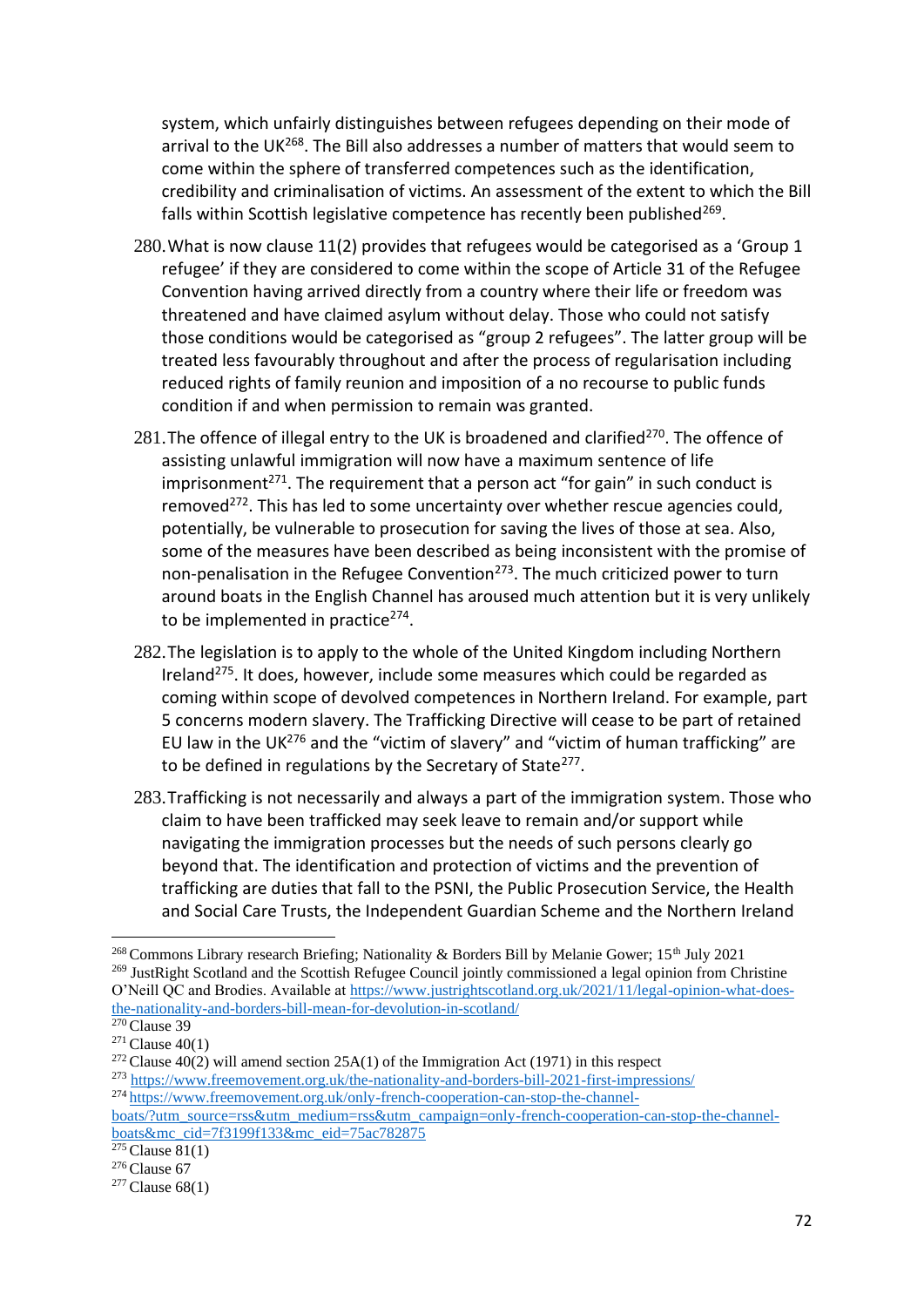Court Service. The Assembly has already legislated to ensure the UK's obligations under international human rights law are adhered to in this jurisdiction as has the Scottish Parliament in the Human Trafficking and Exploitation (Scotland) Act (2015).

- 284.The Bill also contains further restrictions on the ability of asylum applicants to obtain support under part VI of the Immigration and Asylum Act (1999). The possibility of accommodating asylum seekers in specific accommodation centres is continued<sup>278</sup>. However, such a course of action remains subject to the duty to consult the Executive Office in section 41 of the Nationality, Immigration and Asylum Act  $(2002)^{279}$ . As discussed above, the duties of local authorities in England and the Health and Social Care Trusts in Northern Ireland to support, safeguard and protect the interests of children will remain. The measures contained in the 2021 Bill are consistent with the ethos of the "hostile environment" and may be characterised as "cracking down on asylum" but they amount to further displacement of responsibility.
- 285.At the present time social workers in Northern Ireland conduct age assessments in accordance with the international and domestic legal framework for doing so<sup>280</sup>. They do so for the purposes of assessing what duties are owed to children under international and the law of Northern Ireland including Trafficking Act and the Children (NI) Order (1995). They have drafted a formal age assessment policy, due shortly for publication. They are currently guided by a professional instruction on the general approach to take; including multi-disciplinary input from both child experts and legal experts.
- 286.However, what is currently part 4 of the Bill amounts to much greater intervention by the UK government into this devolved arena. Clause 49 is intended to govern age assessment by local authorities. This will include health and social care trusts in Northern Ireland<sup>281</sup>. It provides for a system of referral for age assessment under which assessment by Trusts must, in effect, be validated by the Secretary of State<sup>282</sup>. Clause 51 confers on the Secretary of State the power, by regulations, to make provision about the processes for assessing the age of persons. A failure to consent to testing, including measurement of parts of a person's body, analysis of saliva, cell or other samples, must be taken into account as damaging to the person's credibility.
- 287.Under clause 52(1) it is intended that the Secretary of State would make regulations about age assessments. Such rules may include a range of issues which are currently the responsibility of the devolved health and social care authorities. They include (i) the information and evidence that must be considered and the weight to be given to it, (ii) the circumstances in which an abbreviated age assessment may be appropriate, (iii) protections or safeguarding measures for the age-disputed person, and (iv) where consent is required for the use of a specified scientific method, the processes for

<sup>278</sup> Clause 12

<sup>&</sup>lt;sup>279</sup> Section 41(1) of the Nationality, Immigration and Asylum Act (2002) provides that the Secretary of State may not make arrangements under [section](https://uk.westlaw.com/Document/I55921860E45211DA8D70A0E70A78ED65/View/FullText.html?originationContext=document&transitionType=DocumentItem&ppcid=94371ebb564e478289409a1d8b9edd6e&contextData=(sc.DocLink)) 16 for the provision of premises in Northern Ireland unless he has consulted the First Minister and the deputy First Minister

<sup>280</sup> Children's Law Centre: Response to the Home Office's 'New Plan for Immigration' Consultation, May 2021. Available at<https://childrenslawcentre.org.uk/>

<sup>281</sup> Clause 48(c) provides that in relation to Northern Ireland "local authority" means a Health and Social Care trust established under Article 10 of the Health and Personal Social Services (Northern Ireland) Order 1991 (S.I. 1991/194 (N.I. 1))

<sup>&</sup>lt;sup>282</sup> Clauses 49 and 50 read together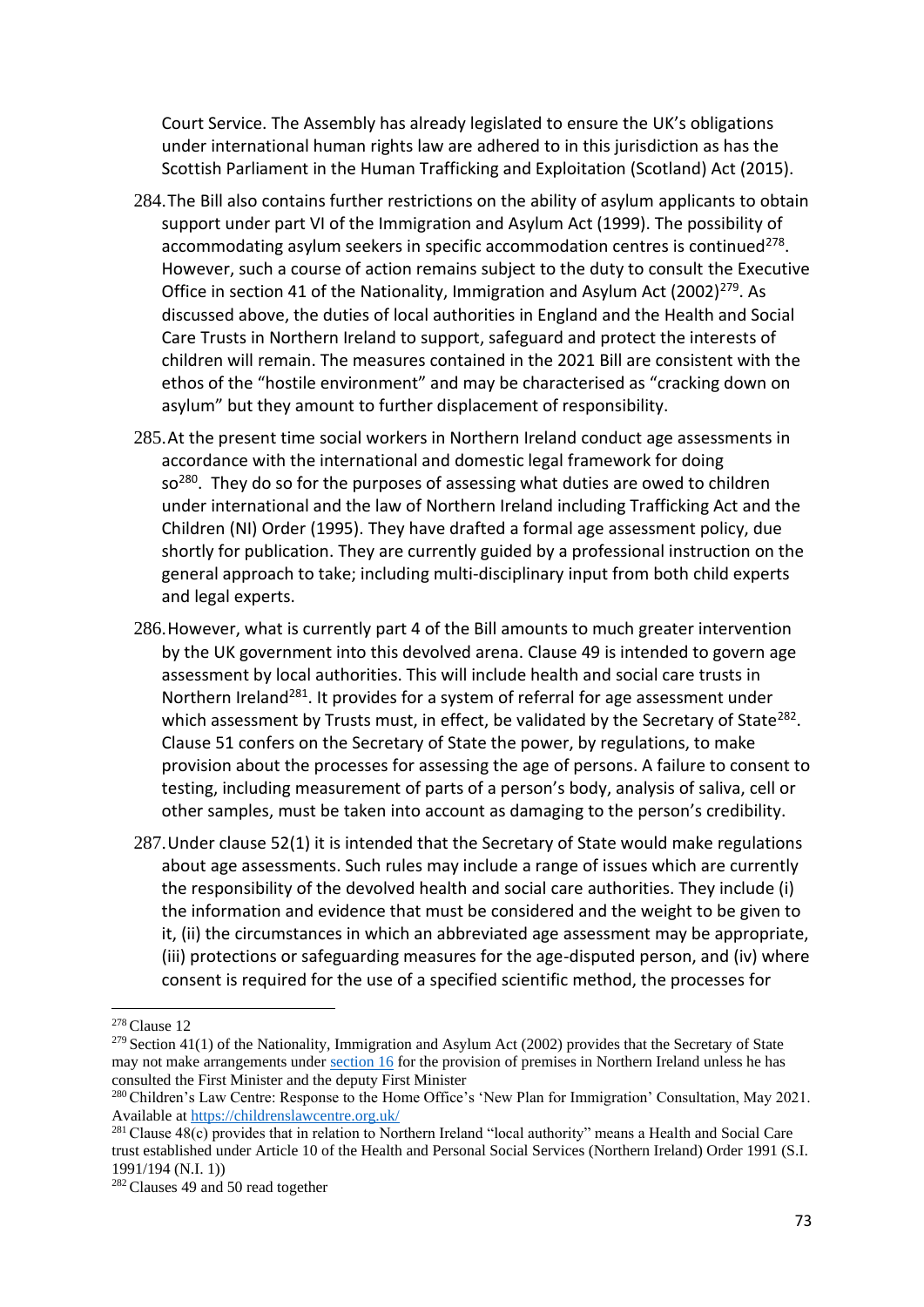assessing a person's capacity to consent, for seeking consent and for recording the decision on consent. The regulations may also specific the qualifications and experience necessary for a person to conduct an age assessment and the consequences of a lack of co-operation. This could conceivably lead to a situation where age assessment in Northern Ireland for immigration purposes is conducted by different persons using different standards than age assessment for other reasons.

288.A further concern is found in what is currently clause 70 and 71 of the Bill. They address processing of visa applications and electronic travel authorisations respectively. Requiring individuals to display identification and travel authorisation at the border between north and south was one of the principal concerns which determined the ultimate shape of the Withdrawal Agreement and the need for bespoke arrangements between the jurisdictions on the island of Ireland. It was perhaps the single highest priority for the Irish government, and one reflected in the European Union position and ultimately accepted by the UK government, in the negotiations. It is currently set out in article 1(3) of the Ireland / Northern Ireland Protocol which provides states that:

> *"This Protocol sets out arrangements necessary to address the unique circumstances on the island of Ireland, to maintain the necessary conditions for continued North-South cooperation, to avoid a hard border and to protect the 1998 Agreement in all its dimensions"*

289.The existing arrangements between the United Kingdom and the Republic of Ireland under the common travel area are further protected in article 3. These provisions should be afforded primacy over all conflicting national measures by the Withdrawal Agreement itself and by section 7A of the European Union (Withdrawal) Act (2018). They should benefit from the same status as did directly effective European Union law under section 2 of the European Communities Act (1972). In this respect the provisions appear to be conceptually equivalent to what was described by a majority of the UKSC in *Miller (no.1)* as "an independent and overriding source of domestic law"<sup>283</sup>. The volume of material which benefits from this status has been greatly reduced but no other effect could be said to be consistent with the requirement in article 4(1) of the WA. That must mean *Van Gen den Loos* direct effect; supremacy as seen in *Costa, Simmenthal and Factortame*, consistent interpretation, effectiveness and the CJEU as the final authority on interpretation. It provides that:

> *"The provisions of this Agreement and the provisions of Union law made applicable by this Agreement shall produce in respect of and in the United Kingdom the same legal effects as those which they produce within the Union and its Member States.*

> *Accordingly, legal or natural persons shall in particular be able to rely directly on the provisions contained or referred to in this Agreement which meet the conditions for direct effect under Union law."*

290.As already set out entry into the United Kingdom, including into Northern Ireland from the Republic of Ireland, would come within the immigration exception in paragraph 8 of schedule 2 to the 1998 Act. The extent to which the regime

<sup>283</sup> Gina Miller v. SoS for Exiting the European Union (2018) AC 61, para 61-66, 80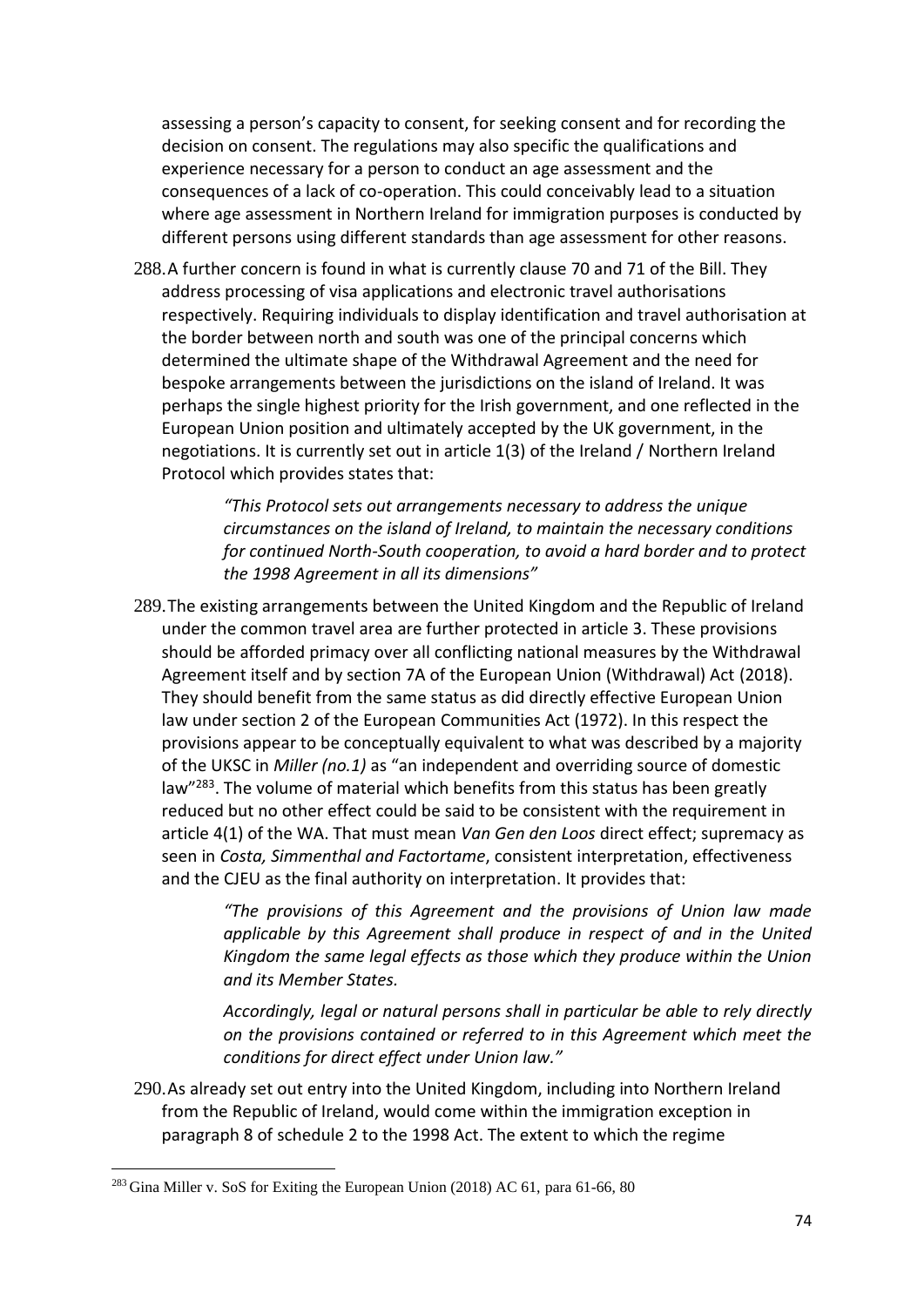contemplated in clause 71 are practically achievable and consistent with the promises made in the Withdrawal Agreement are yet to be seen. Whether those promises, in particular articles 1 and 3, are capable of direct effect in the United Kingdom legal order, and what their true scope covers, is also yet to be determined. It is suggested that this may ultimately be a matter for the CJEU as the final interpreter of Union law including the Withdrawal Agreement and the Protocol.

> **Mark Bassett BL** *December 2021*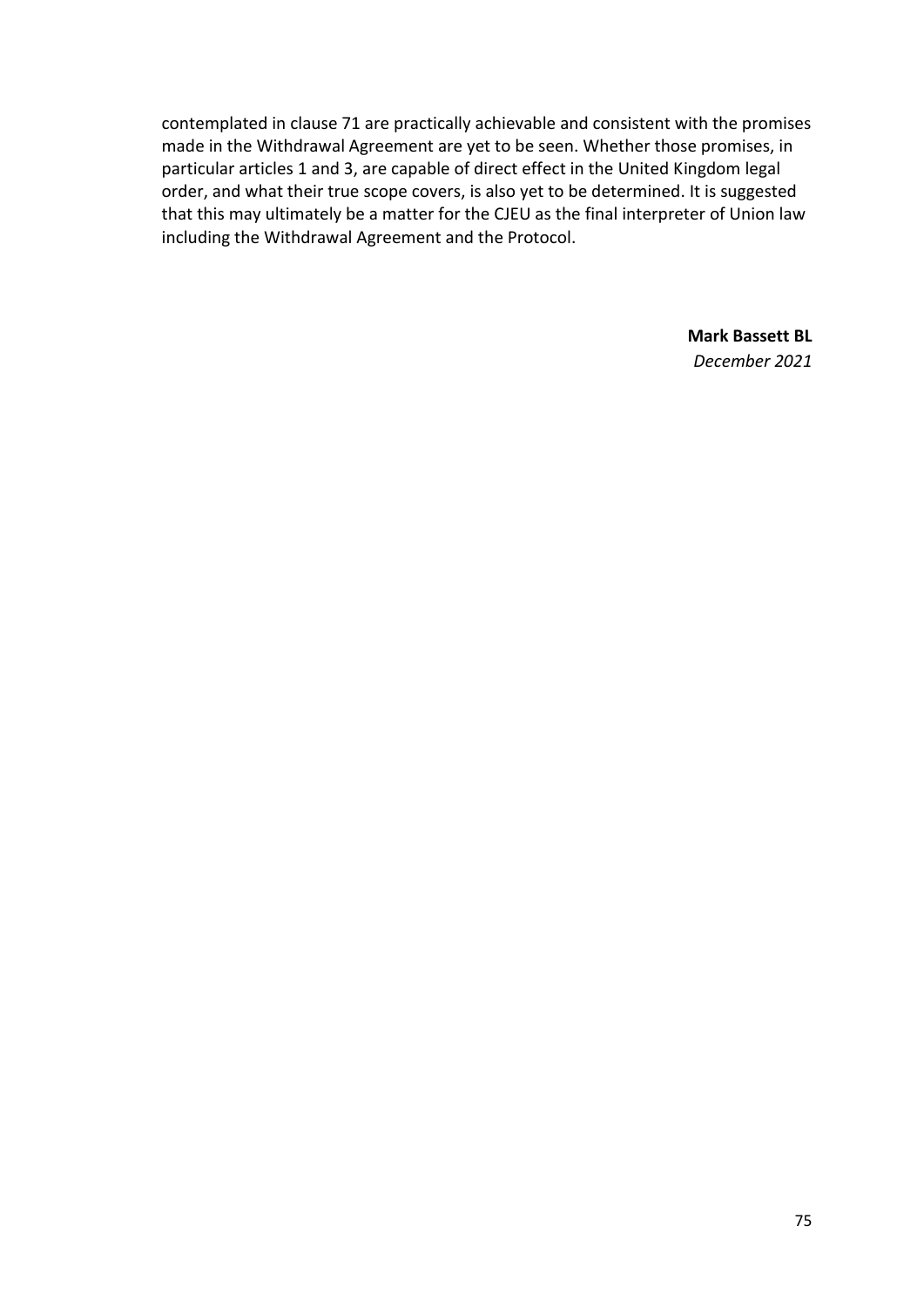## **Afterword:**

CAJ would like to express our sincere thanks to Mark Bassett BL for authoring this report. If you have any questions or feedback in relation to it, please contact Úna Boyd, Immigration Project Solicitor & Coordinator, Committee on the Administration of Justice (CAJ), on [info@caj.org.uk](mailto:info@caj.org.uk) or 028 9031 6000.